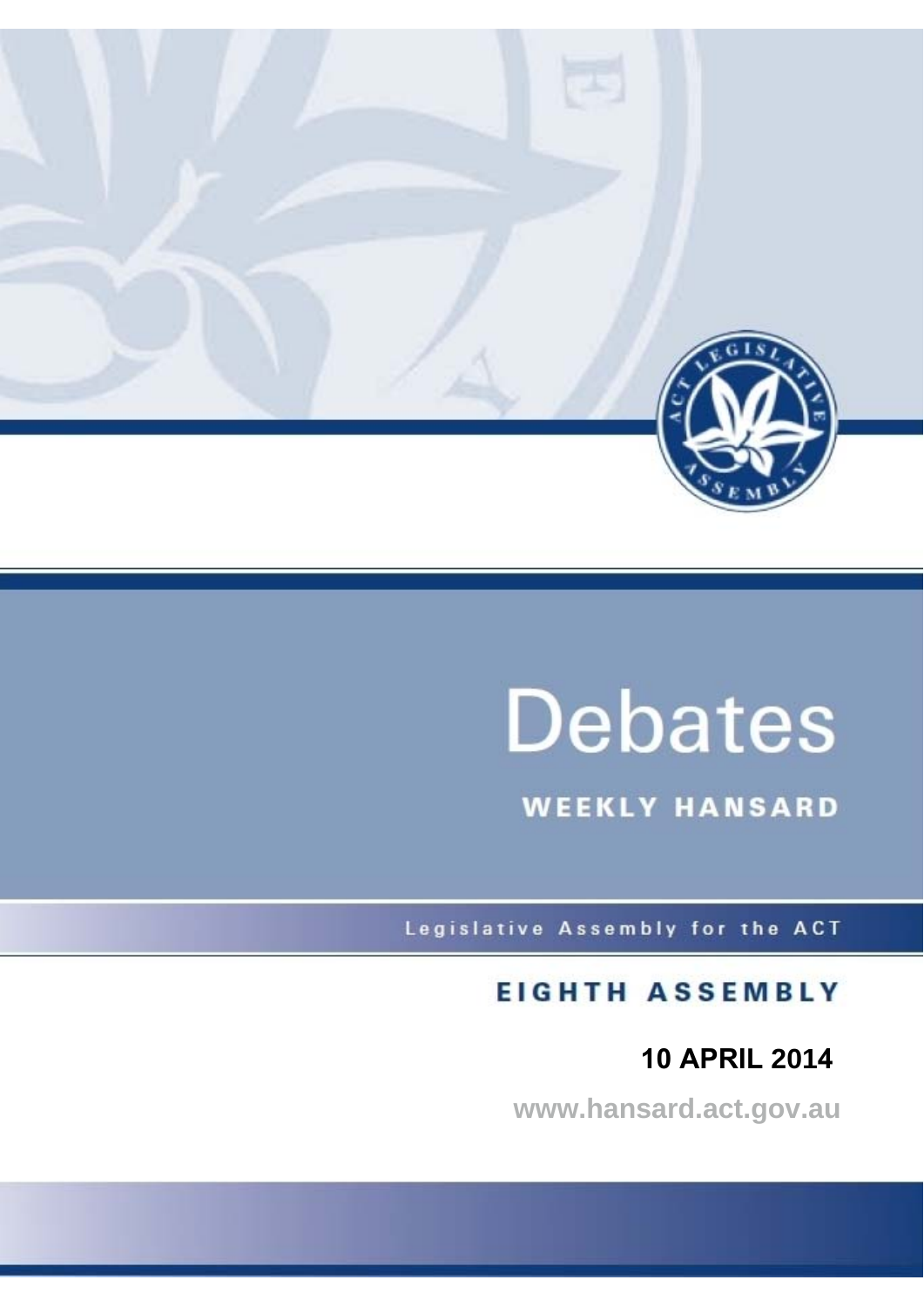# **[Thursday, 10 April 2014](#page-3-0)**

| Health, Ageing, Community and Social Services—Standing Committee913<br>Planning, Environment and Territory and Municipal Services- |  |
|------------------------------------------------------------------------------------------------------------------------------------|--|
|                                                                                                                                    |  |
| Criminal Code (Controlled Drugs) Legislation Amendment Regulation 2014                                                             |  |
|                                                                                                                                    |  |
| Planning and Development (Extension of Time) Amendment Bill 2014923                                                                |  |
| Independent Competition and Regulatory Commission (Water and Sewerage                                                              |  |
|                                                                                                                                    |  |
|                                                                                                                                    |  |
| Planning, Building and Environment Legislation Amendment Bill 2014 928                                                             |  |
| Aboriginal and Torres Strait Islander Elected Body Amendment Bill 2014  932                                                        |  |
|                                                                                                                                    |  |
|                                                                                                                                    |  |
|                                                                                                                                    |  |
|                                                                                                                                    |  |
|                                                                                                                                    |  |
|                                                                                                                                    |  |
| Planning, Environment and Territory and Municipal Services-                                                                        |  |
|                                                                                                                                    |  |
|                                                                                                                                    |  |
|                                                                                                                                    |  |
|                                                                                                                                    |  |
| Questions without notice:                                                                                                          |  |
|                                                                                                                                    |  |
|                                                                                                                                    |  |
|                                                                                                                                    |  |
| Independent Competition and Regulatory Commission—water pricing  963                                                               |  |
|                                                                                                                                    |  |
|                                                                                                                                    |  |
|                                                                                                                                    |  |
|                                                                                                                                    |  |
|                                                                                                                                    |  |
|                                                                                                                                    |  |
|                                                                                                                                    |  |
| Supplementary answers to questions without notice:                                                                                 |  |
|                                                                                                                                    |  |
|                                                                                                                                    |  |
|                                                                                                                                    |  |
|                                                                                                                                    |  |
| Planning and Development Act 2007—variation No 317 to the territory plan  981                                                      |  |
|                                                                                                                                    |  |
|                                                                                                                                    |  |
|                                                                                                                                    |  |
| Sport—homophobia and transphobia (Matter of public importance)984                                                                  |  |
|                                                                                                                                    |  |
|                                                                                                                                    |  |
| Adjournment:                                                                                                                       |  |
|                                                                                                                                    |  |
|                                                                                                                                    |  |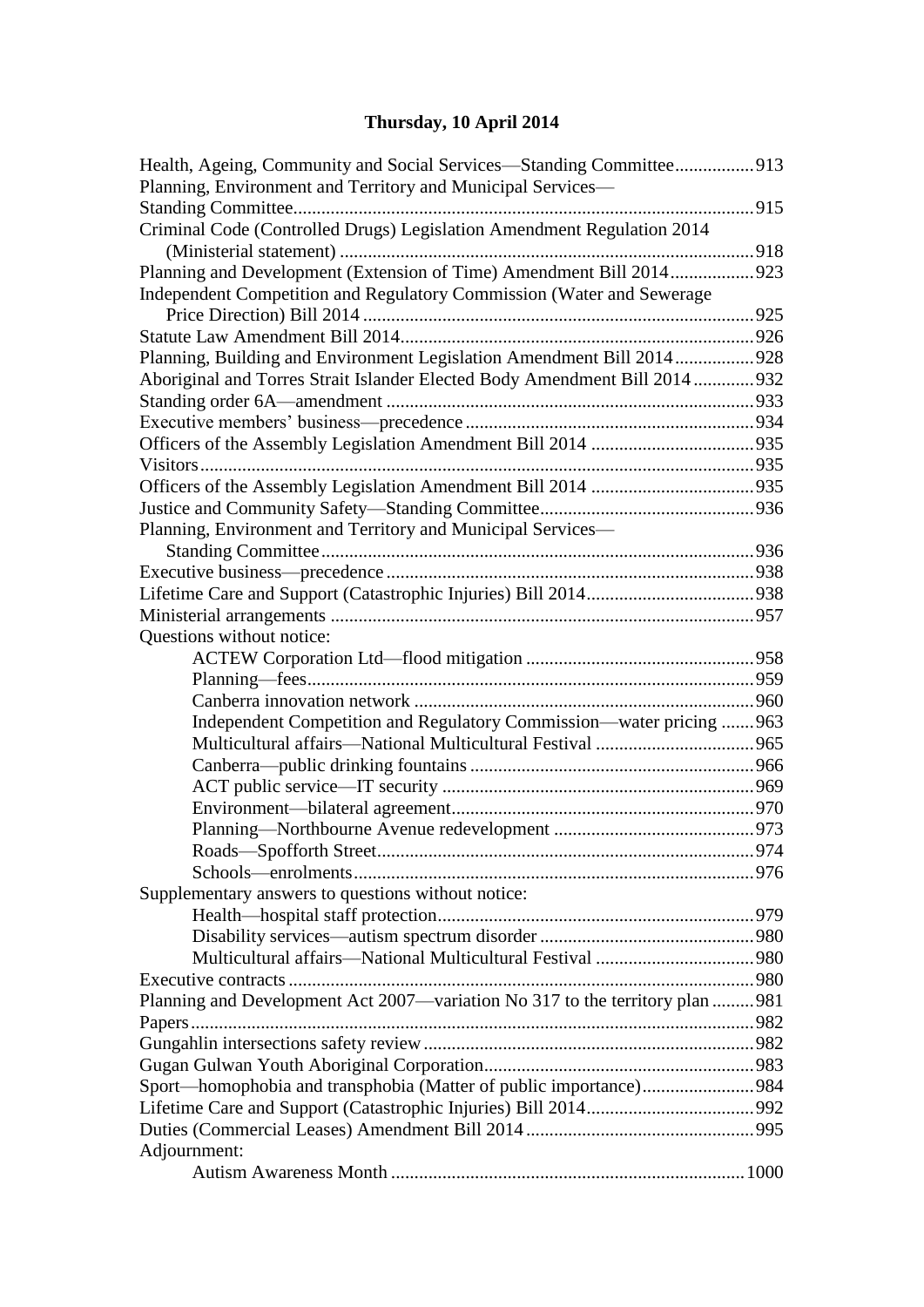| Schedules of amendments:                                                    |  |
|-----------------------------------------------------------------------------|--|
| Schedule 1: Lifetime Care and Support (Catastrophic injuries) Bill 20141006 |  |
| Schedule 2: Lifetime Care and Support (Catastrophic Injuries) Bill 20141010 |  |
| Schedule 3: Lifetime Care and Support (Catastrophic Injuries) Bill 20141010 |  |
| Answers to questions:                                                       |  |
| Alexander Maconochie Centre—detainees (Question No 239)  1011               |  |
| Alexander Maconochie Centre—drug interceptions (Question No 240)1012        |  |
| Alexander Maconochie Centre—behavioural breaches (Question No 241) 1013     |  |
|                                                                             |  |
| Government—international air fares (Question No 245) 1015                   |  |
| Housing ACT Joint Champions Program—advertising (Question No 251) 1016      |  |
| Housing—conditional termination and possession orders                       |  |
|                                                                             |  |
|                                                                             |  |
| Motorcycles—illegal trail bike riding (Question No 254)  1020               |  |
|                                                                             |  |
|                                                                             |  |
|                                                                             |  |
| Taxation-stamp duty concessions (Question No 259)  1022                     |  |
| Questions without notice taken on notice:                                   |  |
|                                                                             |  |
|                                                                             |  |
|                                                                             |  |
|                                                                             |  |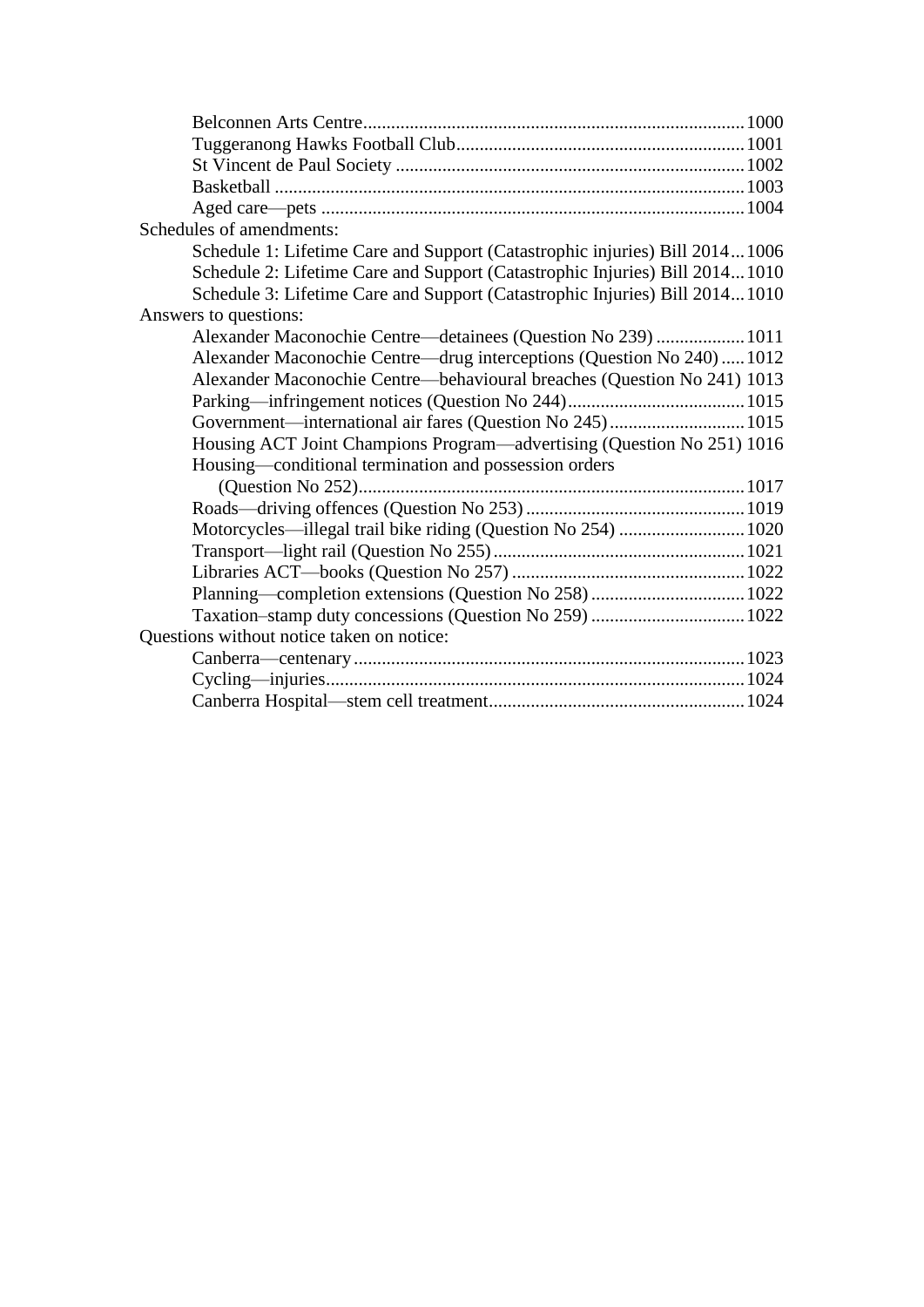# <span id="page-3-0"></span>**Thursday, 10 April 2014**

**MADAM SPEAKER** (Mrs Dunne) took the chair at 10 am and asked members to stand in silence and pray or reflect on their responsibilities to the people of the Australian Capital Territory.

#### <span id="page-3-1"></span>**Health, Ageing, Community and Social Services—Standing Committee Report 3**

**DR BOURKE** (Ginninderra) (10.02): Pursuant to order, I present the following report:

Health, Ageing, Community and Social Services—Standing Committee—Report 3—*Report on Annual and Financial Reports 2012-2013*, dated April 2014, together with a copy of the extracts of the relevant minutes of proceedings.

I move:

That the report be noted.

Madam Speaker, as you know inquiries into annual reports are a fundamental part of the parliament's scrutiny of the executive. The report I have just tabled is concerned with annual reports for the 2012-13 financial year. The Standing Committee on Health, Ageing, Community and Social Services had two annual reports referred to it: the Community Services Directorate annual report and the Health Directorate annual report.

As with all such inquiries, the committee has examined both the content of these annual reports and the documents themselves to assess their adherence to the government's annual report guidelines. I will direct my remarks firstly to subjects covered in the Community Services Directorate and Health Directorate reports and then comment on some matters of presentation and future directions of annual reports.

The Community Services Directorate, more commonly referred to as CSD, supports ministers with a wide range of portfolios. They are Aboriginal and Torres Strait Islander Affairs, housing, ageing, community services policy, women, multicultural affairs, disability, children and young people, and the arts.

The committee examined all but the arts portfolio, which is referred to the Standing Committee on Education, Training and Youth Affairs. The reason for this portfolio allocation between committees is not readily apparent. The committee believes that there are good practical reasons to change it and we have recommended that the Assembly review portfolio allocations between committees.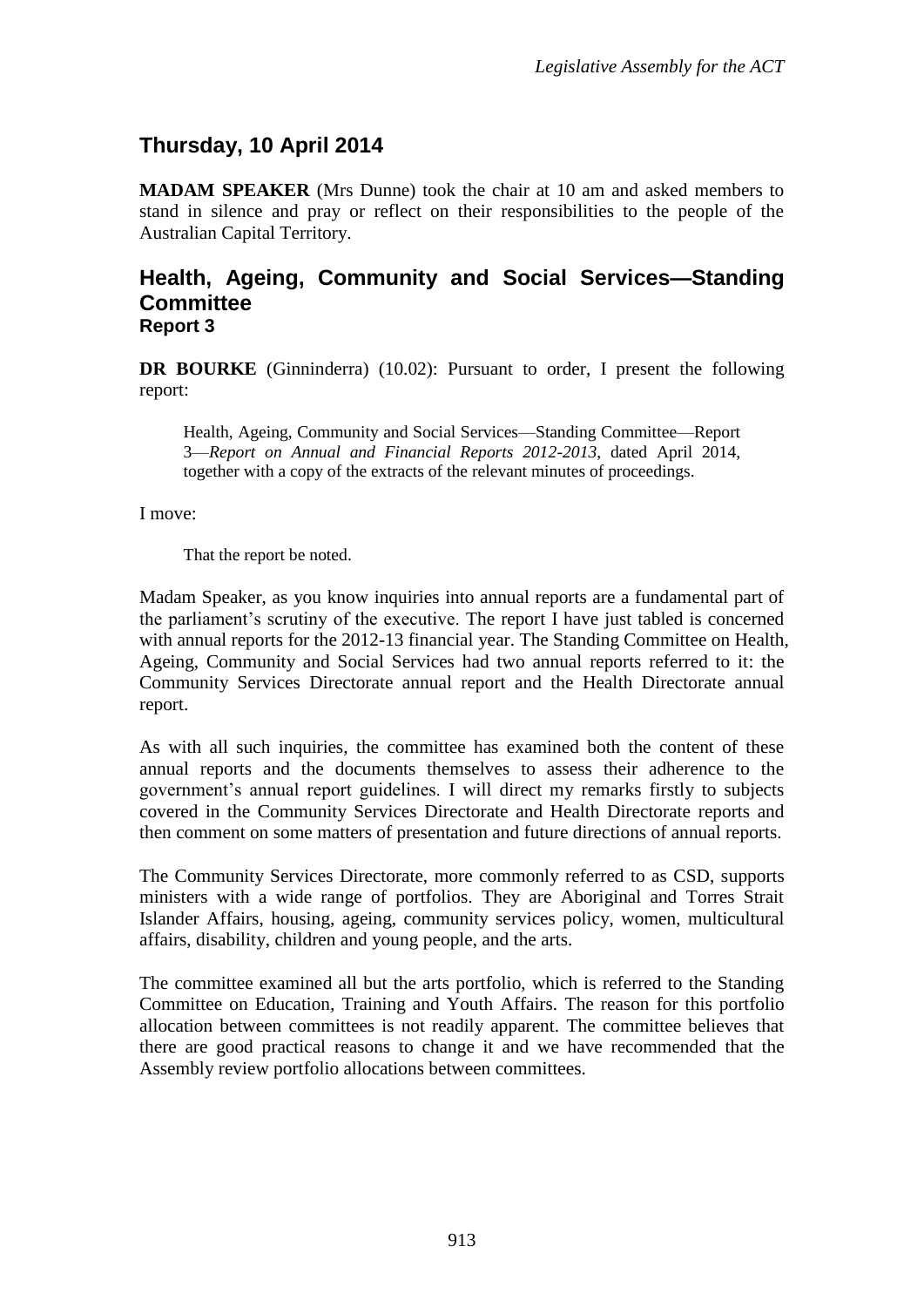In its inquiry report, the committee has endorsed a number of current programs and recommended they continue. One example is the everyone everyday disability awareness program. The everyone everyday program targets children at primary school. It was developed in response to an identified need in the community to explicitly teach concepts relating to inclusivity. Its focus is on the inclusion of people with disability and the program aims to create a cultural shift in the way the community thinks about disability by positively influencing attitudes and behaviours within the community.

The underlying assumption is that we all benefit when the environments where we work, live and play are inclusive, and that we all have a role to play to create inclusive communities. The program shows a bit of thinking outside the box, and the committee has recommended that everyone everyday continues. Interested members should have a look at CSD's YouTube channel to see the everyone everyday video.

Another success story identified during the committee's inquiry is the chances program or, as it is now known, the Aboriginal and Torres Strait Islander job readiness support program. The program recognises that for people to concentrate on their education they may need help to address a range of challenges such as access to transport and childcare. Through the program vulnerable Indigenous people have been able to participate in vocational training. An outcome of the program is an increasing number of role models and people in jobs.

The Health Directorate, more commonly referred to as ACT Health, is very different to CSD. In 2012-13 the Community Services Directorate employed 1,320 people, compared to the Health Directorate's 6,540. The Community Services Directorate spent more than \$122 million compared to the Health Directorate's \$1.083 billion. The committee's examination of the Health Directorate focused on six areas: acute services; mental health, justice health and alcohol and drug services; public health services; cancer services; rehabilitation, aged and community care; and early intervention and prevention.

In its report the committee acknowledges that there are significant challenges in providing a high-quality healthcare service. One of the significant achievements in 2012-13 was the Canberra Hospital being re-accredited by the Australian Council on Healthcare Standards. This is a significant achievement and a good news story for everyone in the ACT. The committee has made two recommendations relating to the Health Directorate.

The first concerns the government's immunisation strategy. The committee has recommended that the immunisation strategy include data on a varied range of target groups to ensure high rates of immunisation for all sectors of the community. The committee's second recommendation is that ACT Health continues in the area of preventative health, and in particular programs focused on obesity, such as towards zero growth. Most alarming is an increase in the rates of obesity in children.

The committee has made assessments about the two annual reports it examined. In some cases more attention is required to adhere to government guidelines for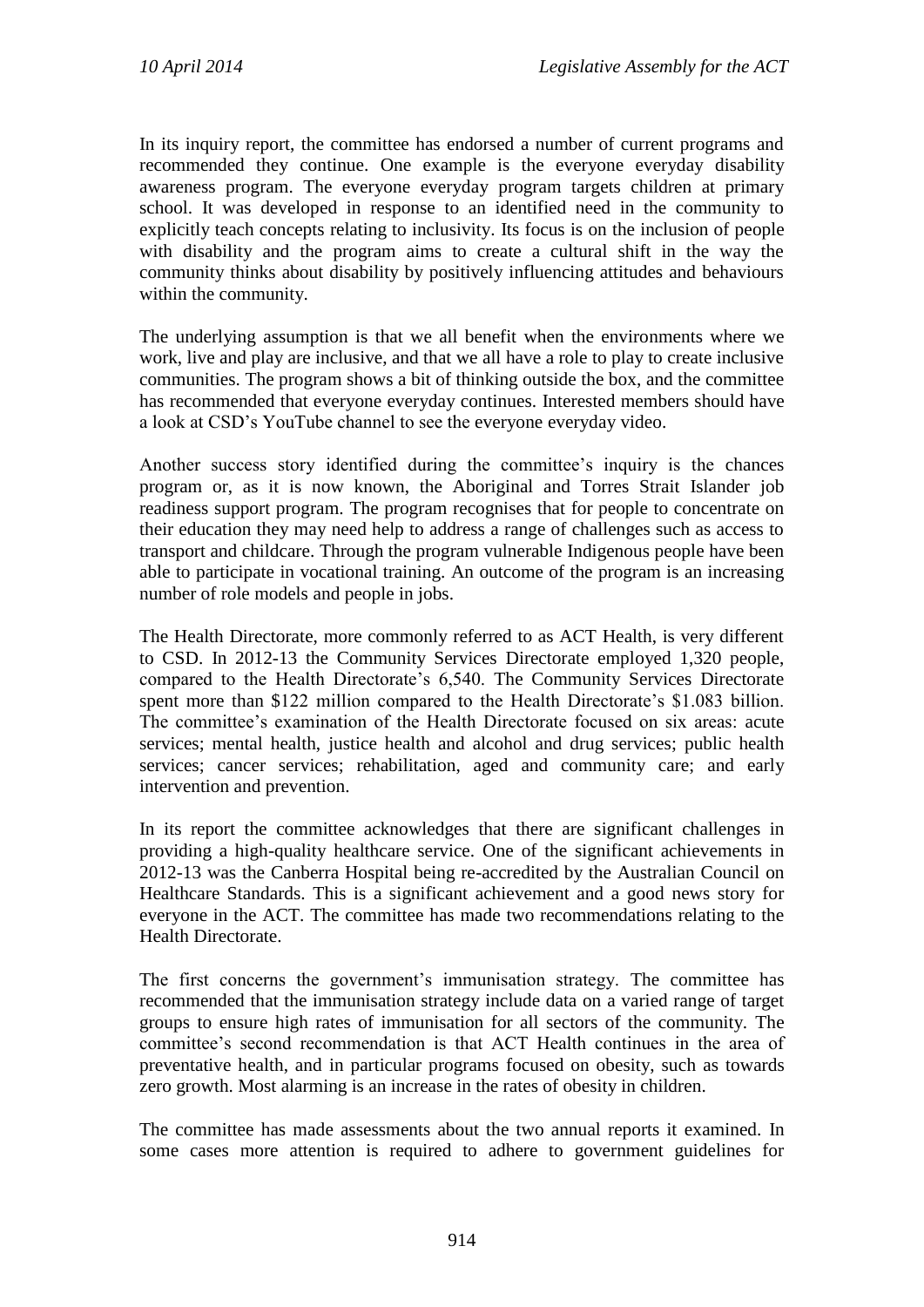producing annual reports. It is important for directorates to remember that annual reports are useful tools in the accountability process. If they are difficult to read and/or navigate, then the scrutiny process is hampered. Looking to the future, the committee believes that the time is right for an innovation in the way triple bottom line data is reported. Individual directorate and agency reports are good, but there is need for a whole-of-government approach.

Last, but not least, the committee recognises the importance of the internet and social media in communicating with the community and other stakeholders. The committee has identified the need to report on how websites are used and how many people use them, and how directorates and agencies make use of social media. The committee notes that CSD has taken a lead here with its YouTube channel to promote everyone everybody. I commend the report to the Assembly.

Question resolved in the affirmative.

#### **Report 2**

**Dr Bourke**, by leave, presented the following paper:

Health, Ageing, Community and Social Services—Standing Committee—Report 2—*Inquiry into ACT Public Service Aboriginal and Torres Strait Islander employment*, dated 31 March 2014—Extract of minutes of proceedings.

#### <span id="page-5-0"></span>**Planning, Environment and Territory and Municipal Services— Standing Committee Report 4**

**MR GENTLEMAN** (Brindabella) (10.09): Pursuant to order, I present the following report:

Planning, Environment and Territory and Municipal Services—Standing Committee—Report 4—*Report on Annual and Financial Reports 2012-2013*, dated 31 March 2014, together with a copy of the extracts of the relevant minutes of proceedings.

I move:

That the report be noted.

This is the fourth report of the Eighth Assembly for the Standing Committee on Planning, Environment and Territory and Municipal Services. The annual and financial reports were referred to the standing committee on 19 September 2013. The following annual reports, or sections of annual reports, were referred to the standing committee on PETAMS: the Economic Development Directorate (Sport and Recreation Services/Venues and Events Services/Capital Works and Infrastructure); the Environment and Sustainable Development Directorate, including ACT Heritage Council, ACT Planning and Land Authority, Conservator of Flora and Fauna Environmental Protection Authority; the Land Development Agency; the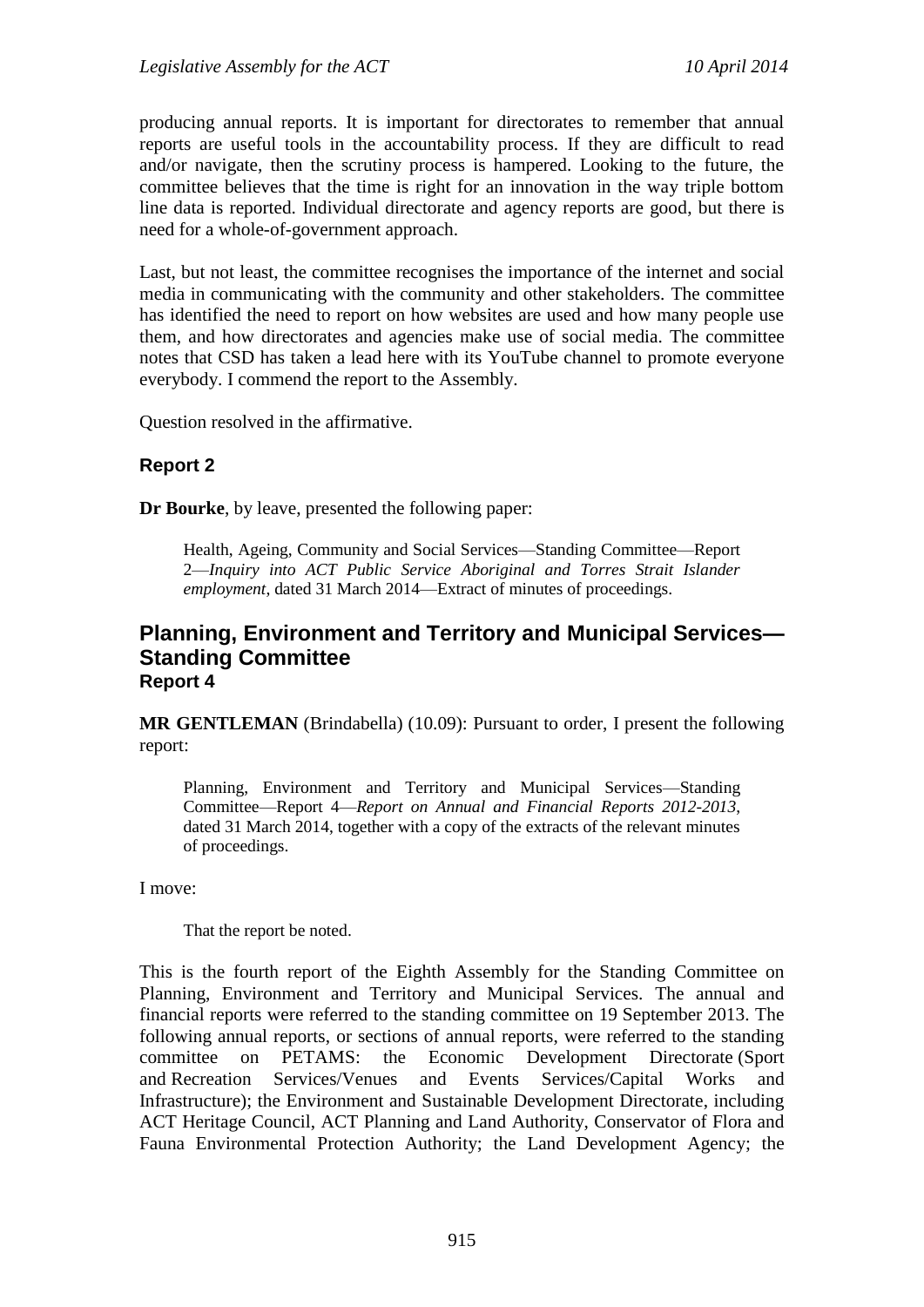Office of the Commissioner for Sustainability and the Environment; and the Territory and Municipal Services Directorate, including ACTION, ACT Public Cemeteries Authority and the Animal Welfare Authority.

The committee held five public hearings and heard from 38 witnesses from the Economic Development Directorate, the Territory and Municipal Services Directorate and the Environment and Sustainable Development Directorate, as well as the Commissioner for Sustainability and the Environment and his staff.

Fifty-seven questions were taken on notice, which were all responded to promptly and are available on the committee's web page. The committee made 28 recommendations in a range of areas, including environmental programs, land development and land release, services provided by ACTION and further development of road projects and cycling infrastructure. During its deliberation a majority of the committee could not agree on only five proposed recommendations and these have been included in the committee's report as footnotes.

Finally, on behalf of the committee I would like to thank ACT government ministers and directorate officials, the Commissioner for Sustainability and the Environment and agency officials for their contribution to this inquiry and for their timely return of answers to questions taken on notice. Also I would like to thank Margie Morrison for her good work on this report and congratulate her on her permanent appointment to the secretary's position. I commend the report to the Assembly.

**MR COE** (Ginninderra) (10.12): I too want to extend my thanks to the secretary, Ms Margie Morrison, who did a superb job throughout the process and also to the support given by Mr John Croker and Mr Matthew Ghirardello. There are a couple of recommendations that I want to make specific mention of in my remarks now. In particular, I mention recommendation 21, which states:

The Committee recommends that the ACT Government investigate options for minor renovations to the Mt Rogers Community Hub to improve security, safety and usability of the facility.

I think this is a particularly important recommendation. Those familiar with the facility would be aware that there are numerous issues with the ongoing operations of the buildings. I hope that the government sees this recommendation as an opportunity to revisit those issues. I also draw to the Assembly's attention recommendation 19, which states:

The Committee recommends that the ACT Government implement a credit card direct debit capability for land tax and rates.

It seems interesting that for many other payments in the territory there is a direct debit capability for credit cards, but not on rates and land tax. Given many people pay those quarterly, and given that I imagine the majority, if not the vast majority, would use a credit card, I think that the government would receive far more timely payments if there was a direct debit capability for land tax and rates notices.

The next recommendation I want to draw to people's attention is recommendation 25, which states: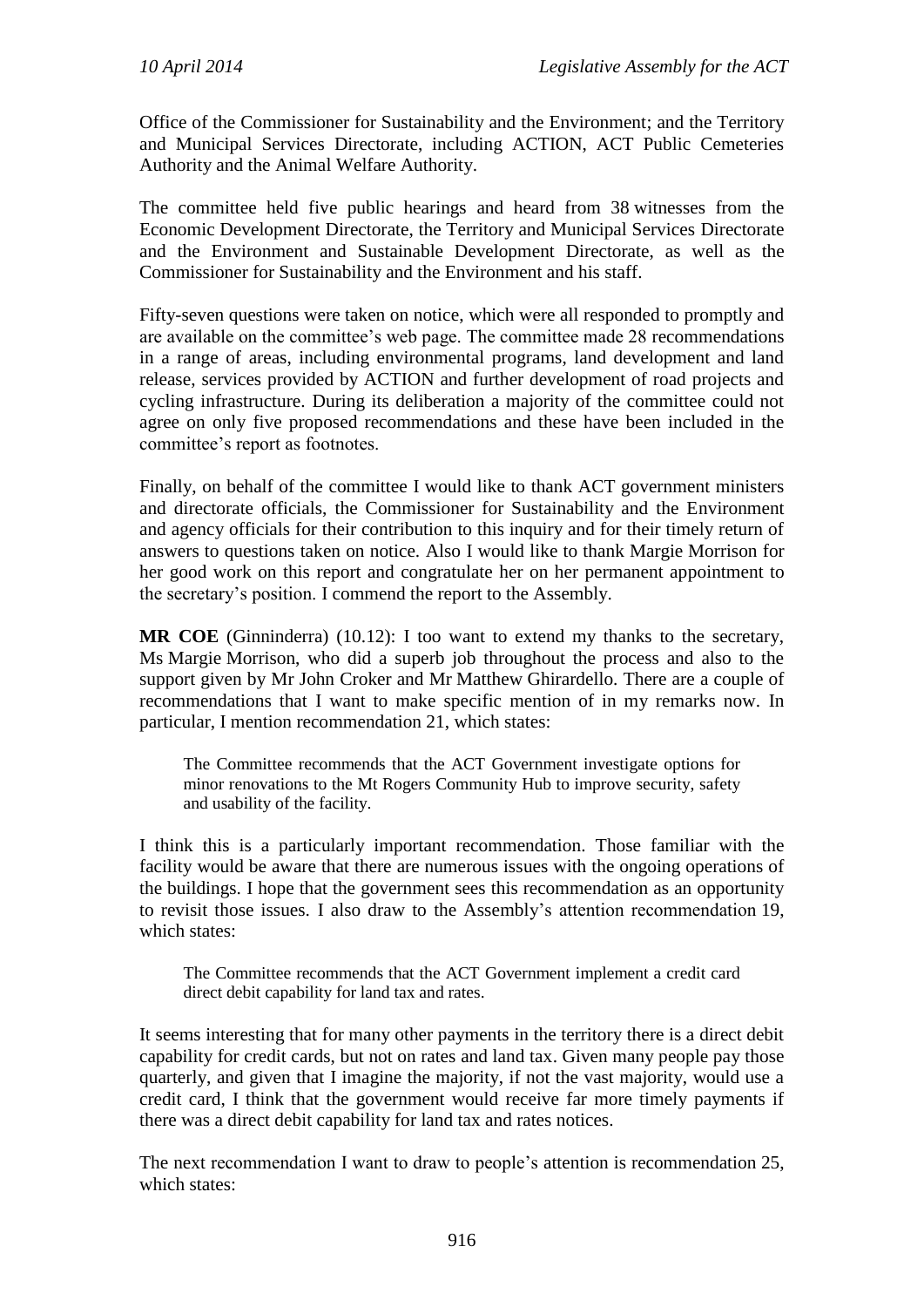The Committee recommends that the ACT Government undertake an in-house audit of missing links in the cycle path network, such as the Barton Highway and parts of Lake Tuggeranong.

I understand that parts of Lake Tuggeranong are being worked on at the moment, but there are still many missing links in the cyclepath network, especially the off-road network, but also the on-road network. I think it would be well worth while to ensure that whatever work has been done in respect of all the missing links in the past is brought together in a new and complete audit so that the priorities for the expansion of the cyclepath network can be rolled out efficiently.

The final recommendation I want to draw to the Assembly's attention is recommendation No 6:

The Committee recommends that the ACT Government undertake a survey of why \$73.5 million in land rent sales contracts were rescinded/terminated in 2012-13.

That is a huge amount; \$73.5 million worth of contracts were terminated or rescinded. I think that it would be appropriate for the government to develop a good understanding on why that would be. That sort of amount—\$73.5 million—may well represent 200 to 300 individual contracts. Therefore, a huge amount of work has gone into the preparation of those contracts. It would be a missed opportunity not to look into the reasons why those contracts are not being followed through.

Finally I would like to draw the Assembly's attention to note 83 on page 20. There are a few recommendations that were not endorsed by the committee. They are that:

- 1. The Committee recommends that the ACT Government publish quarterly updates on the total expenditure of the Capital Metro Project.
- 2. The Committee recommends that the ACT Government present their rationale as to why light rail (LRT) was chosen over the bus rapid transit (BRT), despite BRT offering more than double the economic return of LRT (as per the 2012 submission to Infrastructure Australia).

The next recommendation that was not endorsed by the committee, but which is included in note 83 is:

The Committee recommends that the ACT Government present a timeline for the removal of trees (to make way for light rail) on Northbourne Avenue.

The final recommendation that I hoped would be included is:

The Committee recommends that the ACT Government publish the patronage assumptions used for the economic modelling of light rail.

In conclusion, I would like to thank the other committee members for their participation throughout this process and I commend the report to the Assembly.

Question resolved in the affirmative.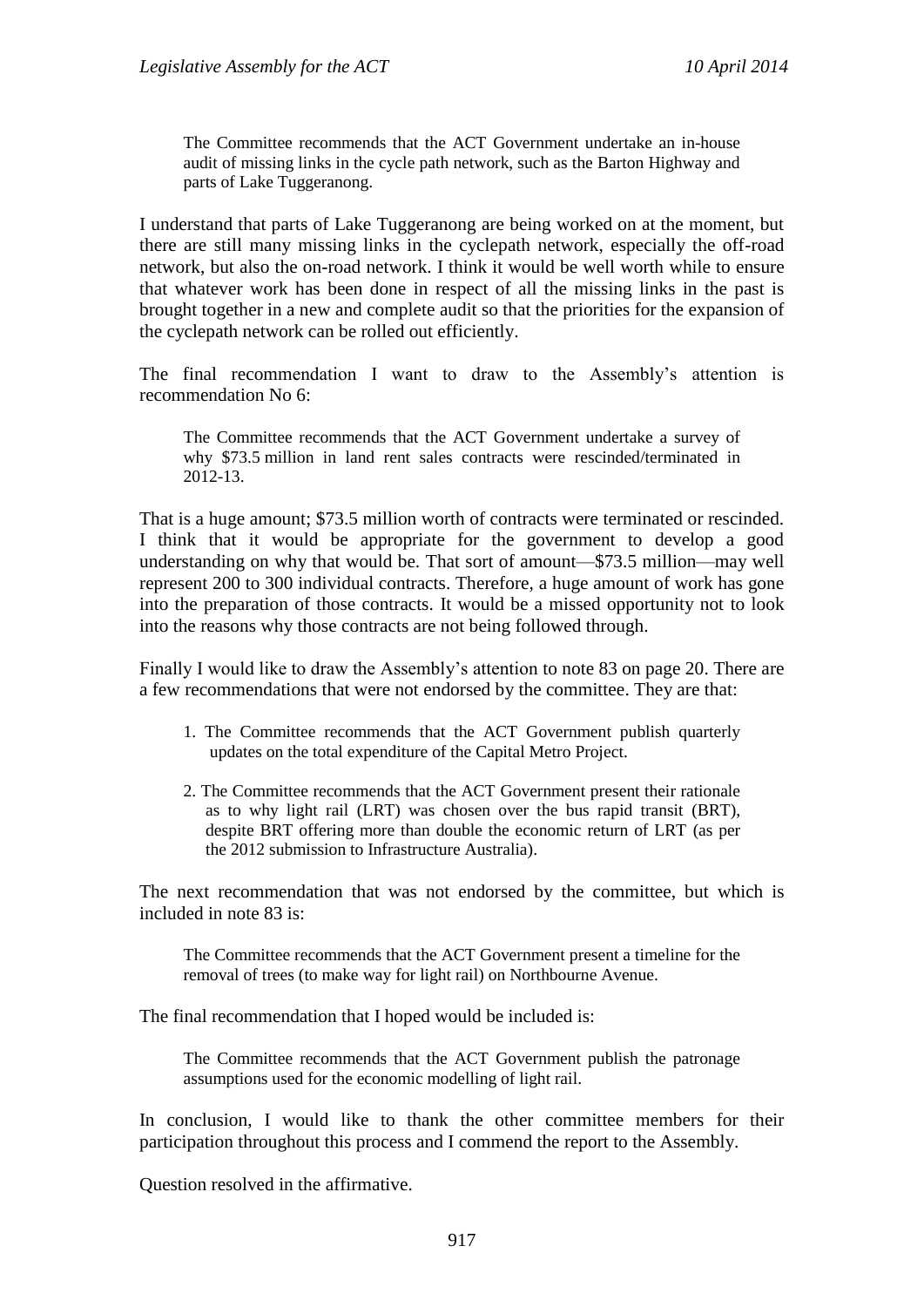#### <span id="page-8-0"></span>**Criminal Code (Controlled Drugs) Legislation Amendment Regulation 2014 Ministerial statement**

<span id="page-8-1"></span>**MR CORBELL** (Molonglo—Attorney-General, Minister for Police and Emergency Services, Minister for Workplace Safety and Industrial Relations and Minister for the Environment and Sustainable Development) (10.17), by leave: I make this statement today to advise members about important changes affecting serious drug offences in the Criminal Code 2002. Trafficking offences in chapter 6 of the Criminal Code are underpinned by the Criminal Code Regulation 2005. The regulation describes the controlled drugs and the amounts for controlled drug offences. In May 2007, the former Ministerial Council on Drug Strategy noted that jurisdictions may consider adopting model schedules for drugs, plants and precursors.

In August 2009, I agreed that a drug schedules working group would consider options to give effect to this recommendation. This working group was made up of representatives from ACT Health, ACT Policing, the DPP and Legal Aid. On 25 October 2010, I, together with the Minister for Health, made the Criminal Code Amendment Regulation 2010 as the first stage of work to give effect to the model drug schedules.

The 2010 regulation substituted new definitions of controlled drugs and controlled precursors to extend the definition to analogues of substances already covered by the definition, inserted three new controlled drugs at schedule 1.2, which deals with prohibited substances and substituted a new schedule 3 of controlled precursors. Controlled precursor is something that is not a controlled drug itself but can be used to make a controlled drug.

The second stage of work has involved a comprehensive review of the controlled drug schedule. I am pleased to advise members that I and the Minister for Health have now made the Criminal Code (Controlled Drugs) Legislation Amendment Regulation 2014. This amendment regulation amends the Criminal Code Regulation by inserting 44 new illicit substances into schedule 1 of the regulation, changing the trafficable quantities of the four most-common drugs and their associated substances, adopting a mixed-weight regime for determining an amount of a drug and adopting a broadly uniform multiplier to govern the relationship between trafficable, commercial and large commercial quantities of drugs.

The progress of stage 2 has coincided with national efforts to address new psychoactive substances or NPS. These substances include synthetic cannabinoids, stimulants and hallucinogens being marketed as alternatives to traditional illicit drugs under names such as kronic, bath salts and n-bomb. Many of these substances have been implicated in serious injuries and deaths, with n-bomb, in particular, believed to be responsible for the tragic death of a New South Wales teenager last year.

The ACT has already amended the Criminal Code Regulation to control a number of NPS by including three new substances as part of stage 1, in 2010. Other classes of NPS are controlled through the Medicines, Poisons and Therapeutic Goods Act 2008. The amendment regulation that I and the Minister for Health have made adds 44 new substances to the schedule of controlled drugs.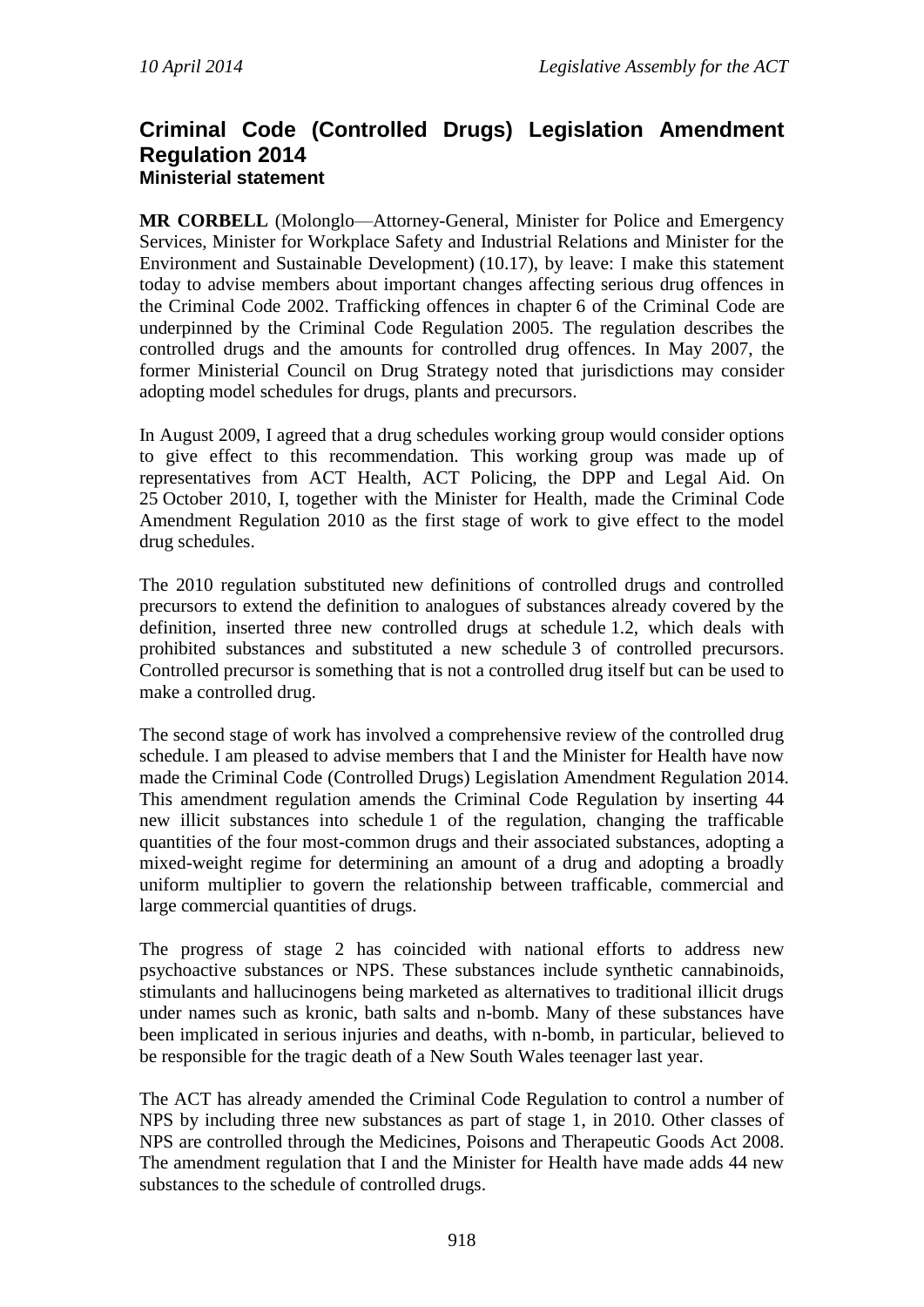Including these substances in the Criminal Code Regulation will ensure the ACT controls newly identified NPS and supports a nationally consistent approach. New psychoactive substances are presenting issues for health authorities and law enforcement around the world. At the directions of health and police ministers, the Intergovernmental Committee on Drugs, or IGCD, has been developing a framework for a national response to new psychoactive substances. Police ministers considered the progress of this work in November last year, and I expect the final results will be available for ministers to consider in the coming months.

The rate at which new NPS are emerging, and the fact that there is little available evidence of their health risks, poses challenges for identification, harm assessment and traditional regulatory responses. For this reason, the draft national response is seeking to take a principle-based approach. This approach will focus on improving detection and information sharing, including about the health and social harms associated with these substances.

The national response has also considered the approaches in other countries. The responses adopted in Ireland and New Zealand prohibit unknown psychoactive substances unless the seller can prove they are, in fact, a substance which is permitted under a law or is otherwise subject to an exception. Approaches in Ireland and New Zealand will no doubt be instructive for future decisions about how NPS should be controlled in Australia.

In reviewing the schedule of controlled drugs, Justice and Community Safety, with the assistance of ACT Health, engaged the drug policy modelling program, or DPMP, based in the National Drug and Alcohol Research Centre. The DPMP evaluated the current controlled drug trafficable quantities for the five most commonly used controlled drugs and provided advice on the harms associated with these drugs to assist in determining appropriate controlled drug trafficable quantities. Advice was also sought on how quantities of seized drugs should be measured and calculated.

The DPMP examined the trafficable thresholds under the criminal code regulation and contrasted this against four evidence-informed ways of assessing the seriousness of drug offences. The analysis demonstrated that, regardless of which measure of harm is adopted, the current legal thresholds are not proportional to the seriousness of drug trafficking offences and, instead, vary markedly, based on the particular drug and quantity that a defendant is found in possession of.

To prove trafficking, usually the prosecution must prove that the defendant actually trafficked drugs, that is, they sold the drug or they knowingly possessed the drug with the intention of selling it. Section 604 of the Criminal Code contains a reverse presumption for drug trafficking offences. It provides that if a person possessed a trafficable quantity of a controlled drug, it is presumed, unless the contrary is proved, that the defendant had the intention or belief about the sale of the drug required for the offence. It is therefore critical that amounts prescribed in the Criminal Code Regulation properly reflect the seriousness of the conduct because of the rebuttable presumptions for serious criminal offences.

Section 22(1) of the Human Rights Act provides that everyone charged with a criminal offence has the right to be presumed innocent until proved guilty according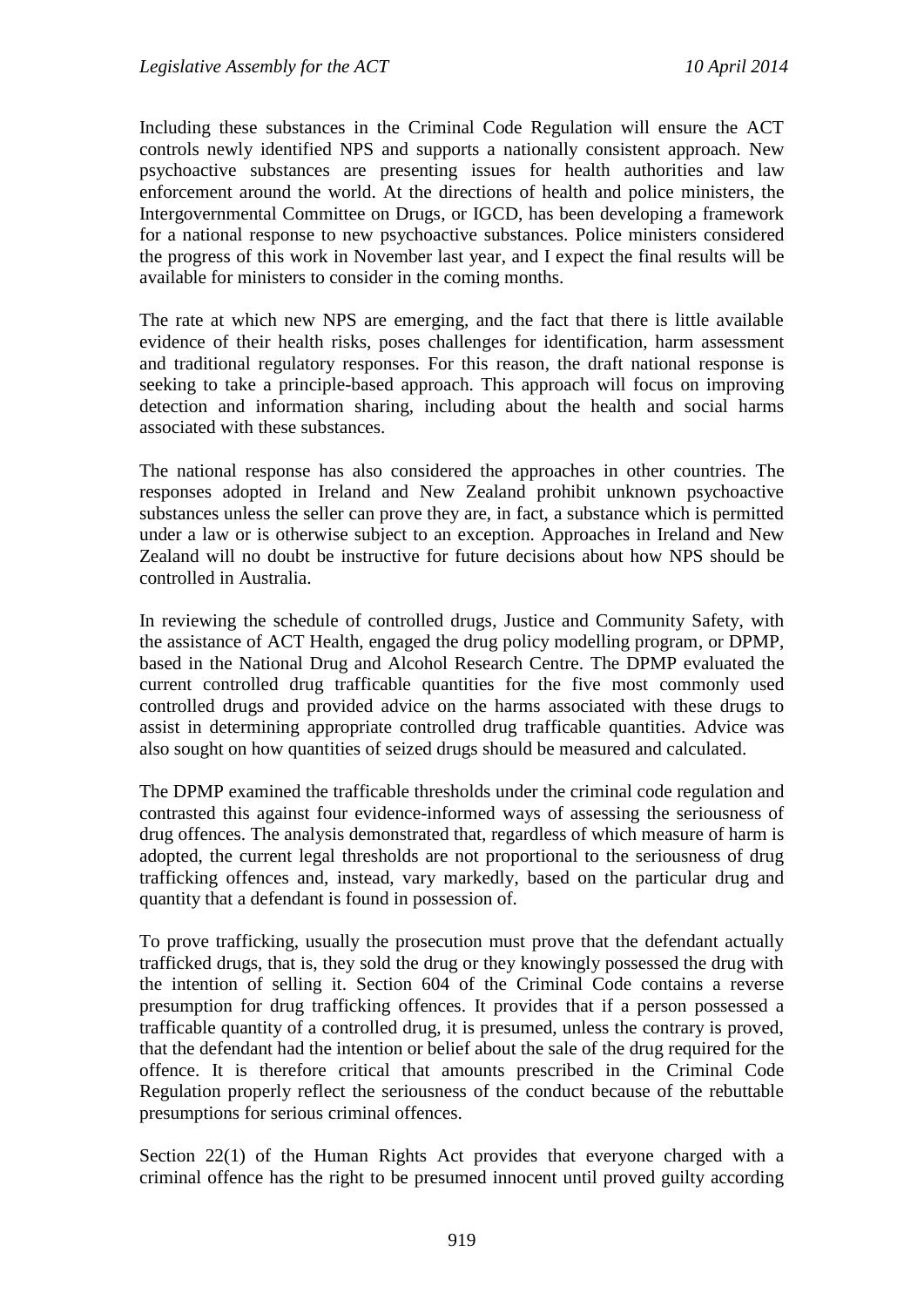to law. The effect of the presumption of innocence in section 22(1) and the proportionality test require that any reverse presumption dealing with trafficable quantities of a controlled drug are rational. In practical terms, there must be a strong probability that the only reason a person found in possession of a trafficable quantity has that drug is for the purpose of trafficking it and there must be a very low risk that anyone in possession of a trafficable quantity would be in possession of the drug for the purpose of personal use.

Advice obtained by JACS indicates that the existing ACT trafficable quantities for controlled drugs do not adequately reflect usage patterns and the harms that flow from the five most-common controlled drugs. The current thresholds increase the risk that some traffickers will escape with a less serious sanction and that some people using for personal use only may receive a disproportionally harsh sanction.

Evidence about normal usage patterns place cocaine users at risk of exceeding the trafficable threshold quantities for an offence involving possession of an amount for personal use alone. In other words, in this instance, the bar is too low and ordinary users may unintentionally fall into the category of traffickers.

The evidence about heroin and methamphetamine use suggests that current trafficable thresholds are too high. A person could be in possession of a greater amount than is usual for personal use and may therefore be trafficking but the current threshold amounts mean that only simple possession offences can be charged. In other words, traffickers may be escaping appropriate penalties.

The amendment regulation amends the trafficable amounts for these four mostcommon controlled drugs. The amount for trafficking in heroin is now prescribed as five grams mixed, from the previous two grams pure. The amount for trafficking in methamphetamine is now prescribed as six grams mixed, from the previous two grams pure. The amount for trafficking in cocaine is now prescribed as six grams mixed, from the previous two grams pure. The amount for trafficking in MDMA is now prescribed as 10 grams mixed, from the previous 0.5 grams pure. The amount for trafficking in cannabis is unchanged, at 300 grams mixed.

The new amounts are an evidence-informed response to setting appropriate threshold quantities. The proposed new amounts will ensure that serious drug offences target drug traffickers rather than drug users, consistent with a harm minimisation approach to drug policy. In reforming the threshold quantities, the amendment regulation also adopts a broadly uniform multiplier.

The commercial quantity of a substance is now 500 times the trafficable quantity. The large commercial quantity is twice the commercial quantity. Cannabis will use its own multipliers to reflect the characteristics of trafficking in that drug. Researchers from the DPMP, together with the former New South Wales Director of Public Prosecutions, Mr Nicholas Cowdrey QC, have now considered the thresholds for all states and territories through a research project funded by a criminology research grant.

The key findings of this research have now been published on the Australian Institute of Criminology website. The publication entitled *Australian threshold quantities for drug trafficking: Are they placing drug users at risk of unjustified sanction?* provides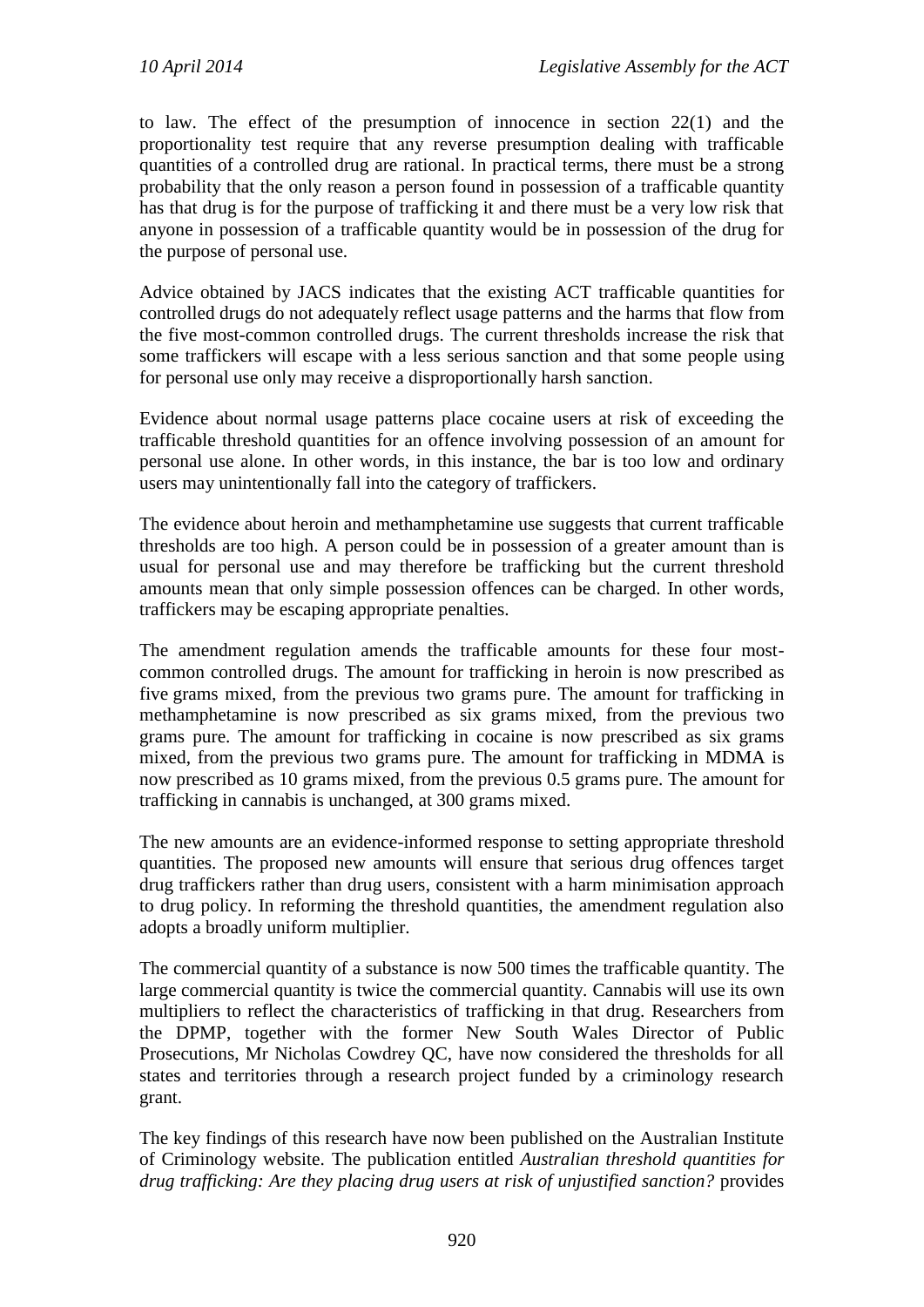a summary of the research methodology and summarises its key findings. This publication finds that while the current legal threshold system helps to convict and sanction drug traffickers, it may be placing Australian drug users at risk of unjustified criminal charge or sanction. Too often, in relation to drugs, lawmakers and the community simply react to specific events. While that is understandable, it is not the best-practice approach to developing policy.

These reforms and this new regulation are therefore evidence based. They are well considered, well tested and respond to the realities of drug use in our city. I commend the regulation to the Assembly. I present a copy of the following paper:

Criminal Code (Controlled Drugs) Legislation Amendment Regulation 2014— Ministerial statement, 10 April 2014.

I move:

That the Assembly takes note of the paper.

**MR RATTENBURY** (Molonglo) (10.30): I rise to make a brief statement in response to the regulation that the Attorney-General has just tabled.

As the attorney explained, the regulation adds a list of over 40 new substances to the schedule of controlled substances in the ACT criminal code. This controlled substance schedule is essentially a list of banned drugs, the kind of things that you are not allowed to possess, manufacture or sell. I think that today, if most of us looked at this list, we would be surprised both by the large number of banned substances and by the unfamiliarity of the substances. There are names of drugs you would expect to be on the list, such as cannabis and heroin, but there is also a growing number of synthetic chemicals filling this schedule with names that would be unfamiliar to most of us.

This unusual picture is the result of a serious and emerging problem that is currently challenging policymakers, health professionals and law enforcement in local and international jurisdictions. The root of the problem is the issue of synthetic drugs. Particularly challenging is the rate at which these synthetic drugs are emerging and changing, with new drugs and new varieties practically every week.

The National Drug and Alcohol Research Centre reports this year that the use of emerging synthetic drugs is on the rise among drug users. We know that these synthetic drugs can be very dangerous. In Australia in the last 18 months we have seen the tragic deaths of five people linked to synthetic drugs. It is clear that we have to do something about the problem. But is it the right approach to be in constant reaction mode—to try and ban a new suite of drugs every year, every six months or even every month? The experts in the field say that this is not the right approach. We simply cannot keep up with an industry that is producing a new variation of a drug approximately every week.

As the Attorney-General tables this regulation today to ban the latest list of synthetics, the manufacturers and the black market are already tweaking the chemical compounds of their synthetic drugs, ensuring they can avoid the banned lists. Yet we have no way of knowing what the health impact will be on the people taking these new variants. Young people will keep buying them, using them and risking their lives.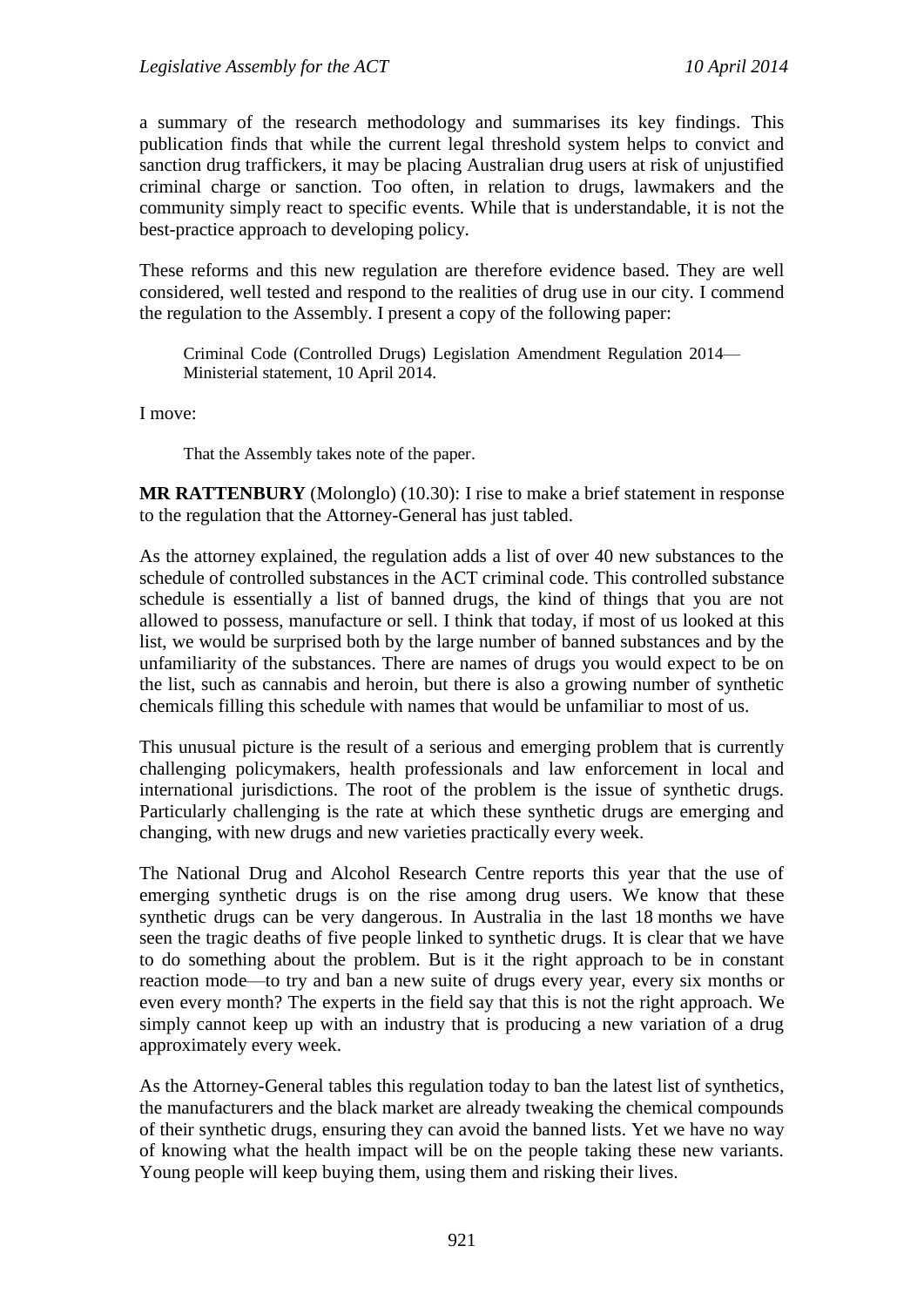In some ways, the law and order response of systematically banning new substances could actually be making the problem worse. An ever-evolving banned list encourages ever-evolving variations of drugs. That leads to dangerous, untested varieties out on the market. It is a pharmacological arms race where the bans are always one step behind.

A growing list of prohibitions can also cause problems for health care. Some banned substances have potential medical uses. Looking at the current list of banned substances, one can see several plant species. Some of them are plants we would usually think are benign, such as the wattle or acacia. Pharmaceutical companies in the business of researching and patenting medicines tend to lose interest in using particular drugs because of the administrative difficulties in accessing banned substances. Academics are unable to develop potential new therapies because of difficulties in accessing the same banned substances. It is clearly not a satisfactory outcome when we are adding substances to the banned list so rapidly that research on potentially beneficial medicines is affected. Canberra-based expert Dr David Caldicott summed up the situation when he spoke publicly on the issue of synthetic drugs recently. He said:

… a knee-jerk approach of banning products will not work in years to come.

He said that our policy response "needs to be more clever and nimble".

So in response to this issue and to the regulation presented by the government today, I would like to recommend to the Assembly that it investigate a new approach to the issue of synthetic drugs. The approach is one that looks at the problem through a health lens. It does not say that we need to get tougher on drugs; it says that we need to get smarter on drugs and we need to prioritise the health of the community.

In particular, we can look to the model recently adopted by our close neighbour New Zealand. New Zealand enacted the Psychoactive Substances Bill in the middle of last year. The act is based on the principle of harm minimisation, and it is fair to say that it uses a new approach to the regulation of drugs. Under the New Zealand act, the government licenses the production and sale of psychoactive drugs for uses other than medical purposes. The act sets up a legal framework for the testing, manufacture, sale and regulation of psychoactive products. It reverses the onus of proof so that manufacturers who want to sell the substances have to prove they are low risk before they can be sold.

The legislation in New Zealand restricts the importation, manufacture and supply of psychoactive substances and only allows the sale of those psychoactive substances that can meet safety and manufacturing requirements. The products have to go through a clinical testing process at the cost of the manufacturer. Under the act the results of clinical testing are made publicly available irrespective of whether the substances passed the low risk test or not. This means that public and health professionals will have better information on what is in these products and their possible effects.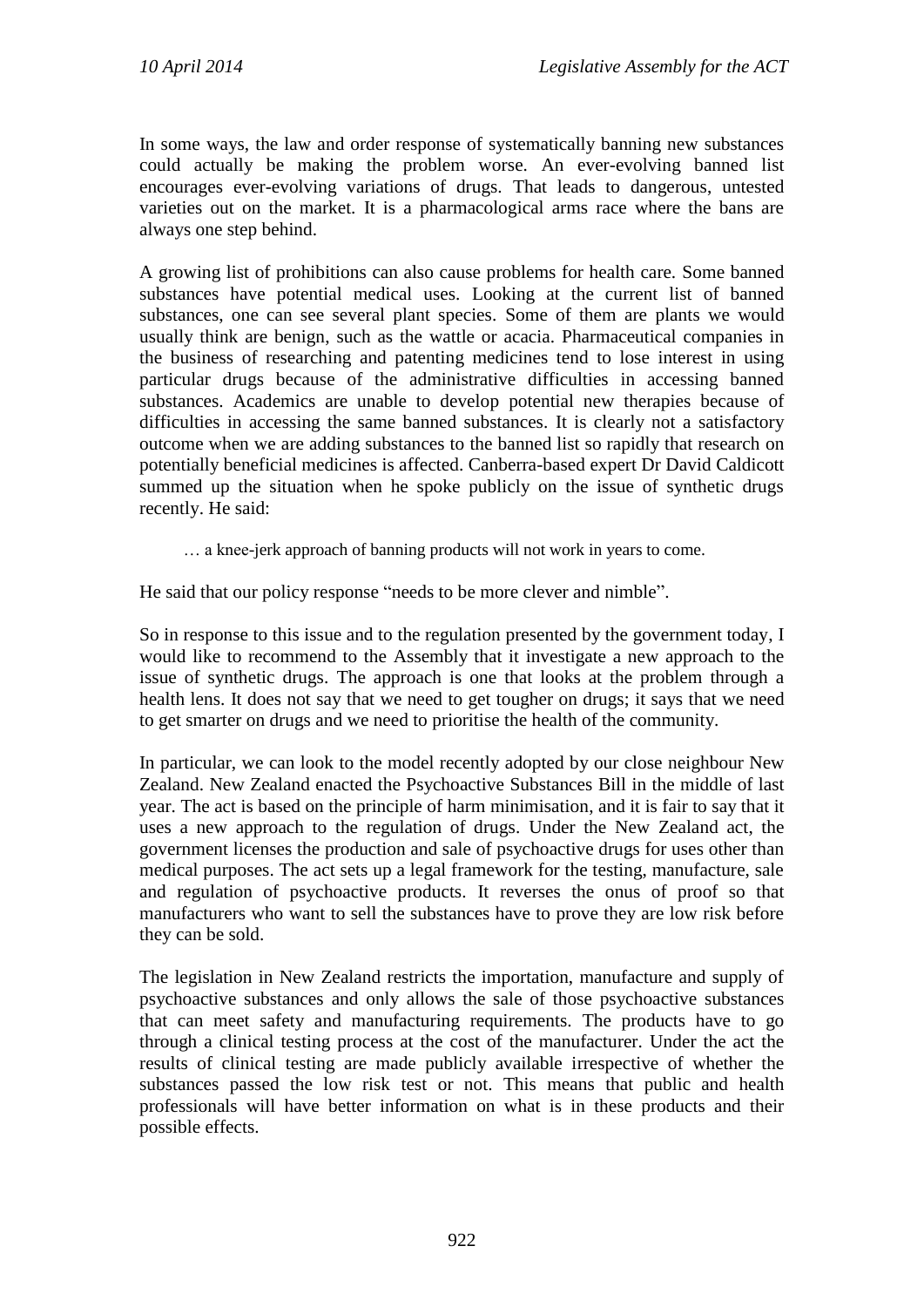A regulatory authority authorises the sale of drugs for non-medical purposes after determining a drug to be low risk and non-addictive. It licenses manufacturers and retailers, it regulates advertising of the products, and it sets up a system of health warnings for active products. Any approved drugs would be restricted to people over 18 years old and could not be sold in supermarkets, convenience stores or petrol stations. Advertising is restricted to the point of sale. Drugs already deemed illegal would remain so.

What does this new approach mean? Essentially New Zealand has set up a regulated, scientific and health-based approach to psychoactive substances. Although it has been lauded as a world first and labelled cutting edge, I do not think we should necessarily see it that way. Making health and science based decisions for the good of the broader community should be a prime consideration in the minds of policymakers.

The New Zealand approach is almost the opposite approach to the one taken here in Australia, where we attempt to ban products as they emerge. The associate minister for health in New Zealand summed up their approach when he spoke on the legislation. He said:

… this regime will be fundamentally based on reversing the onus of proof so those who profit from these products will have to prove they are as safe as is possible for psychoactive substances … We will no longer play the cat-andmouse game of constantly chasing down substances after they are on the market.

One clear impact of New Zealand's law is that already the number of outlets selling psychoactive substances has been reduced from 3,000 or 4,000 to 170 as corner stores lost the right to sell. Also, the scheme allows local communities to have a say in where and when stores that sell psychoactive substances are allowed to open.

I raise this issue today and draw attention to the New Zealand model as I believe this is an approach the ACT can explore by raising the issue with our state, territory and federal counterparts. I look forward to having further talks with the Chief Minister and with the Attorney-General on this topic. I hope that in this Assembly term we can take some strides towards a more health-focused policy response to psychoactive substances.

Question resolved in the affirmative.

#### <span id="page-13-0"></span>**Planning and Development (Extension of Time) Amendment Bill 2014**

**Mr Barr**, pursuant to notice, presented the bill, its explanatory statement and a Human Rights Act compatibility statement.

Title read by Clerk.

**MR BARR** (Molonglo—Deputy Chief Minister, Treasurer, Minister for Economic Development, Minister for Sport and Recreation, Minister for Tourism and Events and Minister for Community Services) (10.38): I move: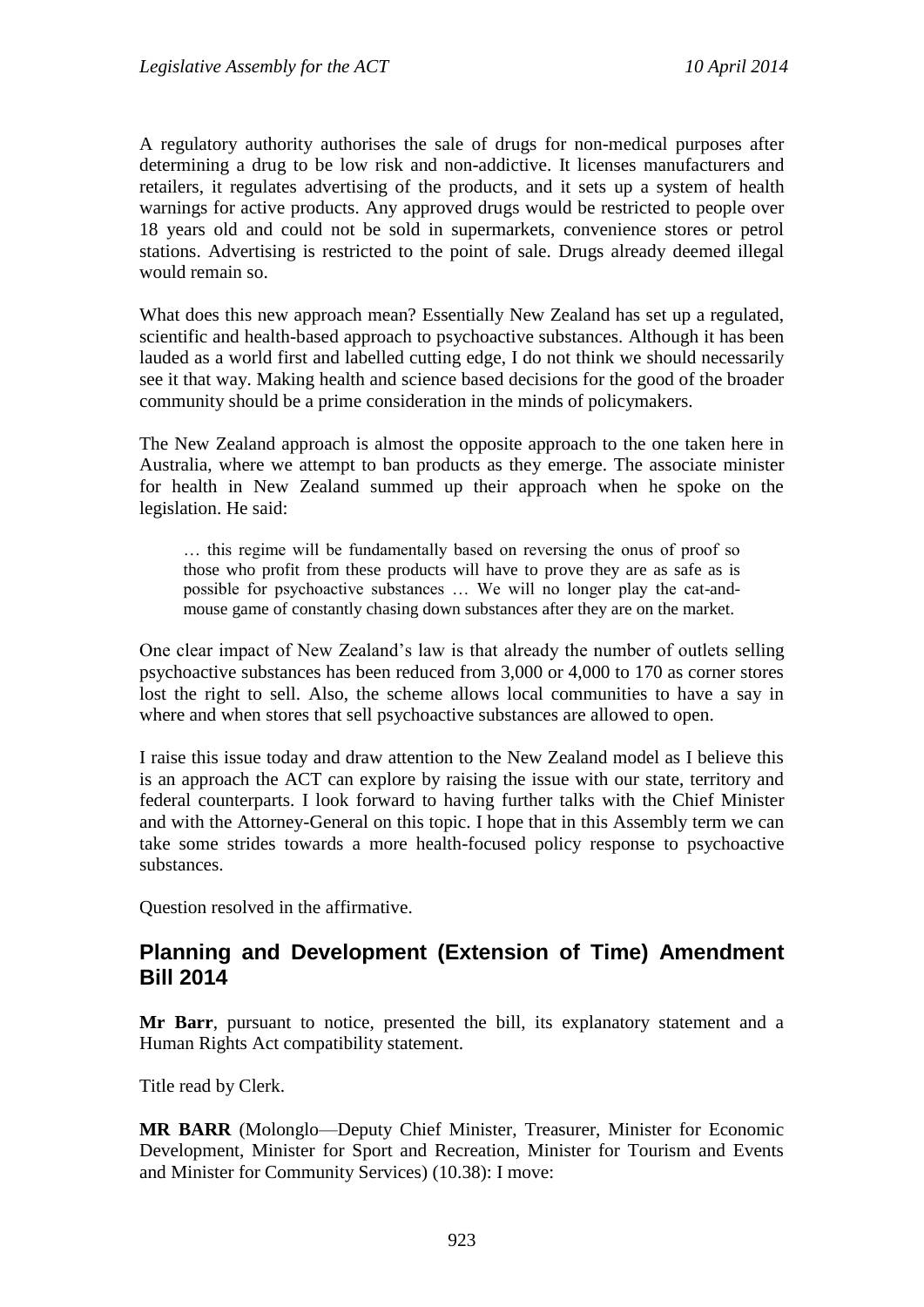That this bill be agreed to in principle.

Today I am tabling the Planning and Development (Extension of Time) Amendment Bill 2014.

The Chief Minister recently announced a stimulus package for the ACT building and construction industry. One of the initiatives was significant changes to the extension of time, EOT, system. The extension of time fee is a fee charged on blocks that are not developed within the time frames outlined in their crown lease. This fee is a regulatory tool to encourage land to be developed in a timely manner. However, in recent times, under the previous fee structure, EOT fees have increased significantly and in some cases have inhibited a lessee's ability to progress development. The reforms announced by the Chief Minister will relieve the burden of accrued debts, remove complex multiple fee structures, and focus on encouraging the completion of development. The bill I am introducing today will amend the Planning and Development Act 2007 and the Planning and Development Regulation 2008.

The new fee structure commences from 1 April 2014 for the calculation of EOT fees. The new, simplified fee structure will replace the current system and will provide a predictable, clear and transparent fee moving forward that is able to be easily calculated by lessees. Lessees will now have a period of four years from the completion date in the crown lease when no EOT fee will accrue. From the fifth year onwards, the EOT fee will be calculated based on one times the lessee's general rates in each respective year. This means that a standard residential block will have up to six years to develop before any fees will accrue. For a commercial development, this would typically be eight years. The new structure will be easier to understand and will avoid the issues of large escalation of fees over time that has occurred in some cases in the past. Importantly, though, lessees will be required to pay their debt annually, so that they are aware of the fee and do not accrue significant debts over time.

New crown leases issued by the territory from 1 April 2014 will no longer have a commencement clause, meaning that lessees will not be charged EOT fees on a breach of this condition. Lessees will only need to abide by the completion dates in their crown lease. For lessees who have an existing commencement date in the crown lease, there will no longer be a fee associated with a breach of that commencement date. This change recognises that some developments may take more time to commence due to a range of factors—design, architecture and financing requirements, amongst others.

The government recognises that the current hardship provisions do not adequately provide for cases where a change in circumstance has led to the inability to complete a development within the required time frames. This bill seeks to address this issue by broadening the hardship provisions. The hardship criteria will include a medical condition that prevents employment or full employment; a disability, including mental illness, that prevents employment or full employment; unemployment; personal bankruptcy; and if a person is a dependant and endures the death of a partner or other kin who has provided for that person.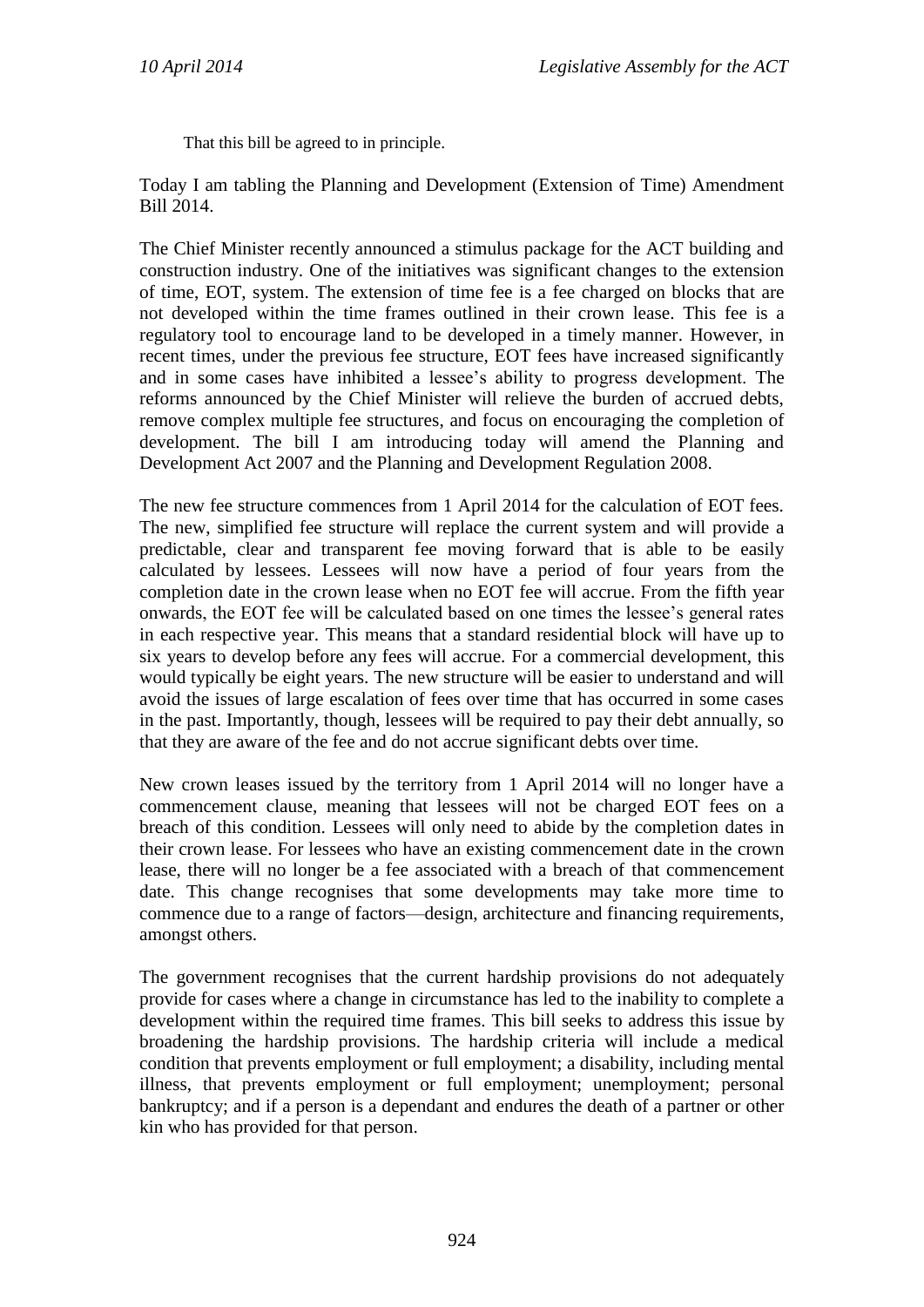The current hardship multiples will be removed in the regulation. There will be no specified fee structure in the regulation for the calculation of debt under hardship. This will provide greater flexibility for the territory to determine each case on its own merit and decide on an appropriate EOT debt, moving forward, that is suitable to individual needs. The territory will have the option to reduce, negate for a period or negate EOT fees indefinitely in circumstances of hardship.

To complement the new EOT fee structure and to provide relief to lessees with existing EOT debts, the government has announced that it will refund or waive all EOT fees accrued between the period of 22 June 2012 and 31 March 2014.

Lessees who have paid EOT fees since 1 July 2012 will be able to apply to the government for a refund or an act of grace for fees that relate to the period 22 June 2012 to 31 March 2014. Lessees will need to apply through an application form available on the Environment and Sustainable Development Directorate website, and the application period will remain open for a period of 12 months.

Current lessees who have accrued an EOT debt between 22 June and 31 March 2014 will be able to have that portion of the debt waived. Moving forward, debt accrued from 1 April 2014 will be calculated based on one times their general rates bill. There will be no expiry date for the administration of waivers of EOT debt. This will allow all lessees to be treated the same, regardless of when they became aware of the government's announcement of treatment of debt during this period.

The changes to the EOT systems as proposed by this bill, along with other measures in this package, respond to local industry feedback; provide a short-term stimulus for continued development across the city; will significantly reduce EOT fees for new and existing lessees across the territory; and will provide a clear and transparent fee structure moving forward, giving lessees a significantly greater length of time to develop a block of land, whilst maintaining some capacity for the territory to ensure the timely completion of development. It will cut red tape and it will increase flexibility for developers. I commend the bill to the Assembly.

Debate (on motion by **Mr Smyth**) adjourned to the next sitting.

#### <span id="page-15-0"></span>**Independent Competition and Regulatory Commission (Water and Sewerage Price Direction) Bill 2014**

**Mr Barr**, pursuant to notice, presented the bill, its explanatory statement and a Human Rights Act compatibility statement.

Title read by Clerk.

**MR BARR** (Molonglo—Deputy Chief Minister, Treasurer, Minister for Economic Development, Minister for Sport and Recreation, Minister for Tourism and Events and Minister for Community Services) (10.45): I move:

That this bill be agreed to in principle.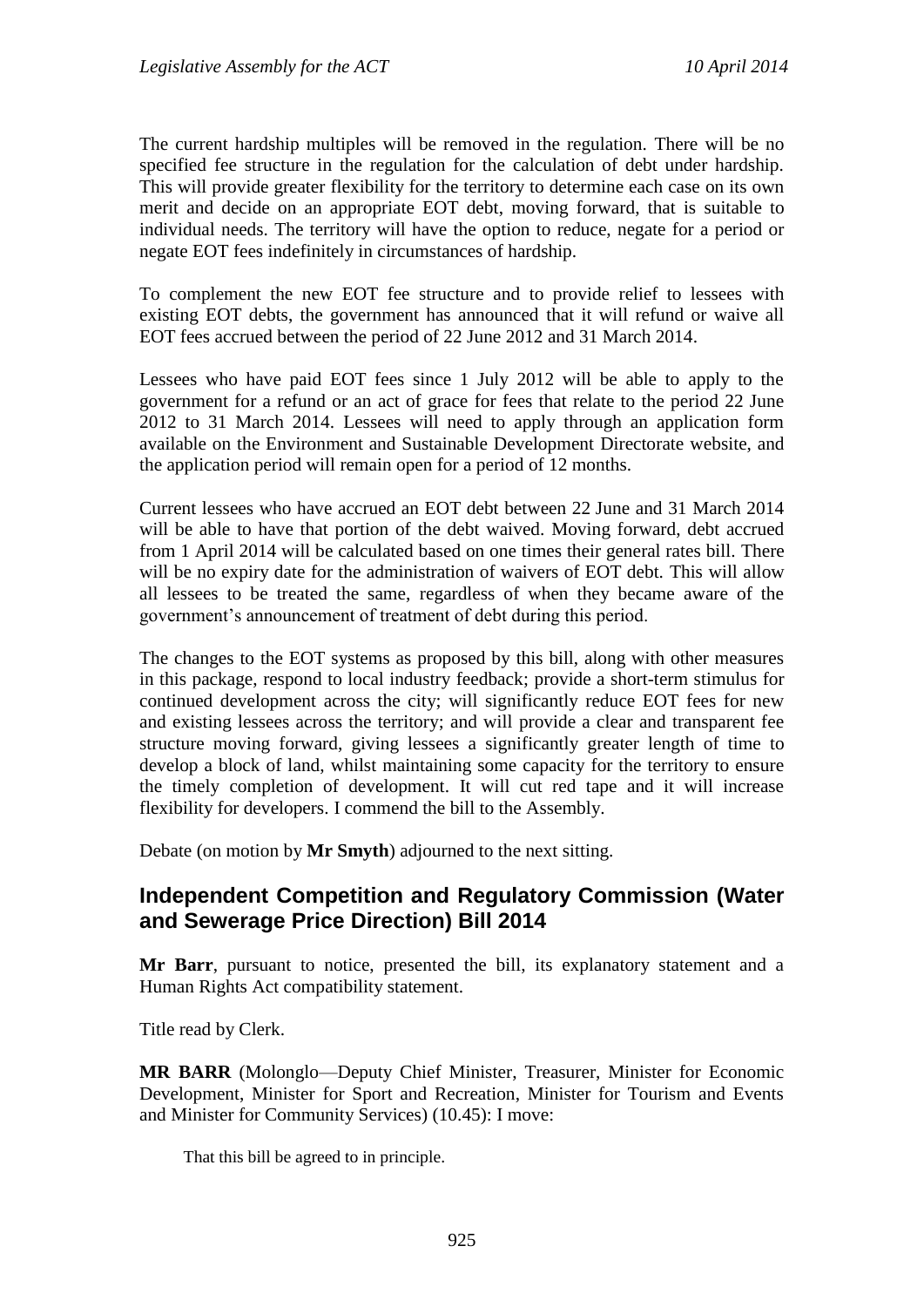On 2 April 2014 the ACT Auditor-General released her performance audit into the water and sewerage pricing process, which made a number of recommendations in relation to the overall pricing framework for the territory. The government appreciates the work undertaken by the Auditor-General to review and consider the current process for the setting of water and sewerage prices in the territory.

The government has agreed to most of the recommendations in the Auditor-General's report. As a result of the report, and in recognition that a substantial period of time has elapsed since the framework for water and sewerage pricing was last reviewed, the government will undertake a broad reassessment of the framework for the pricing of water and sewerage services in the ACT.

An issue raised by the Auditor-General was that there may be a question of the validity of the terms of reference and, as an extension of this, the most recent price direction for water and sewerage services by the Independent Competition and Regulatory Commission.

The concerns of the Auditor-General have been acknowledged. However, based on the advice that it has received, the government continues to consider that the terms of reference and the price direction are effective and valid—a view, I note, that is shared by the ICRC and many others.

However, in order to remove any doubt whatsoever in this area, I am introducing this bill which, if passed by the Assembly, would absolutely, beyond any doubt, confirm the validity of both the terms of reference and the price direction. But, more importantly, it would confirm the price cuts that average consumers have received as part of the ICRC's price direction.

The bill not only confirms the validity of the terms of reference but also provides some limited guidance for the industry panel which will review the ICRC's price direction. It is critical that the industry panel are able to undertake their work with certainty and, in order to ensure that the absence of a specified period within the terms of reference does not impact on the industry panel, the bill provides guidance about the regulatory period that can be set by the industry panel should they determine to substitute a new price direction following their deliberations.

The bill introduced today will absolutely confirm the validity of the terms of reference and price direction that removes any doubt whatsoever in this area and confirms, most importantly, the price cuts for average consumers that have resulted from the ICRC's price direction.

Debate (on motion by **Mr Smyth**) adjourned to the next sitting.

#### <span id="page-16-0"></span>**Statute Law Amendment Bill 2014**

**Mr Corbell**, pursuant to notice, presented the bill, its explanatory statement and a Human Rights Act compatibility statement.

Title read by Clerk.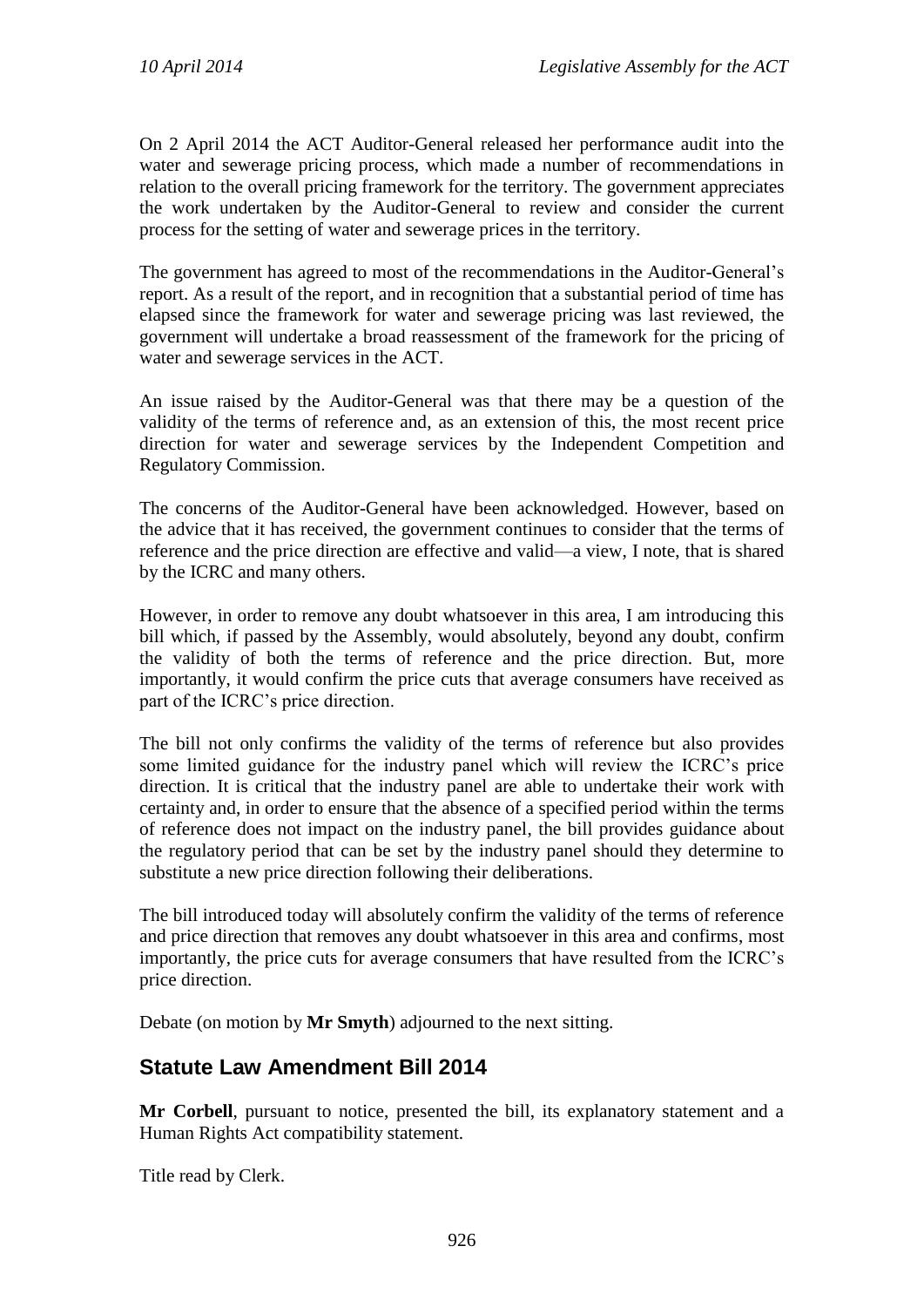**MR CORBELL** (Molonglo—Attorney-General, Minister for Police and Emergency Services, Minister for Workplace Safety and Industrial Relations and Minister for the Environment and Sustainable Development) (10.49): I move:

That this bill be agreed to in principle.

The Statute Law Amendment Bill deals with three kinds of matters. Schedule 1 provides for minor, non-controversial amendments proposed by a government agency that have required the approval of the Chief Minister. Schedule 2 contains amendments to the Legislation Act proposed by the parliamentary counsel. Schedule 3 contains technical amendments proposed by the parliamentary counsel to correct minor typographical or clerical errors, improve language, omit redundant provisions, include explanatory notes and otherwise update or improve the form of the legislation.

I will briefly mention a few matters outlined in this technical and minor amendment bill. Schedule 1 of the bill amends the Corrections Management Act to increase the field from which the minister may appoint an adjudicator for the purposes of the act. Section 177 provides that the minister may appoint at least one adjudicator. An adjudicator reviews disciplinary matters and segregation decisions under the act. Currently, adjudicators are required to be magistrates. The amendment will allow the minister to appoint as an adjudicator a person who is judicially qualified—that is, a judge or magistrate, retired judge or magistrate, or someone who has been a legal practitioner for not less than five years.

Schedule 1 of the bill also amends the Cultural Facilities Corporation Act to repeal section 15. Under section 15, the Cultural Facilities Corporation is required, at the end of each quarter, to give the minister a report on the quarter about the operation of the corporation and the act. The minister must then present the report to the Assembly within six sitting days. The report is usually not the subject of discussion in the Assembly. It generally contains information that is also available in other publications the corporation produces, such as the annual report, seasonal calendars of events and the two websites the corporation maintains.

The corporation will continue to report on its activities and performance under the Annual Reports (Government Agencies) Act 2004. The amendments relating to the repeal of section 15 are to commence on 1 July 2014. This will enable the corporation to give the minister a final quarterly report for the quarter ending on 30 June this year.

Schedule 1 of the bill also amends the Dangerous Substances Act as a consequence of the enactment of the Work Health and Safety Act. Since the enactment of the latter act it has been possible for a person to have corresponding duties under the Dangerous Substances Act and the Work Health and Safety Act in relation to dangerous substances, including asbestos and hazardous chemicals. The inclusion of new section 8A in the Dangerous Substances Act makes it clear that a person with corresponding duties under the Dangerous Substances Act and the Work Health and Safety Act in relation to a dangerous substance will be complying with the person's duties under the Dangerous Substances Act if the person complies with their duties under the Work Health and Safety Act.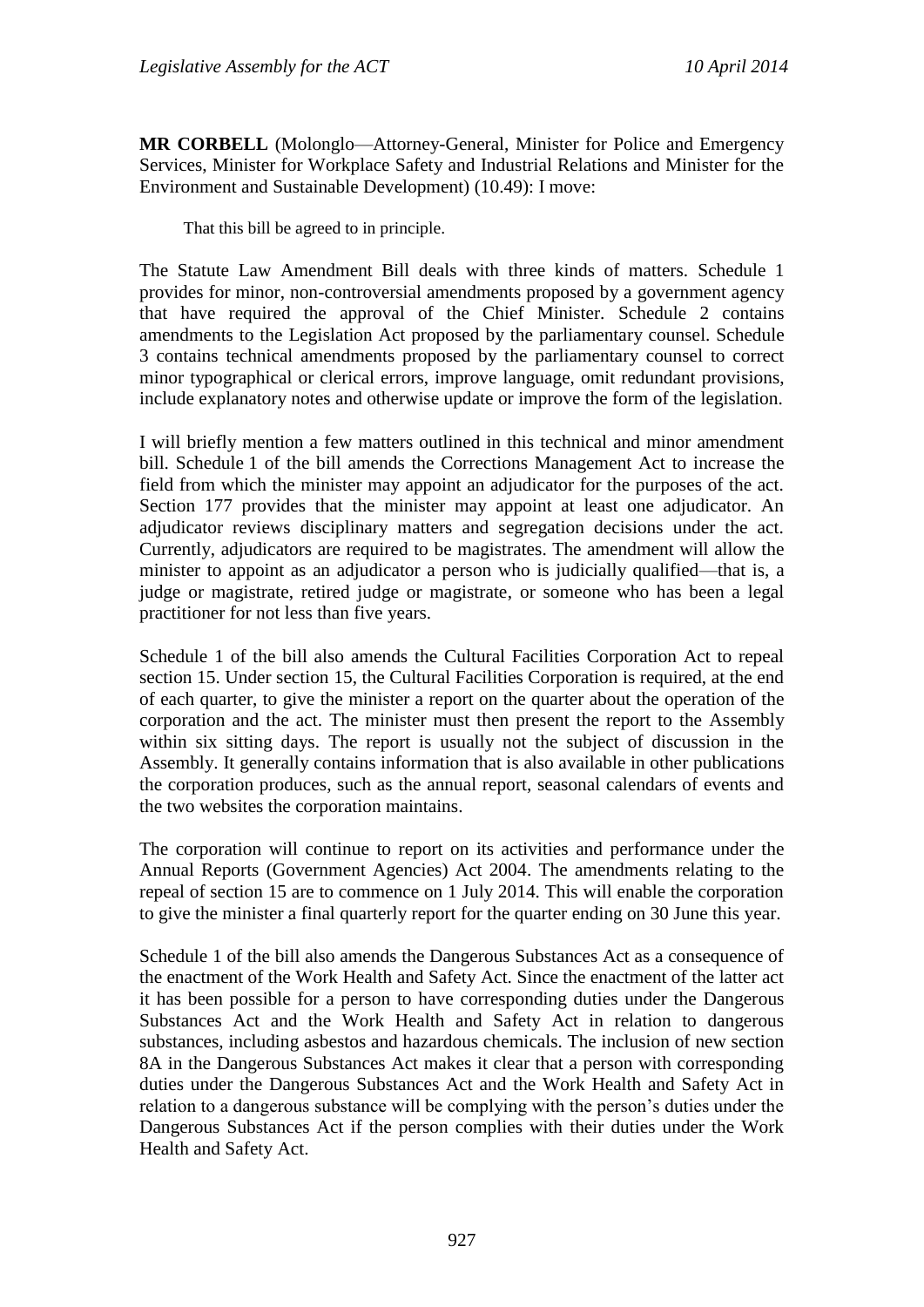Section 8A(2) makes it clear that if the person has a duty or power under the Dangerous Substances Act in relation to a dangerous substance that is inconsistent with a duty under the Work Health and Safety Act in relation to the same substance, the duty under the Dangerous Substances Act has no effect to the extent of the inconsistency. However, section 8A(3) provides that a duty under the Dangerous Substances Act is not to be taken to be inconsistent with a duty under the Work Health and Safety Act to the extent that both duties can operate concurrently.

Schedule 2 contains minor, non-controversial structural amendments of the Legislation Act initiated by the Office of the Parliamentary Counsel. Structural issues are particularly concerned with making the statute book more coherent and concise, and therefore more accessible. Strategies to achieve these objectives include avoiding unnecessary duplication and achieving the maximum degree of standardisation of legislative provisions.

In this bill, the Legislation Act 2001, dictionary, part 1 is amended to include a definition of "coroner" to help users of legislation. Schedule 3 includes amendments of acts and regulations that have been reviewed as part of the ongoing program of updating and improving the language and form of legislation. These amendments are explained in the explanatory notes and are routine, technical matters such as the correction of minor errors, improving syntax and omitting redundant provisions.

In particular, amendments are made to relocate, from the Work Health and Safety Regulation 2011 to the Work Health and Safety Act, transitional provisions dealing with investigations under the former Work Safety Act 2008. Act dictionaries are updated to include signpost definitions for terms defined elsewhere in the act, standard notes are included in acts and regulations to help users of the legislation and archaic words such as 'shall' and 'any or all' are replaced in a number of acts with more current language.

In addition to the explanatory notes in the bill, as always the parliamentary counsel is available to provide any further explanation or information to members who are seeking advice on this bill. I commend the bill to the Assembly.

Debate (on motion by **Mr Hanson**) adjourned to the next sitting.

#### <span id="page-18-0"></span>**Planning, Building and Environment Legislation Amendment Bill 2014**

**Mr Corbell**, pursuant to notice, presented the bill, its explanatory statement and a Human Rights Act compatibility statement.

Title read by Clerk.

**MR CORBELL** (Molonglo—Attorney-General, Minister for Police and Emergency Services, Minister for Workplace Safety and Industrial Relations and Minister for the Environment and Sustainable Development) (10.56): I move:

That this bill be agreed to in principle.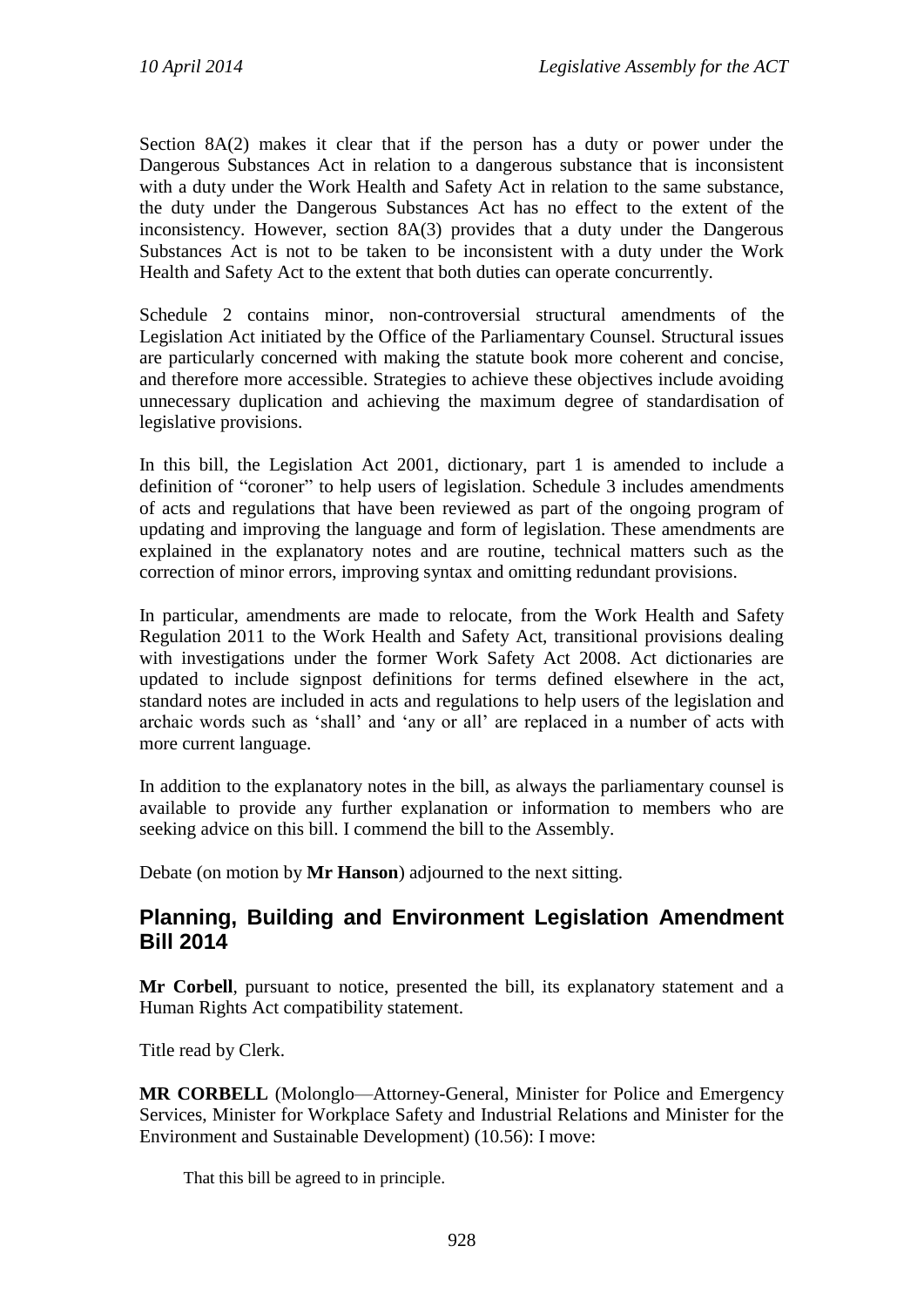This bill I present today proposes editorial, technical, consequential and minor policy amendments to the Building Act, Building (General) Regulation, Planning and Development Act, Planning and Development Regulation, Unit Titles Act and Utilities Act.

The bill responds to needs identified by the Environment and Sustainable Development Directorate and parliamentary counsel and includes minor policy, technical and editorial amendments. The bill includes eight minor policy amendments which I will seek to briefly outline today.

Clauses 4 and 5 of the bill amend section 50 of the Building Act. This amendment restores the intended operation of this section.

Section 50 of the Building Act previously imposed a broader obligation on certifiers to inform the Construction Occupations Registrar of any contraventions of the Building Act. In 2007, amendments to the Building Act removed this general obligation to report on contraventions of the act.

The intention of this amendment was to narrow the certifier's role to their functions under the Building Act that relate to certifier and building work. Essentially the amendments make certifiers responsible for notification of building work that did not comply with a DA issued under the Planning and Development Act.

In light of experience this adjustment appears to have gone too far in that it had the effect of removing certain arguably important obligations on certifiers relating to the certifier and building work. These obligations were an important aspect of the role of the certifier as the front-line regulator of building work. The bill therefore amends section 50 to restore these obligations on certifiers.

A certifier will be required to inform the Construction Occupations Registrar of any contravention of the Building Act relating to building work, stop and demolition notices and occupation and use of buildings which comes to the certifier's attention. The bill amends section 50 to provide that a certifier commits an offence if they do not tell the Construction Occupations Registrar about a contravention of part 3 of the Building Act, which relates to those matters.

The certifier also commits an offence if he or she does not tell the Construction Occupations Registrar about conduct that they reasonably believe may be an offence under section 76, which relates to occupation and use of buildings, section 77, which relates to use of buildings that is restricted and 78, which relates to occupation and use of ex-government buildings.

Clause 12 of the bill amends section 298 of the Planning and Development Act. This section applies to the transfer of land that is subject to a building and development provision. This section prohibits the transfer of a new crown lease before the developer has complied with building and development requirements in that lease. This section contains some exceptions.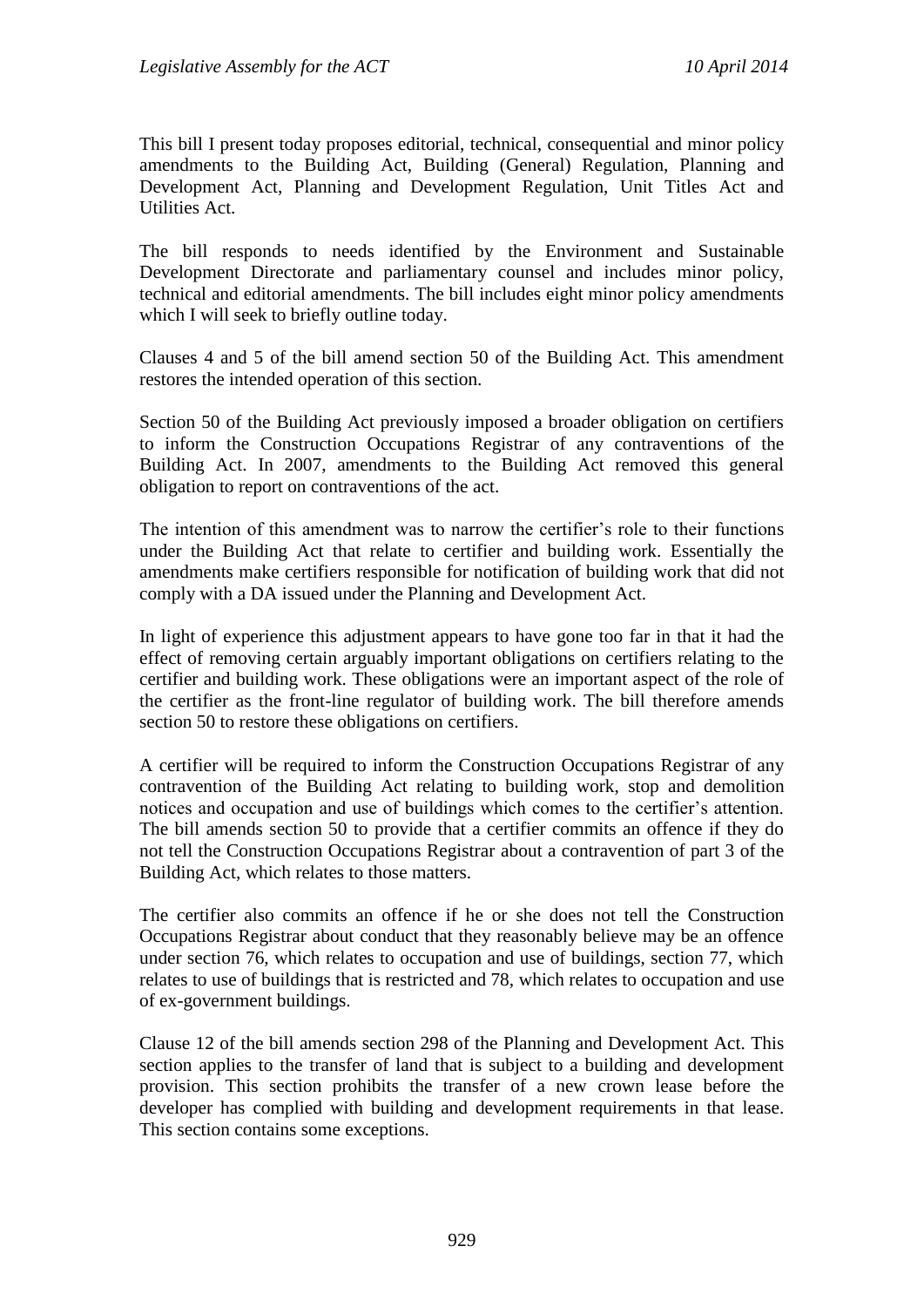Section 298(4) provides that the Planning and Land Authority can grant permission to transfer the lease on certain grounds, including situations where the lease is a holding lease and the transfer is the first sale of newly subdivided land. Clause 12 of the bill amends section 298(4) to remove the requirement for the land to be subdivided.

A holding lease is a lease that is issued to allow for urban development and subdivision. It is a short-term lease which provides for the developer to construct and return public infrastructure to the territory. Currently, the exception for holding leases only applies if there is subdivision involved. Experience has suggested this is an arbitrary distinction and the authority has been informed of cases in which land sales and development have been delayed due to the subdivision restriction.

The use of a holding lease is an unexceptional part of the development and sale of land. When the holding lease is transferred the purchaser takes on the responsibility for the development of the land. There is no practical reason for maintaining the subdivision restriction.

Clause 12 of the bill extends the scope of the authority's consent under section 298(4) so that it applies to the development of new land even if the proposed transfer is of the whole of the holding lease. In this situation there would be no subdivision involved.

Clause 14 of the bill inserts a new chapter 18 into the Planning and Development Act. This is a transitional chapter which applies to the status of the lease of the University of Canberra.

The University of Canberra lease was granted as an in perpetuity specific purpose commonwealth lease under the Canberra College of Advanced Education (Leases) Act 1977. This commonwealth act was repealed around the time of self-government. The university is, of course, now established under territory law, the University of Canberra Act 1989.

In keeping with the unusual origins and nature of this commonwealth lease, the lease was expressly excluded from standard territory lease administration provisions in the former Land (Planning and Environment) Act 1991 and this exclusion was carried over into the current Planning and Development Act.

The exclusion of the University of Canberra lease from the Planning and Development Act has proven to be problematic. The exclusion means there is no practical way for the lessee to make a lease variation as a precursor to proposed development. From the territory's point of view there is no workable way to enforce the provisions of the lease.

Given that both the land as well as the administration of the university are now within the regulatory responsibility of the territory, there would appear to be no good reason why the lease should not be subject to the standard lease administration legislation like any other lease.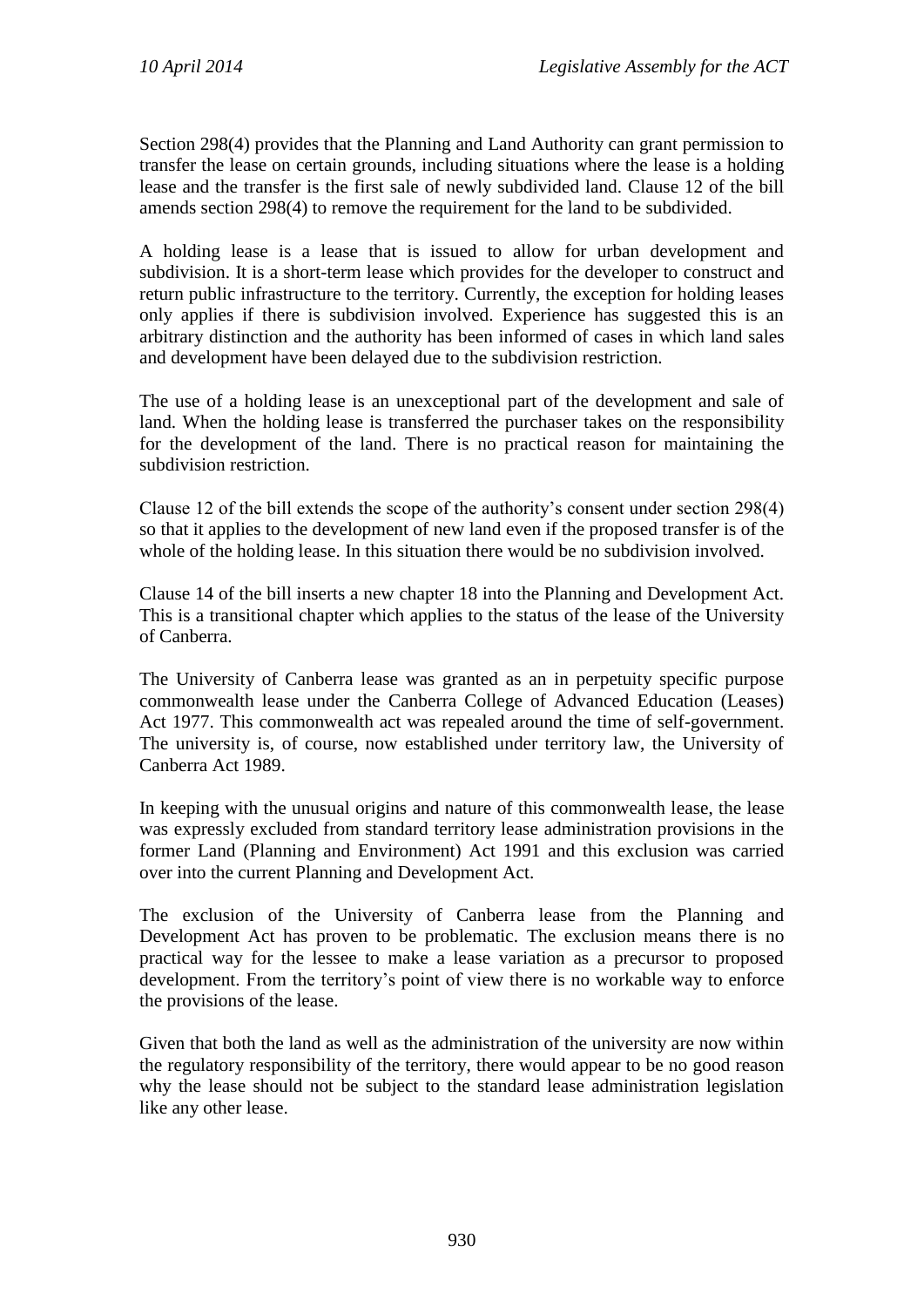This proposal, therefore, is to address these issues by amending the act so that it applies to the University of Canberra lease. An amendment of this kind has supported in principle by the university.

Clause 14 therefore amends the Planning and Development Act to provide that it applies to the University of Canberra lease. This means there is now a practical way for the territory to enforce the lease provisions and for the lessee to apply for lease variations.

Clause 28 of the bill amends section 17 of the Unit Titles Act to remove a requirement to superimpose dual occupancy developments. In September 2009 changes to the Unit Titles Act came into effect which restricted unit titling of some dual occupancy development.

The amendments meant that dual occupancy developments were only permitted to be unit titled where one unit was wholly or partly superimposed on the other unit. The superimposing requirement had the practical effect of ensuring that the original and succeeding building owners were fully aware of the unit titling scheme applying to the buildings.

Experience has suggested that this change resulted in a significant decline in dual occupancy development in the ACT. In hindsight, the superimposing requirement imposed an artificial and arbitrary constraint on this type of development. Because of these consequences the bill removes the requirement to superimpose the units.

Development proponents can now unit title a parcel of land into two units without the need to superimpose them. This amendment, I should make clear, does not open the floodgates for unit titling in relation to this type of development. Unit titling will still only be available in areas presently permitted by the territory plan.

The bill also makes a number of minor policy amendments to the Planning and Development Regulation. Clause 18 limits the ability for a development proponent to modify a development which is under construction without the need for an application to amend the approved plans.

This clause omits sections 35(2), (3) and (4) of the regulation. Section 35 of the regulation sets out circumstances in which the proponent may deviate from the development approval without needing to apply for an amendment. Section 35(2) allowed a development to deviate from the approval in circumstances where the change would not, in itself, require development approval.

Section 35(3) allowed a development to deviate from the approval if the change consisted of adding an exempt development. Section 35(4) provided that a development could not be modified under sections 35(2) and (3) if the aggregate development would result in more than one single residence on the block, multiple dwellings or would include more than two exempt class 10 buildings within 1.5 metres of a side or rear boundary.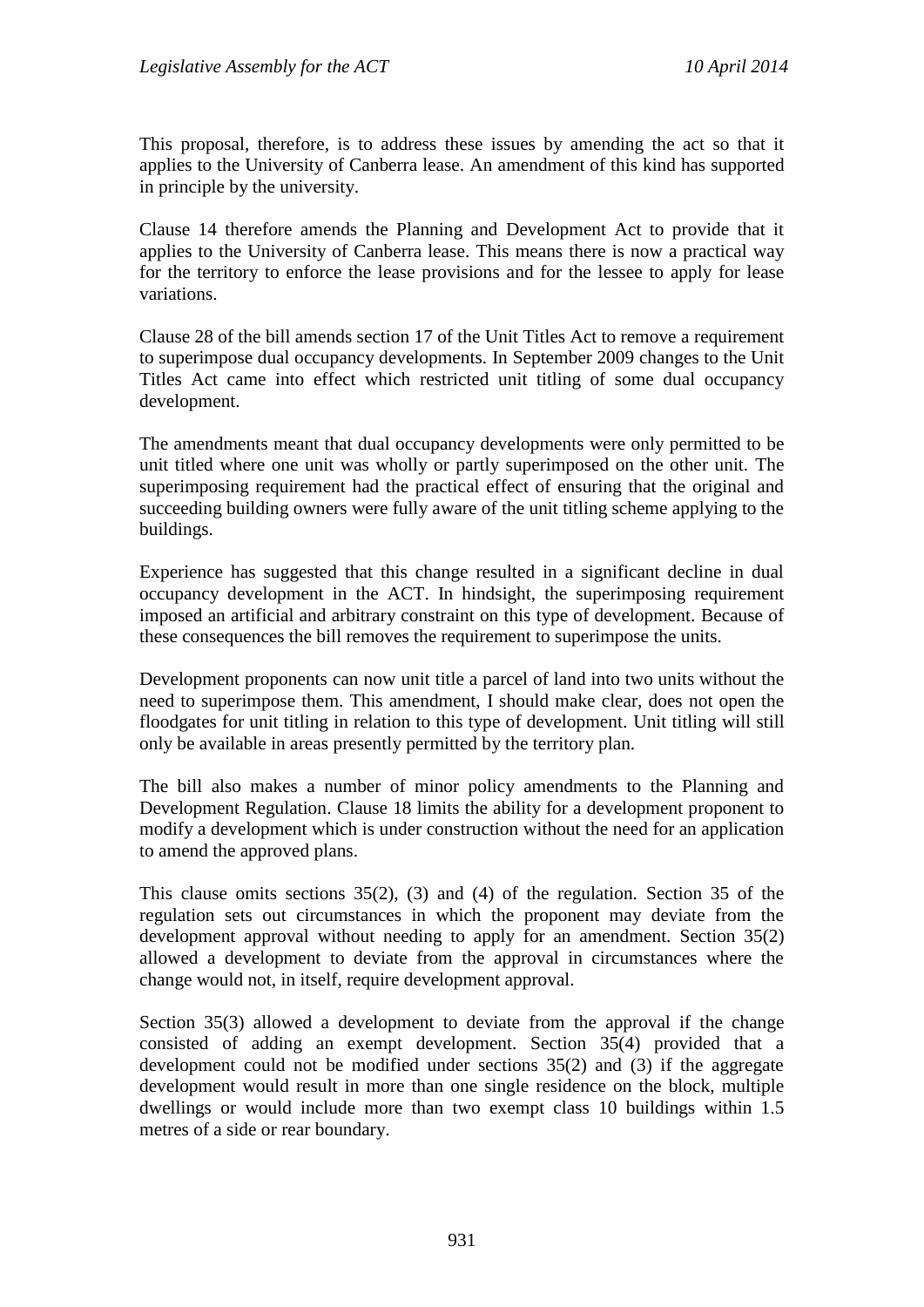This amendment is being made in response to concerns expressed to me and the Chief Minister by members of the community about changes being made to developments which are under construction.

Clause 27 of the bill adds two new schedules to schedule 2 of the regulation. Schedule 2 lists developments in the merit track which are subject to minor public notification only. Clause 27 of the bill adds merit track development applications for minor additions or alterations to a residential unit within a multi-unit residential development to the list of minor notification matters.

Under this amendment minor notification would be permitted if the change to a residential unit results in additional gross floor area that is not greater than 10 per cent of the existing gross floor area or does not add more than 20 square metres to the gross floor area. These matters have been added to the list in schedule 2 because the current requirement for major notification is considered to be disproportionate to the scale of the relevant development and as such is not warranted.

Clause 17 of the bill amends section 25(3) of the Planning and Development Regulation. This regulation provides that a development application must be accompanied by a survey certificate unless otherwise prescribed. The act provides that a survey certificate is not required for development applications for residential development less than 75 square metres and section 25(3) provides that a survey certificate is not required for commercial or industrial development of less than 150 square metres.

The reference to commercial or industrial development has led to some inconsistencies. Under the current law a survey certificate is still required for other non-residential development of similar or smaller impact. For example, a small-scale community facility of less than 150 square metres would still require a survey certificate.

A larger area is permitted for commercial or industrial development than residential development because the impact of the development would not be as significant as development in a residential area. The same rationale could also apply to other nonresidential development. To resolve these inequities and inconsistencies the bill amends section 25(3) to refer to non-residential development rather than industrial or commercial development.

The bill also contains a number of minor technical and editorial amendments to acts and regulations. These amendments include updating cross-references to other legislation and the clarification of existing legislative requirements. I commend the bill to the Assembly.

Debate (on motion by **Mr Coe**) adjourned to the next sitting.

## <span id="page-22-0"></span>**Aboriginal and Torres Strait Islander Elected Body Amendment Bill 2014**

**Mr Rattenbury**, pursuant to notice, presented the bill, its explanatory statement and a Human Rights Act compatibility statement.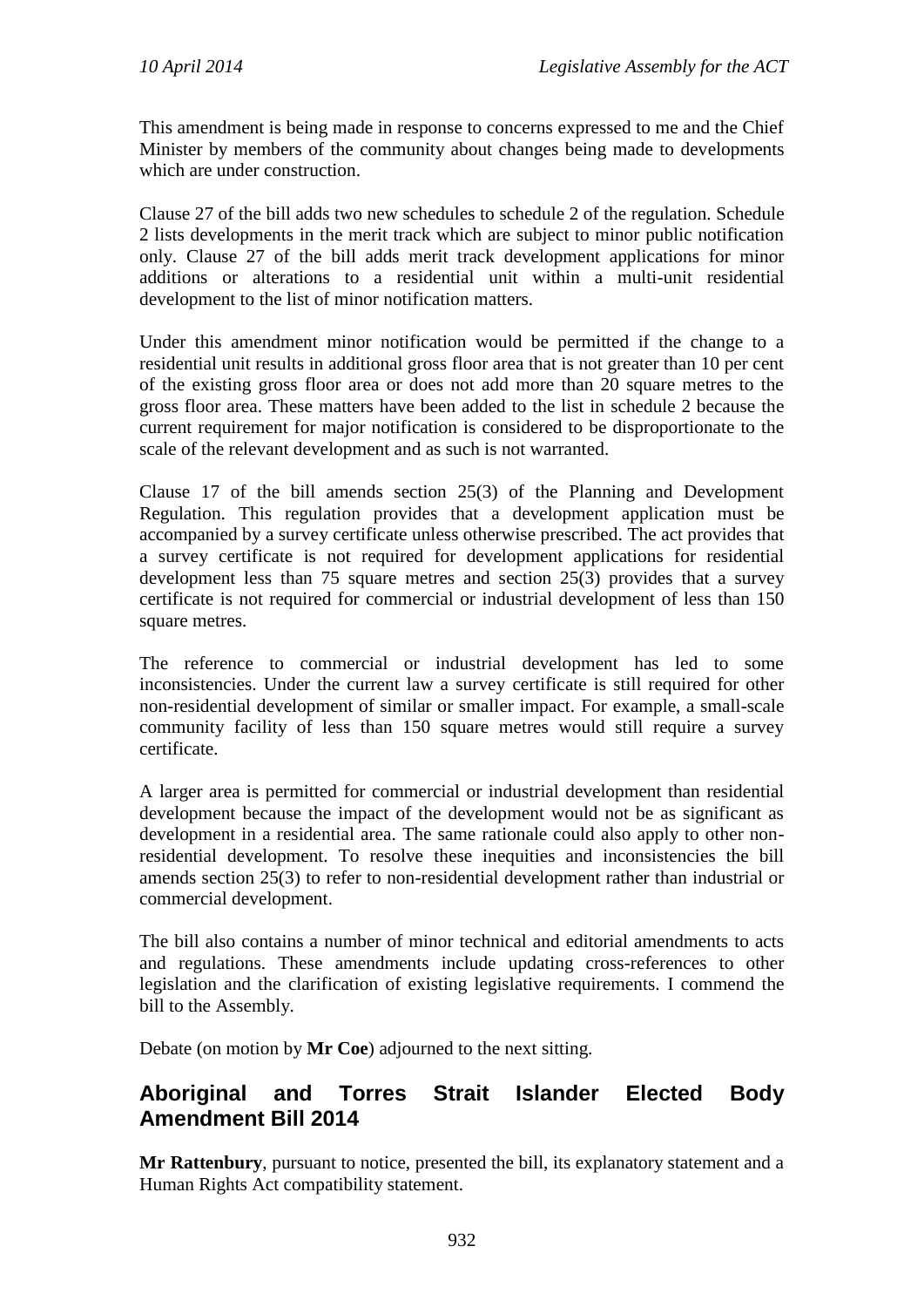Title read by Clerk.

**MR RATTENBURY** (Molonglo—Minister for Territory and Municipal Services, Minister for Corrections, Minister for Housing, Minister for Aboriginal and Torres Strait Islander Affairs and Minister for Ageing) (11.08): I move:

That this bill be agreed to in principle.

I am pleased today to table the Aboriginal and Torres Strait Islander Elected Body Amendment Bill 2014. In November 2012 I presented a bill to amend the Aboriginal and Torres Strait Islander Elected Body Act 2008 to allow greater participation of Aboriginal and Torres Strait Islander Canberrans in the election of their representative body.

That bill permitted the election to be held over the NAIDOC period that would see increased engagement of candidates and maximise the ability of Aboriginal and Torres Strait Islander people to participate. NAIDOC Week, formerly the National Aboriginal and Islander Day of Observance Committee, is a time of celebration and engagement of Aboriginal and Torres Strait Islander people, culture and community.

Since that time discussions have been held with the Aboriginal and Torres Strait Islander community and the elected body on the upcoming election in July this year. In those discussions the elected body and community have asked that the election commence on the first Saturday that NAIDOC celebrations are held here in the ACT. This is the official start day in the ACT with the ACT NAIDOC awards and ball. A number of those here in the Assembly today have attended this wonderful event.

This amendment bill makes minor amendments to the Aboriginal and Torres Strait Islander Elected Body Act 2008 that will allow the Aboriginal and Torres Strait Islander Elected Body election polling to commence on the first day of NAIDOC celebrations in the territory. This will mean that polling will be from Saturday to Saturday during NAIDOC celebrations. Given that dates of events change over time, an additional clause has been added to allow the responsible minister to declare the polling start date through notifiable instrument. This will prevent the potential need to amend the act again in the future.

In closing, I commend the Aboriginal and Torres Strait Islander Elected Body Amendment Bill 2014 to the Assembly and recognise the commitment and capability of our elected body to bring to government the views and expectations of the Aboriginal and Torres Strait Islander community.

Debate (on motion by **Mr Wall**) adjourned to the next sitting.

#### <span id="page-23-0"></span>**Standing order 6A—amendment**

**MR SMYTH** (Brindabella) (11.11): I move:

That standing order 6A be amended as follows: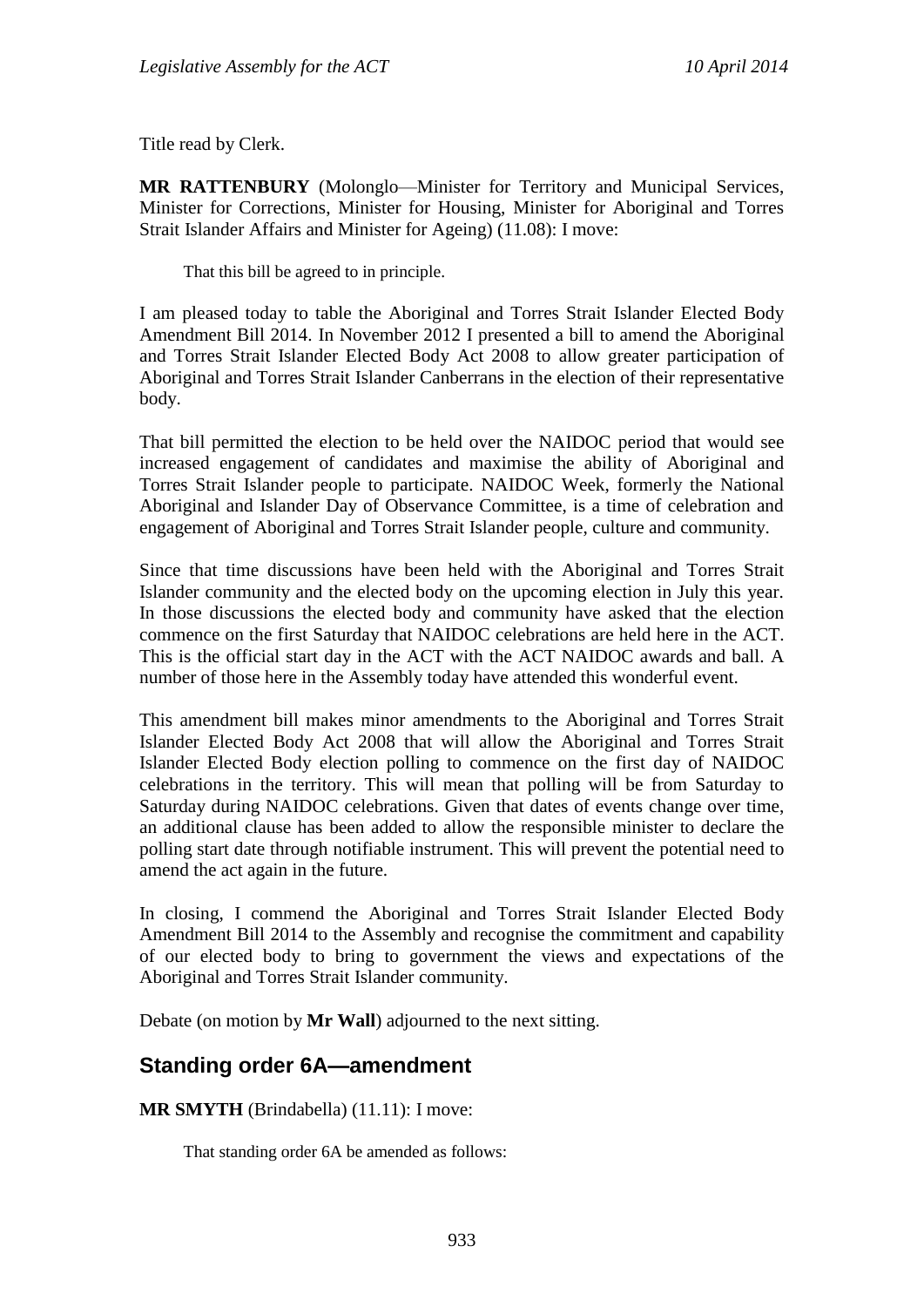Add "In the event that both the Speaker and Deputy Speaker are absent, Members will be informed in writing by the Clerk of these absences, and an Assistant Speaker shall perform the duties and have the powers of the Speaker as specified above."

This amendment is quite simple. It allows almost a succession to be put in place when the Speaker, and potentially the Deputy Speaker, are absent, particularly over long periods between the sitting weeks. I understand there might be an occasion in the near future when the Speaker will be away and perhaps even you, Madam Deputy Speaker, will be unavailable. In that case, we do not have someone who is capable of doing the ordinary duties of the Speaker—forwarding on reports, signing legislation, et cetera so it is reasonable to have in place a procedure to set up so that one of the assistant speakers then becomes the acting speaker for that period. Mr Gentleman will be moving an amendment, which he has informed me of, which makes the process a little clearer still. With that, we will be supporting the amendment and the amended standing order.

**MR GENTLEMAN** (Brindabella) (11.12): I move the amendment circulated in my name:

After "Members will be informed in writing by the Clerk of those absences, and an Assistant Speaker", insert ", on the Speaker's appointment,".

This amendment, as indicated by Mr Smyth, provides a little more clarity to the provision and allows the Speaker to make an appointment before she leaves.

**MR RATTENBURY** (Molonglo) (11.12): I just rise to indicate my support for both the amendment to the standing orders moved by Mr Smyth and Mr Gentleman's amendment to it.

**MR CORBELL** (Molonglo—Attorney-General, Minister for Police and Emergency Services, Minister for Workplace Safety and Industrial Relations and Minister for the Environment and Sustainable Development) (11.13): The Labor Party also will support these amendments, both the substantive and the proposal by Mr Gentleman. I particularly note that Mr Gentleman's amendment seeks to deal with which of the assistant speakers would have the authority to act and perform the duties of the Speaker in circumstances where both the Speaker and the Deputy Speaker were absent. I think this is important. There are a number of assistant speakers and to avoid confusion, particularly if there are pressing or controversial matters, it is important that there is clarity about which of the assistant speakers is performing those duties in the absence of both the Speaker and the Deputy Speaker.

Amendment agreed to.

Motion, as amended, agreed to.

#### <span id="page-24-0"></span>**Executive members' business—precedence**

*Ordered that executive members' business be called on.*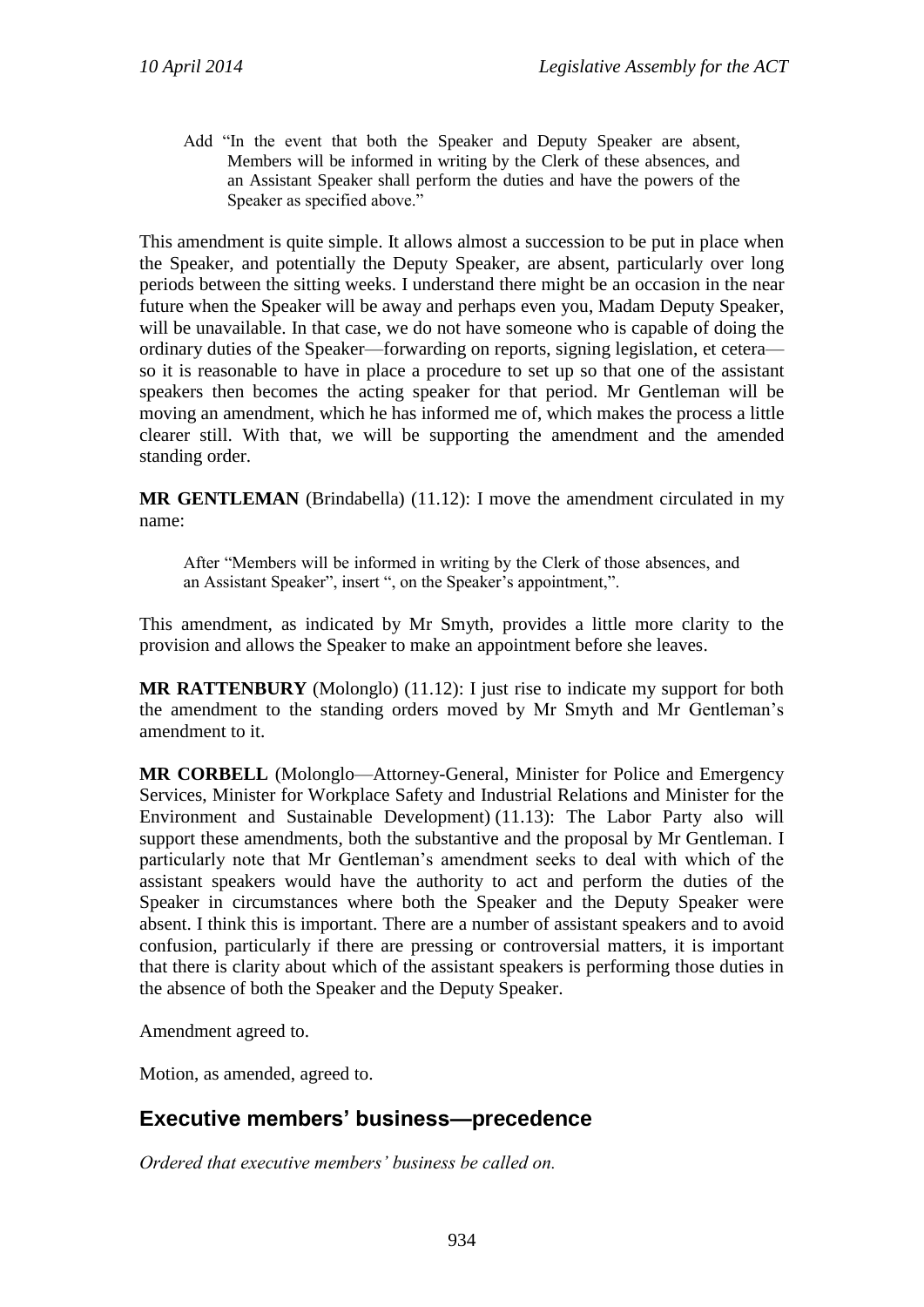# <span id="page-25-0"></span>**Officers of the Assembly Legislation Amendment Bill 2014**

**Mr Rattenbury**, pursuant to notice, presented the bill and its explanatory statement.

Title read by Clerk.

**MR RATTENBURY** (Molonglo) (11.14): I move:

That this bill be agreed to in principle.

#### <span id="page-25-1"></span>**Visitors**

**MADAM DEPUTY SPEAKER**: Before you stand to speak, Mr Rattenbury, I would just welcome the adult migrant education program from the CIT into the visitors gallery.

## <span id="page-25-2"></span>**Officers of the Assembly Legislation Amendment Bill 2014**

**MR RATTENBURY**: I welcome our guests too. This bill is required to correct a minor error that has left an inconsistency between the Auditor-General Act and the Financial Management Act. As members are aware, this error was identified by the Clerk and communicated to members via the Speaker earlier this year. The current situation is that both the Speaker and the public accounts committee are responsible for providing the recommended appropriation for the Auditor-General to the Treasurer.

The bill corrects this inconsistency by removing part 4 of the Auditor-General Act and clarifying the provisions of the Financial Management Act to ensure that they pick up relevant sections of the Auditor-General Act and apply it to all the officers of the Assembly equally. The only exception to this equality is the requirement for independent audits of the Auditor-General's financial statements, given that, of course, the Auditor-General cannot audit herself.

The bill also includes the current process in the Auditor-General Act that allows for recommendations for additional appropriations during the financial year to be made to the Treasurer in circumstances where the officer of the Assembly believes that they have inadequate funds to fulfil their functions. This process has been added to the Financial Management Act in largely the same terms as it previously applied to the Auditor-General to ensure that it can be used for each of the officers of the Assembly if the need so arises.

It is important to note that in determining whether or not to make a Treasurer's advance to an officer of the Assembly the Treasurer must apply the same criteria as for any other use of the Treasurer's advance under section 18 of the Financial Management Act.

Finally, the bill also responds to a concern raised by the Auditor-General after the passage of the previous bill. The Auditor-General expressed some concern that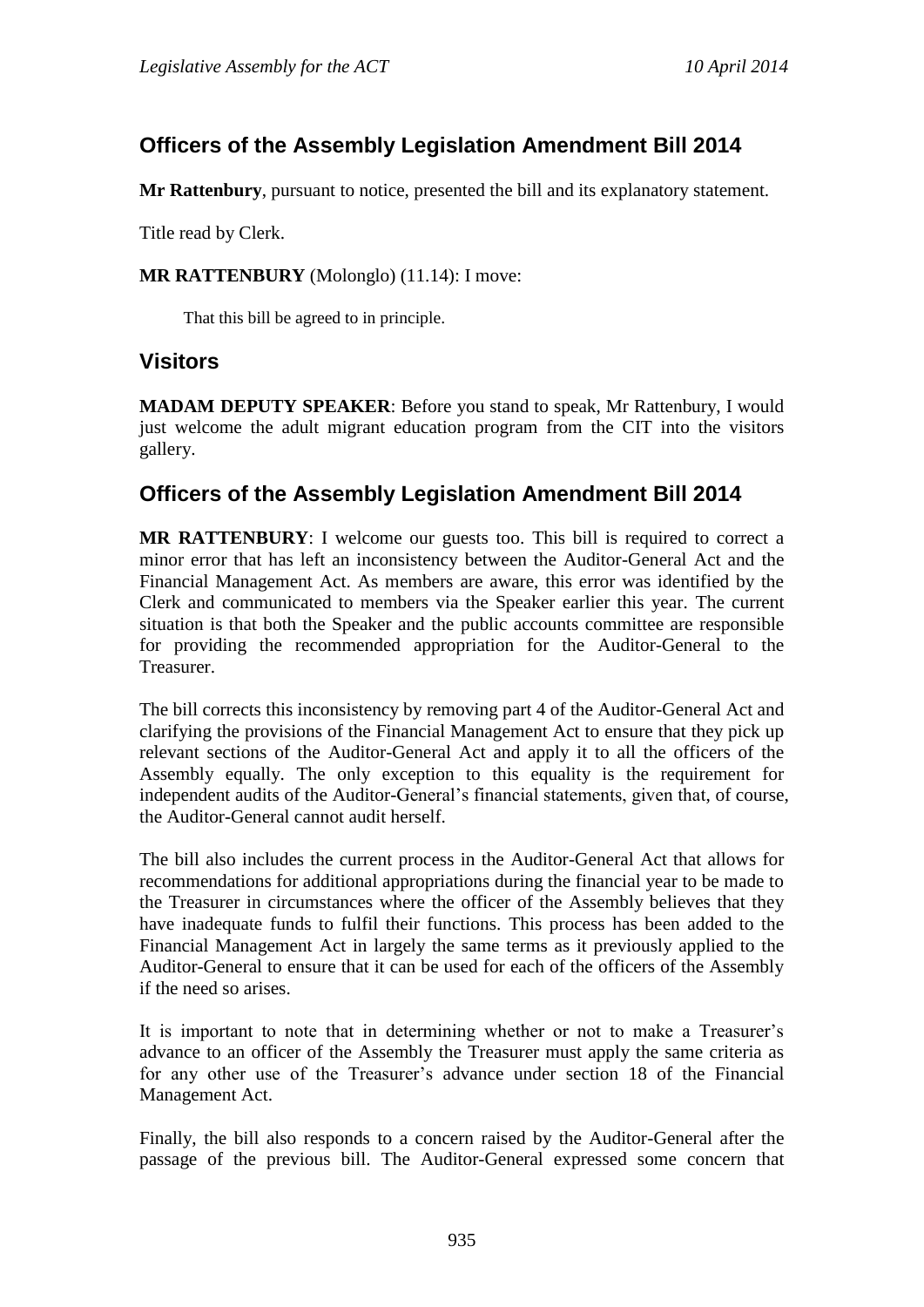application of the requirement that officers of the Assembly be accountable to the Speaker for the financial management of their offices could create a perception of a reduction in independence. To overcome this concern, the bill will make the officers of the Assembly directly responsible to the Assembly for their fulfilment of the requirements of parts 2 to 5 of the Financial Management Act.

The bill will commence on the same day as the Officers of the Assembly Act that was passed last year and will mean that the current inconsistencies are resolved prior to the commencement of the act and, hopefully, ensure a smooth transition to the new arrangements for officers of the Assembly.

Members, these minor changes come about because of inconsistencies arising from the previous act. This bill resolves these issues and improves arrangements to ensure that we have a very strong framework for the office holders themselves as well as Assembly committees and the Assembly collectively to work within. I commend the bill to the Assembly.

Debate (on motion by **Mr Smyth**) adjourned to the next sitting.

#### <span id="page-26-0"></span>**Justice and Community Safety—Standing Committee Statement by chair**

**MR DOSZPOT** (Molonglo): Pursuant to standing order 246A I wish to make a statement informing the Assembly of statutory appointments considered by the Standing Committee on Justice and Community Safety for the period 1 July to 31 December 2013. In that period, the committee considered 44 statutory appointments proposed by the Attorney-General, Minister for Police and Emergency Services and Minister for Workplace Safety and Industrial Relations, as shown in the schedule 1 table today. For all of these, the committee considered the proposed statutory appointments and made no further recommendation as far as the appointments were concerned.

However, the committee has asked for further information regarding statutory appointments. It hopes that more information can be provided about the positions and bodies to which the appointments are made and the selection process. This would place the committee in a better position to consider the appointments with all relevant information on hand. In the committee's view, this would be a positive step in the important business of committees being consulted on statutory appointments.

I present the following paper:

Justice and Community Safety—Standing Committee—Schedule of Statutory Appointments—8th Assembly—Period 1 July to 31 December 2013.

#### <span id="page-26-1"></span>**Planning, Environment and Territory and Municipal Services— Standing Committee Statement by chair**

**MR GENTLEMAN** (Brindabella): Pursuant to standing order 246A I wish to make a statement on behalf of the Standing Committee on Planning, Environment and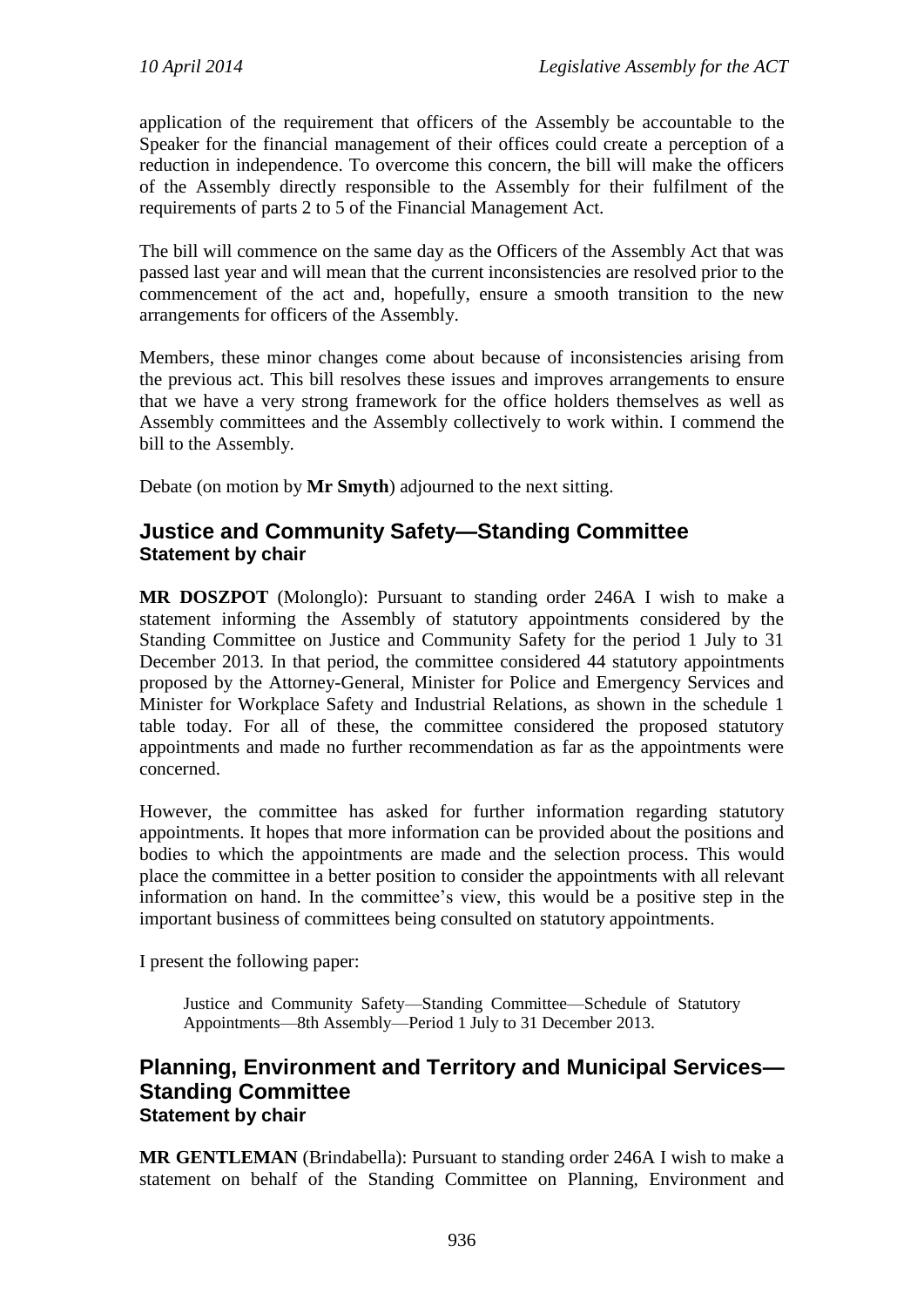Territory and Municipal Services relating to the recent meeting hosted by the committee with a group of ACT school students who participated in the 2020 vision project.

As members may be aware, the 2020 vision project was delivered during 2012-13 as an interactive, participation-based sustainability project for ACT schools. The project was coordinated by SEE-Change with funding from the community centenary initiatives fund and aimed to encourage as many students as possible to consider sustainability and discuss ways that the Canberra community can reduce its ecological footprint. As part of the project, participating students from kinder to year 12 took part in activities to discuss and learn about the range of sustainability topics.

The project culminated in the hosting of a two-day youth parliament in November 2013 at the Australian National University. The youth parliament provided the opportunity for students to discuss ideas and proposals that had been developed by individual schools. In the final session student parliamentarians considered reports from its eight parliamentary committees on various aspects of sustainability and appointed a cabinet of 16 ministers from 10 schools and colleges.

A key outcome of the parliament was the production of a white paper which included 24 recommendations. On 25 March 2014, the committee met with eight members of the student cabinet to discuss the white paper, in particular the 24 recommendations developed by the students. Each student minister presented a summary of their portfolio and the associated proposals that had been finalised and agreed at the twoday youth parliament.

The meeting was held in committee room 1, which enabled the students to gain an insight into committee proceedings and, in particular, the format of public hearings and other committee activities. Following the formal presentation and questions, the committee had the opportunity to continue informal discussion and share ideas with students over lunch in the exhibition room. The committee was also able to discuss the project with project coordinators from SEE-Change as well as parents and teachers from participating schools.

On behalf of the committee, I would like to thank the student ministers for meeting with us and sharing their ideas with such enthusiasm. It was clear to the committee that the final recommendations had been well thought out and developed in consultation with all students who had participated in the project. As a committee, we were all encouraged by the high level of youth engagement and the willingness to participate in a project on such an important issue.

Finally, for the information of members, I seek leave to table a copy of the white paper developed as part of the 2020 vision project titled "How should Canberra change by 2020 to meet its ambitious carbon emission targets and become more sustainable?"

Leave granted.

I table the following paper: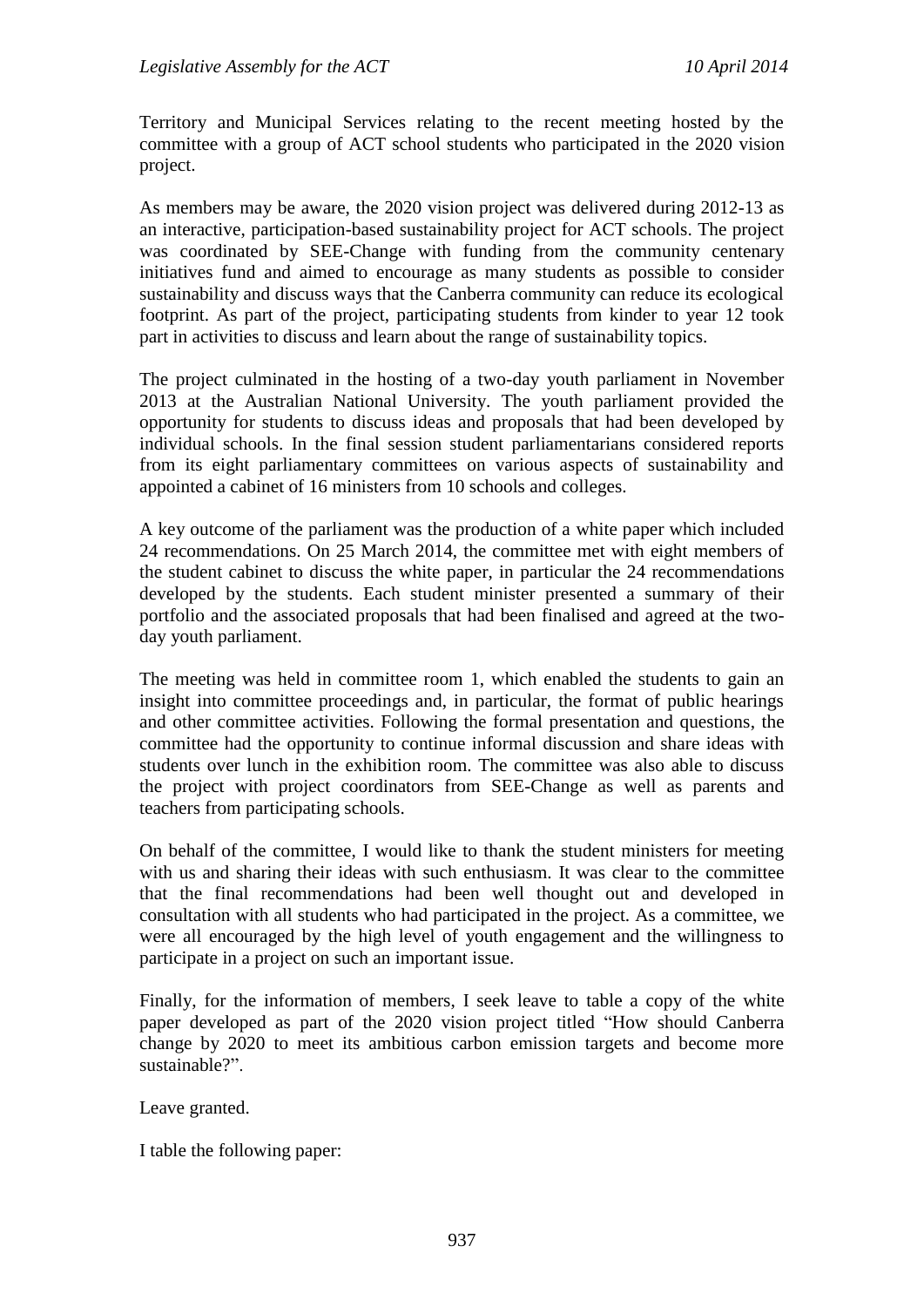Planning, Environment and Territory and Municipal Services—Standing Committee—ACT Centenary 2020 Vision Parliament of Youth Sustainability— White paper—How should Canberra change by 2020 to meet its ambitious carbon emission targets and become more sustainable? dated November 2013.

#### <span id="page-28-0"></span>**Executive business—precedence**

*Ordered that executive business be called on.*

## <span id="page-28-1"></span>**Lifetime Care and Support (Catastrophic Injuries) Bill 2014**

Debate resumed from 27 February 2014, on motion by **Mr Barr**:

That this bill be agreed to in principle.

**MR SMYTH** (Brindabella) (11.24): The Liberal Party will be supporting this bill today. Indeed, it is something I have been calling for for some time. I welcome its arrival. Those who are injured in motor vehicle crashes and who receive catastrophic injuries certainly deserve an easier path to care and treatment. They certainly deserve certainty that they will have that treatment available to them for the rest of their lives. It is a long time coming and has been the subject of a number of inquiries. I believe there are a couple of recommendations that suggested we have such a scheme.

I would start by thanking the minister and his staff for the briefing. I would also thank the minister for circulating his amendments early so that we could have a look at them.

I note, from the bill's explanatory statement and from the briefings that we received, with this bill the government has put forward the following elements: it establishes the role of the LTCSC, the Lifetime Care and Support Commissioner, to manage and administer the scheme in the ACT. The bill is to respond to the reasonable and necessary treatment and care expenses of participants in the scheme, and these will include things such as medical treatment, rehabilitation, attendant care services and, if required, home and transport modifications. The bill, when passed, will make a person eligible to participate in the LTCS scheme if the person has suffered a motor accident injury that satisfies the eligibility criteria set out in section 15 and the LTCS guidelines issued by the LTCS Commissioner.

Participation in the scheme is either as an interim participant or as a lifetime participant. All participants will be interim participants for two years or until such time as they are accepted as a lifetime participant. An application for participation in the scheme can be made on behalf of the injured person or by an insurer for a motor crash claim in respect of the injury. A person will not be eligible to participate in the scheme if the person has been awarded common law damages for their treatment and care needs, and participation in the scheme will mean that a person's treatment and care needs will be met by the scheme and will not be recoverable as damages.

The EM goes on to say that funding for the LTCS scheme will be provided by way of a special levy akin to a premium amount to be paid by the persons who pay a CTP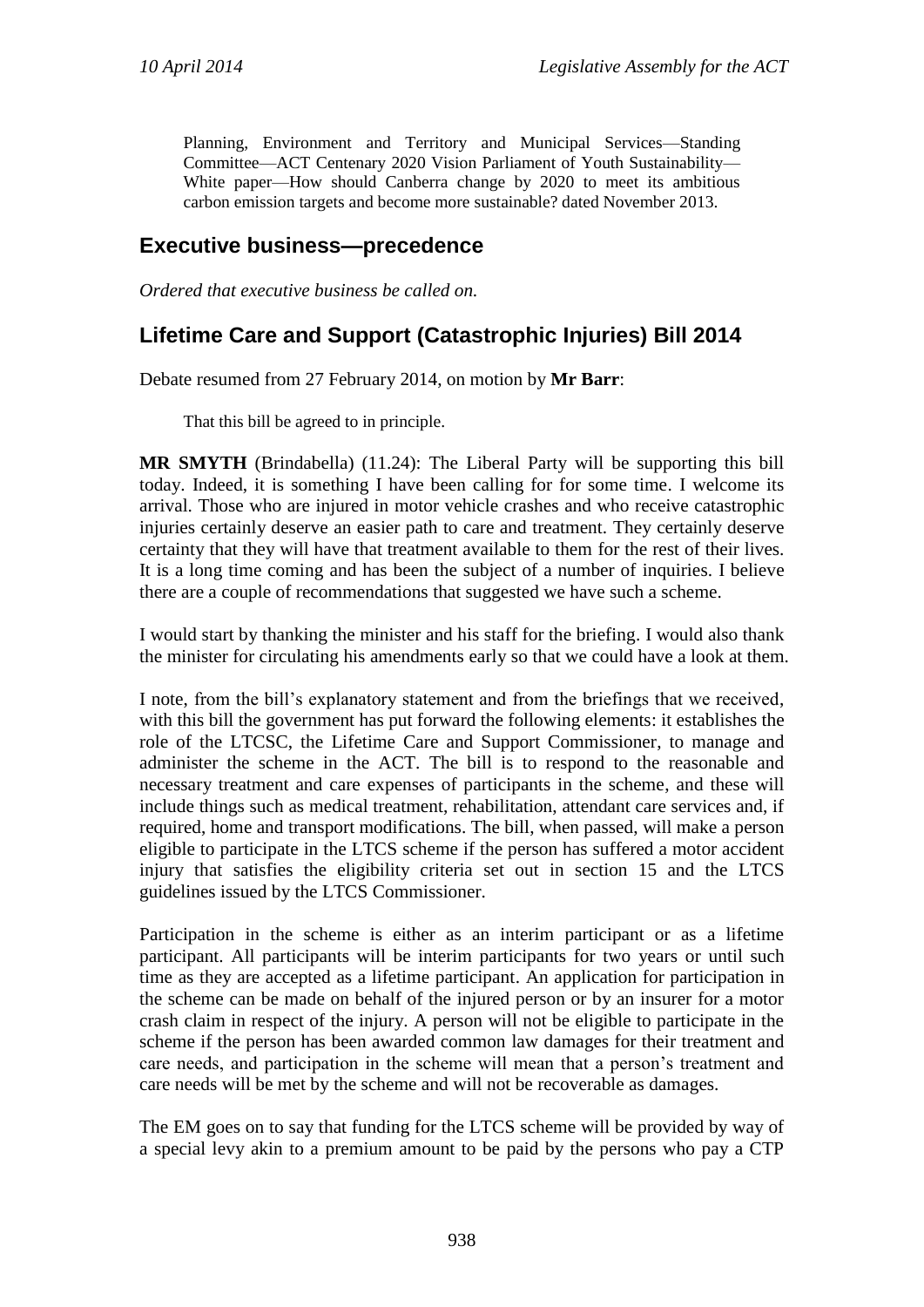premium under the Road Transport (Third-Party Insurance) Act 2008, with the levy to be collected on behalf of the scheme by Road User Services at the time of registration.

In short, this bill seeks to establish a lifetime care and support scheme, consistent with nationally agreed minimum benchmarks for the NDIS, for people injured in motor accidents. This scheme is intended to be a no-fault scheme that will provide universal cover to individuals who are catastrophically injured in a motor vehicle crash in the ACT. I have—and I know others have—asked for this to happen in the past in various reports, and I think it is odd that we only finally get to this because the NDIS is coming.

We have been in consultation with key stakeholders. We understand that the ACT government has had considerable discussion with the New South Wales government and that really this is a plan to tack the ACT scheme onto the New South Wales scheme. What was interesting to note, though, was that the Treasurer went on the public record on 24 February this year in the *Canberra Times* announcing that the Chief Minister had struck a deal with the New South Wales Premier:

"The deal struck between the Chief Minister, Katy Gallagher, and the New South Wales Premier, Barry O'Farrell, was for the ACT to pay its own way under the scheme. We are not subsidising them and they are not subsidising us," he said.

This will require some clarification. I am not sure—and I have not been able to find out—what deal has been struck. I think the Treasurer, through his own officials, in the briefing that we received, said that there is currently no formal agreement between the ACT and New South Wales. In fact, I am told there is yet to be a formal signoff from the New South Wales government. I asked the officials, "If that is the case, what would happen then?" They said, "We would have to run the scheme in the ACT ourselves until such time as that happens." So I am not sure what scheme or what deal the Treasurer was referring to in the *Canberra Times* on the 24th, but it would be worth some clarification, given that his officials clearly do not know of it.

We have also had consultation with others in the sector regarding this bill, and much of the feedback we received called for using the New South Wales experience and then improving on it. I have a number of amendments which have been circulated and we will get to those through the course of the detail stage.

Firstly, there were calls from various groups that there be an ability to opt out of the scheme. This was confirmed by the scrutiny of bills committee who brought up as a potential issue the inability for injured people to choose to sue for damages, as opposed to participating in the LTCS scheme.

Secondly, we note that the bill does not allow LTCS participants to receive gratuitous services from family and friends. This is odd. If you have a loved one who is injured and a member of the scheme and you stay home and care for them, a family member or friend, there is no payment. So if you give up your job and you stay at home, there is no cost, apparently. But if you go to work, the government will then pay for, potentially, a full-time carer. I think that is a flaw. Sometimes the best care can be provided by loved ones and those that know the injured person. I think there should be consideration given to that, and I have amendments to that.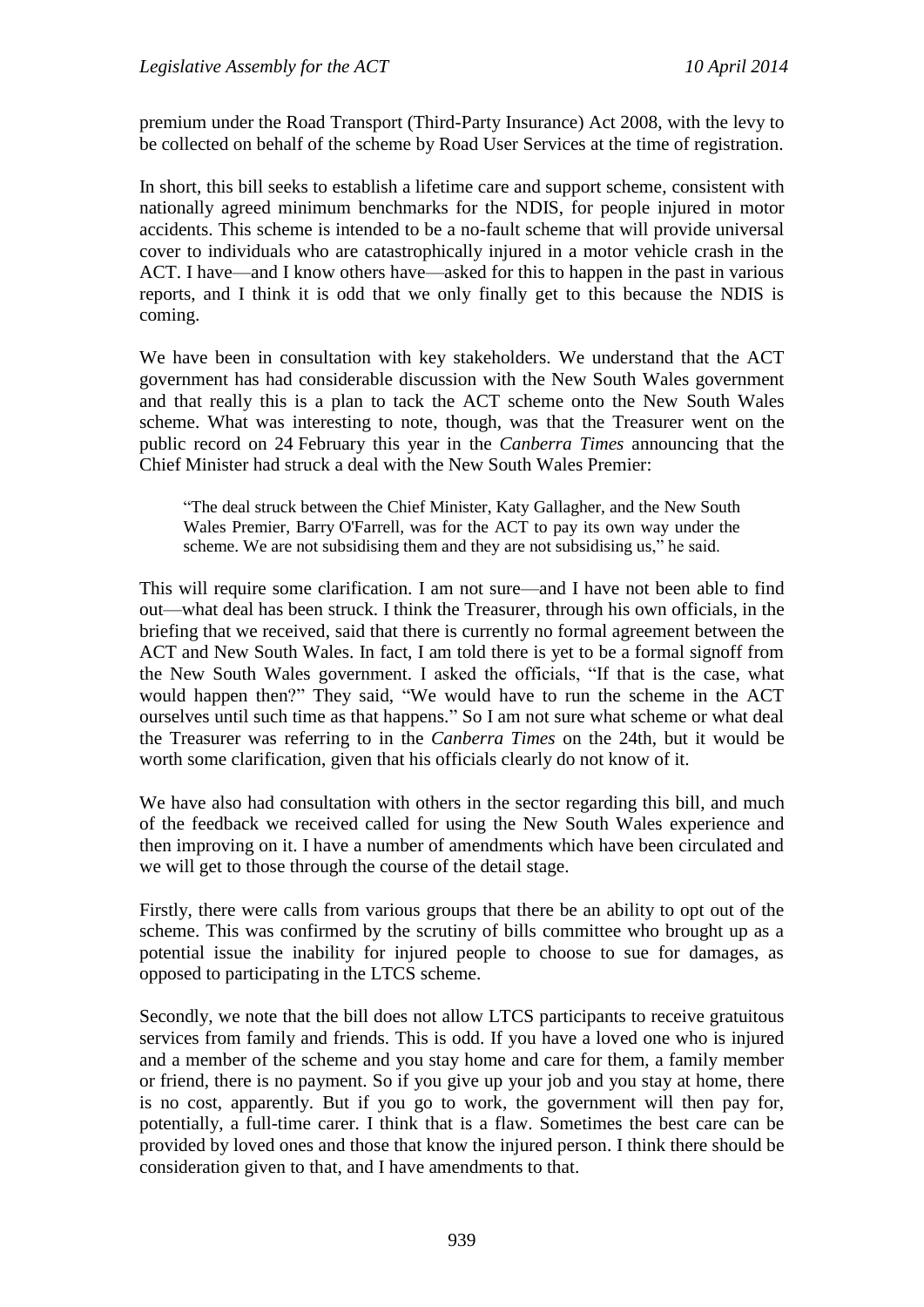Equally, the bill does not allow the scheme participants to sue for damages with respect to such services, and linked to that is that it is noted that there is no recourse for legal representation for scheme participants and that there is an awful lot of power vested in the commissioner and the review panels. In the bill as proposed, if you have an issue, you go before a panel. If you are not happy with their determination or their decision, you then go to a review panel. If you are not happy with that, it would appear that it is bad luck, unless of course there is a point of law and the AD(JR) becomes involved.

I think it is not unreasonable to suggest that to have the commission make the original decision and a panel appointed by the commission make the final decision means that the commission really does have a lot of power vested in it. It would not be unreasonable, for instance, for somebody to take it to ACAT. It is a well-known process in the ACT. It seems to be working reasonably well. Why could they not be an appeal body in this case? Establishing an avenue for reviews to be heard through ACAT seems reasonable.

This bill is, in effect, expecting catastrophically injured individuals to be representing themselves, because the bill does not allow for the payment of legal expenses. So if I go into the scheme and I have a falling out with the scheme, I am upset with the decision of the scheme or I do not like one of the determinations, virtually I, the patient, cannot now appeal what is going on. And if I were able to do that, the commissioner is excluded from paying legal fees. If there is a case to be made, people need the assistance if they are not in a position to pay.

I have some amendments to assist that. I am sure members in this chamber can understand that somebody with a brain injury or recovering from a permanent injury will perhaps not be fully capable to represent themselves and will need the assistance of legal counsel. As I have said, family and friends who have been called on to provide care would not be in the right state to perhaps provide representational assistance, not to mention that many of them would not be properly skilled to give such advice.

The last bit of the bill relies heavily on guidelines issued by the commissioner as notifiable instruments. I think there is a valid point to be made that the reliance on variable guidelines as opposed to legislation can render long-term treatment and support somewhat uncertain, and dramatic changes could occur without this place being consulted. We would certainly see them but we would not have the opportunity. So I think the move to change notifiable instruments to disallowable instruments in this case is warranted.

I look forward to the determination of the cost of the additional premium that will go onto the registration fee. We were told it is expected to be approximately \$34. That is interesting, given that we do not have an agreement with New South Wales. How would we know? I would hope that long term what we see is the setting up of the lifetime care and support service will actually dampen the volatility of premiums and perhaps, one would hope, lower CTP premiums would result.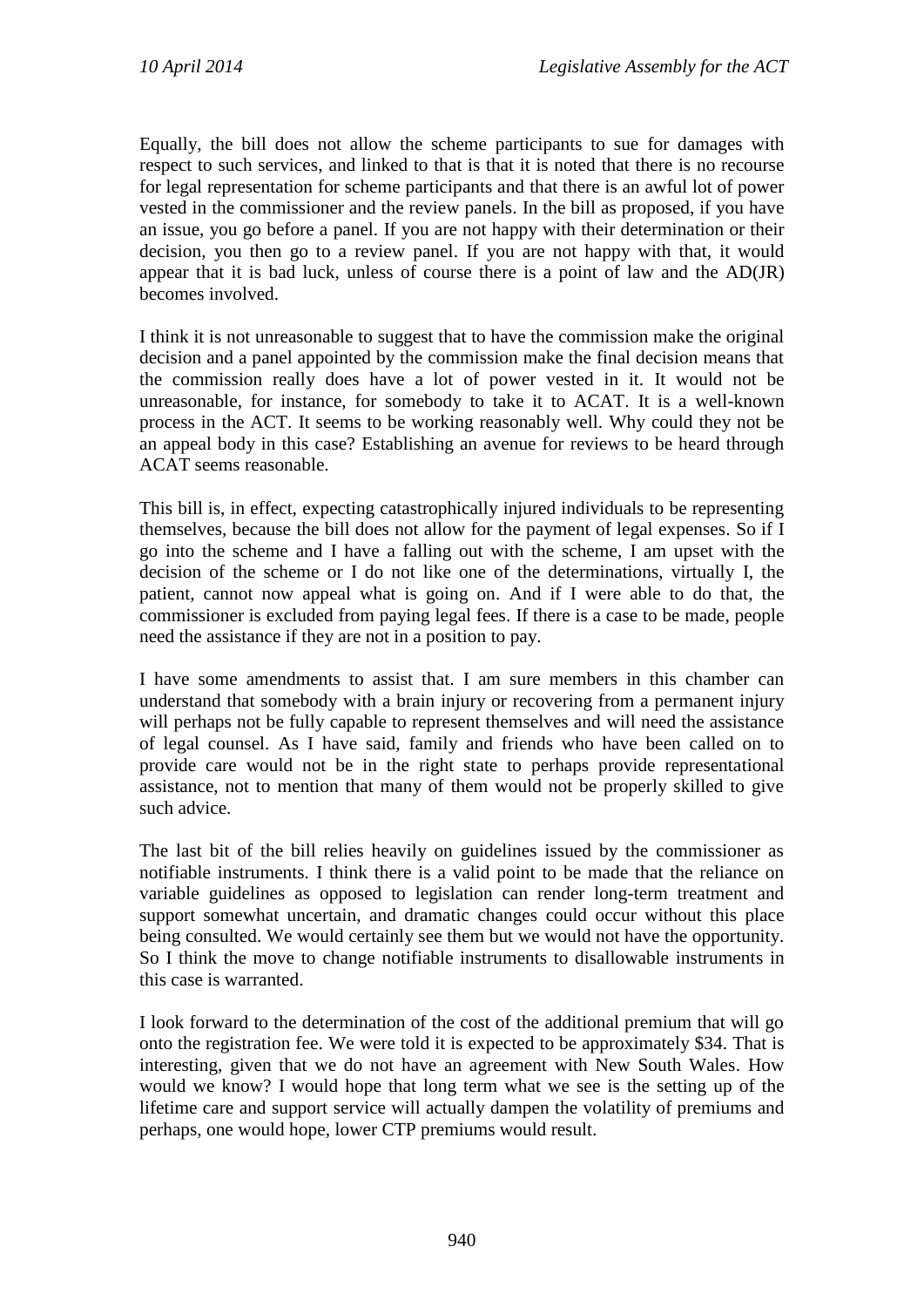These are valid issues. They should be addressed. This bill is important and it should pass. But we do need to get it right. I am aware that there is constant review in New South Wales of how their scheme is operating. Truly, these people are injured and the last thing they need is uncertainty in the scheme. So, with that, I will be moving my amendments in the detail stage.

**MR RATTENBURY** (Molonglo) (11.34): As members are no doubt aware, in 2011 the Productivity Commission released an inquiry report called *Disability care and support*. I think we can classify this as a landmark report, as it recommended the establishment of the national disability insurance scheme, the NDIS, which, as we know, is a scheme to provide long-term, high-quality care and support for people with significant disabilities. It is a scheme the Greens have strongly supported and I am pleased that the ACT is a launch site for the NDIS.

The second part of that Productivity Commission report recommended establishing a no-fault national injury insurance scheme, NIIS, a model intended to comprise a federation of individual state and territory schemes to provide fully funded care and support for all cases of catastrophic injury.

The Lifetime Care and Support (Catastrophic Injuries) Bill will implement one aspect of the NIIS in the ACT, and I am pleased to support it. I understand that Mr Barr will be presenting some minor amendments to the bill shortly, as well as a revised explanatory statement, which will address some of the issues that I raised with him during discussions on the bill. I thank Mr Barr and his office for the useful discussions and willingness to cooperate.

The bill establishes a scheme of no-fault, minimum care and support arrangements for people suffering catastrophic injuries received through a motor vehicle accident. The arrangements will be funded by a fee added to compulsory third-party premiums, estimated to be \$34.

The lifetime care and support scheme, referred to as the LTCS, will be administered by a commissioner who will assess an applicant's eligibility and treatment and care needs. Motor vehicle accidents are the first injury type to be subject to this scheme. Someone catastrophically injured in a motor vehicle accident, whether they can show fault or not, will be eligible for the scheme. A motor vehicle accident requires the involvement of a motor vehicle, which means that cyclists and pedestrians will be covered in relation to incidents that involve a motor vehicle. If they are hit by a car, they will be covered. If they have an accident while riding alone, they will not be. The Productivity Commission recommended that ultimately the NIIS should cover almost all causes of catastrophic injuries, including medical treatment, criminal injury and general accidents occurring within the community or at home.

Currently in the ACT, a person injured in a motor vehicle accident who cannot show that someone else was at fault is not able to claim under the compulsory third-party insurance scheme. The scheme established under this bill will cover this gap, ensuring that these injured people receive the care and treatment they need for their lifetime. This is a significant change that will make a very important difference to the lives of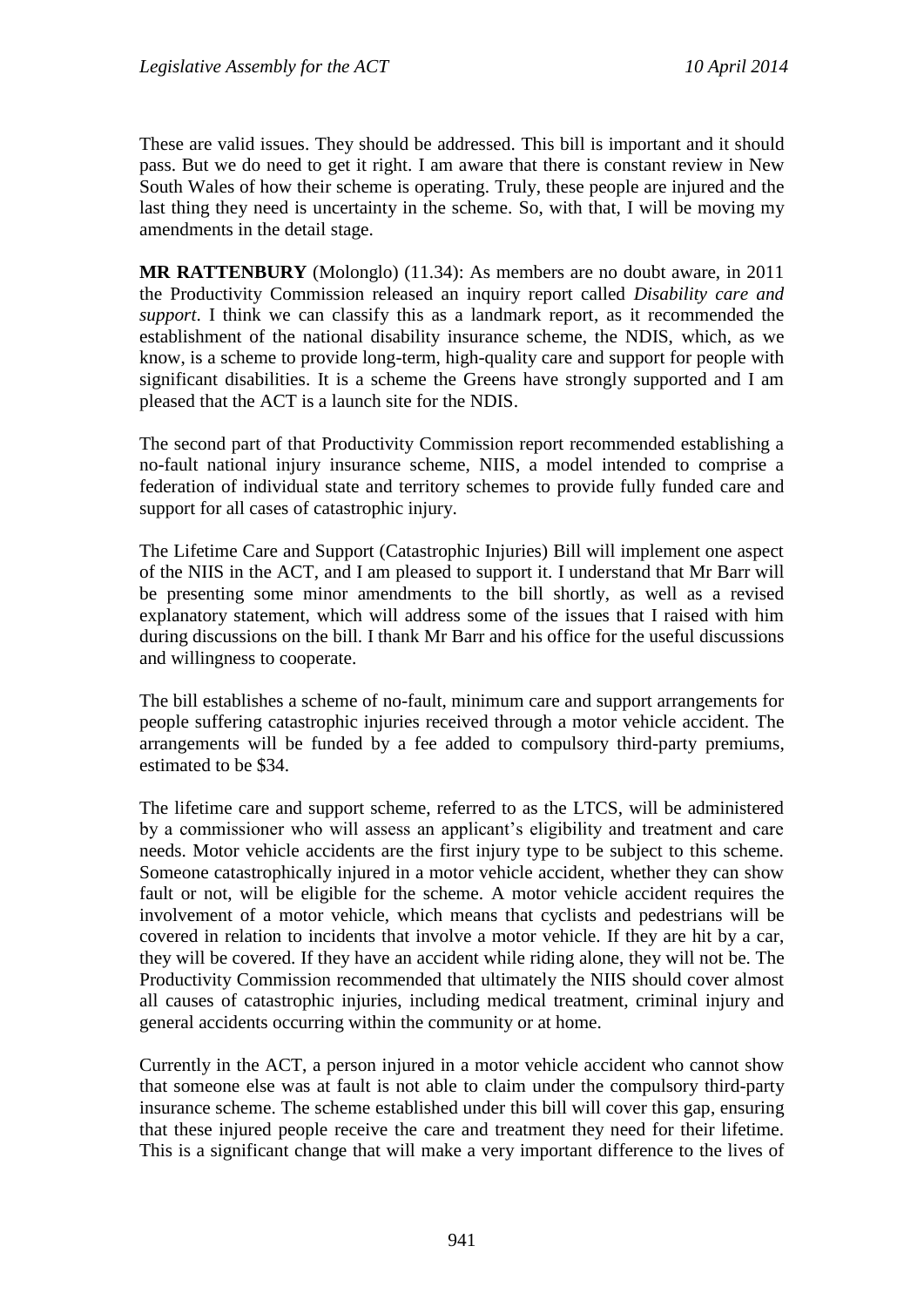people and their families who have the misfortune to suffer catastrophic injuries in a motor vehicle accident. The types of injuries usually classified as catastrophic injuries are quadriplegia, spinal damage, multiple amputations or serious burns.

I think the general benefits of the scheme are quite clear. There is also a fairly sound rationale for the mechanics of the scheme which I will go to in a moment as I note that Mr Smyth is proposing some amendments to the legislation. Suggestions for change have also been raised by stakeholders such as the Law Society and the scrutiny of bills committee. I will flag now that I will support one of Mr Smyth's amendments but not the others. I will elaborate on the reasons why as I discuss various aspects of the bill.

One of the key elements of this bill is that it establishes lifetime care and support for people injured in motor vehicle accidents when there is no fault but also where there is fault. A question arises, therefore, why a person cannot opt out of the scheme in order to pursue care and support through regular common law means. I am satisfied with the approach proposed in the bill. It implements the approach recommended by the Productivity Commission, which is to remove the common law right to sue for future care and support needs, replacing it with this lifetime care and support scheme.

The Productivity Commission report gave several cogent reasons for this. It noted that even when an at-fault party can be identified, the processes for securing compensation for support through litigation are drawn out and costly. It noted that there was not evidence that the common law right to sue for compensation for care costs increases incentives for prudent behaviour by drivers—which is relevant to this bill—as well as doctors and other parties for other types of injuries. The report goes on to say that the creation of the national injury scheme will avoid many of the deficiencies of common law compensation systems and improve outcomes for people with catastrophic injuries. It would reduce the legal and frictional costs associated with the current fault-based adversarial arrangements. It would promote rehabilitation and adjustment and, where possible, employment.

I understand the rationale behind the idea of an opt-out or opt-in system as proposed by Mr Smyth and others, but at this point I believe we should implement the system in its pure form as proposed by the Productivity Commission and as agreed between states and territories. I also note the administrative difficulty that would probably exist if we had a dual system where people could opt in or out.

On this issue, I also note that the Productivity Commission's report recommends that jurisdictions with a small client base or without sufficient expertise—and this would include the ACT—could use the scheme management already established in another state to reduce the fixed costs of establishing their own schemes. This is the approach that the ACT is taking. I understand that the intention is to utilise the administration of New South Wales. This leaves us with a strong incentive to mirror the New South Wales scheme wherever possible, and that has had some weight in my decision to support the scheme in its current form.

I wish to flag that I will support Mr Smyth's motion to make the guidelines for the scheme a disallowable instrument, his amendment No 12. This is a good idea and one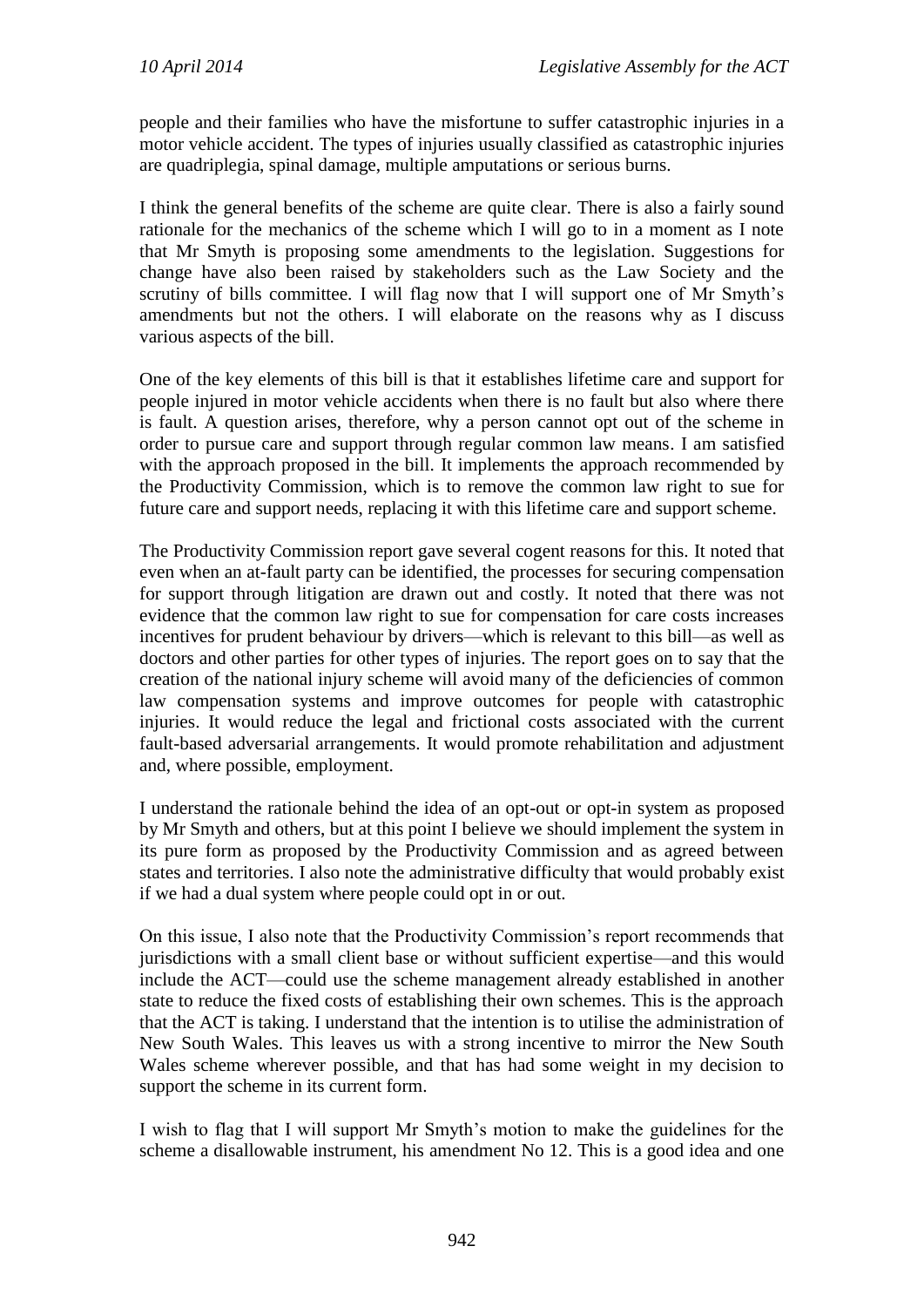that I had also flagged with the government. I understand the government will also support this amendment. The guidelines will be very important for the overall operation of the scheme, and there should be scope for them to come before the Assembly. Part of the rationale for supporting the bill in its form today is that we have the future option of looking at the detail of its operation. So I thank Mr Smyth for putting forward that particular amendment.

Another issue of some contention is which of an applicant's costs the lifetime care and support commissioner will reimburse. The bill proposes that the commissioner will pay for legal costs in relation to determining whether an injury was caused by a motor vehicle accident or not. However, legal costs are not payable for other legal services, such as those provided to a participant in the scheme in relation to the assessment of the participant's treatment and care needs.

I understand why the Law Society has suggested that the commission should pay other legal costs as well. But I also understand the rationale for leaving the system largely free of legal representation. The rationale is that the relevant assessments will be made by medical experts, not by lawyers. Lawyers are relevant to the question of whether something is a motor accident or not—it is a technical and legal question. Questions of eligibility and the standard of care are to be assessed by health experts. External legal advice will be available where necessary.

I am inclined to agree with Mr Barr's assessment of the scheme, as detailed in his reply to the scrutiny committee, that the scheme's review process is adequate, that it will involve people with relevant expertise, and that it is appropriate to leave the assessments to a panel of healthcare professionals. In this way it also makes sense to me that the decisions remain with this panel, rather than be remade on merits review by ACAT. I do note, though, that judicial review remains available, leaving an applicant open to challenge decisions, for example, on the basis that not all relevant matters were taken into consideration.

I am also aware of the argument that an injured person may need an advocate to engage with the lifetime care scheme. I do not believe that this is an issue that specifically needs legal representation; I would expect that they primarily need administrative support, to enter the system, and then to be assessed in the usual way by the commissioner.

A final issue of contention is the issue of whether the commissioner should reimburse a participant in the scheme for services that they did not have to pay for. An example might be for care that is provided to them by a family member at no cost. I understand the sentiment behind this amendment, and family and carers certainly provide a lot of unacknowledged work in situations like this. One of the benefits of the scheme itself, of course, is that it should remove a large burden from family and carers because it will provide for the care of an injured person. The bill leaves the discretion to pay for gratuitous services in special circumstances. I have received guidance from the minister that these special circumstances will be similar to those allowed in New South Wales—for example, where there is geographic isolation or there are special cultural circumstances. These will be set out in the guidelines, which, now that this will be a disallowable instrument, will come before the Assembly for consideration. I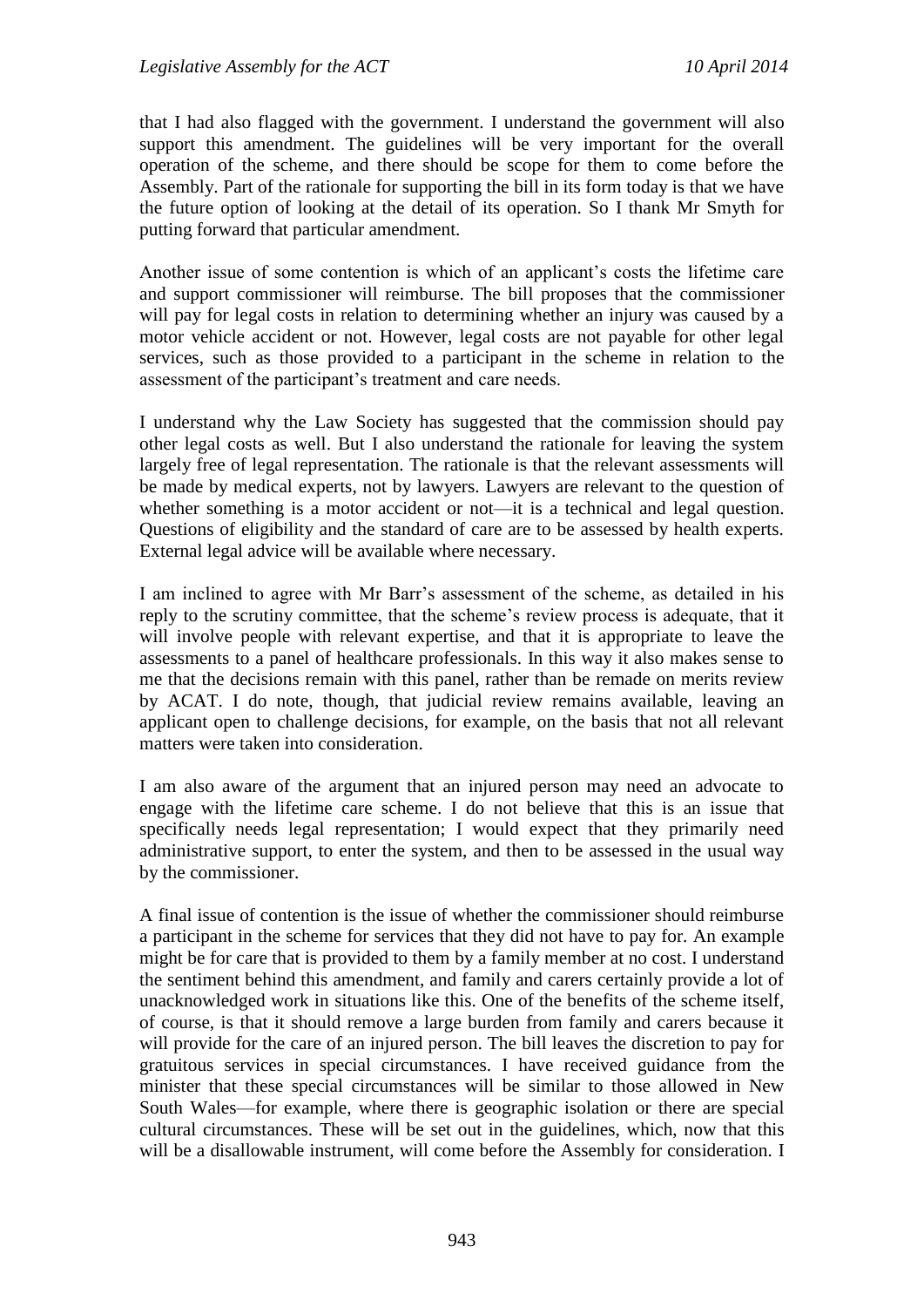do acknowledge that services provided by family and carers remain an ongoing issue for society more broadly, and it crosses over with other areas of policy, such as the level of Centrelink payments available to a person who is a carer.

In summary, I welcome the introduction of this scheme. It is a significant change to ACT law and one that I am convinced will bring life-changing benefits to people and families who suffer the tragedy of a catastrophic injury from a motor vehicle accident. I note that the scheme has an in-built review mechanism for five years. I would ask that, given the size of the change and that this is a new scheme, the minister consider providing a report to the Assembly sooner than that on how the scheme has operated and any areas for potential change. Recognising that there may be low numbers of people going into this scheme, I do not want to put a definitive time frame on that, but I think it would be useful for the Assembly to receive an update sooner than the fiveyear review time frame so that we may be informed of how the scheme is practically operating on the ground.

**MR GENTLEMAN** (Brindabella) (11.45): The Lifetime Care and Support (Catastrophic Injuries) Bill 2014 is a fundamental reform to the territory's statutory indemnity insurance arrangements by this government. With the passing of this bill, the territory will effectively have two complementary, but not overlapping, statutory insurance schemes for motor vehicle accident injuries rather than just the existing single compulsory third-party insurance scheme. The bill will establish a lifetime care and support scheme that will meet the ACT's commitment to introduce a national injury insurance scheme by 1 July 2014 for those catastrophically injured in a motor vehicle accident.

Specifically, the bill will implement a statutory indemnity insurance scheme to respond to the treatment and care needs of persons catastrophically injured in a motor vehicle accident in the ACT on a no-fault basis. The scheme will respond to the reasonable and necessary treatment and care needs of participants in the scheme. It will enhance the current motor accident compensation environment by providing coverage for these injuries on a no-fault basis. This means that cover will be extended under the new scheme to those persons who may have been considered to be at fault or to someone who was involved in a single vehicle accident or even a blameless accident.

No-fault schemes are emerging as the best practice approach to dealing with personal injuries as a result of an accident. This is particularly the case for those catastrophically injured whose treatment and care needs will be ongoing for the rest of their life. The scheme will offer interim participation and lifetime participation. Interim participation provides flexibility, allowing the scheme to respond immediately to the early treatment and care needs of those who sustain severe injuries, but where the catastrophic nature of those injuries may take some time to assess or fully develop. The most likely type of injury where this may be the case are persons with brain injuries.

Under the bill, an injured person may be accepted into the scheme as an interim participant for a period of up to two years. With the benefit of immediate access to targeted and specialised treatment pathways that will become available under the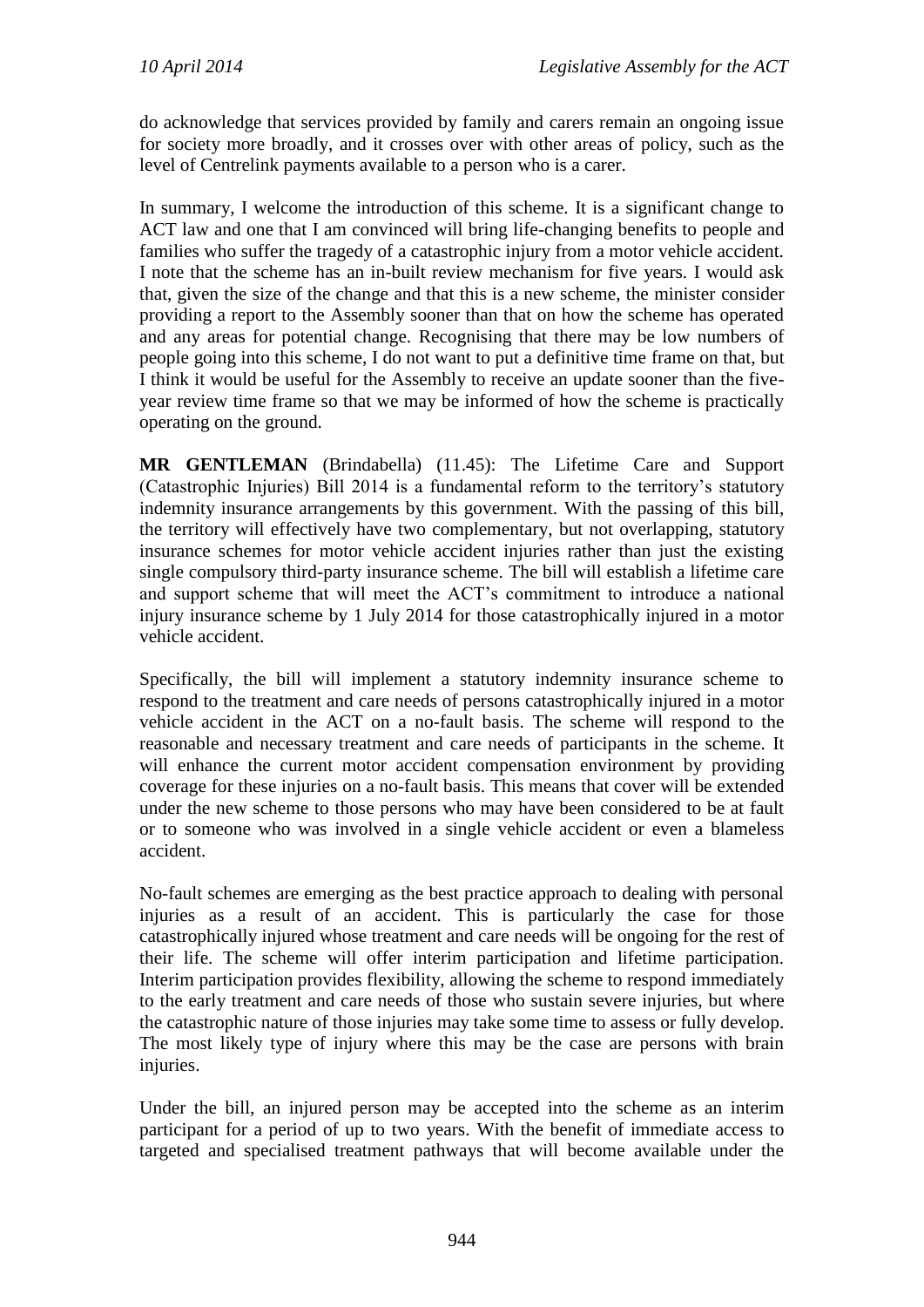scheme, some participants will improve to a point where they no longer are classified as having a catastrophic injury under the scheme. If this occurs, they will progress to become a lifetime participant. This early intervention will significantly improve the potential for such people to continue to participate in society and contribute to the workforce. After two years, an interim participant who remains eligible is accepted as a lifetime participant. The bill offers some flexibility around the need for the full two year interim participation period.

I understand that there has been some concern about the preserving of an injured person's common law rights where they are eligible for the proposed lifetime care and support scheme. This bill includes consequential amendments to the Road Transport (Third-Party Insurance) Act 2008, which clarify the treatment, care and support costs of a participant in the lifetime care and support scheme. They will no longer be a risk covered by the compulsory third-party arrangements in the ACT.

An eligible claimant will participate in the lifetime care and support scheme to obtain these entitlements. This does not reduce the claimant's common law rights to pursue a claim for common law damages for other heads of damage such as loss of earning capacity and non-economic loss. These entitlements under the compulsory third-party claim will remain unchanged. However, as the new scheme will provide for their reasonable and necessary treatment and care needs, such needs no longer require financial compensation through common law damages.

In this new structure of statutory arrangements, it is important to ensure that an injured party is directed to the scheme which will most appropriately address their needs. Compulsory third-party insurers to whom claims are made will be able to apply on behalf of a claimant to participate in the lifetime care and support scheme if they are eligible without needing the consent of the injured person.

This provision of the bill is in order to facilitate the referral of the injured person to the appropriate statutory scheme. The lifetime care and support scheme has been specifically designed for catastrophically injured persons. The advantage of the scheme, compared to the more generic compulsory third-party scheme, is that it will provide certainty and peace of mind that the injured person will be in fact able to receive the treatment and care that they need for life.

It removes the stress of litigation on those catastrophically injured to access these entitlements. It also removes the uncertainty under the existing compulsory third-party insurance scheme associated with the lump sum award or settlement of managing that amount to last for the rest of the catastrophically injured person's life. In designing this new structure of statutory arrangements, as well as taking into consideration the best interests of catastrophically injured persons, it was also necessary and appropriate to avoid any duplication of costs between the new scheme and the compulsory thirdparty insurance scheme.

A duplication of costs would have arisen if the bill allowed an overlap in risk between the two schemes in relation to liability for treatment and care needs for those catastrophically injured in a motor vehicle accident. The overlap would have occurred if catastrophically injured persons were able to choose whether to apply for the new scheme or claim common law damages for treatment and care costs.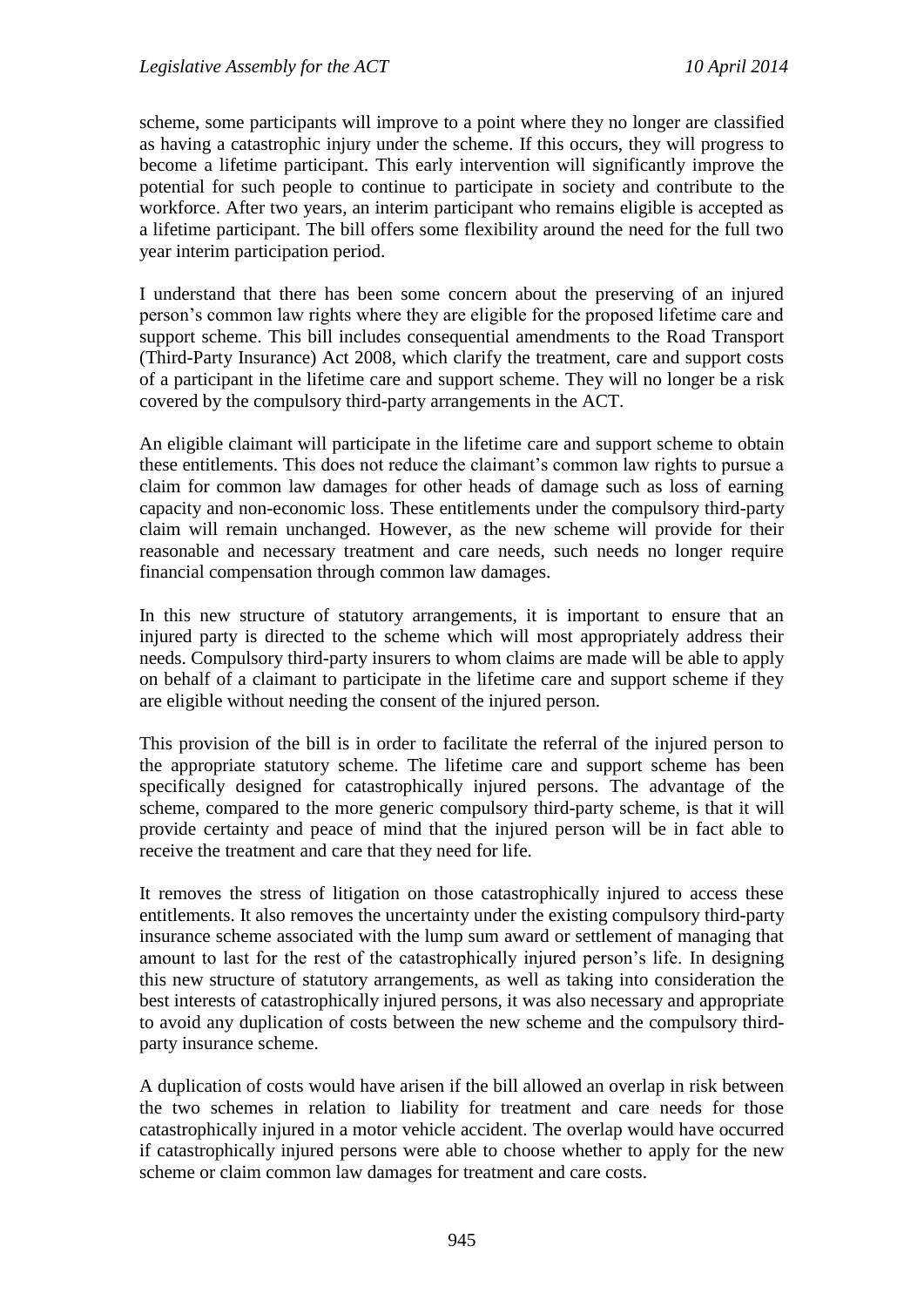Such an overlap would ultimately be borne twice by Canberrans who would be required to pay the compulsory cost of both compulsory third-party premiums and also the levy under the lifetime care and support scheme. The levy for the scheme will be set by the lifetime care and support commissioner, based on actuarial advice, in accordance with the bill.

As the Treasurer has previously indicated, the levy currently is estimated to be an annual premium of approximately \$34. This is based on an estimated average number of participants and an average cost of claim for each participant. However, given the small exposure that we are talking about in the ACT and the nature of injuries covered by the scheme, it is likely that the actual experience will fluctuate from year to year.

I am sure that members of the Assembly would agree that it would not be palatable for the new bill to apply a levy, in addition to the existing CTP premium paid by Canberra drivers, which did not seek to remove the overlap in risk and potential duplication in cost between the two schemes. This is particularly so given the benefits I have already highlighted and that the new scheme affords catastrophically injured persons.

As members of the Assembly will be aware, the lifetime care and support scheme established under this bill will meet the ACT's responsibility to implement a national injury insurance scheme as part of the rollout of the national disability insurance scheme. I understand that generally there may be some confusion about how these two national schemes interrelate and questions about forum shopping between the two schemes.

While the schemes will operate side by side, it will be the primary responsibility of the lifetime care and support scheme to respond to the treatment and carer needs of those who are catastrophically injured. In particular, the lifetime care and support scheme will provide for the injured person's medical treatment and rehabilitation services, which will not be part of the NDIS. In addition, the maximum age limit of 65 years for the NDIS will not apply to the lifetime care and support scheme. So there is no question that for someone catastrophically injured this is the best scheme for them.

The benefits that will be offered under the proposed lifetime care scheme are clear and will meet the ongoing needs of participants for their lifetime, giving those catastrophically injured in a motor vehicle accident certainty of their long-term reasonable and necessary treatment and care.

I commend the bill to the Assembly.

**MR BARR**: (Molonglo—Deputy Chief Minister, Treasurer, Minister for Economic Development, Minister for Sport and Recreation, Minister for Tourism and Events and Minister for Community Services) (11.53), in reply: I thank members for their contribution to the debate this morning. The lifetime care and support scheme to be established under this bill is part of the recent national developments in response to the Productivity Commission's report into disability care and support, which was published on 31 July 2011.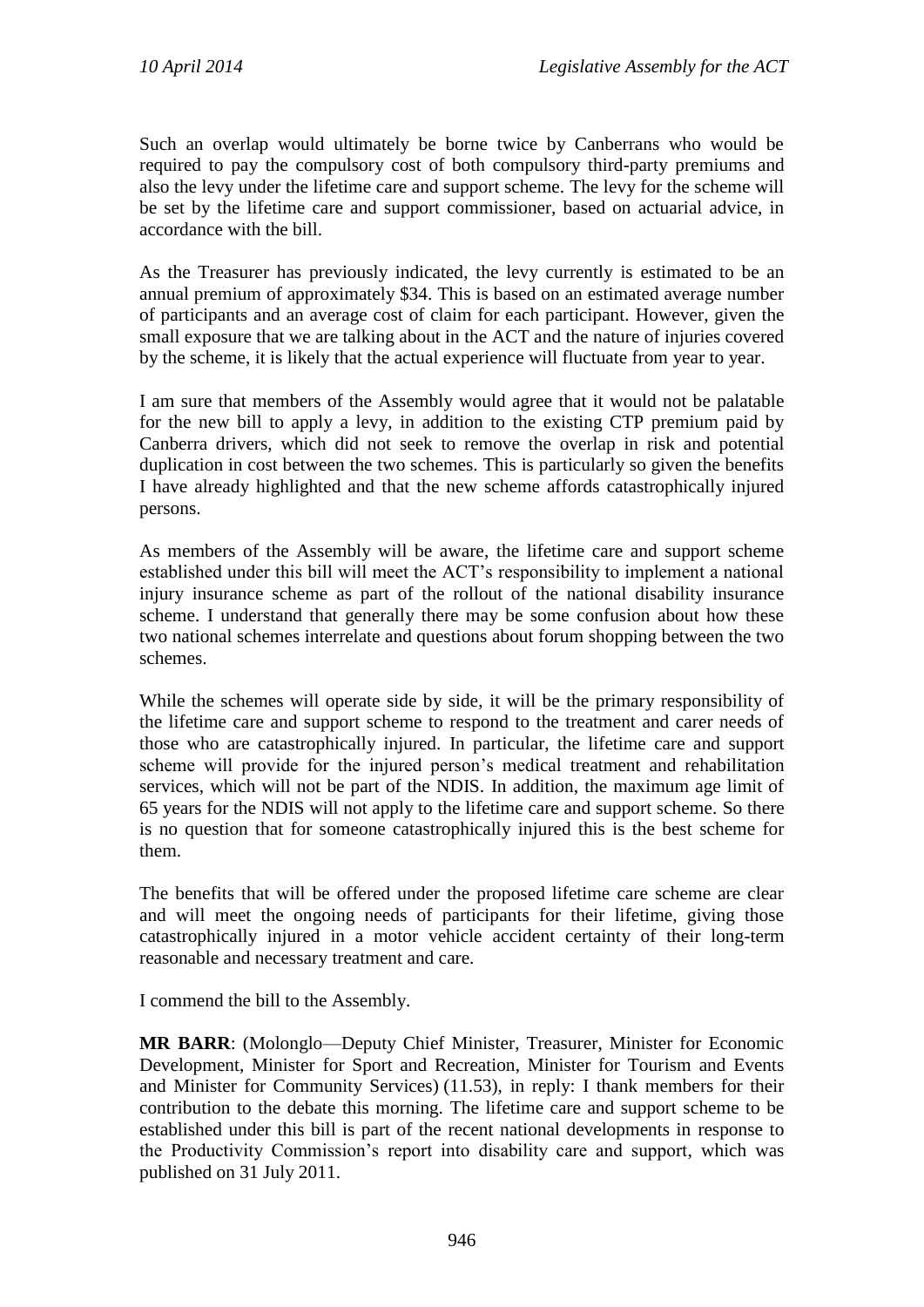Since the release of the commission's report, work has been progressing nationally on the development of the national disability insurance scheme and its companion scheme, the national injury insurance scheme. This scheme will meet the ACT's commitment to establish a national injury insurance scheme and will coincide with the rollout of the NDIS. The bill will establish the lifetime care and support scheme in the ACT to commence on 1 July 2014 and will apply in respect of injury from motor vehicle accidents. As all members are I am sure aware, all governments around the country have agreed to national minimum benchmarks for a national injury insurance scheme in the case of motor vehicle accidents.

The purpose of the benchmarks is to facilitate broad consistency in scheme coverage across Australia, at least to the level of the agreed minimum benchmarks. Jurisdictions may, of course, exceed these minimum benchmarks and, in fact, the scheme to be implemented under the bill will exceed the minimum benchmarks in the treatment and care needs that can be provided to participants.

In addition to the needs identified in the minimum benchmarks, the ACT will also provide workplace educational modifications for participants where this is assessed to be reasonable and necessary. To be eligible to participate in the scheme, an injured person will have been catastrophically injured in a motor vehicle accident. A catastrophically injured person is a person with spinal cord injuries, moderate to severe brain injury, amputations, severe burns or permanent blindness. The scheme will provide for the treatment and care needs of injured persons where the injury was acquired as a pedestrian, a cyclist, or as a motorbike or a motor vehicle user, as long as there is at least one registrable vehicle involved in the motor vehicle accident.

The bill establishes what are the treatment and care needs and sets out the framework for assessment of treatment and care needs, dispute mechanisms and the functions and powers of a lifetime care and support scheme commissioner. The bill also establishes a financial framework which provides an appropriate level of transparency and accountability for the lifetime care and support levy and associated fund.

The bill allows for guidelines to be made under the scheme. Whilst the act is the primary legislative basis for the scheme and sets the principles and frameworks for the scheme, the proposed guidelines will provide further operational detail, such as detailed criteria for making decisions around eligibility based on medical assessment criteria and tools.

The delegation of such operational detail, in particular to the extent that it is a technical medical matter, is a common and appropriate approach. It allows for the appropriate flexibility in the guidelines for adopting different medical assessment tools, in line with national developments and reviews of these tools, as you would expect, from time to time. The guidelines will specify the factors to be considered in deciding what is reasonable and necessary.

These factors will reflect nationally agreed minimum benchmarks. Broadly, these factors will require consideration of the benefit to the participant, appropriateness of the service or request, the appropriateness of the provider, relationship of the service or request to the injury sustained in the accident and cost-effectiveness considerations.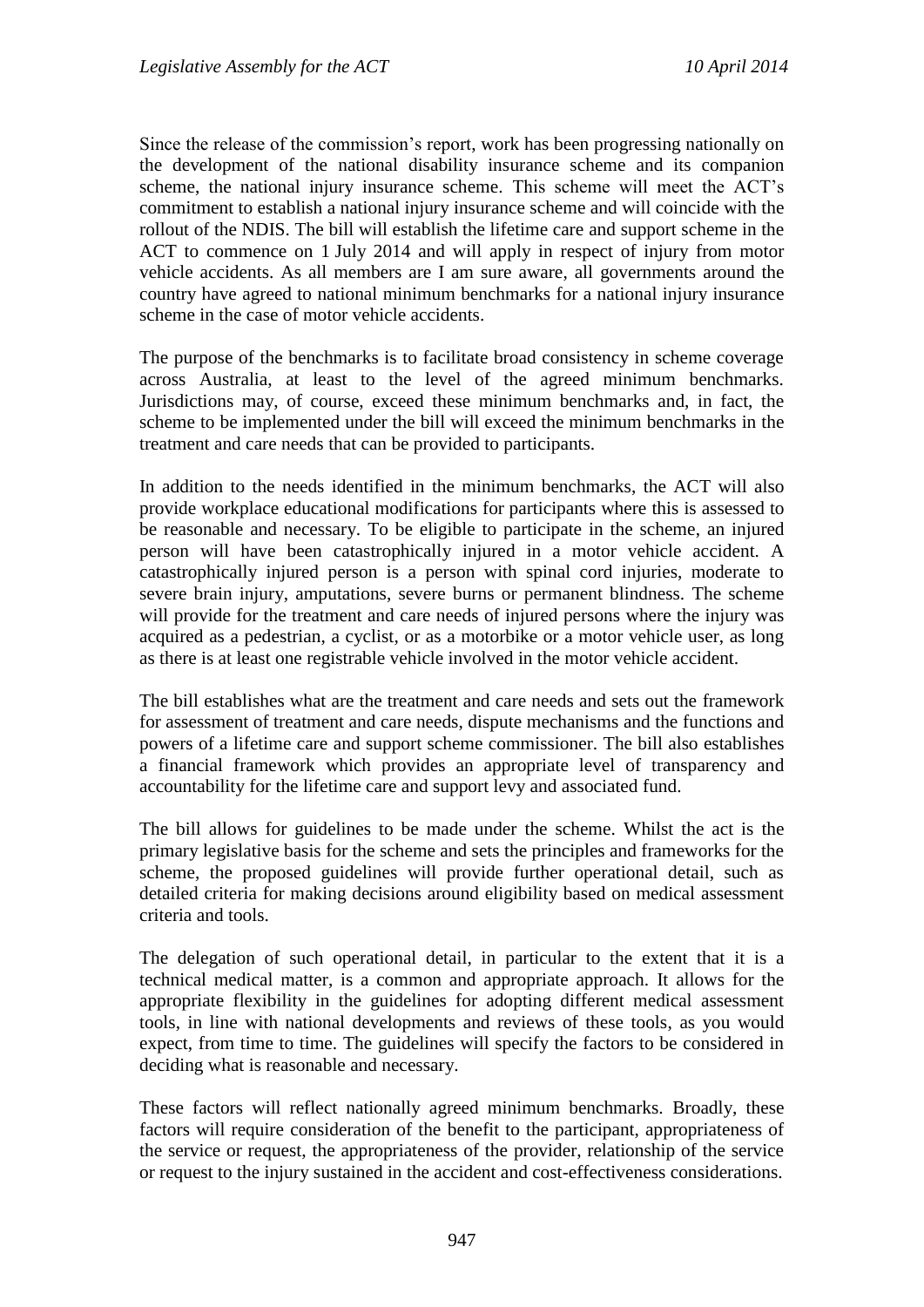Again, as is normal legislative practice, the guidelines will also set out the more technical and detailed elements of procedures and administrative processes under the scheme that are more suited to guidelines. Examples of such matters are the processes of application to the scheme and dispute resolution. These guidelines will, of course, be publicly available on the ACT legislation register.

The establishment of this scheme will result in a change in the way we respond to the needs of those who are catastrophically injured in a motor vehicle accident. It clearly brings a focus to the timely provision of treatment and care for participants in the scheme. I think it is worth reflecting that that is the priority here: the timely provision of treatment and care for participants in the scheme.

Specifically, part 6 of the bill requires the lifetime care and support scheme to provide for the treatment and care needs of the participant and to pay the expenses of those needs, where expenses are incurred, on an ongoing basis for the rest of the participant's lifetime. This represents a significant reform to the territory's current arrangements whereby those with serious injuries seek compensation under a compulsory third-party insurance claim, typically by pursuing common law damages.

If successfully prosecuted, a process which can involve significant time and costs especially in the case of catastrophic injury, the claimant would likely receive lump sum compensation. This bill seeks to change that environment for those most vulnerable, being those catastrophically injured in motor vehicle accidents on our roads. So rather than a single statutory scheme for motor vehicle accidents, we now have two statutory schemes with one dedicated to the provision of the treatment and care needs of those catastrophically injured.

This scheme will offer immediate provision of treatment and care needs to a catastrophically injured person who becomes a participant in the scheme. It significantly—significantly, Madam Deputy Speaker—reduces the stress of litigation on those with catastrophic injuries whose common law damages claims would otherwise have taken many years, as many as eight years or more, to resolve where their circumstances are such that in the meantime they might be relying upon short-term loans with potentially high interest rates.

Further, the scheme to be established under this bill will ensure that the treatment and care of those who are catastrophically injured in a motor accident are met for the lifetime of the person. This is an important point. Participants or their families do not have to worry about whether a lump sum payment will, in fact, cover all of the treatment and care expenses for the rest of the participant's life, as is the current case.

As I have already stated, under this bill the government is committed to maximising an injured person's recovery by focusing on their treatment and care needs. This is exactly what the lifetime care and support scheme levy is to cover. So Canberrans who are paying this levy can be assured that the money they will be paying in premiums is being directed towards the reasonable and necessary treatment and care of those catastrophically injured in a motor accident.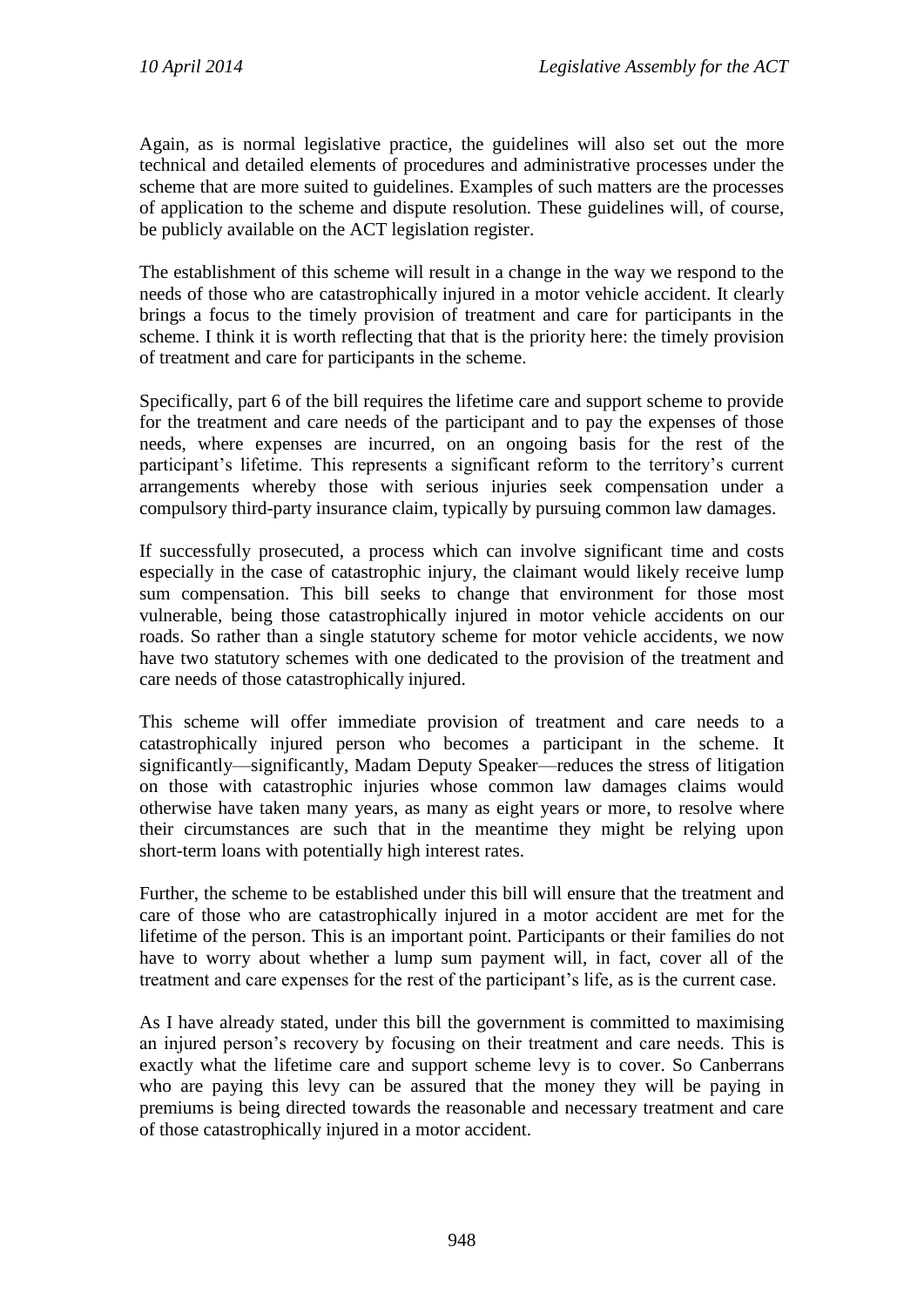We are not asking Canberrans to pay a premium for costs that are additional to or unreasonable for the efficient and prudent management of the proposed scheme. The bill contains a number of provisions that have been interpreted to be cost saving measures but whose genesis is, in fact, policy based. I can assure members that this bill does not prevent a participant from seeking legal advice.

In fact, the government recognises that for disputes about whether a person's injury is a motor accident injury there may be benefit in seeking legal advice and having that legal advice paid for by the scheme. As such, division 7.2 allows for the reasonable legal costs to be paid by the commissioner in relation to motor accident injury disputes.

This bill protects fundamental family relationships by not unnecessarily tying family members with the burden of caring for a catastrophically injured family member. The bill does this by providing an opportunity and capacity to access paid professional carers rather than having to rely on a family member.

When family members are paid to provide care, undesirable circumstances may arise where the carer becomes financially dependent on the injured person, continuing to live with them in order to maintain their own income stream. The needs of the injured person may change in such a way that the family member cannot provide adequate care or, alternatively, the family member may become ill or, with age, no longer be able to perform the care that the injured person requires.

Of course, it is important to stress that the bill provides discretion to pay family members in special circumstances. If a family member does provide care to an injured person, usually by choice, a payment can be made in special circumstances, such as where this is due to the geographical location of the injured person or for cultural or severe mental health reasons when only a family member can provide the care.

The scheme established by the bill represents the first time that the government has been able to offer broad access on a no-fault basis to a scheme that provides those catastrophically injured in a motor vehicle accident on ACT roads after the commencement date, 1 July 2014, with the certainty that their treatment and care needs will be met for life—I repeat: that their treatment and care needs will be met for life.

It will provide universal and consistent cover for eligible persons which will mirror that that is available to those catastrophically injured in a motor accident just across the border in New South Wales. For the benefit of the shadow treasurer, having that consistency with New South Wales is important. That is why there was an exchange of letters—correspondence—between the Chief Minister and the New South Wales Premier in relation to the operation of this scheme.

It was on the basis of the exchange of letters that I made the public statements that I did. I have no reason at all to doubt the integrity of the New South Wales Premier that when he commits in-principle support to such arrangements that he means that. All indications are at officials level that the New South Wales and ACT officials are working very well together to establish this scheme.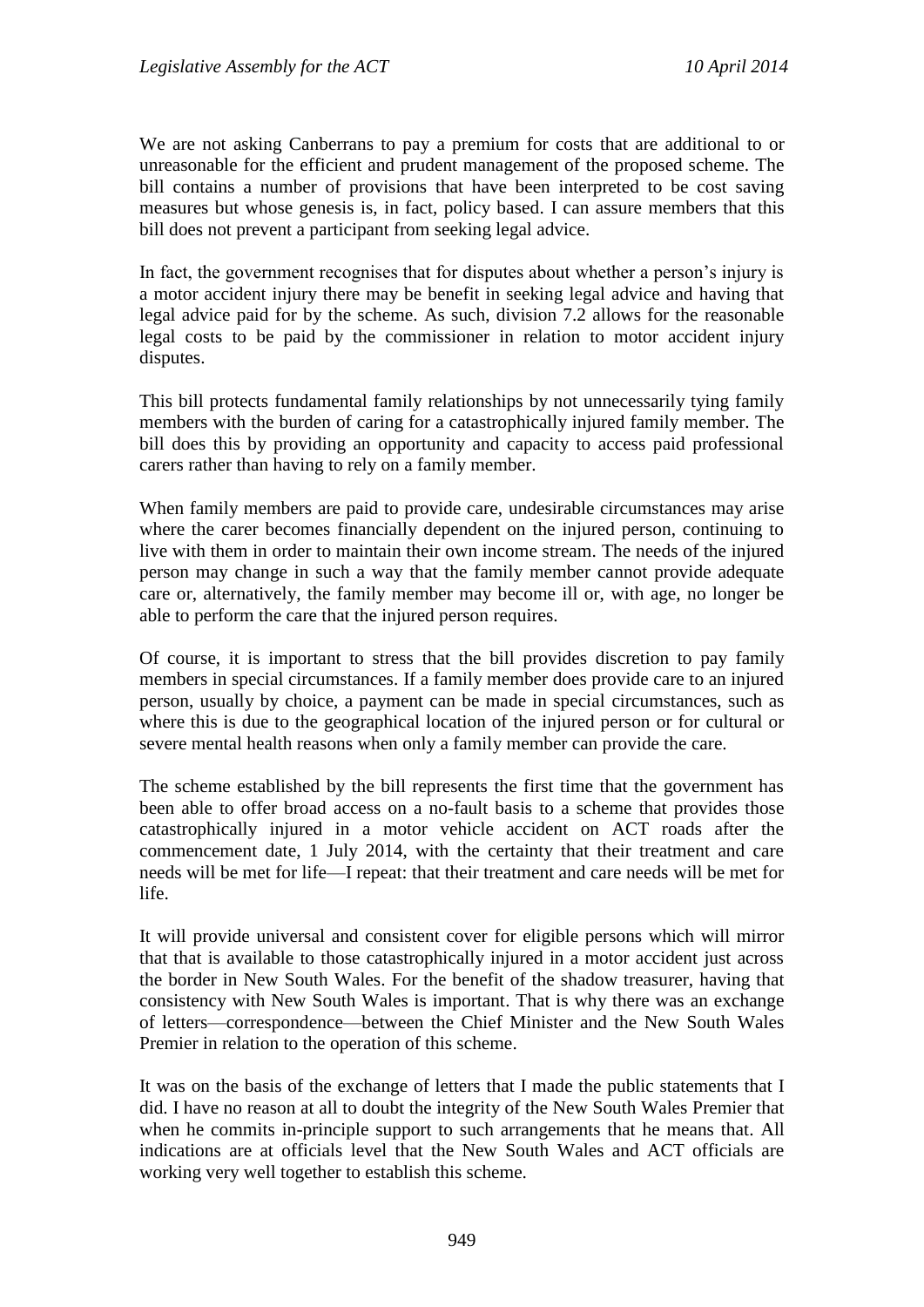That is a very good thing for people in the ACT and it is an excellent decision from the New South Wales government to work with us on this scheme. I commend them and I commend all who have been involved in the development of this legislation for the successful operation of the scheme. It is a very important social reform for Canberrans. I commend this bill to the Assembly.

Question resolved in the affirmative.

Bill agreed to in principle.

### **Detail stage**

**MR SMYTH** (Brindabella): I seek leave of the Assembly to propose amendments that have not been circulated in accordance with standing order 178A.

Leave granted.

**MR BARR** (Molonglo—Deputy Chief Minister, Treasurer, Minister for Economic Development, Minister for Sport and Recreation, Minister for Tourism and Events and Minister for Community Services): I also seek leave to propose amendments to the Assembly that have not been circulated in accordance with standing order 178A.

Leave granted.

Clauses 1 to 15, by leave, taken together and agreed to.

Clause 16.

**MR SMYTH** (Brindabella) (12.06): I move amendment No 1 circulated in my name *[see schedule 1 at page 1006]*.

This amendment allows for a person to opt out by giving notice to the LTCS commissioner. It is important that people have the ability to determine their own affairs. If one goes to the annual reviews of the Life Time Care & Support Authority in New South Wales, which was formed in 2006, one will see that this is an issue that has arisen interstate. I think that we should all have control of ourselves. Where we are capable of doing it, we should be allowed to follow the path that we want. This allows people to exercise that right and opt out of the scheme.

**MR BARR** (Molonglo—Deputy Chief Minister, Treasurer, Minister for Economic Development, Minister for Sport and Recreation, Minister for Tourism and Events and Minister for Community Services) (12.07): The government will not be supporting Mr Smyth's amendment. Amendment 1 and amendment 14 are, in effect, the opt-out amendments that Mr Smyth refers to.

The general comment I make is that the amendments that Mr Smyth has put forward are a significant divergence from similar schemes that are operating in other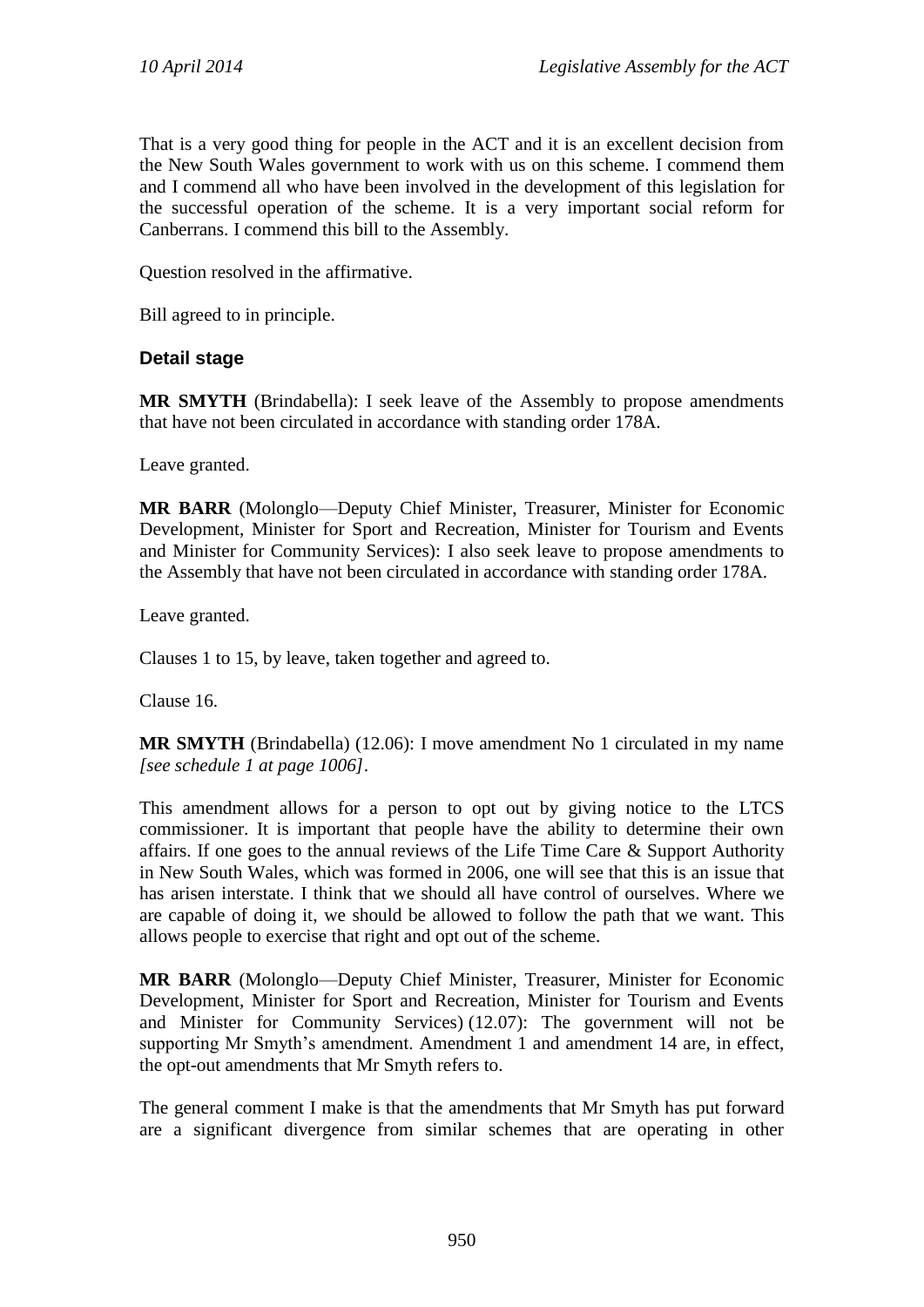jurisdictions. The New South Wales scheme that we are seeking to align with has been in operation for more than seven years; it is recognised as a sector leader in lifetime care service provision and it is the scheme on which the minimum benchmarks were based. An overall comment I will make is that clearly this bill reflects a range of complex arrangements and policy settings. It is not easy to amend one provision without having significant implications elsewhere in the arrangements. Amendments cannot be made to this scheme without considering the interrelationship with both the CTP scheme and the operation of the NDIS.

More specifically on the opt-out amendments, they would allow an injured person to elect not to participate in the scheme if it was reasonable in all the circumstances to do so. Unfortunately, in Mr Smyth's amendment the words "if it is reasonable in all circumstances to do so" are not defined, so that would be difficult to interpret. And whilst this would allow an injured person to opt out, the injured person would not receive treatment and care costs under CTP common law damages, as consequential amendments under the bill mean that these costs would no longer be covered by CTP arrangements in the ACT. As a result, an injured person opting out would receive no treatment and care support under either scheme.

The proposed scheme is specifically designed to provide for the needs of those who are catastrophically injured. The new scheme's facilitation of early provision of treatment and care—which is, of course, critical to long-term recovery—is the key element here, the scheme recognising that someone with catastrophic injuries will probably have ongoing needs for the rest of their life and providing participants with the comfort of knowing that their treatment and care needs will be provided on an ongoing basis for their lifetime.

This is a pretty clear issue of principle. There are technical issues also in relation to the way this particular amendment has been framed, but the government does not support the broader principle. Even if we did support the broader principle, I do not think this would be the right way to do it. So we will not be supporting the amendment.

Amendment negatived.

Clause 16 agreed to.

Clauses 17 to 22, by leave, taken together and agreed to.

Clause 23.

**MR BARR** (Molonglo—Deputy Chief Minister, Treasurer, Minister for Economic Development, Minister for Sport and Recreation, Minister for Tourism and Events and Minister for Community Services) (12.10): Pursuant to standing order 182A(c), I seek leave to move amendments to this bill that are in response to comments made by the scrutiny committee.

Leave granted.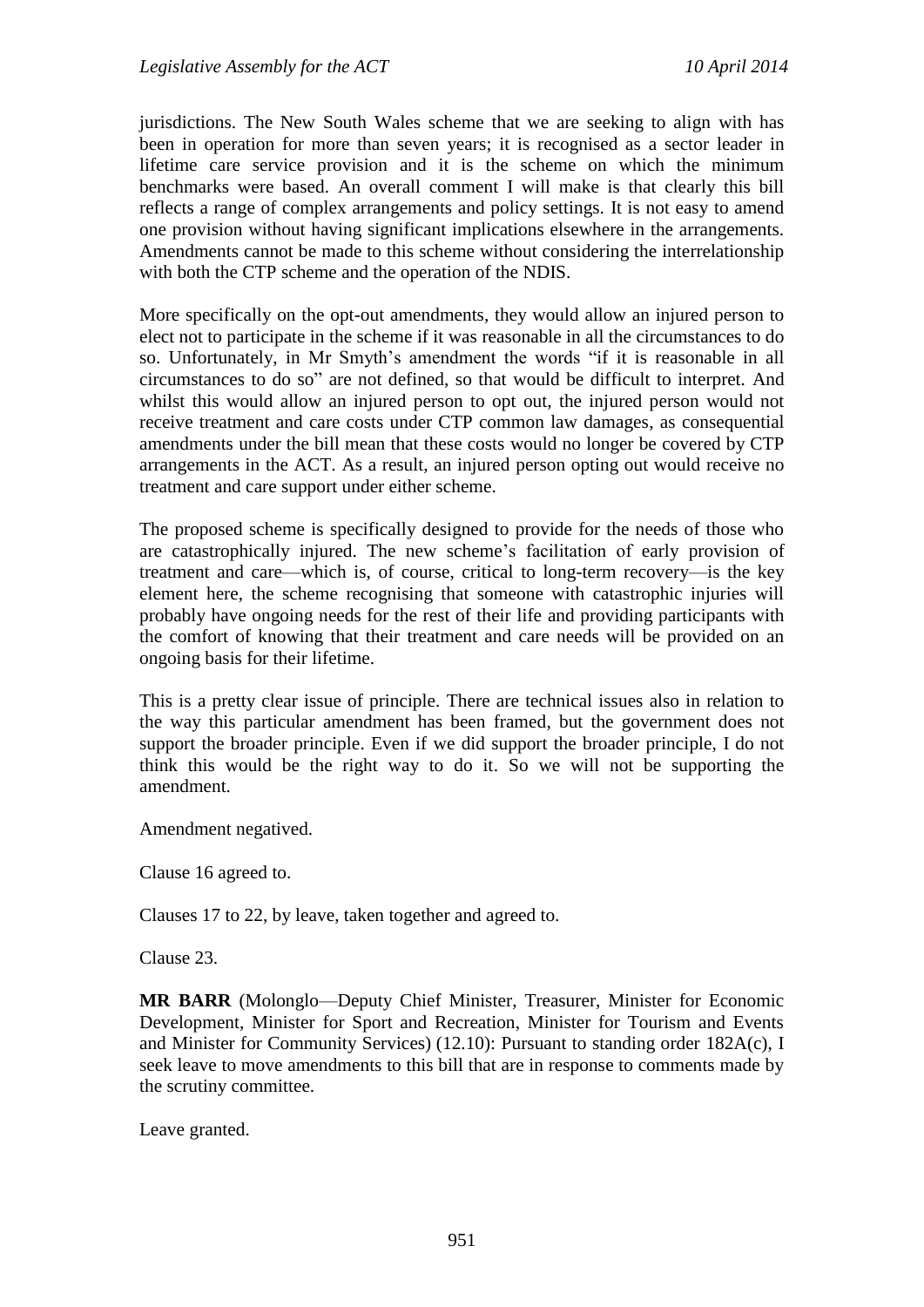**MR BARR**: I move amendment No 1 circulated in my name *[see schedule 2 at page 1010]* and table a supplementary explanatory statement to the amendments and also the revised explanatory statement for the bill overall.

My first amendment inserts a new section that provides information on what should be taken into consideration when deciding whether treatment and care needs are reasonable and necessary. When assessing the treatment and care needs of a participant, the commissioner must determine that those treatment and care needs are reasonable and necessary in the circumstances. The bill does not currently define what is reasonable and necessary. The intention was to define this in the guidelines. However, to address the concerns of both the scrutiny committee and the Law Society that this term be more clearly articulated in the primary act, this amendment inserts the principles of what is reasonable and necessary into the act. The principles reflect the considerations required under the agreed minimum benchmarks for the NIIS. The guidelines will contain further detail on what is reasonable and necessary, based upon these principles.

**MR SMYTH** (Brindabella) (12.11): The amendment seems a reasonable response to the concerns raised by the scrutiny of bills committee, and we will support it. Again, it highlights the importance of the guidelines: as with much legislation these days, the devil is in the detail. We will read the guidelines with great interest when they are promulgated and make sure that the minister has attended to all that he should.

**MR RATTENBURY** (Molonglo) (12.12): I will also be supporting this amendment. It gives us some detail on the important question of what is reasonable and necessary care and treatment for a person entering the lifetime care and support scheme. The detail is useful, no doubt, for the commissioner, as well as for us in the Assembly and people in the community who are seeking to understand how decisions are made in this scheme. The issues for consideration set out in this amendment are sensible and reasonable, and I understand that they mirror those in the New South Wales guidelines, which again makes this appropriate in our endeavour to mirror that New South Wales scheme as closely as possible.

Amendment agreed to.

Clause 23, as amended, agreed to.

Clause 24.

**MR SMYTH** (Brindabella) (12.13): I will be opposing this clause. The clause states that the commissioner's assessment of a participant's treatment and care needs is final and binding for this act and any court proceedings under the act. It excludes the situation of people disagreeing and then trying to find some other path to resolution.

The 2006 act in New South Wales has a clause that has an annual review. The last one that I can find is recommendation 5 from a review by a committee of the New South Wales parliament: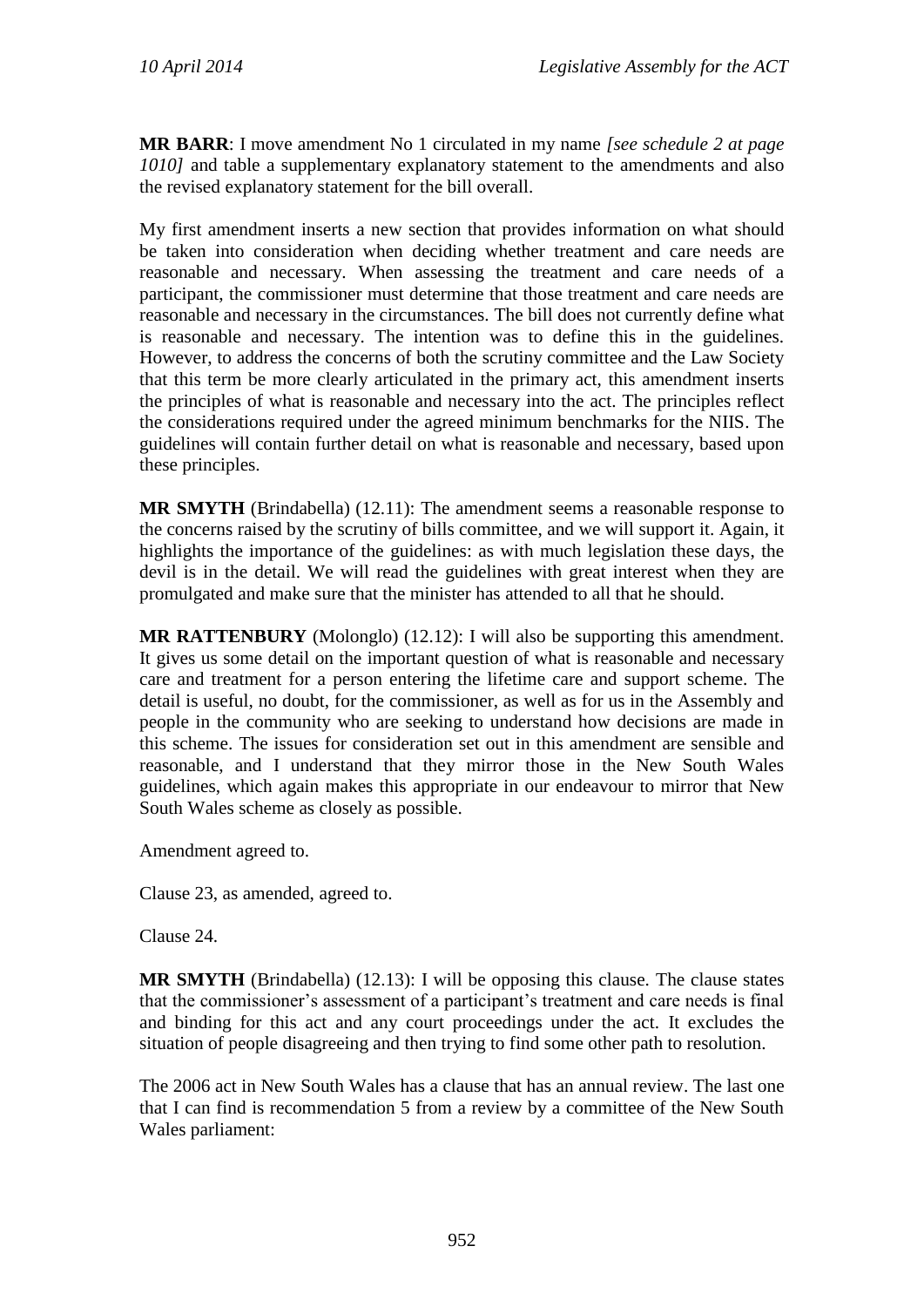That the Lifetime Care and Support Authority work with the Brain Injury Rehabilitation Directorate and other stakeholders to examine the feasibility of a more robust and independent dispute resolution process for disputes concerning eligibility and treatment.

We are basing ourselves on the New South Wales system. A review of that system says that we need robust and independent dispute resolution. If this clause is here, it closes off those avenues. In that regard, we will oppose the clause.

**MR BARR** (Molonglo—Deputy Chief Minister, Treasurer, Minister for Economic Development, Minister for Sport and Recreation, Minister for Tourism and Events and Minister for Community Services) (12.14): The government will be supporting this particular clause. My comments here will cover off on Mr Smyth's amendments 2, 5, 6, 8, 9, 11 and 13, which could all be grouped in the "decisions reviewable" category. The amendments allow decisions in relation to eligibility of treatment and care to be reviewable by ACAT and remove statements that decisions are final and binding.

Removing the provision making treatment and care needs assessments final and binding brings into question the status of treatment and care needs assessments while disputes, including court proceedings, occur. There is a question about whether the commissioner's act could action the treatment of care and needs assessments while they were being disputed. There is also a question of whether treatment and care needs assessments can be reassessed during this time to cater for new circumstances or health needs. Section 24(2), proposed for removal, states that treatment and care assessments supersede any earlier assessment of a participant's needs. Normally treatment and care needs are regularly assessed, particularly in the early years of an injury while the injury is stabilising.

The proposed ability to review a decision is in addition to the mechanisms already contained in the bill. The bill already allows for a decision to be reviewed by a panel and for the panel decision to be reviewed by a review panel. In addition, a participant can seek judicial review of a decision on a matter of law. This amendment and the series of other amendments proposed by Mr Smyth allow a review by ACAT after the initial decision on eligibility, the treatment and care assessment or review by the second panel. I really have to question the practicality of these amendments from a timeliness perspective, given the time that would elapse to obtain a court decision. The whole point here is that timeliness of treatment is important when dealing with catastrophic injuries, in order to maximise outcomes.

For those reasons, the government will not be supporting Mr Smyth's amendments 2, 5, 6, 8, 9, 11 and 13, which all are around this reviewability question. We will not be supporting those, but I will not speak further on each of those throughout the course of the debate.

Clause 24 agreed to.

Clause 25.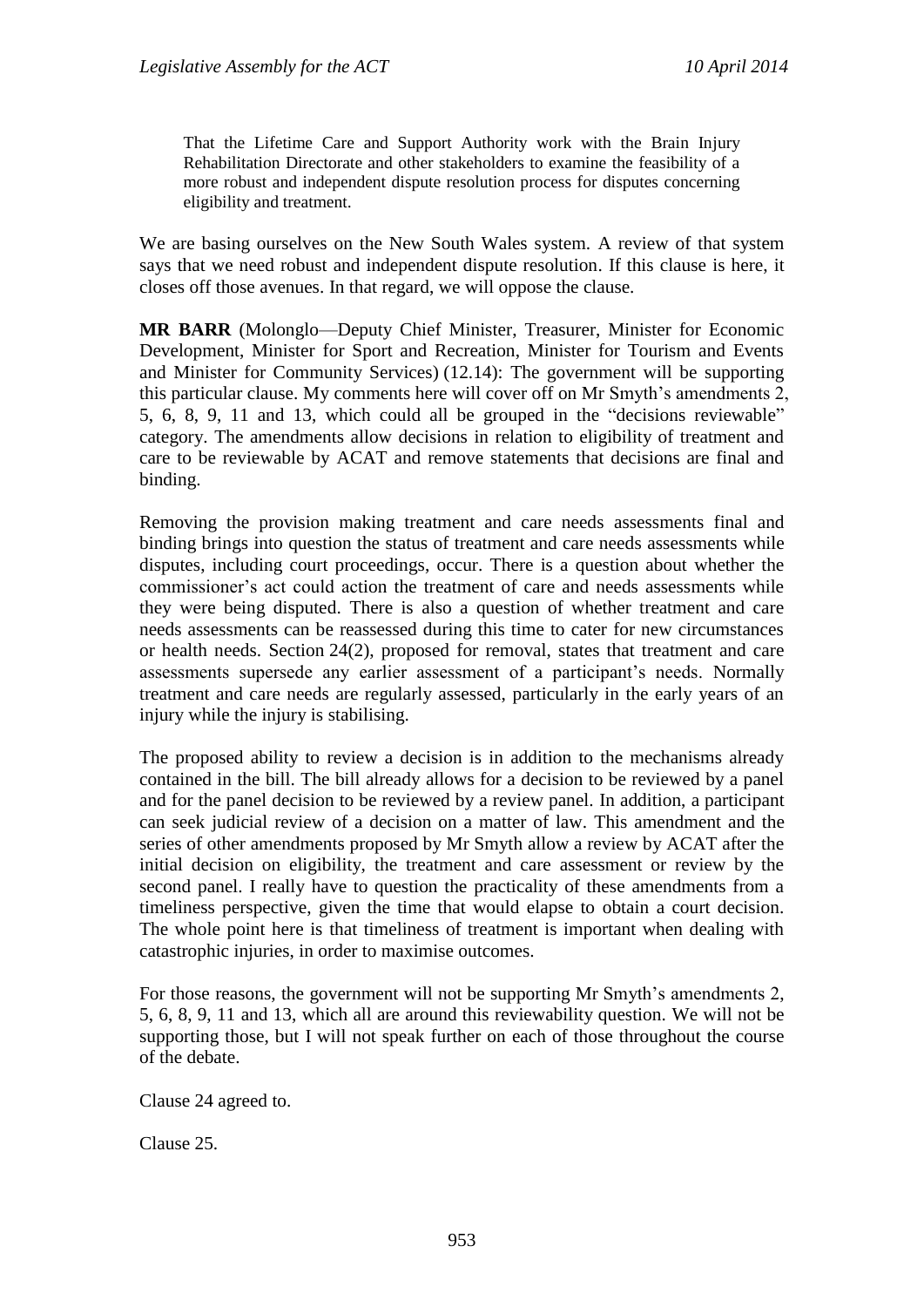**MR SMYTH** (Brindabella) (12.17): I move amendment No 3 circulated in my name *[see schedule 1 at page 1006]*.

Clause 25 says:

The LTCS commissioner is not liable for legal costs for legal services provided to a participant in the LTCS scheme in relation to an assessment of the participant's treatment and care needs.

If you are under the control of the commission in this regard, and if you disagree with a decision, I think it is reasonable to try and get some advice on how to combat that. Again I go back to the last report I have been able to find from New South Wales. There were a number of recommendations which led me to move this amendment. Recommendation 3, for instance, says:

That the Lifetime Care and Support Authority evaluate the current medical assessment tools used to assess eligibility criteria, and investigate and report on any alternative and/or additional tools or strategies that may be appropriately used to avoid inequity in Scheme eligibility. The Authority should consult with stakeholders during this process.

Recommendation 6 says:

That the Lifetime Care and Support Authority collaborate with the Brain Injury Rehabilitation Directorate, the State Spinal Cord Injury Service, the Children's Hospital at Westmead and other service providers to simplify and standardise forms with a view to minimising the duplication of information and limiting the administrative burden on service providers.

In some of the reports that I have been able to read, there seems to be a theme about how the system works, whether it is overly bureaucratic, and whether the tools that are being used actually provide a true and accurate assessment. If you are using a faulty assessment tool and you get a decision that you as a patient inside the scheme are not happy with, then—once we lock out their ability to appeal to a higher body and their ability to seek financial assistance so that they can get another opinion and if necessary have a legal opinion to be able to carry that forward—what you are doing is simply protecting the lifetime care and support commission and the decisions they make rather than looking after the needs of the patient.

I admit that we will, no doubt, under the guidelines issued by the minister, have the best expert panels that we can. But that does not mean that there will never be a dispute. Various doctors have different views on the way patients should be treated. There will be emerging procedures and emerging treatments all the time for these injuries, particularly with all the work currently being done on the brain and spinal injuries. I think it is reasonable that people should have the opportunity to take the clinician to an independent dispute resolution process—as I read previously from recommendation 5, to have the opportunity for "a more robust and independent dispute resolution process for disputes concerning eligibility and treatment". This goes to the heart of it: eligibility and treatment. What we are doing is locking people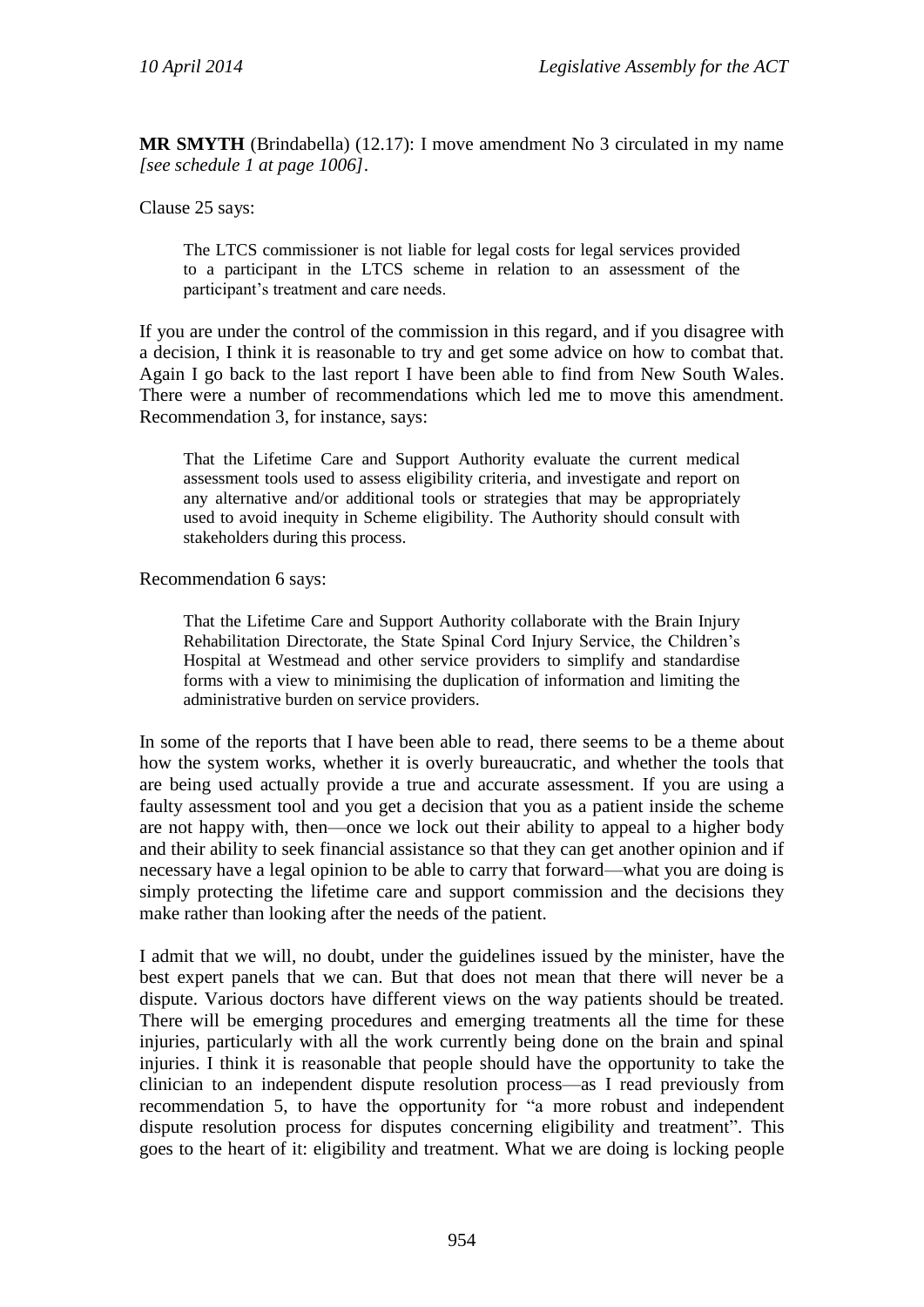into the commission. We have removed their ability not to be a patient or a client receiving treatment. Now what we are doing is stopping their ability to take the commission—if they see fit, as should be their right—to a different body and receive some assistance to do that.

I hope that members will agree to the amendment.

**MR BARR** (Molonglo—Deputy Chief Minister, Treasurer, Minister for Economic Development, Minister for Sport and Recreation, Minister for Tourism and Events and Minister for Community Services) (12.21): The government will not be agreeing to this amendment. There are four such amendments Mr Smyth has put forward—3, 4, 7 and 10—that broadly fit within this category of legal costs. Initially, the question would be—to respond to Mr Smyth—who is determining what are reasonable and necessary legal costs?

The second point to make is that there is an adequate and appropriate review and appeal mechanism available under the bill. Both eligibility disputes and treatment and care needs assessment disputes are primarily concerned with clinical and care matters. Two stages of review are provided for with disputes decided by a panel of current medical and allied health professionals who are experts in their field and in areas relevant to the case being considered. Assessors will have current knowledge and experience in making the clinical and care decisions needed under the scheme. In both of these cases, if the panel considers there is an ancillary legal issue to be resolved, the panel may of course obtain external legal advice with the scheme covering reasonable costs.

In the case of a motor accident injury dispute, where it is recognised that legal questions may be more prevalent, the bill provides for review by suitably qualified persons, which would include persons with relevant claims, assessment and legal experience, and for the reasonable legal costs of the injured person in relation to such a referral and determination of a motor accident injury dispute to be met.

The amendments that Mr Smyth has put forward provide for the payment of legal costs regardless of who wins the ACAT review. This is not standard practice. Further, the wording would cover consultation legal costs for the injured person, not just litigation costs. Once again, this is not standard practice. It is worth noting that there are no similar clauses in the CTP legislation.

In relation to the eligibility disputes, amendment to clause 42 also extends to cover legal costs provided to an insurer, not just the injured person. The inclusion of such costs would, of course, increase the cost of the scheme and, hence, the cost of the levy payable by motorists on motor vehicle registrations. For those reasons, the government will not be supporting amendments 3, 4, 7 and 10 put forward by Mr Smyth today.

Amendment negatived.

Clause 25 agreed to.

Clauses 26 and 27, by leave, taken together and agreed to.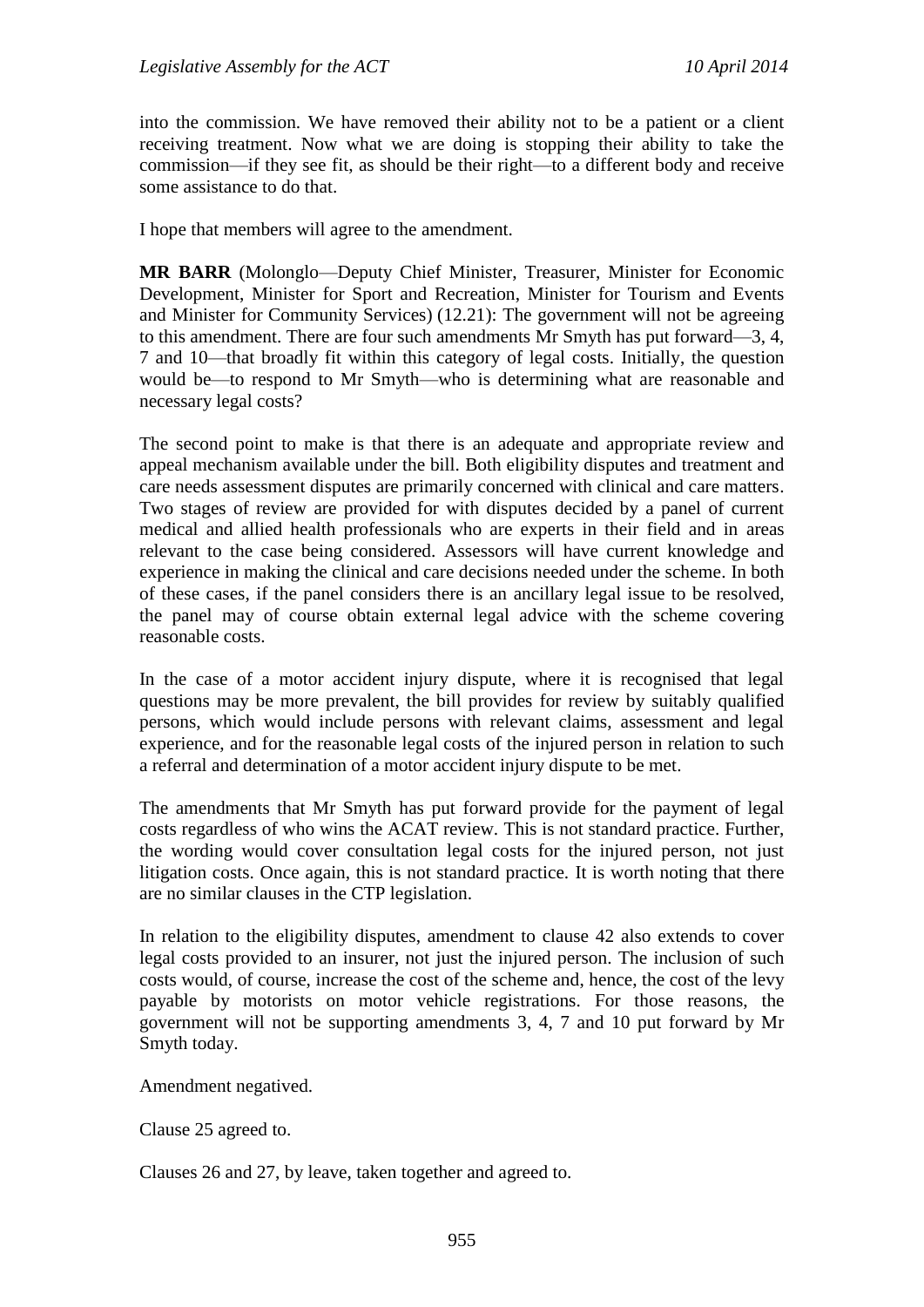Clause 28.

**MR SMYTH** (Brindabella) (12.24): I move amendment No 4 circulated in my name *[see schedule 1 at page 1006]*.

As the minister has rightly pointed out, this is consequential, and I assume it will go down.

Amendment negatived.

Clause 28 agreed to.

Clauses 29 to 38, by leave, taken together and agreed to.

Clause 39.

**MR BARR** (Molonglo—Deputy Chief Minister, Treasurer, Minister for Economic Development, Minister for Sport and Recreation, Minister for Tourism and Events and Minister for Community Services) (12.25): I move amendment No 1 circulated in my name *[see schedule 3 at page 1010]*.

I have already spoken on this matter.

Amendment agreed to.

**MR SMYTH** (Brindabella) (12.26): I move amendment No 5 circulated in my name *[see schedule 1 at page 1006]*.

**MADAM SPEAKER:** Can I just seek a little bit of guidance here? I understand that there are a number of amendments, including Mr Smyth's amendment No 5, which are contingent upon the passage of amendment No 2, or do they stand alone?

**MR SMYTH**: My belief is this one could stand alone.

**MADAM SPEAKER:** I am just conscious that there are some that—

**Mr Barr**: I have grouped them broadly under headings. Some are consequential; others could stand alone.

**MR SMYTH**: One can still try, Madam Speaker. I will try and delete the ones that are consequential. I think this one may be useful. This amendment allows a decision made under section 3 to be a reviewable decision.

Amendment negatived.

Clause 39, as amended, agreed to.

Clause 40.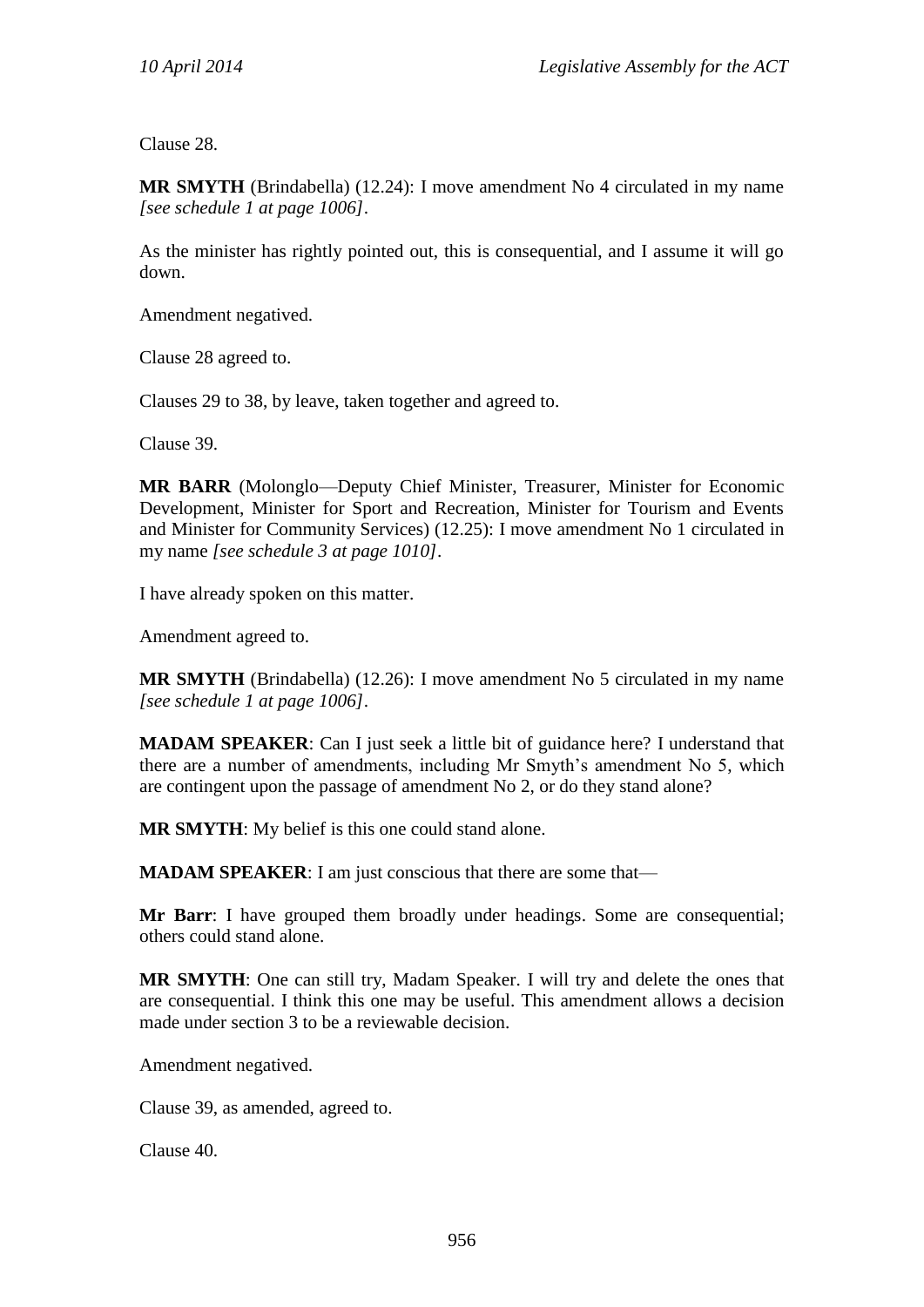**MR SMYTH** (Brindabella) (12.27): I will be opposing the clause. Again, in 40(2) it says:

The decision is final and binding for this Act and any court proceeding under this Act.

I am always open to the consideration that things should be reviewed in another area.

Clause 40 agreed to.

Clause 41 agreed to.

Clause 42.

**MR SMYTH** (Brindabella) (12.28): I move amendment No 7 circulated in my name *[see schedule 1 at page 1007]*.

Accepting that a previous amendment did not get up, this is perhaps a last-ditch attempt before I get to No 10 to allow reasonable legal costs to be provided to an injured person so that they can defend themselves or seek what they wish to receive to best help them in their recovery and in their future life.

**MR BARR** (Molonglo—Deputy Chief Minister, Treasurer, Minister for Economic Development, Minister for Sport and Recreation, Minister for Tourism and Events and Minister for Community Services) (12.28): For the reasons I outlined earlier, the government will not be supporting this amendment.

Amendment negatived.

Clause 42 agreed to.

Clauses 43 and 44, by leave, taken together and agreed to.

*Debate interrupted in accordance with standing order 74 and the resumption of the debate made an order of the day for a later hour.*

## **Sitting suspended from 12.29 to 2.30 pm.**

## **Ministerial arrangements**

**MR BARR** (Molonglo—Deputy Chief Minister, Treasurer, Minister for Economic Development, Minister for Sport and Recreation, Minister for Tourism and Events and Minister for Community Services): I welcome Minister Burch back to question time. I formally advise that the Chief Minister is absent again today and I will take questions in her portfolios.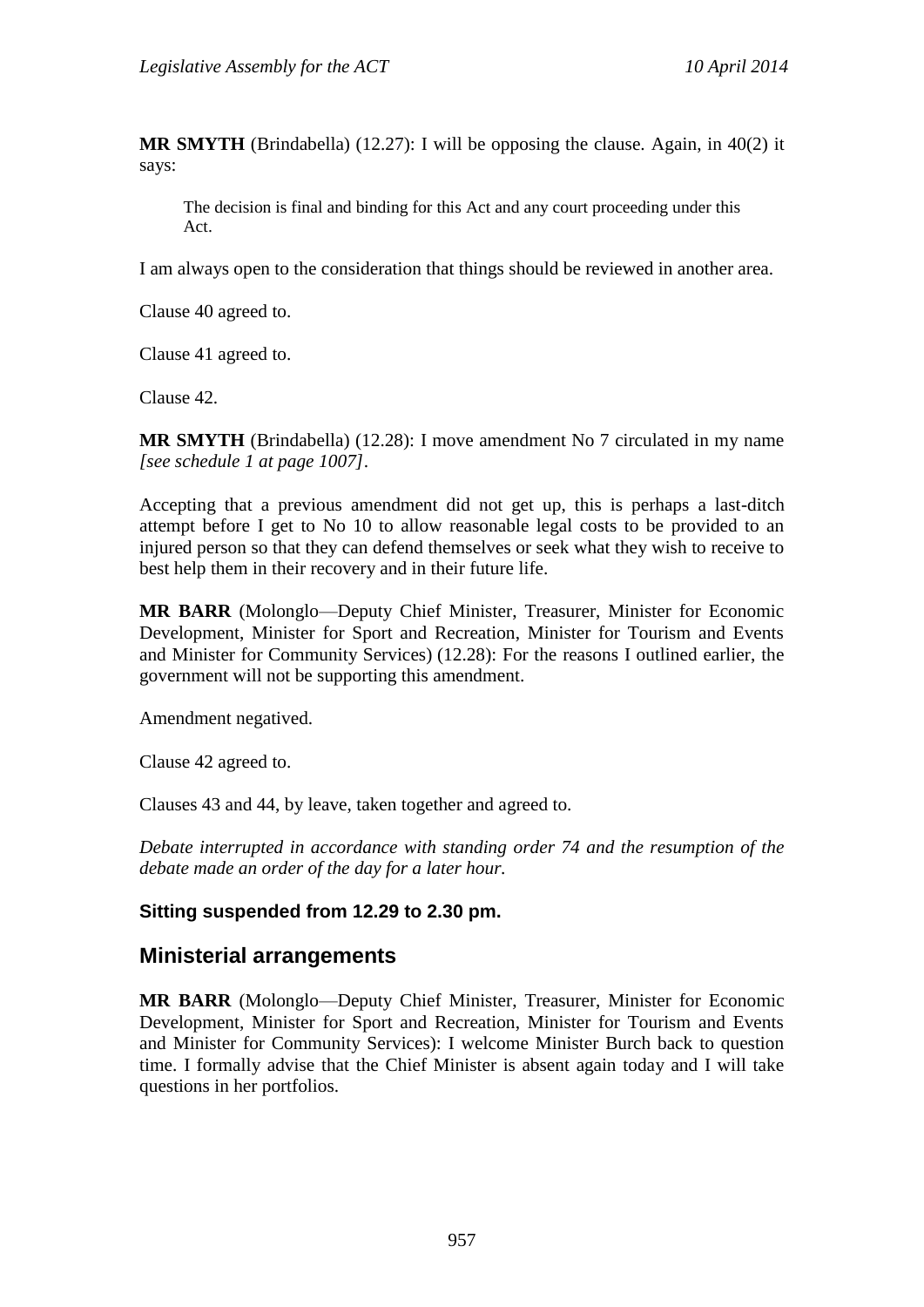# **Questions without notice ACTEW Corporation Ltd—flood mitigation**

**MR HANSON**: I have a question for the Treasurer regarding ACTEW. Treasurer, given that Googong Dam is virtually at 100 per cent, what regulation or mitigation of flooding is in place?

**MR BARR**: The usual arrangements would be in place that were in place from the establishment—

*Opposition members interjecting—*

**MR BARR**: It has been at 100 per cent for quite some time. They have a spillway and they have arrangements in place, including the possibility to transfer water.

**MR CORBELL**: Madam Speaker, if I could I will add to the Treasurer's answer.

**MADAM SPEAKER**: Yes, I was thinking that it was more of a water resources question than a shareholder question.

**MR CORBELL**: It is a combination of dam safety regulation and also emergency services planning, which both fall within my own portfolios. In relation to dam safety matters, obviously Googong Dam does not have gates; it has a concrete spillway only. So once the dam reaches 100 per cent capacity any overtopping results in the spillway activating and water flowing downstream. ACTEW have in place comprehensive measures to advise downstream communities if there are to be any significant flows from Googong spillway, and in particular with the Queanbeyan City Council area, given that that is where the water then travels prior to entering back into the ACT.

The ACT emergency services authorities are in close contact also with ACTEW. There are well-established protocols in place for the sharing of information about flows from Googong, and those are activated as appropriate to manage any flooding risk. But as Googong does not have the capacity to retain water once the water level reaches the top of the spillway, it is important that there are communication arrangements in place, and those protocols are well tested and well established.

**MADAM SPEAKER**: A supplementary question, Mr Hanson.

**MR HANSON**: To whichever minister is going to answer: what water which has flowed over the spillway has been transferred to the ACT water supply system, if any?

**MADAM SPEAKER**: Sorry; I missed a bit.

**MR HANSON**: The question is whether water that has flowed over the spillway has been transferred to the ACT water supply system or not.

**MR CORBELL**: I assume Mr Hanson is referring to the drinking water supply. I seek that clarification from him. Is that what he is asking?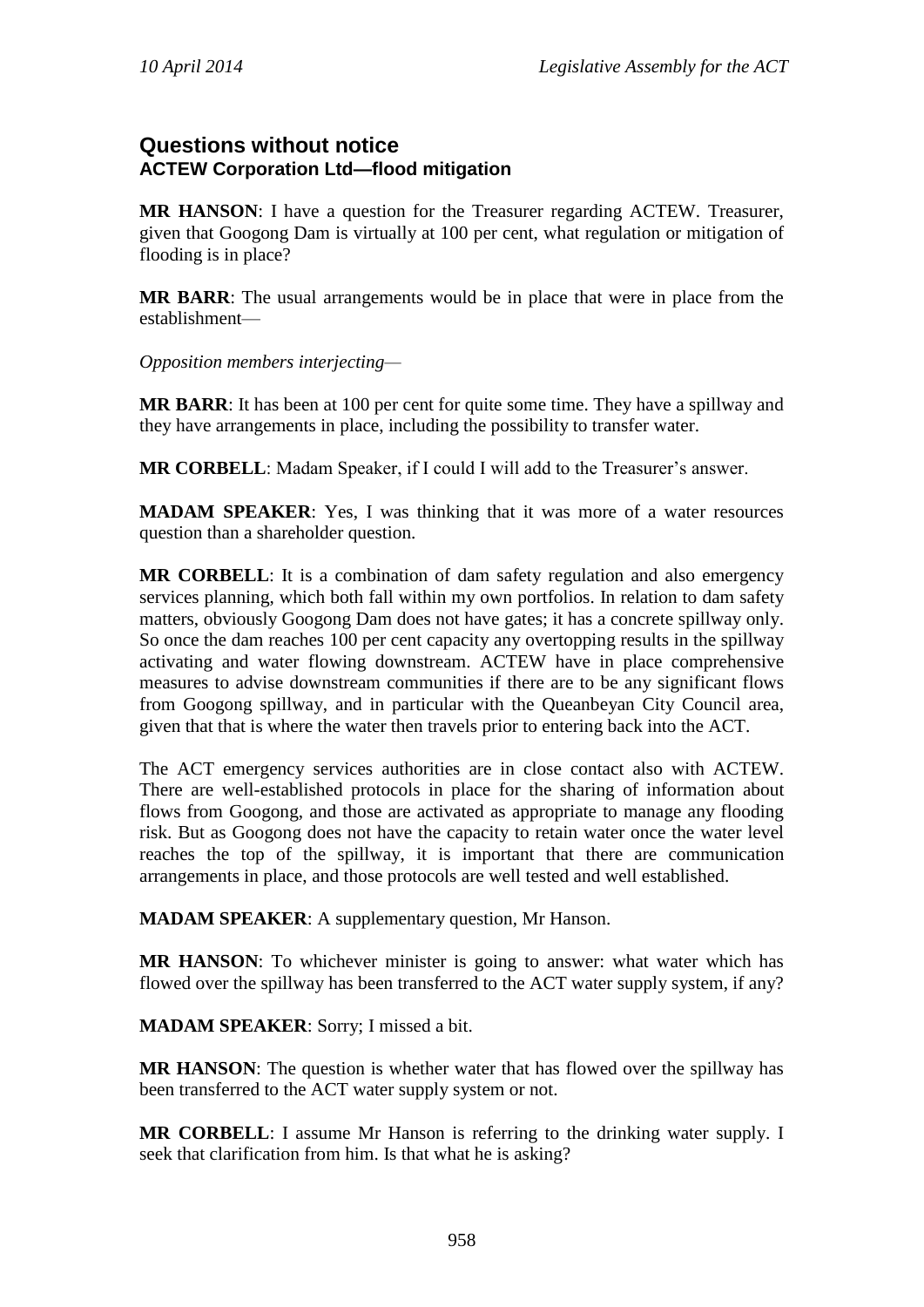### **MADAM SPEAKER**: Yes.

**MR CORBELL**: No; it does not transfer to the drinking water supply.

**MADAM SPEAKER**: A supplementary question, Mr Coe.

**MR COE**: Again to either minister: how much water has flowed over the Googong spillway in the last week or so?

**MR CORBELL**: I would need to seek advice from ACTEW as to the volume of water over that period.

**MADAM SPEAKER**: Supplementary question, Mr Coe.

**MR COE**: Minister, which dam is the ACT water supply currently being drawn from?

**MR CORBELL**: That is an operational matter for ACTEW and I would need to seek advice from ACTEW as to what their current configuration of water supply arrangements is. As members would be aware, ACTEW is able to draw water from either the Googong or from the Cotter catchments, depending on their operational requirements.

### **Planning—fees**

**MR COE**: My question is for the Treasurer. Recently the Chief Minister said in a statement that the ACT government will be simplifying and significantly reducing extension of time charges. In addition to that, in 2012 the Treasurer announced that the government will waive commence and complete fees for commercial, mixed-use and multi-unit residential developments.

Treasurer, given the most significant EOT fees are for leaseholders who have had land for several years, what benefits from the stimulus package are there for leaseholders who purchased land prior to 1 July 2012?

**MR BARR**: I thank Mr Coe for the question. Depending, of course, on when the land was purchased, there are a number of benefits available, most particularly reductions in the multiples of fees that are associated with multiple years of non-delivery of the associated construction. There was also a two-year moratorium on EOT fees during the global financial crisis that also significantly reduced fees for those who purchased blocks just prior to the global financial crisis. For those who purchased even earlier and whose land purchases may go back towards the start of this particular century, those owners would have benefited from a number of years of moratorium together with a number of years of waiver as a result of recent announcements.

**MADAM SPEAKER**: Mr Coe, a supplementary question.

**MR COE**: Minister, specifically what benefits from the stimulus package will be received by leaseholders who purchased land between 2008 and 2012?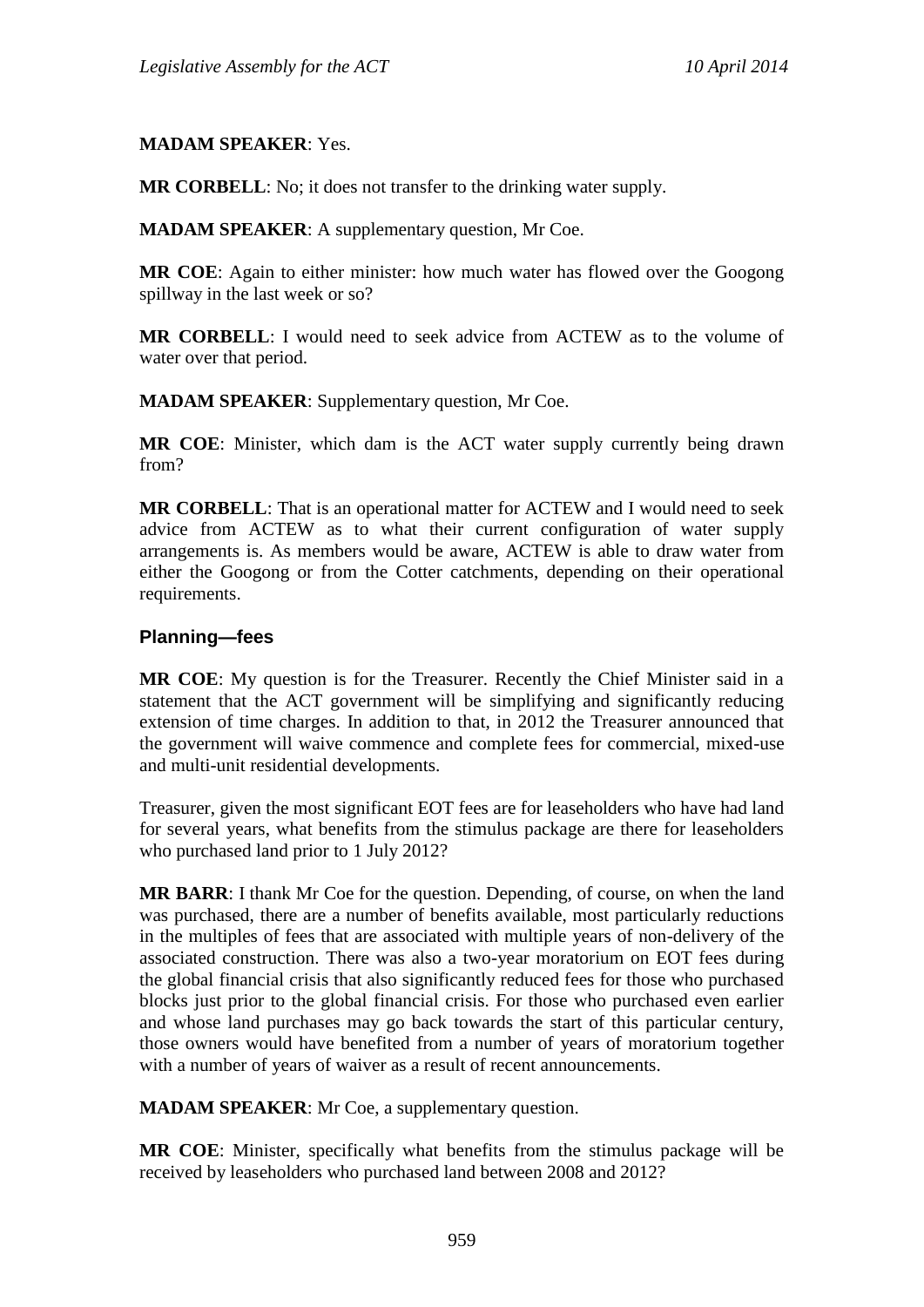**MR BARR**: They received a two-year moratorium in that period. So they would only be paying fees for a smaller amount of time—in that instance, probably only one or two years of a three or four-year period, depending of course on when the land was purchased. There was a two-year moratorium. So no fees were accrued in that twoyear moratorium period as a result of a stimulus measure associated with the global financial crisis. There would be benefits accruing in relation to, as I said, the multiples.

The way the previous fee system worked in year one, once you were past your time to complete your development, you paid a multiple of one times your rates, and that increased to two times in the subsequent year. One year plus two years equals three times. Then, in the third year, it was three. That meant six times cumulative. That cumulative impact has been removed and now those people who have accrued a debt will pay annually from now on and their debts will be reduced commensurate with the new policy.

**MADAM SPEAKER**: A supplementary question, Mr Smyth.

**MR SMYTH**: Minister, what extension of time fees would apply to leaseholders who bought land from the government between 2008 and 2012?

**MR BARR**: Can you repeat the first part of the question?

**MR SMYTH**: What extension of time fees will apply to leaseholders who bought land from the government between 2008 and 2012?

**MR BARR**: There is a fee scheme in place. There are a series of remissions, and there were a series of moratoriums. So depending on when the land was purchased, because it may well have been in a period where a moratorium was applied, no debts would accrue. That said, if you purchased the land in that period then you would be unlikely to have gone beyond now the four-year period for commence and complete under the original schemes. So now you only have a completion date and that would be in total eight years, in effect, from when you purchased the land to when construction would be required before a penalty would apply. So it is unlikely that anyone who bought in that time would be accruing significant fees at this time.

**MADAM SPEAKER**: Supplementary question, Mr Smyth.

**MR SMYTH**: Minister, what liability will be accruing to someone who purchased a block from the government in 2011-2012?

**MR BARR**: If they purchased a block from the government in 2011 and 2012, they would not be outside the four-year period. So they would not even be entering into the system at this point.

### **Canberra innovation network**

**DR BOURKE**: My question is to the acting Chief Minister and Minister for Economic Development. Minister, can you inform the Assembly of recent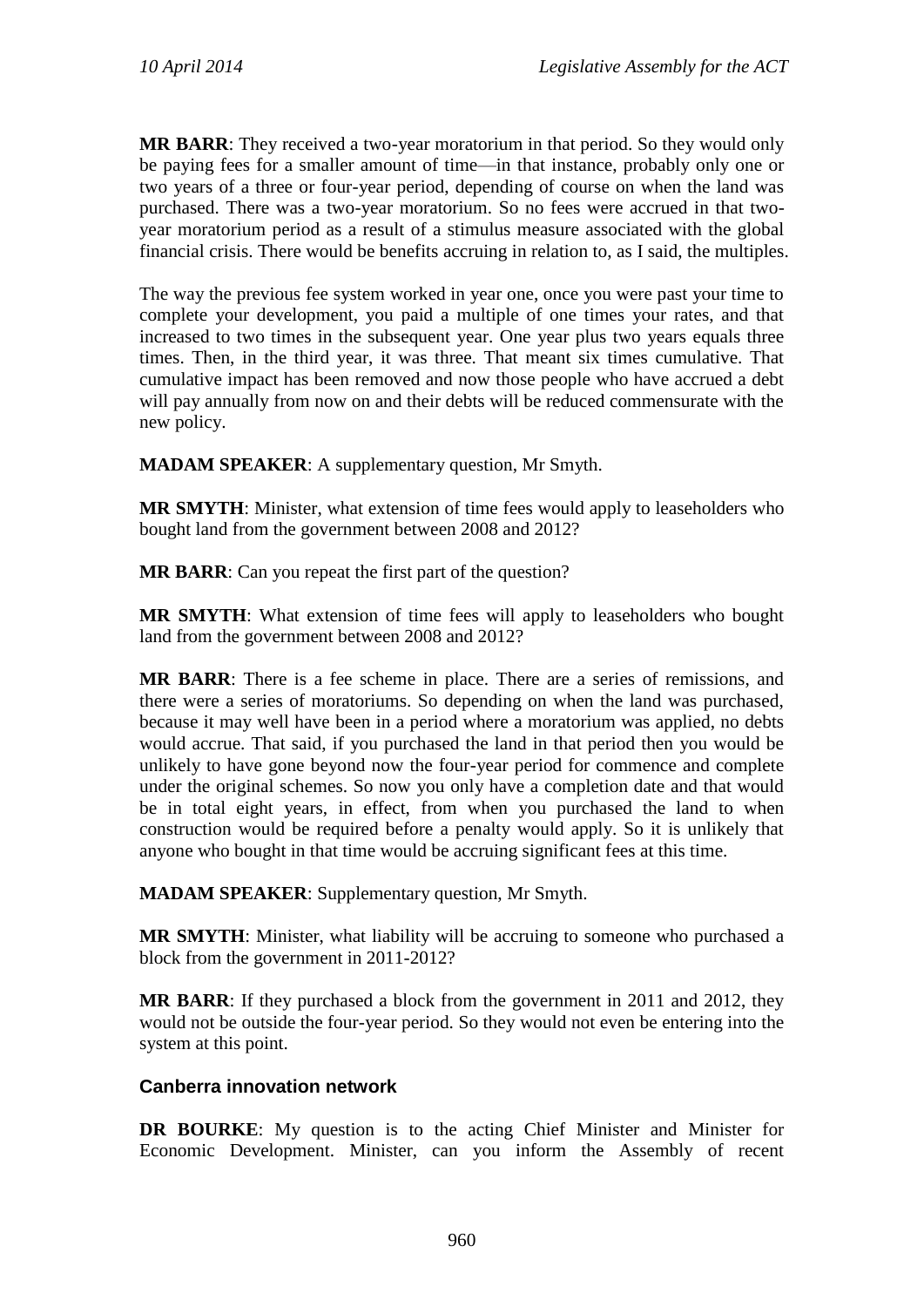government initiatives and announcements that will boost innovation in the ACT, particularly in terms of promoting Canberra as a digital city.

**MR BARR**: Yesterday I announced that the government will establish the Canberra innovation network, which will be a not-for-profit body to work with all stakeholders to accelerate the rate of innovation in the territory. Boosting innovation is one of the three key priorities in the government's 2012 business development strategy.

Yesterday's announcement follows on from a workshop in February attended by over 30 key stakeholders in the ACT's innovation ecosystem that recommended a new approach to growing innovative businesses. This was not because the old model was not working, but because the workshop saw areas where even closer cooperation between research institutions, the business community and government could result in even better outcomes.

The key features of the new network are as follows. It will have a remit to deliver services, programs and support to a wide cross-section of growth-oriented companies and entrepreneurs. It will have a physical location and it will also have a charter of outreach that establishes multiple delivery points and partner delivery arrangements. It will be managed by the stakeholders under a governance structure shaped and agreed by the stakeholders. Potential stakeholders include the ANU, CSIRO, NICTA and the University of Canberra, amongst others. Further discussions will be held with a range of other potential stakeholders. It will be structured to ensure that smaller players are able to play a role in the direction of the network. It will be managed by a board under an experienced and independent chair. The ACT government will have representation on the management body.

The new network will be contracted by the ACT government to provide a range of services to potential high-growth businesses, including mentoring, access to capital, skills development, managerial skills and links to international supply chains, amongst many other services.

The network will also be made accessible to companies across all sectors, not just companies spun out of research institutions or ICT companies.

While the key aim of the network is to support innovative and potential high-growth businesses, I am keen to ensure that the innovation network services all businesses in the territory. To achieve this, the intellectual property associated with Canberra BusinessPoint, including the primary website, will be made available to the network as part of the ongoing offering to start-up businesses. This will be linked to a wide range of existing services, supported by email and telephone services.

The Canberra BusinessPoint brand is likely to continue and be used by the network to describe its services for all start-up businesses. The network will reach out to entrepreneurs and innovative companies wherever they are located in the ACT. An illustration of this will be the relationship between the innovation network and the proposed digital hub. Located in Garema Place, the hub will include a co-working space and public access point supporting the digital Canberra action plan. It will be a focal point for digital government and for the digital economy and builds on the establishment of the Garema Place digital space.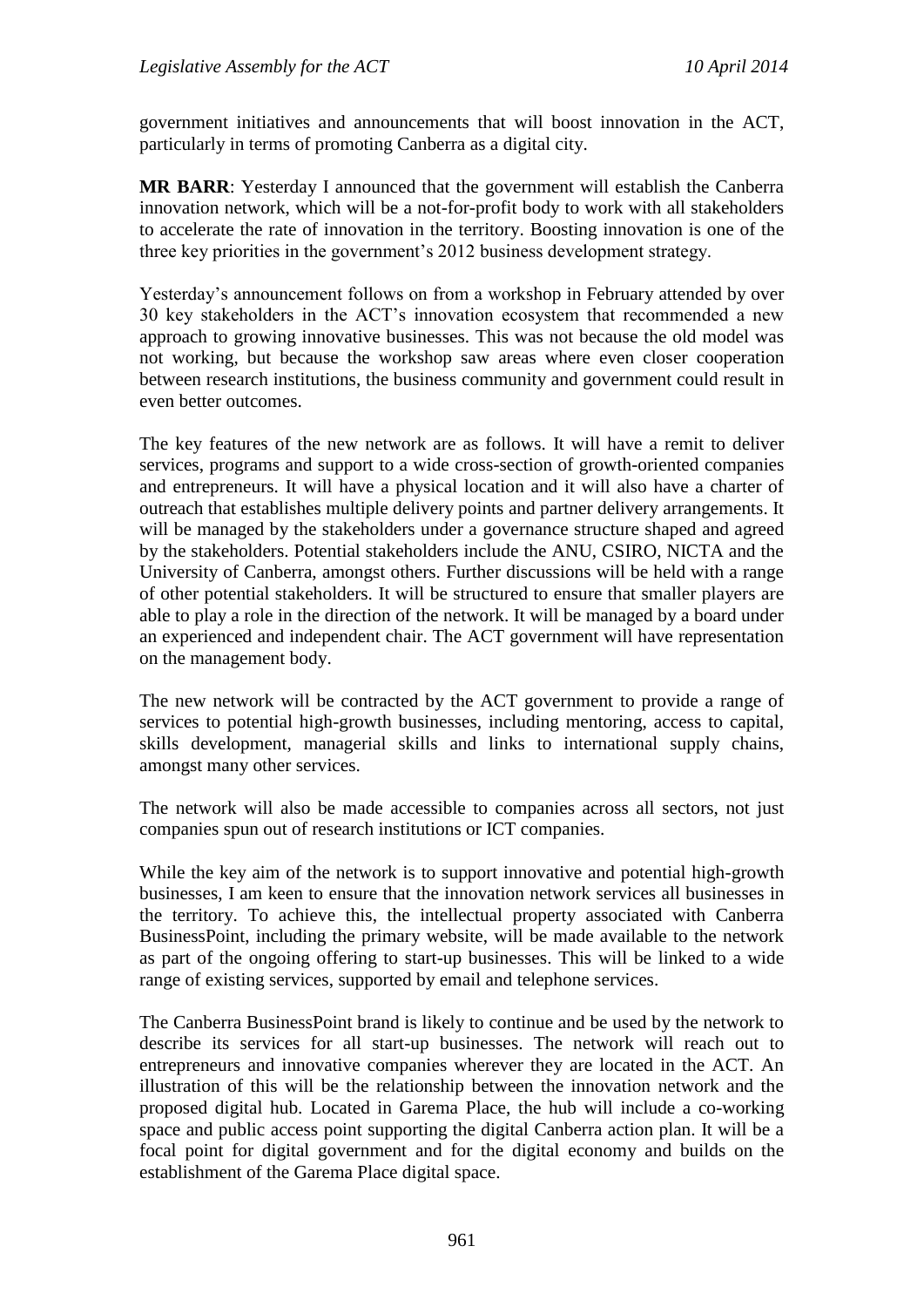The innovation network will reach out to emerging companies and entrepreneurs located in the proposed hub and assist those entrepreneurs to develop the skills they need to grow and create wealth. The government sees this is as a connective service model being replicated across the ACT—perhaps at the space and spatial industry precinct at Mount Stromlo, the sports and health precincts at the University of Canberra, the IT precinct at NICTA, the life sciences precinct at Black Mountain or at a potential incubator in city west.

**MADAM SPEAKER**: A supplementary question, Dr Bourke.

**DR BOURKE:** Minister, how will the future stages of the digital challenge enhance Canberra's role as a digital city?

**MR BARR**: The digital challenge is an initiative of the business development strategy and aligns with the government's broader digital Canberra agenda. It aims to stimulate innovation in electronic and mobile technologies and in turn help improve community access to government and public sector services. It brings ACT government agencies and our innovation community together to develop solutions for real, live service issues.

It features two competition rounds a year over three years. The first round was finished just last month and was a great success. It demonstrated that there was a keen interest amongst the general public as well as members of the ACT public service in putting forward unresolved business requirements or challenges, that there is an ample supply of talent within the ACT innovation community and that collaboration between the government, the innovation community and the broader business community has proven to be a very effective way of tapping into the potential of Canberra as a digital city. I am sure future rounds will produce proof-of-concept prototypes with demonstrated commercial potential to help improve government and public sector services and to continue to build on our city's reputation as a centre of innovation in the delivery of government and public sector services.

**MADAM SPEAKER**: A supplementary question, Mr Coe.

**MR COE**: Treasurer, has the government considered compensation for any businesses in the city centre that have already set up public wi-fi networks?

**MR BARR**: No, the government has not. The addition of additional wi-fi capability within the CBD is a good thing. Whether that provision comes by way of a telco or a private sector provider wanting to expand beyond the borders of their physical premise is a fact of life, Mr Coe. Your suggestion that somehow wi-fi be contained within a commercial precinct is somewhat laughable.

I know the Liberal Party has a particular objection to the rollout of this new technology. In fact, what we have seen from Minister Turnbull in relation to the latest on the national broadband network is that the Turnbull federal Liberal version is not national, nor is it broadband and nor is it a network. It is a farce what is being proposed. They are already breaking their commitments in relation to what will be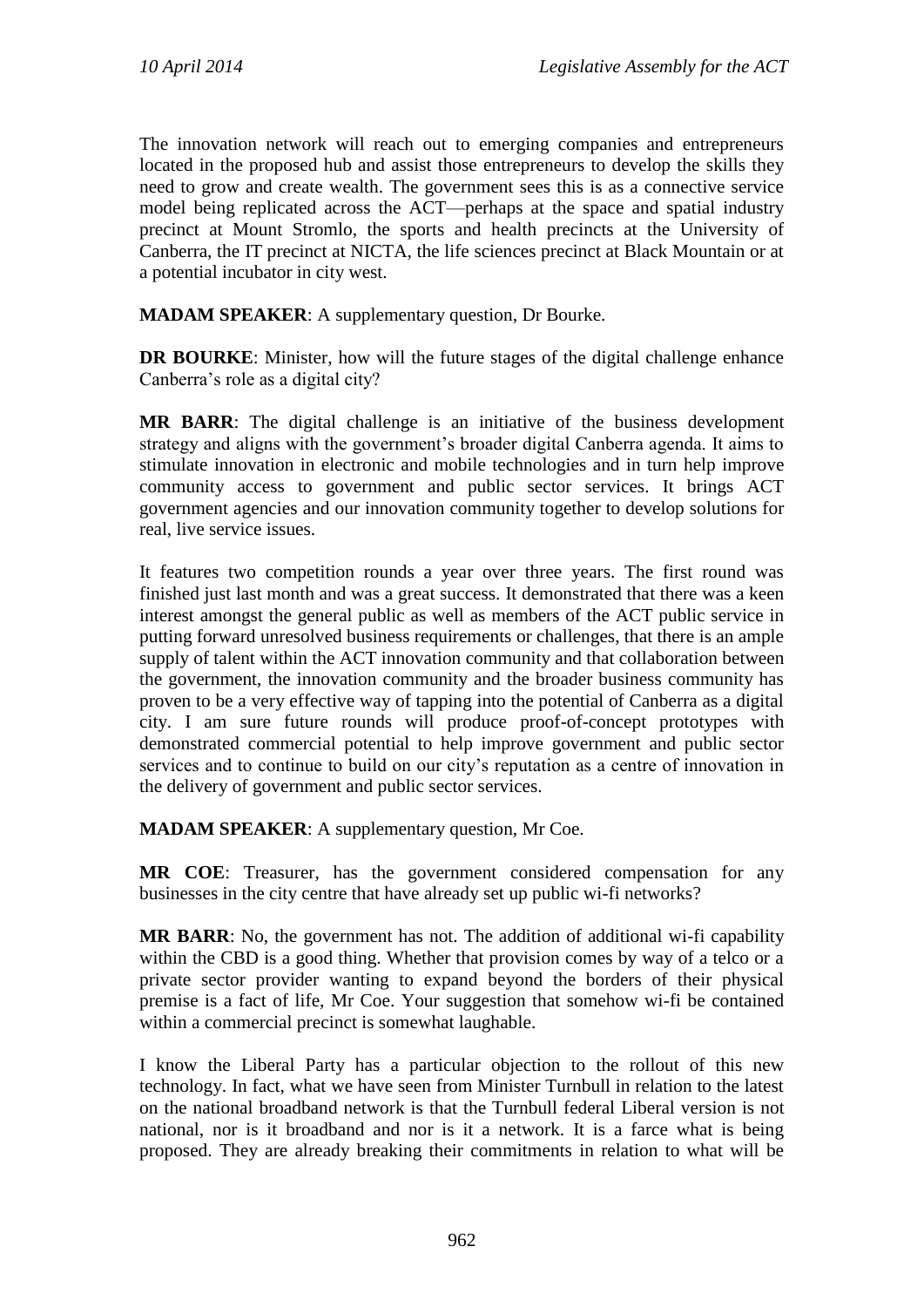delivered for Australians by 2016. They are already walking away from that. So it is just as well that the ACT government are investing in the digital capability of our city, because the federal government are walking away from a national broadband network. The Turnbull solution is not national; it is not broadband; and it is not a network.

**MADAM SPEAKER**: A supplementary question, Ms Berry.

**MS BERRY**: Can the minister advise the Assembly how the Griffin accelerator, launched by the Chief Minister at the ANU Connect Ventures innovation showcase, will help promote innovation in Canberra.

**MR BARR**: The Griffin accelerator is a major new addition to Canberra's innovation ecosystem and, through the ANU, it is a driving force in delivering innovation. The accelerator is owned by investors, and 12 investors have contributed \$25,000 to a trust to invest in selected businesses. Applicants will be judged on their ability to sell to the market and their growth potential, with an aim of providing a substantial return to investors.

The ACT government has provided \$70,000 towards the first Griffin accelerator program to meet some of its delivery costs. This allows all of the funds committed by investors to be used as development equity. The program will be advertised nationwide. Selected companies will either be located in Canberra or required to relocate here.

The first half of the program runs from 1 July to 30 September this year and has a theme of servicing government, with up to eight companies to be selected. Companies will receive a \$25,000 investment in return for a 10 per cent equity stake in the company. They will receive intensive mentoring and be assisted to attract further investment. In effect, the Griffin accelerator is a microcosm of the services and strategies that will be used by the innovation network.

It is a unique model. It brings together many key stakeholders in the ACT's innovation ecosystem, and the 12 investors have each contributed \$25,000 to a trust fund for investing in selected businesses. The major research institutions—the ANU, the CSIRO, NICTA and the University of Canberra—have all participated in the establishment of the accelerator. The Capital Angels group and Australian Venture Capital Ltd have also been core players.

### **Independent Competition and Regulatory Commission—water pricing**

**MR SMYTH**: My question is to the Treasurer. Treasurer, the Auditor-General in her recent report noted that the water and sewerage pricing process has been characterised by "poor communication and a poor relationship between the ICRC and ACTEW". Treasurer, as the minister with oversight of the ICRC and as a shareholder of ACTEW, when were you made aware of the poor relationship between the two organisations?

**MR BARR**: I think it is taking a little bit of licence to describe it as a poor relationship. I think that is contested by the ICRC and ACTEW. Yes, they had their differences during the regulatory process. To a certain extent you would want a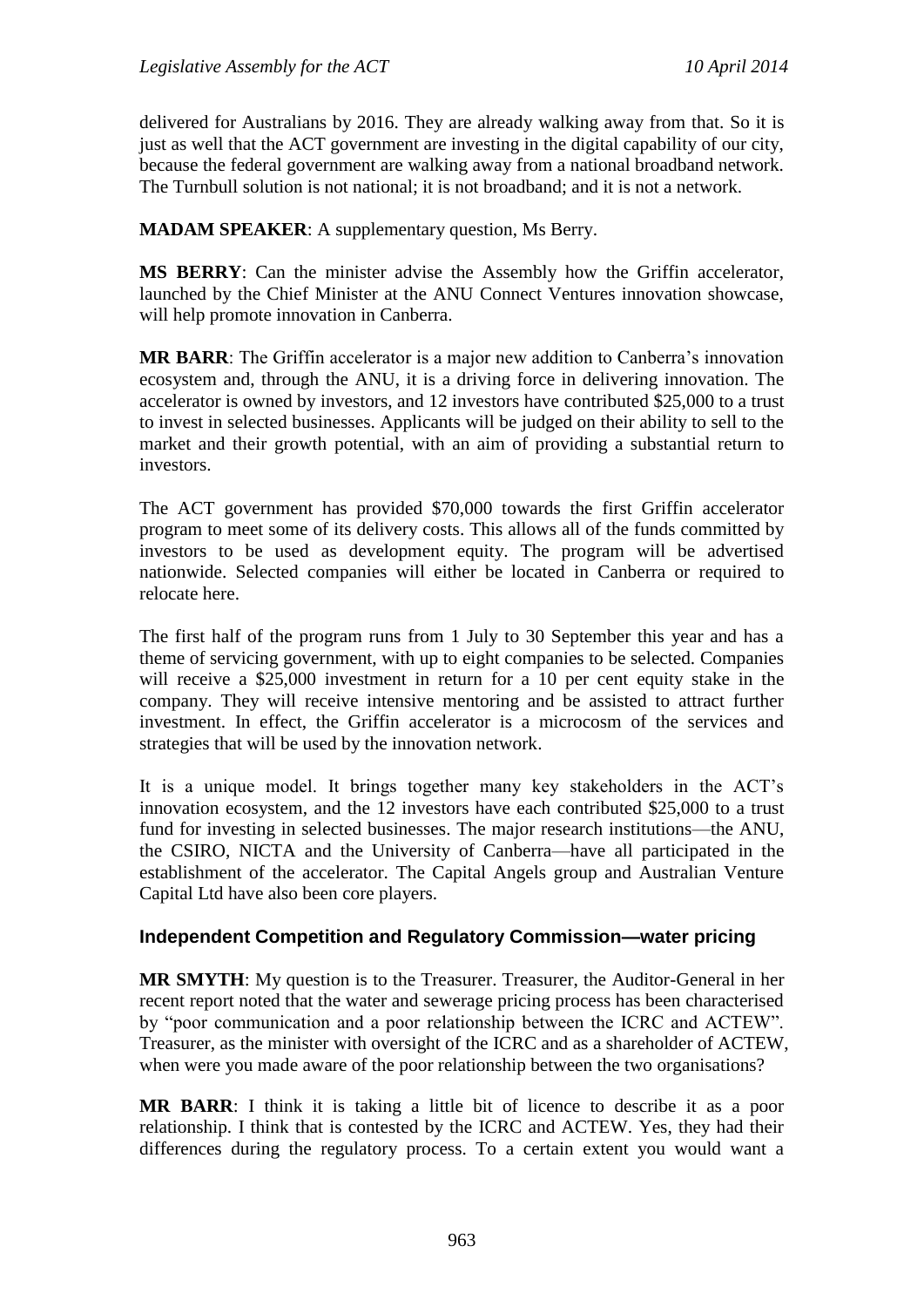degree of tension between a regulator and the body that is being regulated. Too cosy a relationship in that context can be problematic. To the extent to which the audit has identified areas of legislative improvement and areas where the process can be improved in the future, the government has certainly indicated a willingness to review and reform those areas.

I think the ICRC's response to the Auditor-General's report certainly contrasts with the views put in the audit report and would leave the independent observer wanting to further examine the issues that have been raised by both independent bodies. The government, in its response, recognised a need to move on a number of the areas that the auditor identified, but also agreed with a number of the points that were raised by the ICRC. In concluding this particular process the government has indicated a willingness to particularly look at the legislation that, I think, was framed under the previous Liberal government and has proved to be wanting, it would seem, in this case.

**MADAM SPEAKER**: Supplementary question, Mr Smyth.

**MR SMYTH**: Treasurer, were the poor relations between the ICRC and ACTEW the result of this price determination or did it go back further? What was the root cause?

**MR BARR**: In large part the shadow treasurer is seeking for me to speculate on hypotheticals, Madam Speaker. I do not intend to do so. I do not fundamentally accept the premise of the question.

**Mr Smyth**: So the Auditor-General is wrong. That is what you are saying.

### **MADAM SPEAKER**: Order, Mr Smyth!

**MR BARR**: The Auditor-General's views are strongly contested by both parties, both auditees. So that does leave you with questions in relation to some elements of the Auditor-General's report. But there are a variety of different opinions. No-one is necessarily right or wrong. This may not be a black and white issue. I think it is fairly clear from the responses of the auditees, and particularly from the strength of the response from the ICRC, that they very strongly disagree with elements of the auditor's report.

The government has agreed with some elements of the auditor's report and not with others. We will progress with our response and respond to the issues as we have outlined in our response to the Auditor-General's report.

**MADAM SPEAKER**: A supplementary question, Mr Doszpot.

**MR DOSZPOT**: Treasurer, in light of your comments, does the Auditor-General still have your confidence?

#### **MR BARR**: Yes.

**MADAM SPEAKER**: A supplementary question, Mr Doszpot.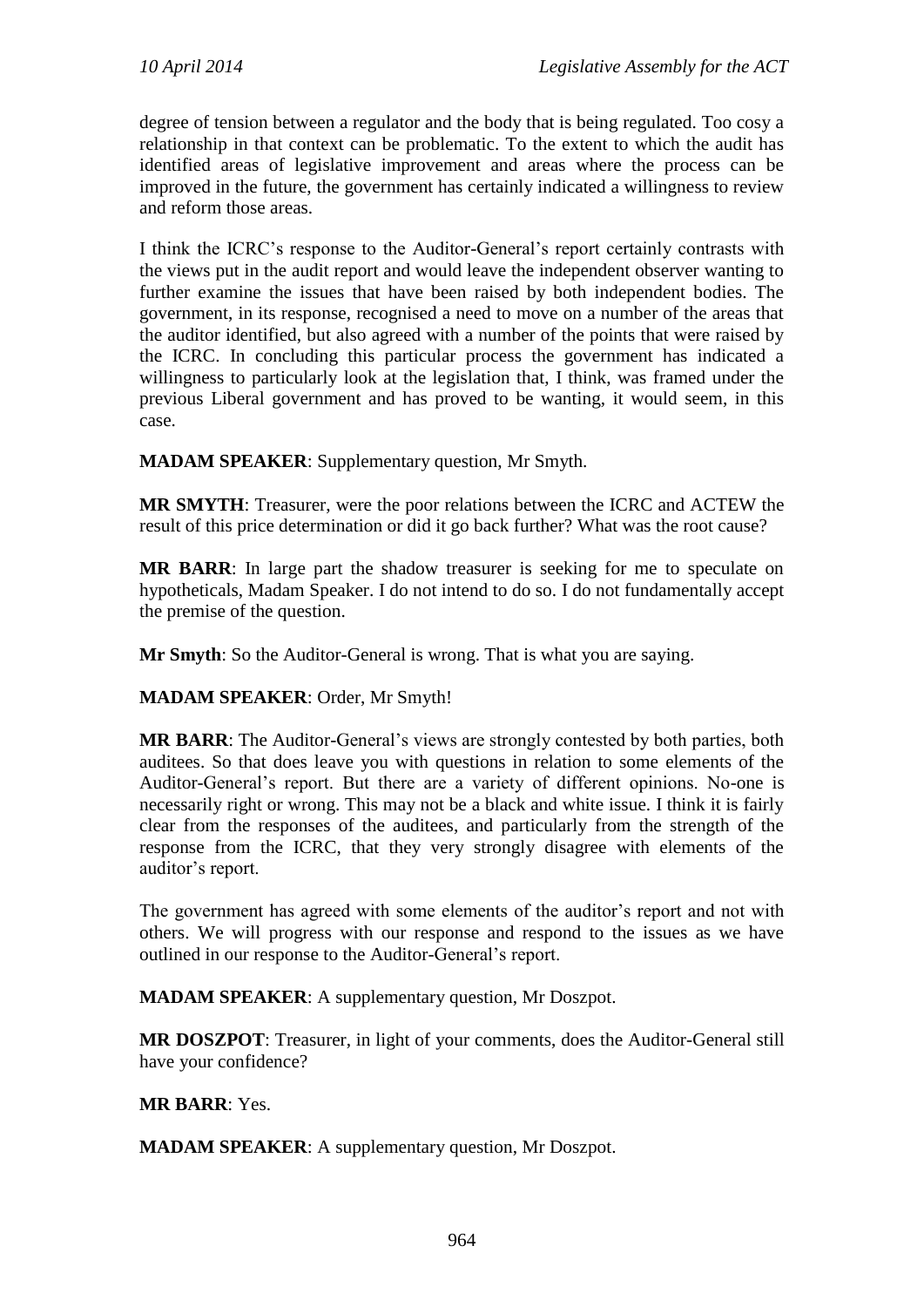**MR DOSZPOT**: Treasurer, in light of this report, what will you be doing to ensure a better relationship between both organisations? Why will you succeed this time when you have failed in the past?

**MR BARR**: I am not the manager of relations between regulators and those being regulated. I do not sit in every meeting. This process in independent.

**Mr Smyth**: Are you the minister?

**MR BARR**: If Mr Smyth wanted me to sit in every meeting, then we may as well do away with an Independent Competition and Regulatory Commission.

**Mr Smyth**: Are you the minister responsible?

**MR BARR**: I am the minister responsible under the legislation for the ICRC, and I am a shareholder in ACTEW under the Territory-owned Corporations Act. I have legislative responsibilities, but I am not a guidance counsellor for individuals' relationships and I do not sit in every meeting between the regulator and the body being regulated. Nor should I and nor should any Treasurer. It would be a waste of time. I am not there to hold people's hands when they need to do their jobs.

**Mr Smyth**: But you are there to make it work.

**MR BARR**: The process has worked. We have a determination. The legal framework allows for a review of that process. ACTEW are entitled under the legislation to seek that review. They are doing so in accordance with the law. That is paramount.

#### **Multicultural affairs—National Multicultural Festival**

**MR WALL**: My question is to the Minister for Multicultural Affairs. Minister, have any concerns been raised with you about contractors working for the government at this year's Multicultural Festival? If so, which service providers?

**MS BURCH**: Can you repeat the first part of the question?

**MR WALL**: The first part of the question is: Minister, have any concerns been raised with you about contractors working for the government at the Multicultural Festival?

**MS BURCH**: Nothing comes to mind, Mr Wall; no.

**MADAM SPEAKER**: A supplementary question, Mr Wall.

**MR WALL**: The minister might like to take the answer to the last one on notice. As a supplementary, minister, what checks did your office, the directorate or the government as a whole undertake to ensure the appropriateness of contractors that worked at the Multicultural Festival?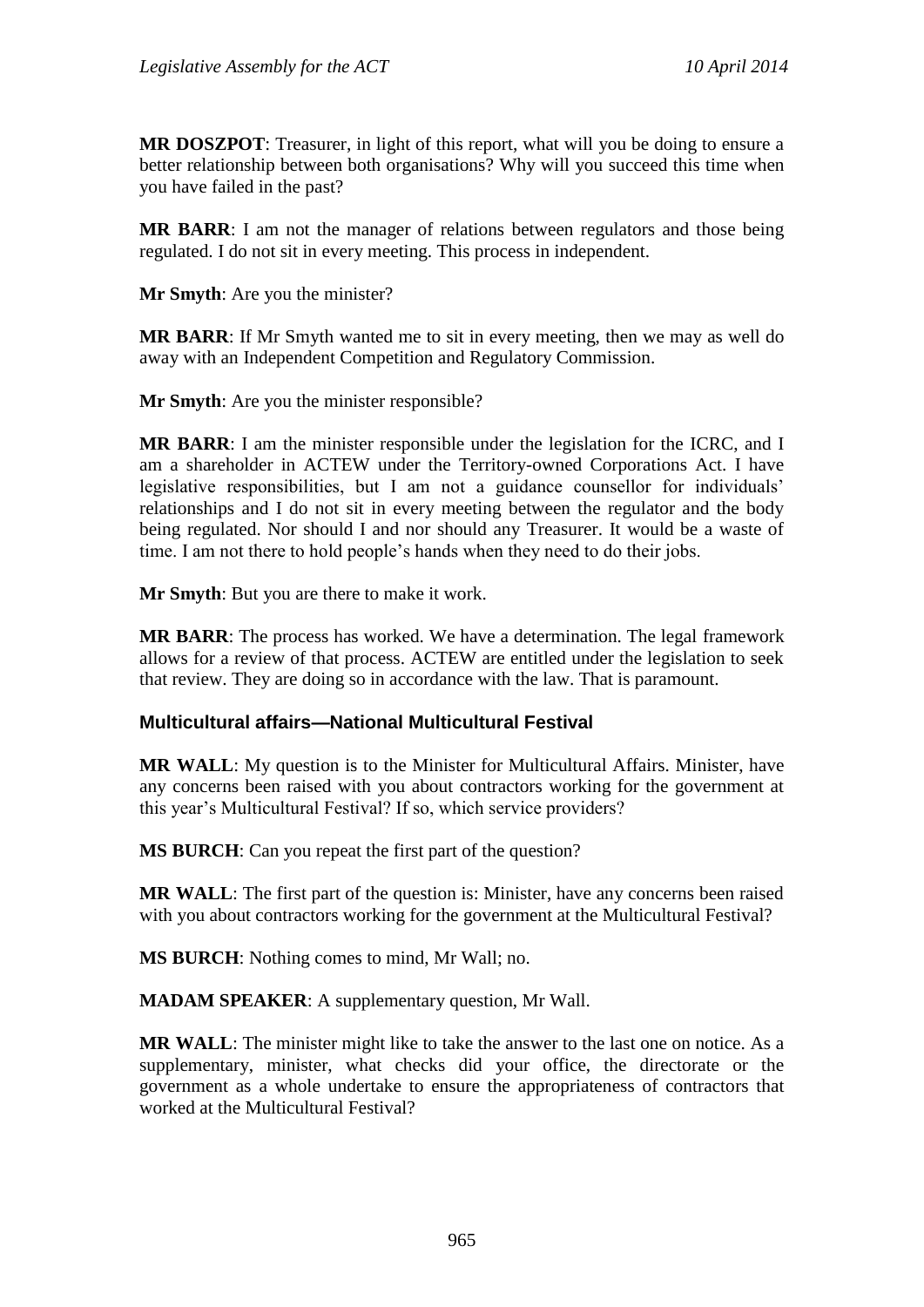**MS BURCH**: There are a number of people that work at the Multicultural Festival. There are the volunteers, there are those that are appointed to manage stage and other activities and then there is other service provision such as removal of rubbish and the like. Where there is a public procurement process, it is independent. There is a procurement process and the Office of Multicultural Affairs goes through that. Where we ask volunteers to manage certain activities there is a separate process for that. That does not come from my office; it is managed through the Office of Multicultural Affairs.

Going back to your earlier question, there has come to my office—sorry, I remember this now—a discussion between some people managing the stage. It was about the sound, the equipment and the management of the stage. But I think that has been worked through, as I understand it, through the Office of Multicultural Affairs.

**MADAM SPEAKER**: A supplementary question, Mrs Jones.

**MRS JONES**: Minister, what actions has your directorate undertaken to ensure that contractors working for the government comply with the law?

**MS BURCH**: There is a process. If you are contracted to provide a service there are terms and conditions of honouring that contract. Also, part of the feedback loop and the quality loop of the national festival is a feedback session. We invite stallholders, volunteers, all those involved—indeed, shop owners within Civic—to come back. We do this each and every year. We invite them to come back and provide advice. We always look to that advice. If there are good areas of improvement for planning the next festival, that is what we do.

**MADAM SPEAKER**: A supplementary question, Mrs Jones.

**MRS JONES**: Minister, are you and the government satisfied that the services provided by contractors at the Multicultural Festival were compliant?

**MS BURCH**: I believe they are.

### **Canberra—public drinking fountains**

**MS BERRY**: My question is to the Minister for Territory and Municipal Services. Minister, how will the government decide the location of the 30 new drinking fountains it has committed to locate in public places across Canberra?

**MR RATTENBURY**: The government has announced a process to identify the locations for new public drinking fountains in public spaces. The first package includes 10 new fountains which will be installed at preselected sporting fields across the city, and that is because they are identified as particular locations of high demand for a drinking fountain.

The second package of fountains includes 20 stations, and Territory and Municipal Services has just released a voting process to invite members of the public to come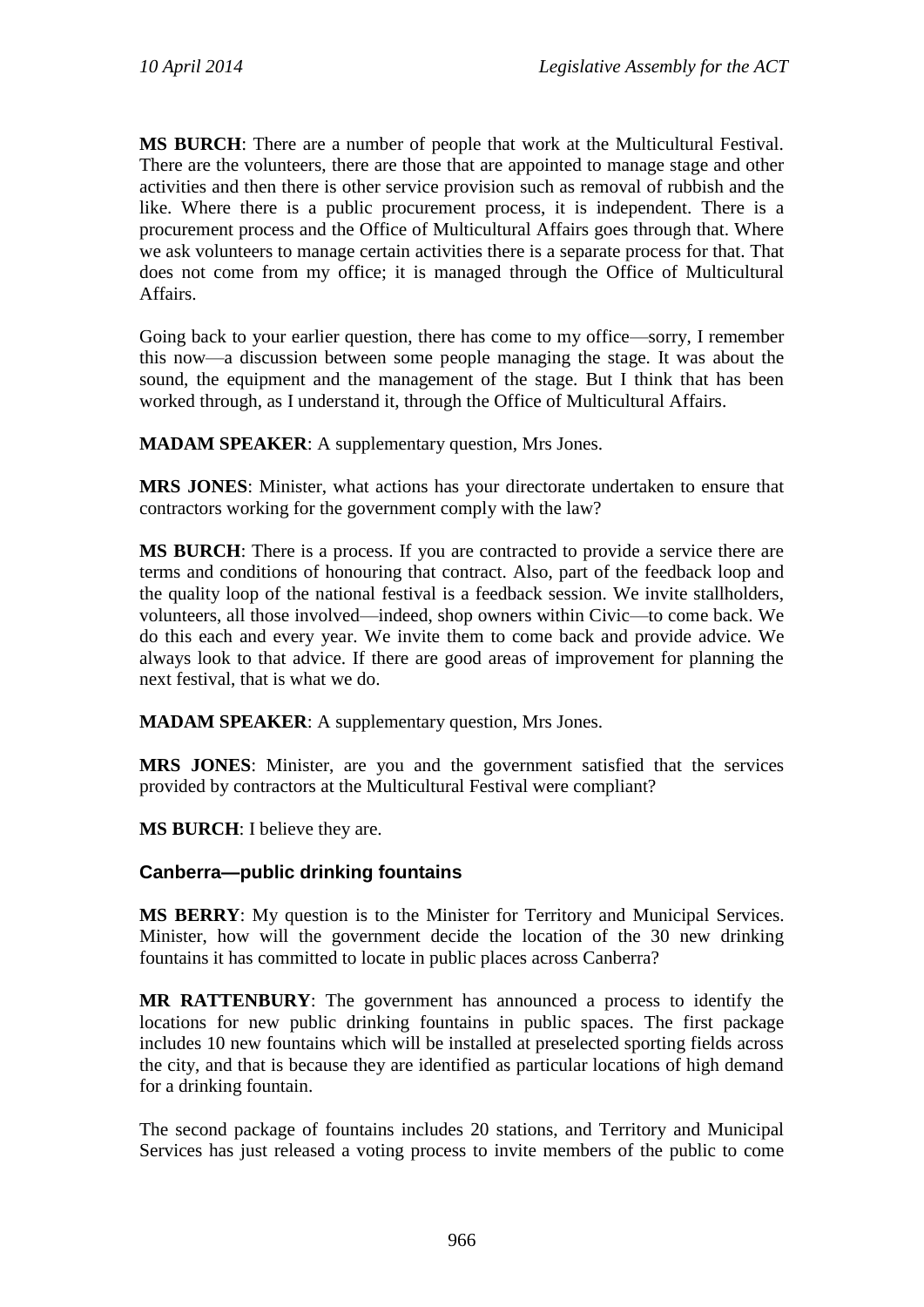and indicate where they think the most useful places would be to have those drinking fountains. The short list of possible locations was determined with consideration to the following factors: proximity to a potable water supply and associated infrastructure, accessibility, high levels of passive surveillance to avoid vandalism and damage to the units and locating stations in highly used open space areas, including town centres, sporting facilities, parks and areas in close proximity to schools.

That is currently open for consultation, and members of the public are invited to come onto the time to talk website and, I guess, essentially vote for the place they think it would be most useful to have a drinking fountain, in effect. There are also hardcopy surveys at the libraries, as there are with many of these government consultation processes.

**MADAM SPEAKER**: Supplementary question, Ms Berry.

**MS BERRY**: Minister, when did 10 sites win preselection, where are they and how will they benefit the community?

**MR RATTENBURY**: Sport and Recreation Services determined the 10 sites for drinking fountains to be installed at the sporting fields and neighbourhood ovals. As well as having a high level of sporting use, these sites were considered because they have known high levels of pedestrian activity due to being located along paths of travel to nearby shops, schools and offices. This will ensure that the fountains are well used outside of the sporting functions as well.

The introduction of new drinking fountains with refill stations will not only provide people with a convenient means to access fresh free water but hopefully reduce the amount of plastic bottles as the new fountains are designed to be able to refill existing bottles. The government is doing this because we want to provide people with healthy lifestyle choices in a more easy and convenient manner. Certainly, obviously the advantage of reusable bottles is less plastic being produced and consumed and potentially thrown away into the environment.

In terms of where the sites are, I can quickly read members the list. It is Dickson district playing fields, Deakin district playing fields, Downer neighbour oval, Harrison district playing fields, Aranda district playing fields, Kambah district playing fields, Mawson district playing fields, Calwell district playing fields, Rivett neighbourhood oval and Majura district playing field.

**Mr Hanson**: Hear, hear!

**MR RATTENBURY**: I hear the "hear, hear!" from Mr Hanson. I seem to recall that that is where he has boot camp. Is that where you have boot camp, Mr Hanson?

**Mr Hanson**: Myself and Mr Corbell both, minister.

**MADAM SPEAKER**: Order! This is disorderly.

*Members interjecting—*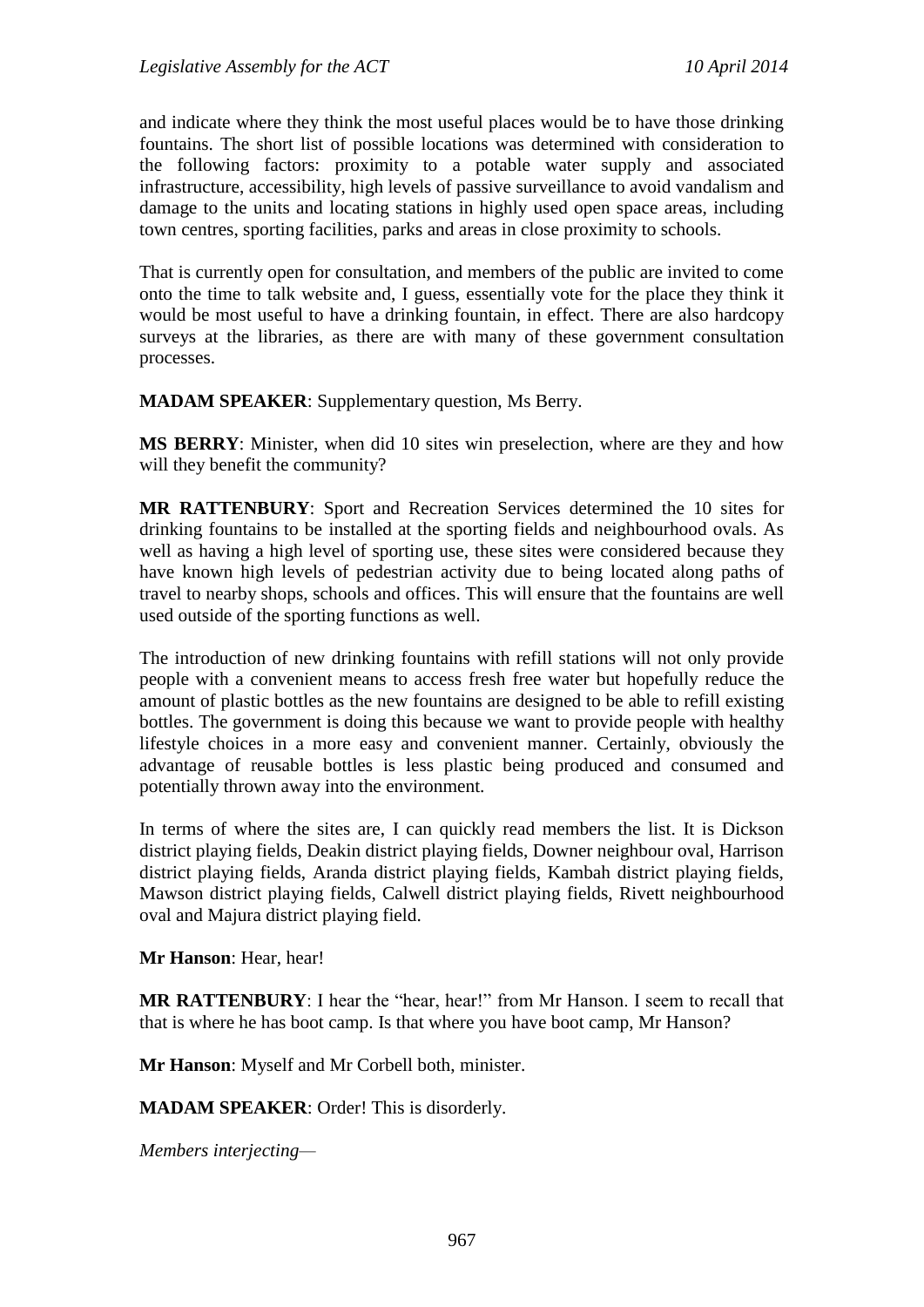**MADAM SPEAKER**: It is very disorderly and Mr Rattenbury should know better than to engage in conversation across the chamber.

*Members interjecting—*

**MADAM SPEAKER**: Mr Hanson, Mr Corbell, cease now.

*Mr Hanson interjecting—*

**MADAM SPEAKER**: Mr Hanson, cease now. Mr Rattenbury.

**MR RATTENBURY**: I can assure the house that the location of that said boot camp was not taken into account in making the decision.

**MADAM SPEAKER**: A supplementary question, Mr Coe.

**MR COE**: Minister, will the drinking fountains have individual water meters attached to them?

**MR RATTENBURY**: I will have to take that on notice. I am not aware if they will or not, but I will get an answer.

**MADAM SPEAKER**: A supplementary question, Mr Gentleman.

**MR GENTLEMAN**: Minister, will the community also be asked for design ideas and will the fountains be suitable for providing water for pets as well?

**MR RATTENBURY**: There will be no community input directly into design decisions for the drinking fountain model. However, focus group testing informed the graphic design and the new water brand that will go on the fountains to make them more attractive to people and encourage them to use them. The drinking fountain design was selected through a tender process. The selection of the Aquafil drinking fountain and refill station was based on achieving the highest score in the following criteria: they are vandal resistant, wheelchair friendly and hygiene standard. They contain taps or nozzles for refilling water bottles. They will be prominently signposted. They will have the option of installing filters that remove chlorine from the water and they have the option to install accessories such as dog bowls and meters, which goes to Mr Coe's question.

**Mr Smyth**: You haven't read the answer.

**MR RATTENBURY**: I had forgotten the answer I previously read. These stations have been successfully installed at other locations.

*Mr Coe interjecting—*

**MADAM SPEAKER**: Mr Coe, be quiet please. Mr Rattenbury, tell us about the water fountains.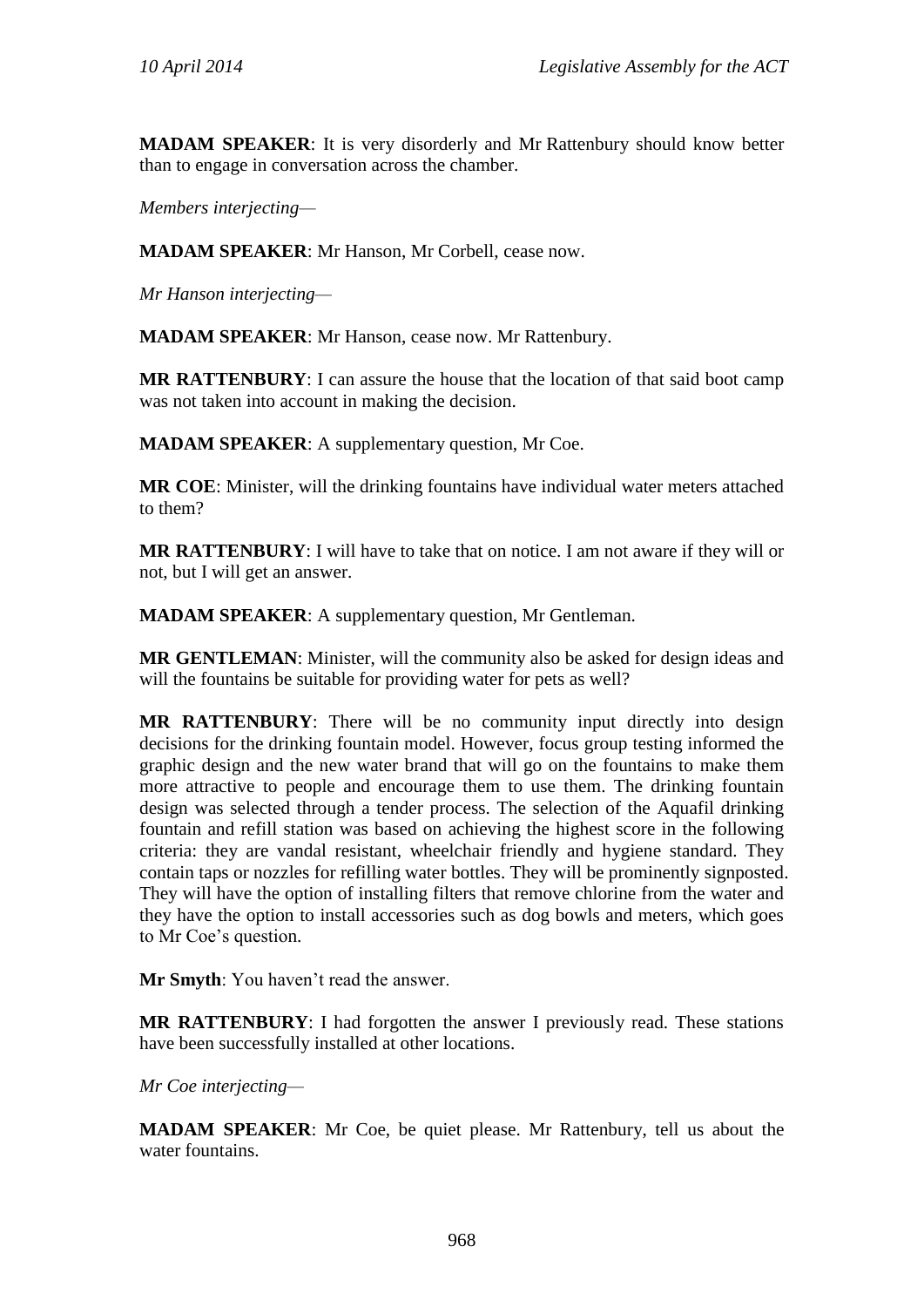**MR RATTENBURY**: These designs have successfully been used in other locations such as Manly in New South Wales and Port Phillip in Victoria, and they have also been installed at ANU, the botanical gardens and GIO Stadium.

In terms of their useability for pets, dog bowls are not included in the first package of 10 to be installed. I think the community feedback we get through the survey process will determine whether there is a demand for dog bowls and pet capability on them.

**MADAM SPEAKER**: Before I call Mr Doszpot, can we all just take a breath. I am actually starting to feel sympathy with a previous Speaker who made a comment about outbursts of humour. It is becoming a bit wearing.

### **ACT public service—IT security**

**MR DOSZPOT**: My question is to the Treasurer. Minister, as of today Microsoft has released its final security update for Windows XP. This operating system will no longer be supported and has the potential for serious security breaches to those still running the system. Which ACT government directorates are still running Windows XP?

**MR BARR:** I do not believe many. I understand that upgrades have occurred across nearly all areas of ACT government. I will seek some absolute clarification on that, because there may be some legacy systems in some directorates. But, across the board, I do not believe this is an issue. Certainly, we have been aware, obviously, of the withdrawal of support for XP. It probably first came on the scene more than a decade ago, so it is not surprising that Microsoft would withdraw support after this period of time.

**MADAM SPEAKER**: A supplementary question, Mr Doszpot.

**MR DOSZPOT**: Thank you, minister. We look forward to getting your further information on that. Could you also take it on notice to look at what updates will take place on those areas that are still using—

**Dr Bourke**: On a point of order, he is doing a preamble, Madam Speaker.

### **MADAM SPEAKER**: Sorry?

**Dr Bourke**: There is a preamble going on here.

**MADAM SPEAKER**: The preamble has come and gone, Dr Bourke, and the preamble was a thanks to the minister for answering the question. So could you ask the question again, Mr Doszpot, because I am now distracted about what the question was.

**MR DOSZPOT**: Minister, thank you for giving those updates that you have promised, and can you also take on notice when exactly updates will take place on the areas still using XP and to what systems?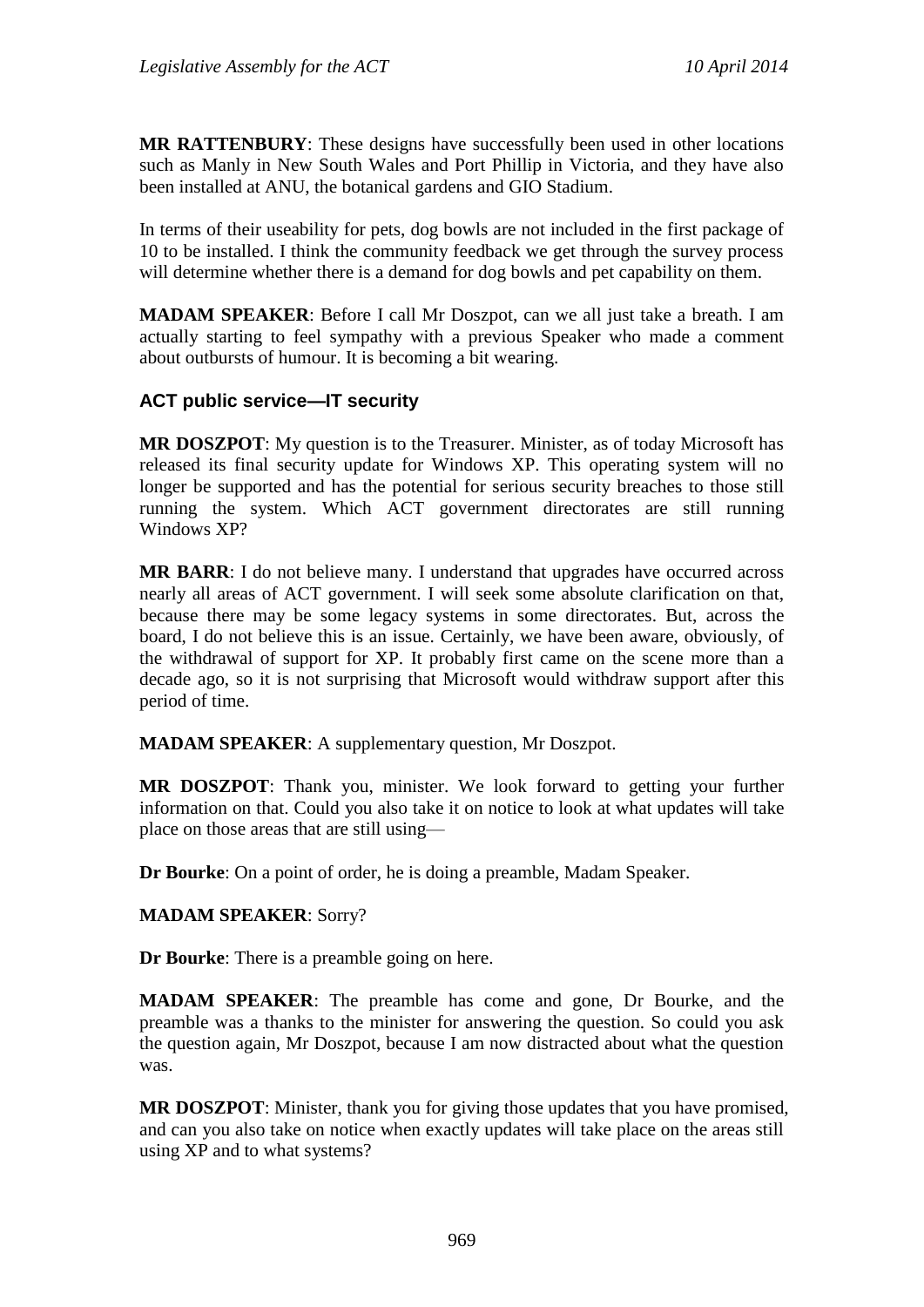**MR BARR**: Happy to do that, Madam Speaker.

**MADAM SPEAKER**: A supplementary question, Ms Lawder.

**MS LAWDER**: Minister, are the upgrades to these systems covered under the current budget?

**MR BARR**: Yes, there is an IT budget for the ACT government that is allocated across directorates. A large proportion of that, though, is of course retained centrally within the Shared Services ICT area.

**MADAM SPEAKER**: A supplementary question, Ms Lawder.

**MS LAWDER**: Minister, were any health department systems dependent upon the use of Windows XP?

**MR BARR**: I have never held the health portfolio so I am not intimately across the detail of Health Directorate systems. I will seek some advice and come back to the member.

### **Environment—bilateral agreement**

**MR GENTLEMAN**: My question is to the Minister for the Environment and Sustainable Development. Minister, there was recently a joint announcement from the Chief Minister and the federal environment minister about streamlining environmental assessments in the ACT. Can you please tell the Assembly more about this?

**MR CORBELL**: I thank Mr Gentleman for his question. On 28 March the Chief Minister and the commonwealth Minister for the Environment, Mr Hunt, jointly made an announcement about the establishment of a draft assessment bilateral agreement between the ACT and the commonwealth.

Bilateral agreements are made under the commonwealth EPBC Act, the Environment Protection and Biodiversity Conservation Act, and are agreements between two levels of government over the processes for environmental approval. Consistent with the COAG 2012 agreement, the objective of a bilateral agreement is to minimise unnecessary costs to business by removing duplication and double handling of assessment and approval processes. They allow the commonwealth to accredit state or territory assessment and approval processes, though the commonwealth retains the power to approve or refuse actions or to attach conditions.

The government here in the ACT is committed to removing current levels of duplication in environmental regulation. The key feature to achieve this is through the negotiation of both an assessment and an approvals bilateral agreement. The two types of bilateral must both satisfy a number of objectives. They must protect the environment, promote conservation, promote the ecologically sustainable use of resources and provide for an efficient, timely and effective process for environmental assessments.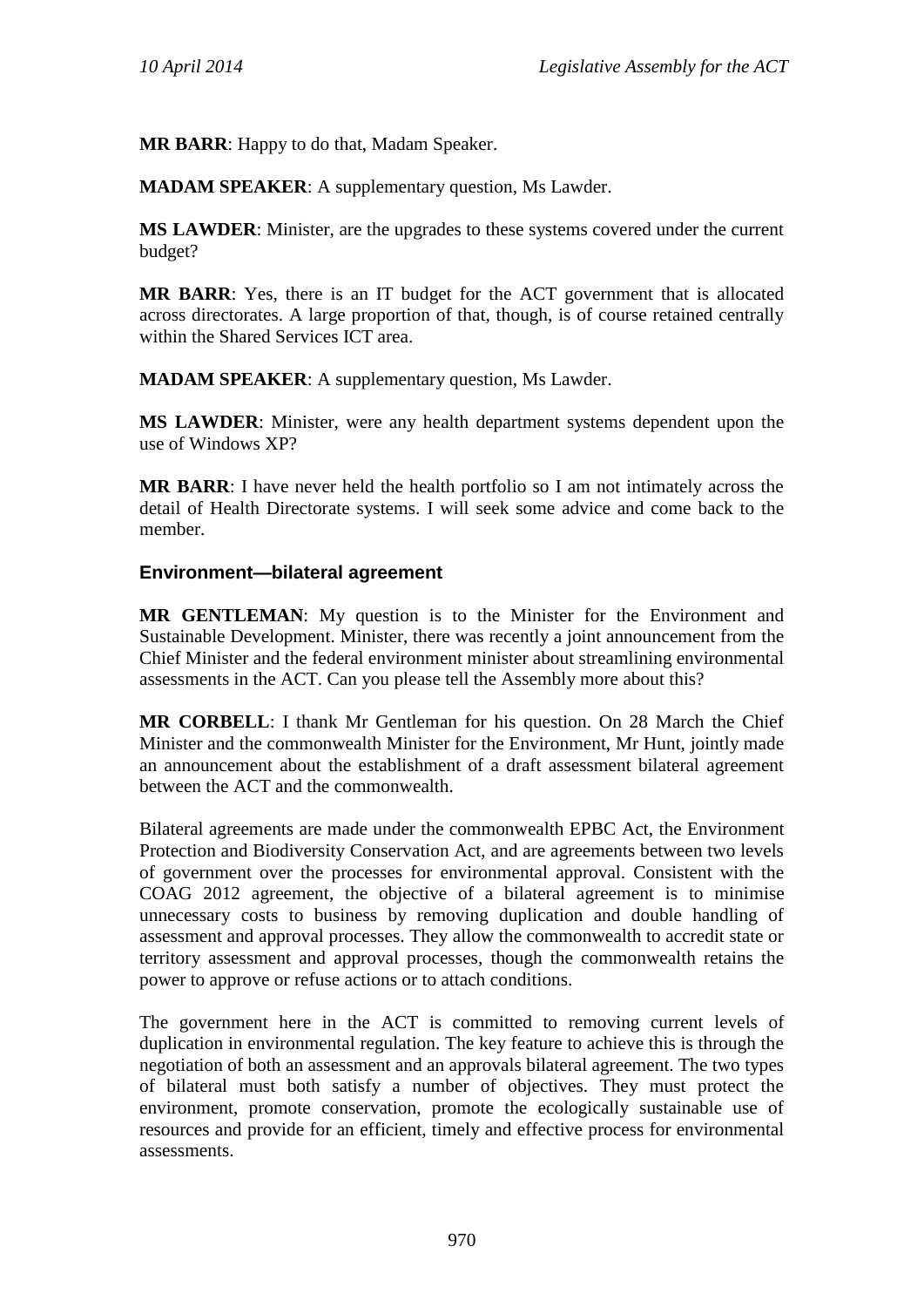If the proposed action is covered by an assessment bilateral, then that action has to be assessed under the territory's processes. After assessment, the proposed action will still require approval from the commonwealth minister. If a proposed action is covered by an approvals bilateral, then it will be assessed and approved by the territory, with no further approval required from the commonwealth minister.

In December last year, the ACT signed an MOU with the commonwealth, agreeing to the negotiation of a one-stop shop for environmental approvals. We already have an assessment bilateral agreement in place. However, this new MOU will result in improved administration and more efficient assessment.

Around 15 per cent of the projects referred in the ACT have been determined to require assessment and approval. Between 2007 and 2012, the Land Development Agency was the leading referrer of controlled actions. Therefore, we expect there to be significant benefit to the LDA's operations in a streamlined process.

The government is pleased to be negotiating a new one-stop shop with the commonwealth. The first step will be the establishment of a new assessment bilateral. A draft of this new agreement was released jointly by the commonwealth and the ACT last month and is currently the subject of public consultation.

The establishment of a one-stop shop is an important reform which will provide certainty when it comes to the environmental approvals process in the ACT. It will reduce the need for duplication between the territory's environmental assessment and approval processes and the commonwealth's. It will reduce the regulatory burden but it will still maintain a strong level of environmental assessment and protection for our city and our territory.

**MADAM SPEAKER**: A supplementary question, Mr Gentleman.

**MR GENTLEMAN**: Minister, what commitments have been identified and agreed to that would support the assessment and approval bilateral?

**MR CORBELL**: The most critical commitment that has been made is to the establishment of an approvals bilateral with the commonwealth by the end of September this year. Negotiations have been underway for some time and the territory has identified key policy and legislative changes needed to support a new agreement. The main matters to be dealt with in this negotiation include undertaking a strategic assessment of Gungahlin under the EPBC legislation; finalisation of an offsets policy based on the commonwealth's proposed policy; and making a range of amendments to the Nature Conservation Act to strengthen the role of the conservator.

As members would know, the Gungahlin strategic assessment has been completed. This was a very successful assessment—a comprehensive, strategic assessment that provides certainty around what areas in Gungahlin can and cannot be developed for residential development and other development for the remainder of the Gungahlin development cycle. It also provides significant protection for a whole range of endangered habitats in the Gungahlin district. As a result of that strategic assessment,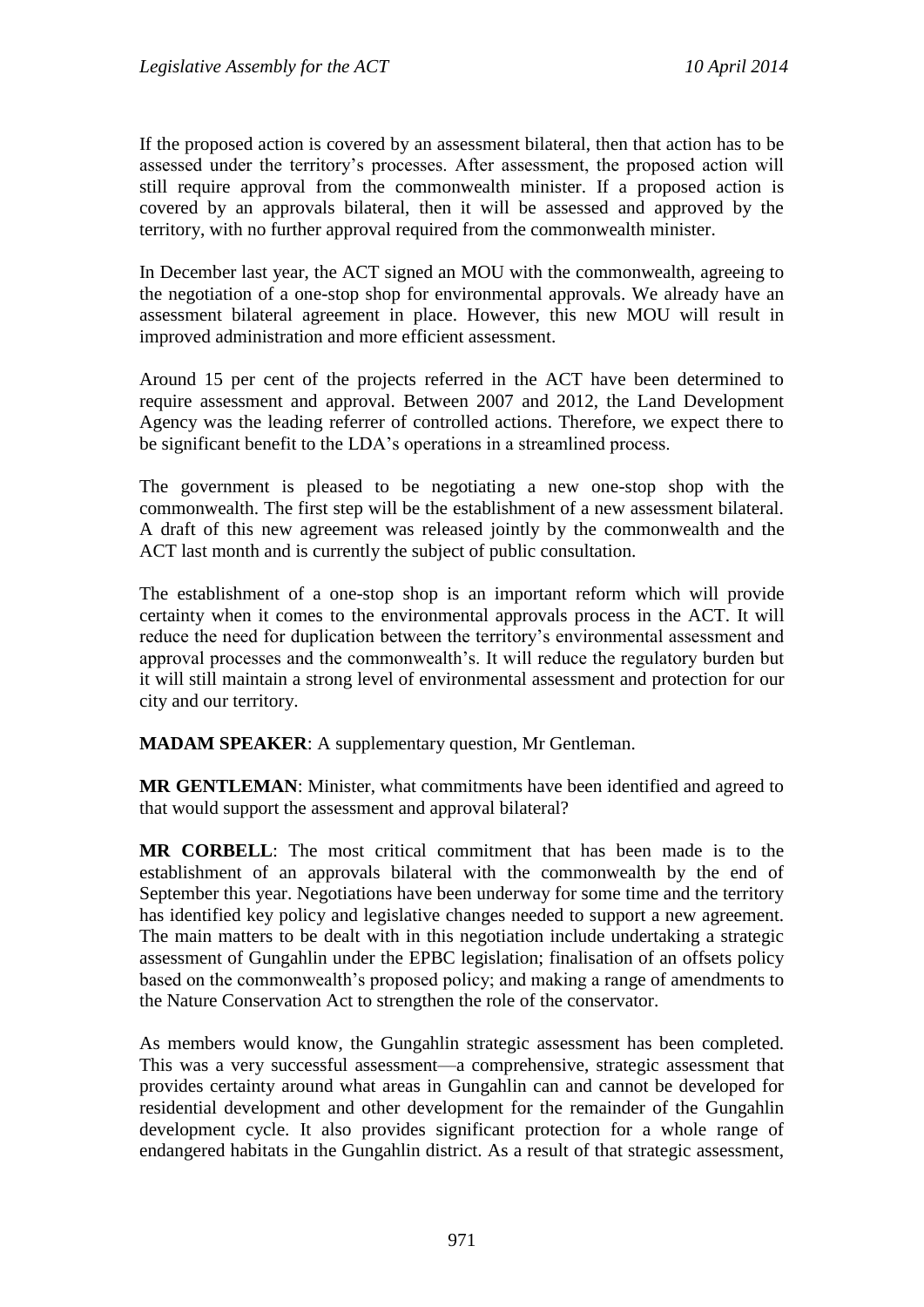over 781 hectares of land previously designated for development has been retained and will be managed for conservation of listed ecological communities and threatened species. It is a great example of how this accreditation process operates and how a strategic assessment can achieve those broader benefits for our community.

**MADAM SPEAKER**: A supplementary question, Ms Porter.

**MS PORTER**: Minister, what role will the Nature Conservation Act play in the new assessment and approval regime?

**MR CORBELL**: I thank Ms Porter for her supplementary. The Nature Conservation Act will play a critical role in the new assessment process currently subject to negotiation between the commonwealth and the ACT. We are currently rewriting and updating our legislation. An exposure draft of the Nature Conservation Bill has been out for public comment, as members would know. There is now a further process of engagement with stakeholders through a roundtable which is being hosted by the Commissioner for the Environment and Sustainability following a discussion on and a resolution of this place, and I look forward to those further discussions.

New provisions will need to be put in place that rationalise regulatory approaches. We will need to strengthen the nature conservation framework. We will need to look at an expanded role for the conservator and align threatened species and ecological community categories in our legislation with those set out under the EPBC legislation.

These are important matters that will further facilitate this streamlined and concurrent assessment process between the commonwealth and the ACT when it comes to environmental approvals in Canberra and the territory.

**MADAM SPEAKER**: A supplementary question, Ms Berry.

**MS BERRY**: Minister, which other key stakeholders will the government be liaising with on this important program?

**MR CORBELL**: I thank Ms Berry for her supplementary. The government will be engaging further with a whole range of key stakeholders. Obviously, non-government environment groups, the Conservator of Flora and Fauna, scientific bodies and the ministerial advisory body that advises me on nature conservation matters will all be engaged through this process, and have been already to date, in quite an extensive way.

We will remain in these discussions because we want to make sure we get the balance right. We want to make sure we maintain strong environmental protections. Whilst we see other states and territories winding back environmental protections, that is not the approach to be adopted here in the ACT. We will be making sure that our existing environmental protections are maintained, and where appropriate strengthened, whilst still allowing for a reduction in duplication and a streamlining of assessment processes between the operation of commonwealth law and the operation of territory law.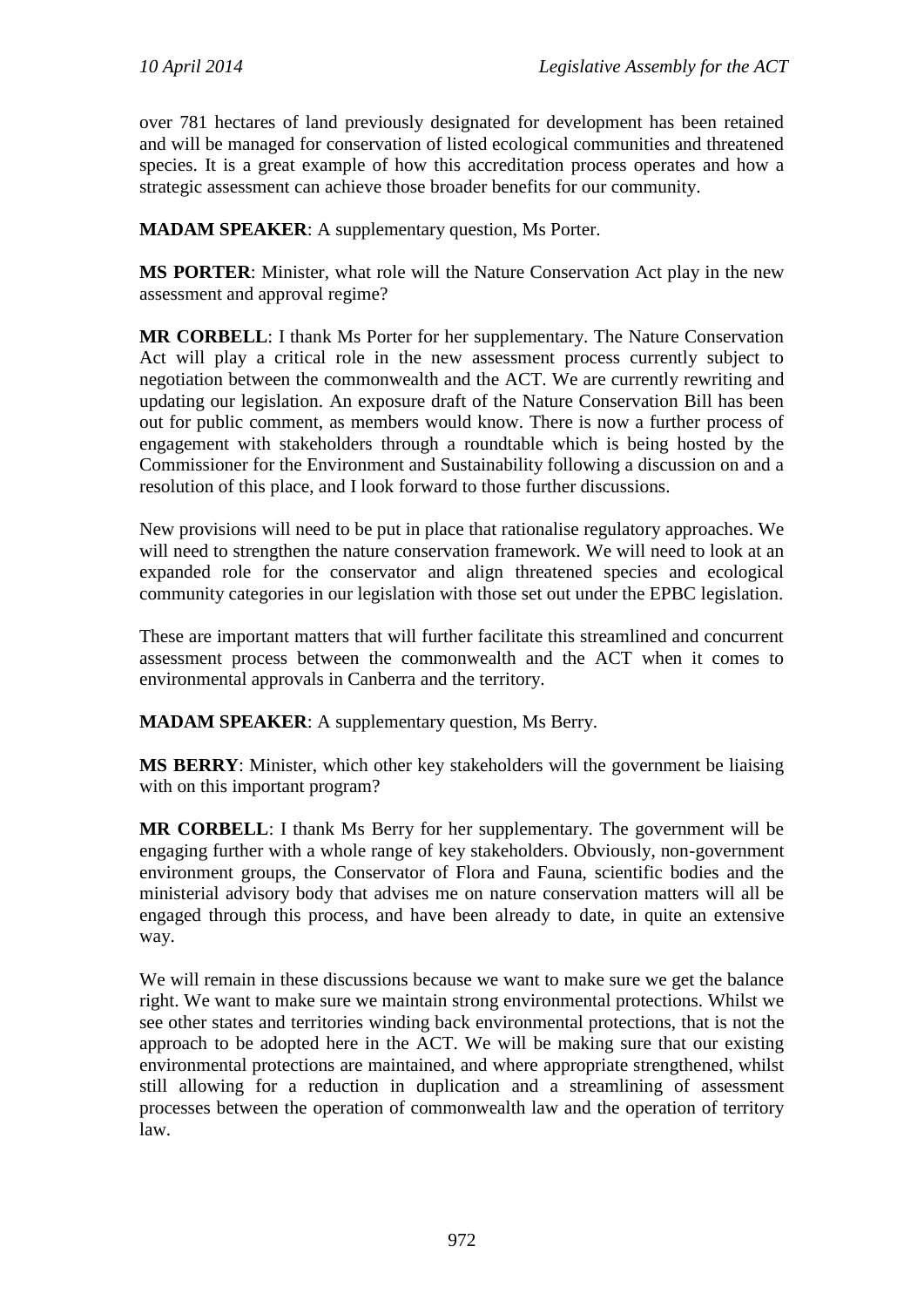### **Planning—Northbourne Avenue redevelopment**

**MRS JONES**: My question is to the Minister for the Environment and Sustainable Development. Minister, on 9 April the *Canberra Times* reported that the ACT government believed there would be room for at least 45,000 more residents along Northbourne Avenue. Minister, which buildings on Northbourne Avenue does the government plan to sell for redevelopment to house all these extra residents?

**MR CORBELL**: I thank Mrs Jones for her question. The projection of the 45,000 additional residents is based on the existing zoning controls set out in both the territory plan and the national capital plan between the city, along the Northbourne Avenue corridor and along the Flemington Road corridor, all the way to the Gungahlin town centre. That is what the territory plan effectively makes provision for when you look at how the zoning translates into dwellings and then the expected average occupancy of those dwellings.

The government is yet to make specific decisions about the release of sites for redevelopment that are immediately adjacent to Northbourne Avenue. The government will be undertaking further analysis around those questions as we finalise development of the business case and associated redevelopment proposals for the capital metro project. But it is very important to stress that this is not just driven by the release of government sites. What we know is that the development of the light rail corridor will drive an uplift in the level of investment by the private sector in privately owned land and privately owned property, and that will also significantly contribute to the expected yield that in the long term can be expected to be achieved in the number of dwellings along that corridor.

**MADAM SPEAKER**: A supplementary question, Mrs Jones.

**MRS JONES**: Minister, what is the value of the land the government intends to sell for redevelopment?

**MR CORBELL**: I refer Mrs Jones to my previous answer. The government is undertaking detailed assessments in relation to a range of government-owned sites along the corridor, and obviously a detailed evaluation is part of that process.

**MADAM SPEAKER**: A supplementary question, Ms Porter.

**MS PORTER**: Minister, how will the release of these sites along this corridor benefit the city?

**MR CORBELL**: I thank Ms Porter for her supplementary. It is the case that there will be significant benefits for our city from this redevelopment. As part of the broader planning strategy for our city we need to consolidate development and accommodate population growth without the continuing impacts that we are seeing from a reducing land supply in terms of greenfield estates and, of course, the impacts of greenfield land development on endangered communities and ecosystems. We need to shift away from that model and we need to accommodate more of our population growth in established urban areas. This project has enormous capacity to leverage that shift.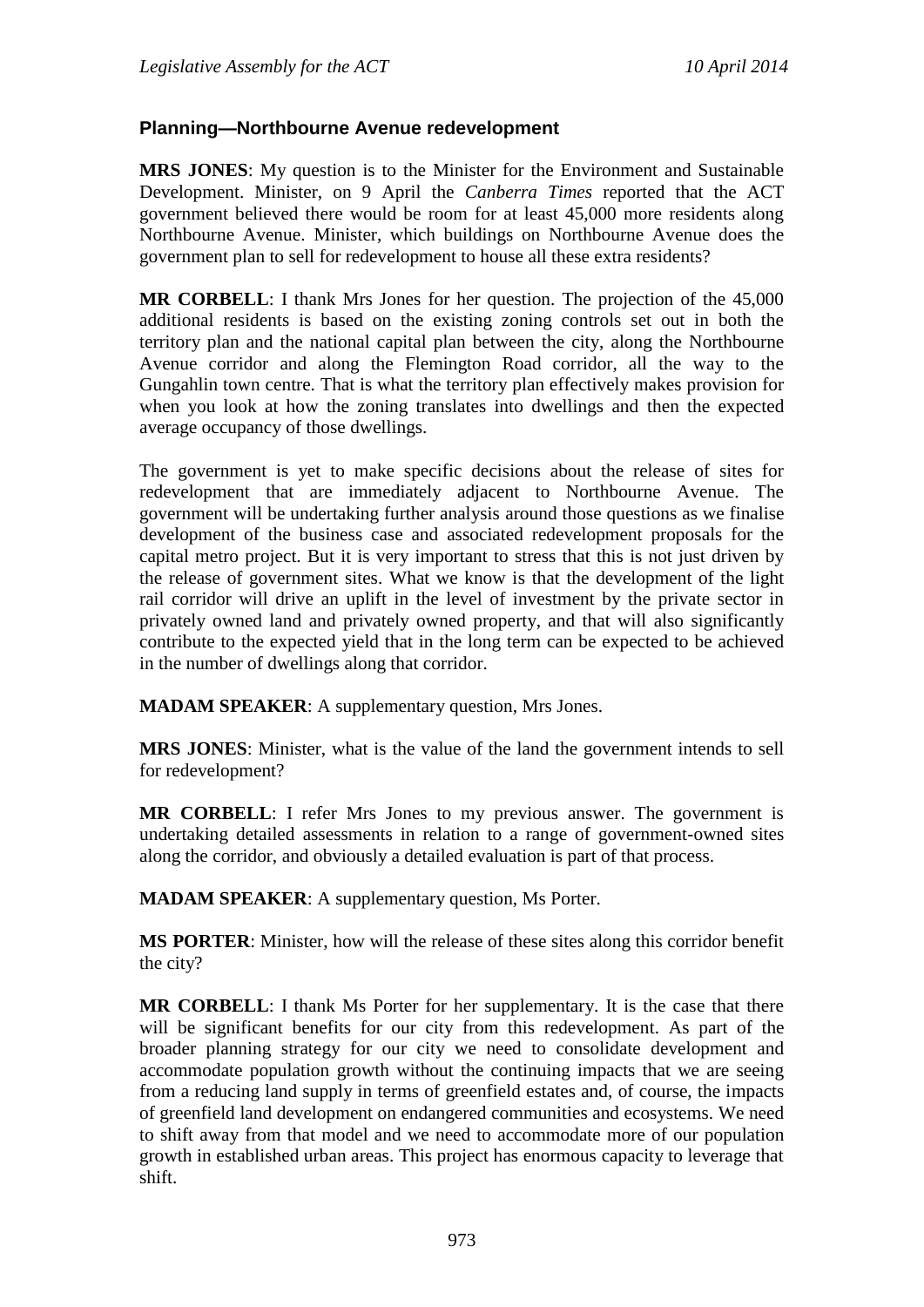It means for the future residents who will live in this corridor better amenity and better access to quality public transport. It will reduce their need to undertake carbased journeys. It will reduce the costs and the environmental impacts associated with those journeys and will also create a more sustainable and liveable city. It will mean more people are able to walk and cycle and use public transport to get to and from work. It will mean greater diversity of land uses along this corridor with mixed-use development—not just residential but the opportunity for commercial and retail spaces at appropriate locations. All of these opportunities arise from the certainty that is delivered by a dedicated public transit right of way that the capital metro project will deliver.

**MADAM SPEAKER**: A supplementary question, Mr Coe.

**MR COE**: Minister, what upgrades to underground infrastructure will be required to accommodate an additional 45,000 dwellings—infrastructure such as sewerage?

**MR CORBELL**: Detailed assessments are being undertaken right now in relation to all of those matters. It is the case that we need to look closely at infrastructure capacity within the corridor, as well as infrastructure issues in relation to the light rail line itself. Detailed assessments are being undertaken not just by Capital Metro in relation to the rail line itself and the delivery of the public transport element of this project but also by other parts of government, such as the Economic Development Directorate and the Land Development Agency, who are looking closely at infrastructure capacity issues as part of the government's consideration of this project.

# **Roads—Spofforth Street**

**MS LAWDER**: My question is to the acting Chief Minister. Minister, given that 700 people petitioned the government to remove the speed humps on Spofforth Street and temporarily abandon the other works in Holt, will the government now remove these speed humps? If not, why not?

**MR BARR**: I will invite the Minister for Territory and Municipal Services to give a detailed response in relation to the specific instance, but I think it is fair to say that from time to time there will be issues on which there will be petitioning of the government to adopt a particular position but then there will equally be views on the other side of the particular argument. I am aware certainly in this case that there are a variety of views within the community in relation to road traffic calming measures and their effectiveness.

So it is not always as straightforward as a straight numbers game, nor is it the case that the government will always immediately respond, even to 700 petitioners, if there were a range of other issues that needed to be considered. But the minister might wish to elaborate on the specifics of that case.

## **MADAM SPEAKER**: Mr Rattenbury.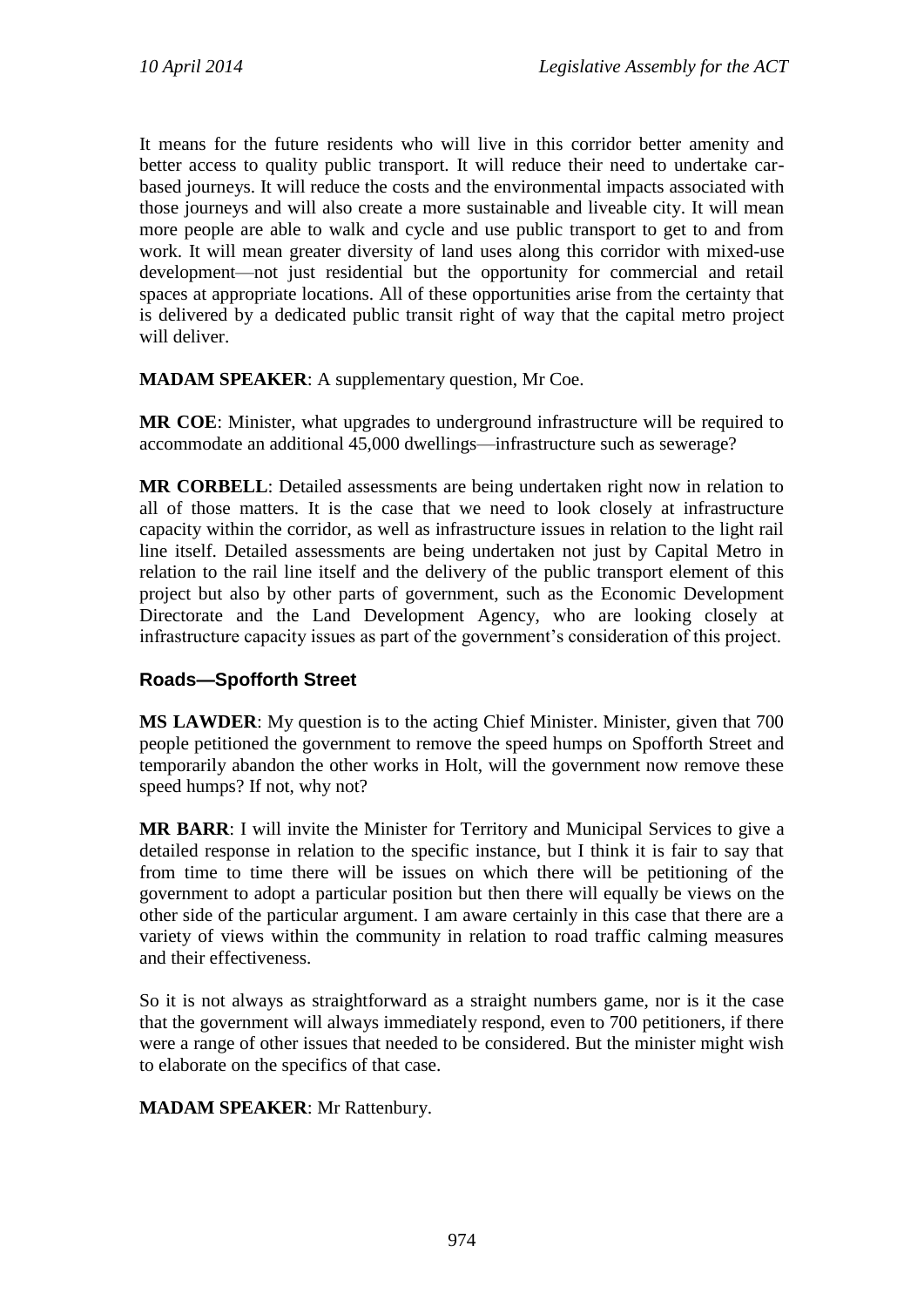**MR RATTENBURY**: Just to add to Mr Barr's answers, I think that members are well aware, although they have not chosen to promote it publicly, that there has been a further analysis by Territory and Municipal Services of the Spofforth Street site and there will be a change to the infrastructure on Spofforth Street. I think that seven sets of the speed humps will be removed. They will be replaced with two sets of chicanes.

**Mr Coe**: It was meant to be done last year.

**MR RATTENBURY**: Yes, and the construction contract for that work has not been awarded. That work is due to get underway very shortly. What I can say is that the assessment of the impact of that on Spofforth Street has been that it has reduced speed significantly. The surveys conducted prior to the installation of the traffic calming measures showed that here was an excessive level of speeding on Spofforth Street, and that is something that the government has sought to address. But the changes in response to community feedback will be implemented very shortly.

**MADAM SPEAKER:** A supplementary question, Ms Lawder.

**MS LAWDER**: Minister, will planned works for the other streets in Holt still be going ahead despite the 700 signatures on the petition?

**MR RATTENBURY**: Yes. For the information of members, other works are going ahead in Holt. As I have mentioned in this place, whilst there are people who are opposed to traffic calming measures, we also get a lot of requests for traffic calming measures, including from members sitting on the opposite side of the chamber who have sent letters to me asking when certain provisions will be installed, at the request of their constituents. So it is a difficult issue in the community. Unfortunately, we do have significant roadways across the city where we see dangerous speeding behaviour. I think it is important for communities that, where that is demonstrated, Roads ACT looks at the available technical options in response and provides the best response we can.

I am often implored to send the speed cameras out more often. Whilst that actually sits with Justice and Community Safety, people do not worry about that outside government; they just want government to do it. What I can say is that government can do that and will do that on occasions but it does not provide a 24-hour response. The strength of physical traffic calming measures is that they provide a 24-hour contribution to reducing speed in places where safety needs to be improved.

**MADAM SPEAKER**: A supplementary question, Mr Coe.

**MR COE**: Minister, when will work on traffic management on other streets in Holt commence—despite the 700 signatures calling for it to be delayed?

**MR RATTENBURY**: The work on other installations in Holt was awarded as part of the same contract for the modification of Spofforth Street. That work is scheduled to get underway right about now.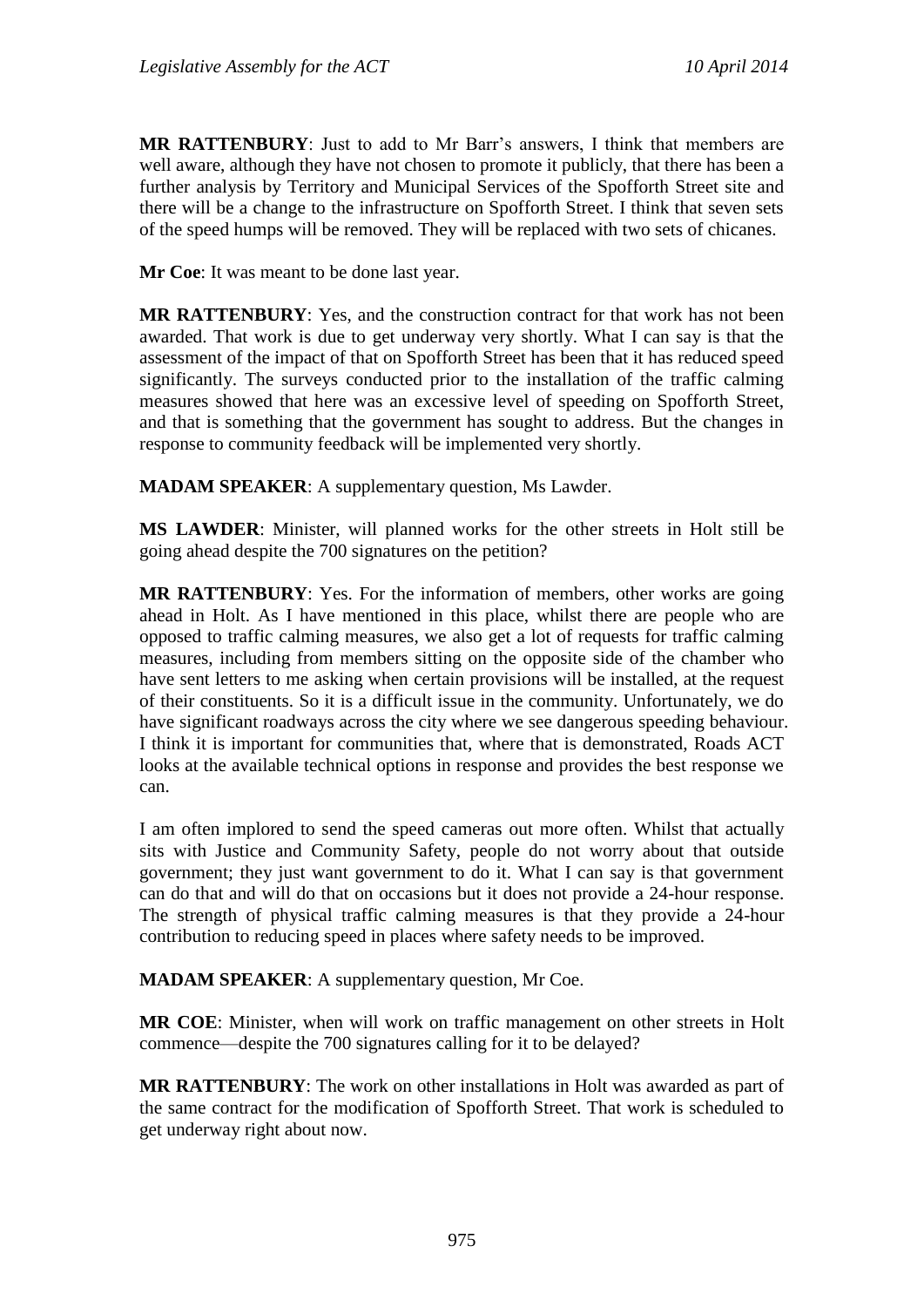**MADAM SPEAKER**: A supplementary question, Ms Berry.

**MS BERRY**: Minister, why is it important for all streets in Canberra to be safe streets, regardless of where people choose to live?

**MR RATTENBURY**: Unfortunately what we see right across the city is increasing numbers of complaints from residents about speeding traffic in their suburbs. I get a lot of constituent correspondence, and I also receive representations from members right across this chamber from people who are concerned. The challenge for Roads ACT in the context of what I was talking about earlier is that a group of people in Canberra believe it is their right to drive at any speed wherever they want whenever they want and another group of Canberrans actually want to see that curtailed. We have to try and strike the appropriate balance.

I unashamedly say that I will fall on the side of safety. I will fall on the side that says we actually want our neighbourhoods to be places where parents can feel comfortable about our children heading down to the local park or going out on their bike to get to school knowing that traffic is constrained to a reasonable speed that actually matches the delivery of relative safety on our streets whilst maximising the convenience for motorists. It is a tough balance but, as I say, I will always fall on the side of promoting safety for our communities when it comes to roads.

### **Schools—enrolments**

**MS PORTER**: My question, through you, Madam Speaker, is to the minister for education. Minister, I refer to a report in today's *Canberra Times* about the latest ACT school census. Can you inform the Assembly what the census shows about enrolments in ACT schools?

**MS BURCH**: I thank Ms Porter for her interest in our education system. Indeed, the latest ACT school census shows the tremendous confidence families have in our education system across public, Catholic and independent schools. The census shows there are 70,560 students enrolled at all our ACT schools, an increase of 2½ per cent on last year's figures. Since 2010, enrolments at ACT schools have increased by 7.9 per cent.

The census also shows the great confidence in our public schools, with enrolments continuing a six-year growth trend. Public schools now account for 59.8 per cent of all enrolments, an increase of 1,332 students or 3.3 per cent on last year.

The increased share of public school enrolments has been driven by higher enrolments in primary schools and colleges. Our public primary school enrolments have increased to 64.1 per cent and colleges to 61.6 per cent. High schools remain steady at 50 per cent.

The best result for our community is where each sector—public, Catholic and independent—is showing healthy growth. This is what the census shows. Our schools provide choice to ACT families, all of which provide a quality education and put students and their families at the centre.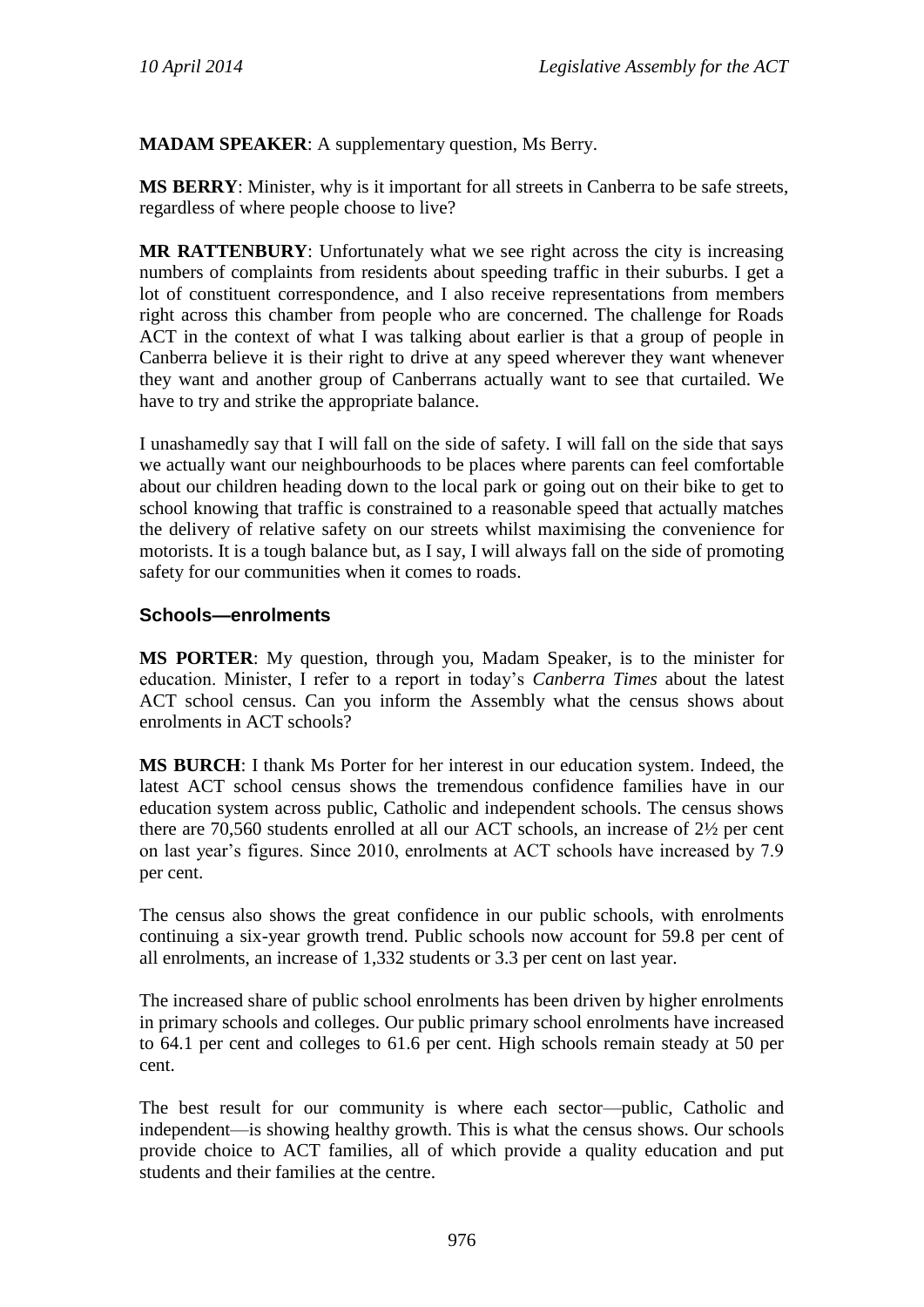Two new schools—Franklin Early Childhood School and Neville Bonner Primary School—opened last year, serving families in Gungahlin. Community support for these schools is strong, with enrolments at Franklin Early Childhood School almost doubling in 2014 and Neville Bonner Primary School experiencing growth of 67 per cent.

Also pleasing is the community support shown for the recently refurbished Taylor Primary School in Kambah. Enrolments continue to grow, with enrolments up by almost 30 per cent.

I am also pleased to see that the new early learning centre at St Jude's Primary School was made possible by a grant from the ACT government. The new changes and investments in education continue to deliver schools that meet the needs of Canberra families and continue to give them confidence. The government is committed to ensuring our students are being taught by the best teachers in the best schools that we can provide.

**MADAM SPEAKER**: A supplementary question, Ms Porter.

**MS PORTER**: Minister, how do the figures reflect the success of the ACT government's investment in education in the ACT in both the government and nongovernment sectors?

**MS BURCH**: I have said in this place before that I am proud to be the minister for all students in the ACT, whether they be in public, Catholic or independent schools.

Education in the ACT is renowned for its high standard and we know that our education system is best when all parts of it are working to their full potential. That is why the ACT government has worked hard on a number of reforms across all the sectors.

Perhaps most important of these reforms is our support for the national education reform agreement with the commonwealth. This agreement commits the ACT government to work with all sectors across the full six years of the agreement and to focus on key issues to improve school and student outcomes—quality teaching, quality learning, empowered school leadership, meeting student need, and transparency and accountability.

I have been pleased to see the support given to these reforms by the non-government schools as well. Recently the Catholic Education Commission wrote and commented that they appreciate the government's position to continue to pursue the six-year funding agreement with the commonwealth. The writer assured me of their continued support in that undertaking.

This agreement ensures that all schools in the ACT receive funding based on the needs of their students. I cannot think of a better way of providing confidence to parents across all sectors that the needs of their children will be met irrespective of the sector they choose, the school they go to or the suburb they live in.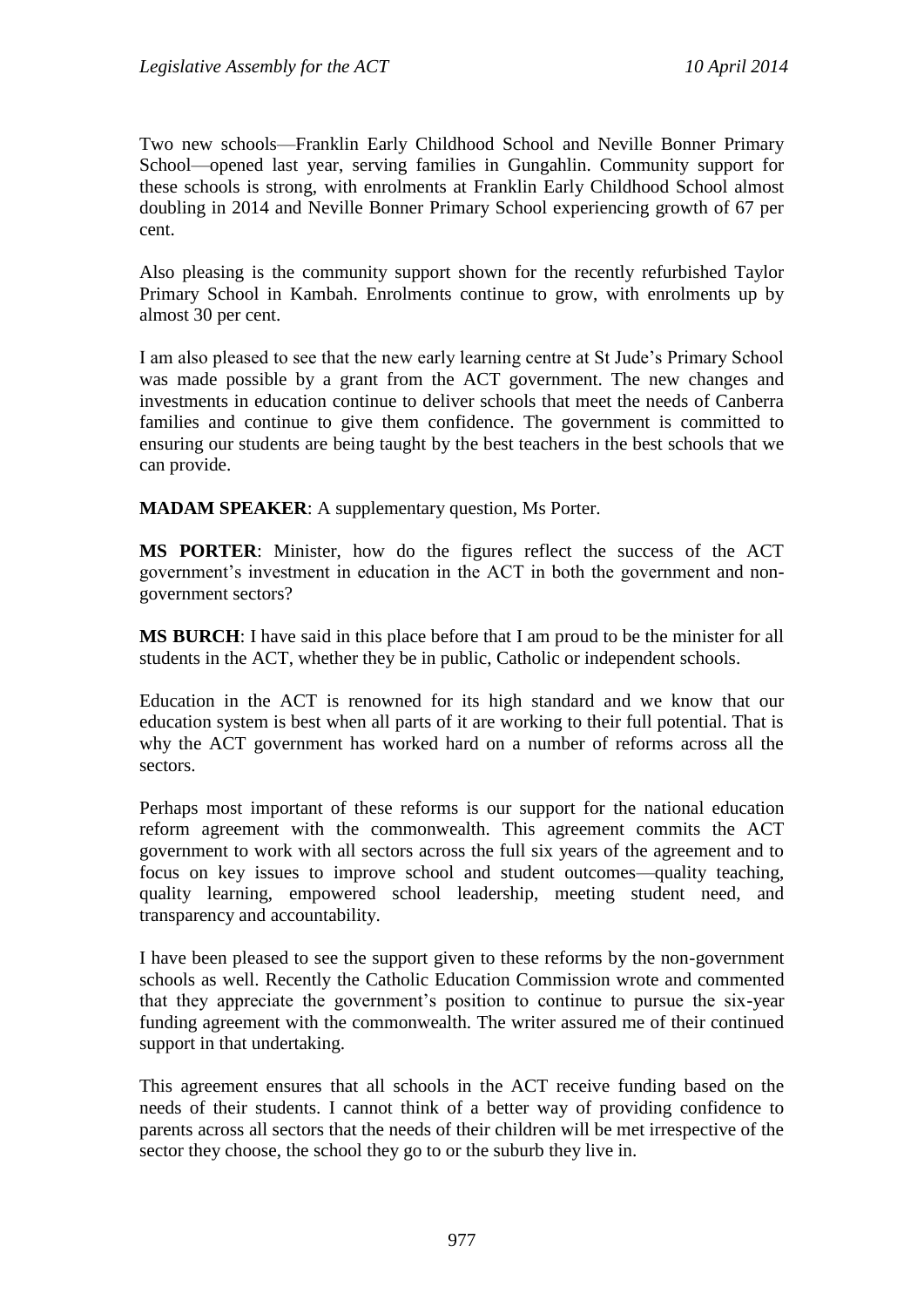**MADAM SPEAKER**: A supplementary question, Mr Doszpot.

**MR DOSZPOT**: Minister, it is commendable that you were calling yourself the minister for all education in Canberra.

**MADAM SPEAKER**: Preamble, Mr Doszpot.

**MR DOSZPOT:** The question is: is that same stance taken by your fellow members of cabinet? Only a short while ago the Chief Minister said that she was the minister for government schools only.

**Mr Gentleman**: A point of order, Madam Speaker

**MADAM SPEAKER**: A point of order, Mr Gentleman.

**Mr Gentleman**: The question is not related to the first question in the series.

**MADAM SPEAKER**: No, the standing orders do not allow for that. The supplementary questions have to relate to the question or matters that arise in answering the question. Mr Doszpot referred to something that I heard Ms Burch say when she said that she was the minister for education for all schools. So I think that, although the preamble was probably out of order, the question is in order.

**Dr Bourke**: A supplementary.

**MADAM SPEAKER**: I call on Minister Burch to have a go at answering the question before I call anyone else.

**MS BURCH**: We are very clearly a government that supports all schools. We have signed up to a six-year agreement, the national education reform, that shows a commitment to public schools, Catholic schools and independent schools. At a recent sitting we brought forward a motion that called on this place to support that commitment to all schools. It was you, Mr Doszpot, and it was the Canberra Liberals that did not have that support in this place.

**MADAM SPEAKER**: A supplementary question, Dr Bourke.

**DR BOURKE**: Minister, what does the data show about enrolment by Indigenous students and students with disabilities?

**MS BURCH**: I thank Dr Bourke for his interest. The school census does help to identify areas of particular need within our education system and reinforces the importance the ACT government places on programs to support students with the highest needs.

The number of Aboriginal and Torres Strait Islander student enrolments in ACT schools this year was 1,960, which is an increase of 12 per cent on last year. Public schools continued to have the highest proportion of Aboriginal and Torres Strait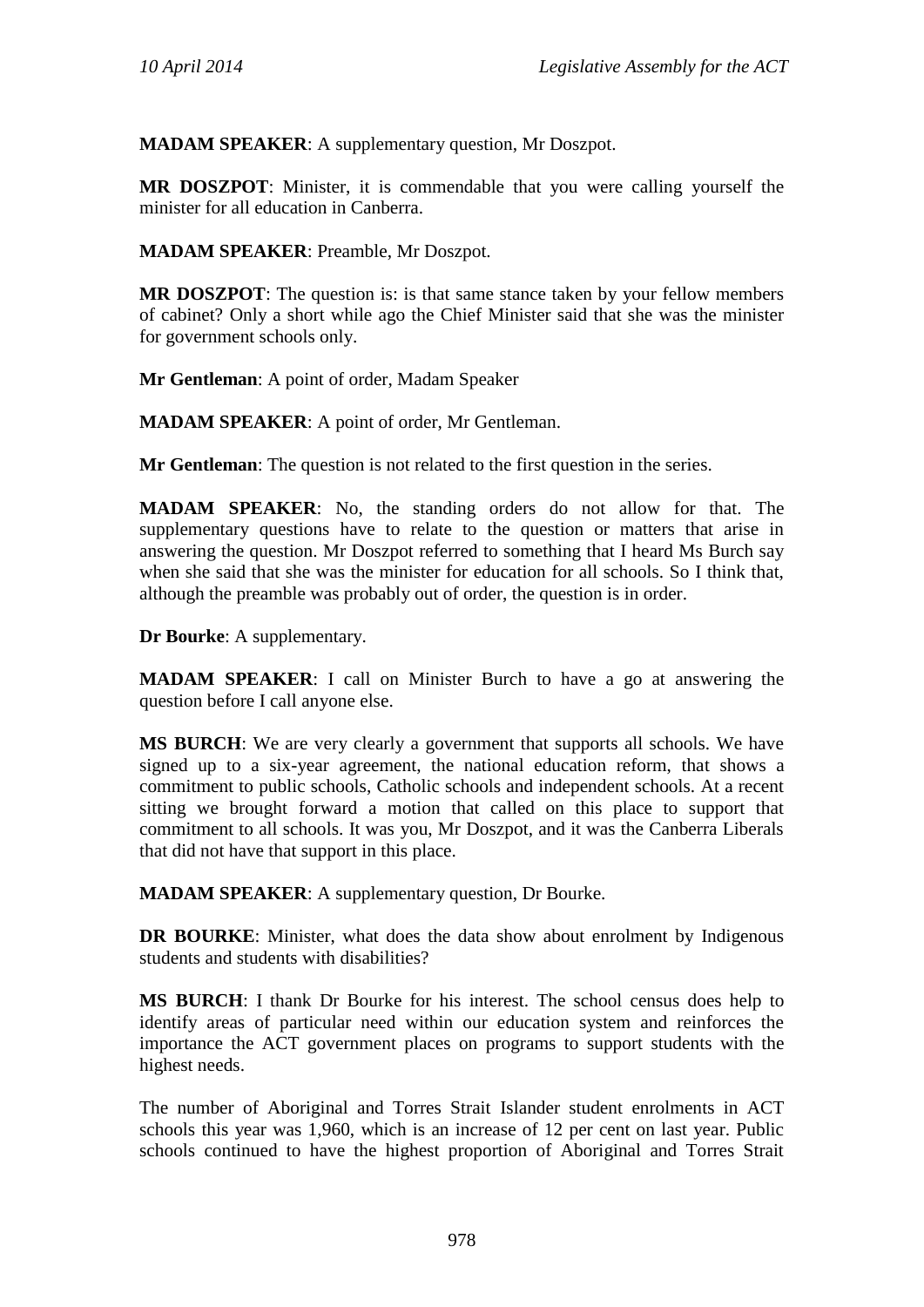Islander students, running at close to 80 per cent of those cohorts. It is pleasing to see the ACT is continuing to set the example across the nation for outcomes for Aboriginal and Torres Strait Islander students, with the highest school retention rates and the best NAPLAN results for any state and territory.

In 2014, there were 2,934 students accessing special education programs in ACT schools, and this is an increase of 9.1 per cent on last year. The public sector continued to have the highest proportion of students with special education needs, with 74.3 per cent of the total enrolments.

As I said in response to an earlier question, this is a six-year trend of increased growth in government schools in the ACT, and I think that is a good outcome and a result of quality teaching and the investment that this government puts in to the sector.

**Mr Barr**: I ask that all further questions be placed on the notice paper.

# **Supplementary answers to questions without notice Health—hospital staff protection**

**MR BARR**: Yesterday Mr Hanson and Mr Wall asked me, as acting Minister for Health, questions in relation to facilities currently at the hospital or elsewhere for people who are at risk of self-harm or with very high potential to be lethal, and then what measures were in place to protect staff and others from high-risk patients. I am advised by the Health Directorate that if persons present to Canberra Hospital or are brought to the hospital as a result of self-harm, those persons are triaged and assessed in the emergency department. When they have been medically cleared, they are transferred to the Mental Health Assessment Unit for a mental health assessment.

If it is determined by the mental health assessment that the person requires admission, that person is then transferred to the Adult Mental Health Unit. There are times when a person may remain in the Mental Health Assessment Unit for a period of extended assessment and will then be followed up by either the Crisis Assessment and Treatment Team or a Community Mental Health Team. Depending on a person's medical condition, they may then be transferred to another unit within the hospital. If that occurs, Mental Health, justice, Health, and Alcohol and Drug Services provide consultation and support for that person's mental health care.

In relation to provisions to protect staff, the individual's mental health state is reviewed at the initial assessment and then on a regular basis. This provides a qualitative assessment of risk to the individual and to others, including staff. In almost all cases, risk to others, including staff, is low. However, if the risk is clinically assessed as other than low, appropriate nursing support is requested to monitor and support the person, and I am advised this can include a one-to-one nursing ratio if required.

All staff have a personal duress alarm and are trained to anticipate potential escalation that may result in an incident of physical harm to the staff. With successful proactive management of the individual by staff, the need for seclusion has been markedly reduced. However, there are rare times when seclusion is needed to minimise the risk of harm to the person and to others.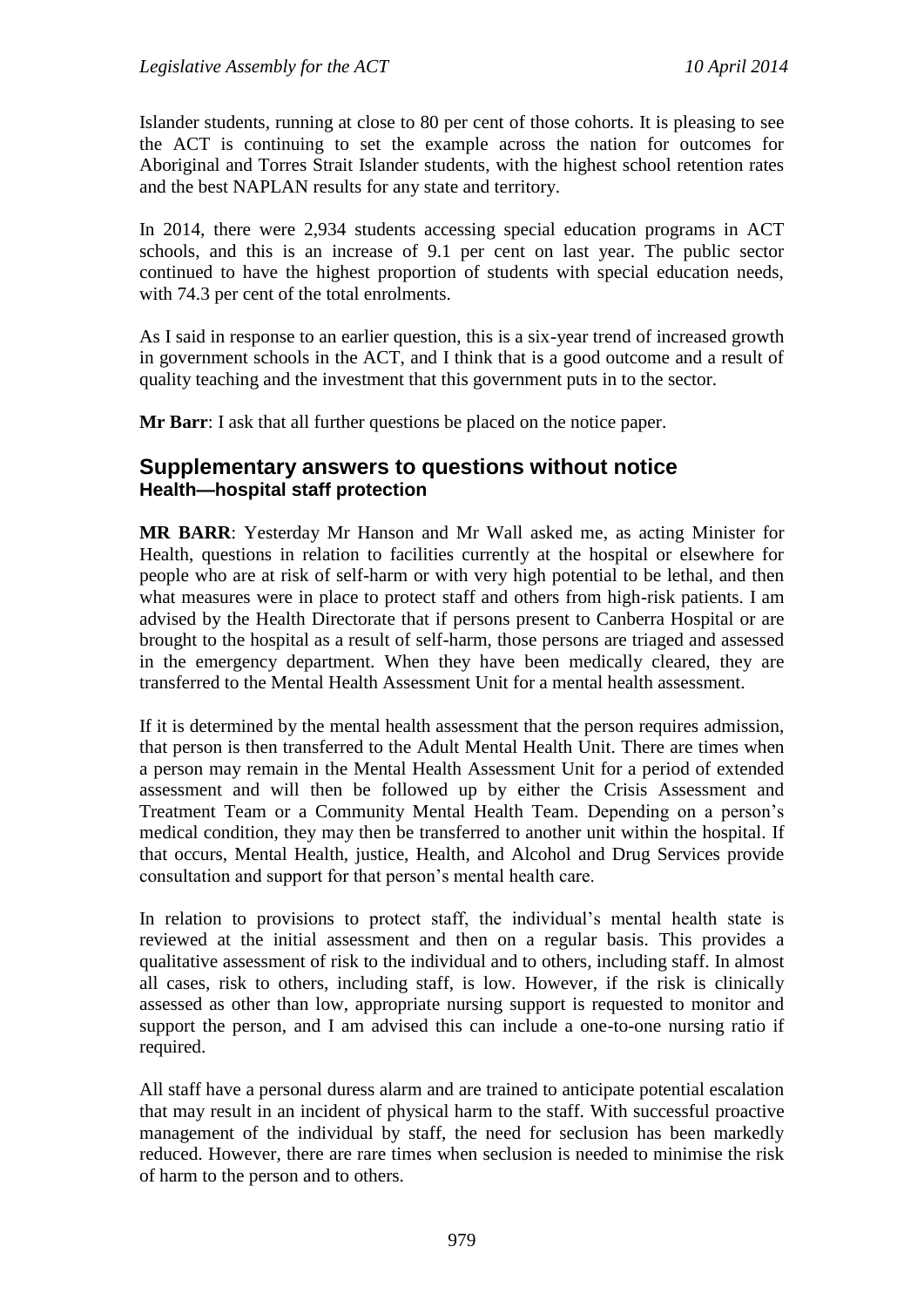The location of treatment of that person would normally be in the High Dependency Unit of the Adult Mental Health Unit in these cases. The High Dependency Unit is a closed unit of the Adult Mental Health unit where people are involuntarily detained under the Mental Health (Treatment and Care) Act 1994 and there is an increased number of nursing staff to meet a person's needs. As the person's mental health improves, they can be moved into the low-dependency unit.

### **Disability services—autism spectrum disorder Multicultural affairs—National Multicultural Festival**

**MS BURCH**: On Tuesday Mr Wall asked about the number of children on Therapy ACT's waiting list for autism assessment. The number is 19.

In reference to the comments around the multicultural festival, there was a letter from Mr Wall around the 10th, as I understand. As I indicated, there was correspondence to me about the management of one of the stages, and that was dealt with through OMA. There was some correspondence to me about the convenience of stalls moving out of the top end car park. That is all I am aware of. If I find anything else, I will let you know. But if there is a specific question, please let me know as well.

# **Executive contracts Papers and statement by minister**

**MR BARR** (Molonglo—Deputy Chief Minister, Treasurer, Minister for Economic Development, Minister for Sport and Recreation, Minister for Tourism and Events and Minister for Community Services): For the information of members, I present the following papers:

Public Sector Management Act, pursuant to sections 31A and 79—Copies of executive contracts or instruments—

Long-term contracts:

Anita Hargreaves, dated 17 March 2014.

Short-term contracts:

David Jeffrey, dated 11 and 17 March 2014.

Helen Pappas, dated 7 March 2014.

Margaret Stewart, dated 17 March 2014.

Maureen Sheehan, dated 24 February and 7 March 2014.

Trevor Vivian, dated 4 and 12 March 2014.

Virginia Hayward, dated 5 and 6 March 2014.

Contract variations:

Daniel Stewart, dated 12 and 23 March 2014.

Richard Baumgart, dated 17 March 2014.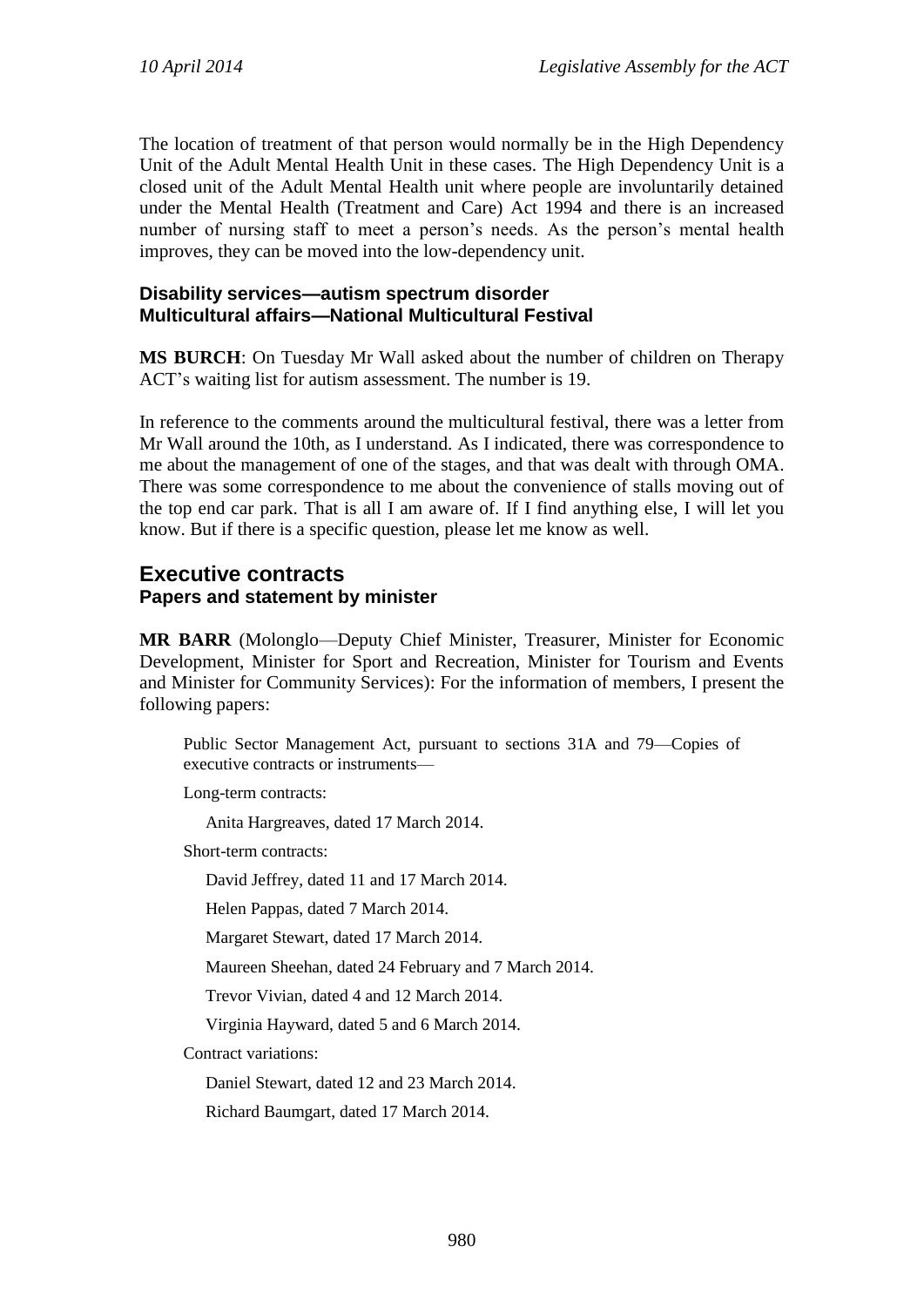I ask leave to make a very brief statement in relation to the papers.

Leave granted.

**MR BARR**: These documents are tabled in accordance with sections 31A and 79 of the Public Sector Management Act, which require the tabling of all director-general and executive contracts and contract variations. Today I present one long-term contract, six short-term contracts and two contract variations. The details of the contracts will be circulated to members.

### **Planning and Development Act 2007—variation No 317 to the territory plan Papers and statement by minister**

**MR CORBELL** (Molonglo—Attorney-General, Minister for Police and Emergency Services, Minister for Workplace Safety and Industrial Relations and Minister for the Environment and Sustainable Development): For the information of members, I present the following papers:

Planning and Development Act, pursuant to subsection 79(1)—Approval of Variation No. 317 to the Territory Plan—Kambah Group Centre—Zoning changes and changes to the Kambah precinct maps and codes, dated 25 March 2014, together with background papers, a copy of the summaries and reports, and a copy of any direction or report required.

I ask leave to make a statement in relation to the papers.

Leave granted.

**MR CORBELL**: Variation No 317 to the territory plan draws on the recommendations of the Kambah group centre master plan. It amends the Kambah precinct map and code in the territory plan to introduce provisions to guide future development within the centre. The provisions will permit a moderate increase in maximum building heights and identify improvements to pedestrian and vehicle connections while retaining the character of the centre.

The zoning changes consist of rezoning the commercial CZ3 services area to the east of the main centre to CZ2 business zone to better reflect the existing commercial uses and to promote new uses more suited to the location. The variation also rezones a length of residual urban open space adjacent to the group centre from PRZ1 to CZ1 core to accommodate future pedestrian and road connections.

Variation 317 provides opportunity for government and private developers to deliver the vision proposed by the Kambah centre master plan. The changes are consistent with the vision of the ACT planning strategy by facilitating mixed-use development at commercial centres and locations close to main transport routes.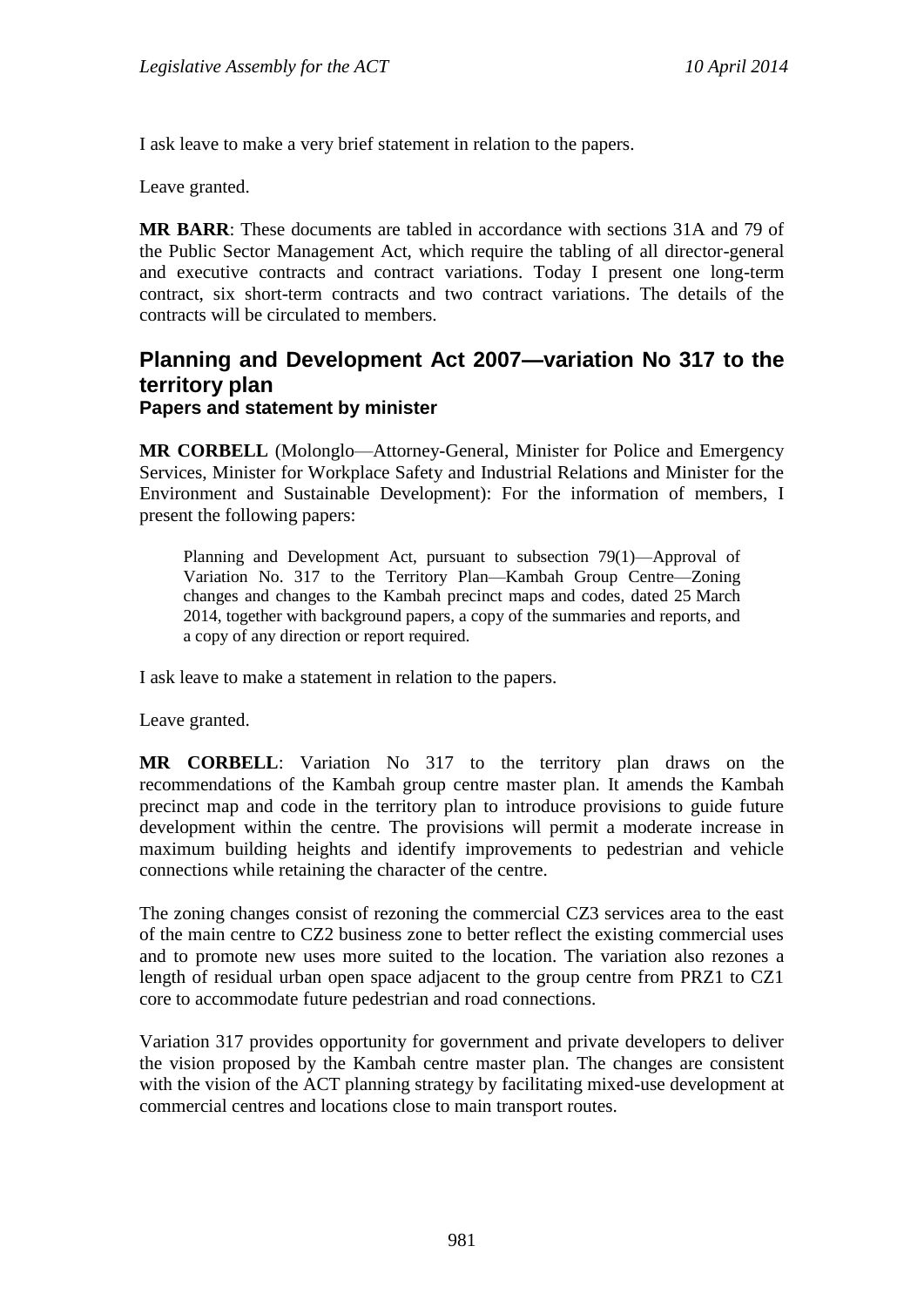The draft variation was publicly exhibited between March and May last year. Four written submissions were received during this time. The main matters raised in the submissions included concerns about the potential for additional supermarket gross floor area outside the core commercial area, impacts of future development on traffic and car parking and interpretation of proposed development controls applying to specific blocks, including surface-level car parking sites that are, separately, the subject of the government's land release program.

Various changes were made to the variation in response to the issues raised, including provisions limiting the maximum gross floor area for shops, including supermarkets, in the CZ2 zone; improved figures to describe parking sites and identify main pedestrian and vehicular routes; various provisions have been reworded to improve clarity; and the desired character statement has been revised for clarity and to ensure direction is given for all relevant rules and criteria.

Under section 73 of the act, I have chosen to exercise my discretion and not formally refer the draft variation to the Standing Committee on Planning, Environment and Territory and Municipal Services, as I believe the issues raised in the submissions have been adequately considered, that there are no outstanding issues and that there was a very low level of public submission.

I table the approved variation for the Assembly.

# **Papers**

**Mr Corbell** presented the following papers:

### **Subordinate legislation (including explanatory statements unless otherwise stated)**

Legislation Act, pursuant to section 64—

Electricity Feed-in (Large-scale Renewable Energy Generation) Act—Electricity Feed-in (Large-scale Renewable Energy Generation) FiT Capacity Release Determination 2014 (No 1)—Disallowable Instrument DI2014-40 (LR, 8 April 2014).

**Ms Burch** presented the following paper:

Cultural Facilities Corporation Act, pursuant to subsection 15(2)—Cultural Facilities Corporation—Quarterly report 2013 (1 October to 31 December 2013).

## **Gungahlin intersections safety review Paper and statement by minister**

**MR RATTENBURY** (Molonglo—Minister for Territory and Municipal Services, Minister for Corrections, Minister for Housing, Minister for Aboriginal and Torres Strait Islander Affairs and Minister for Ageing): Pursuant to resolution of the Assembly of 23 October 2013 regarding safety concerns at the intersection of Hinder and Hibberson streets in Gunghalin, I present the following paper: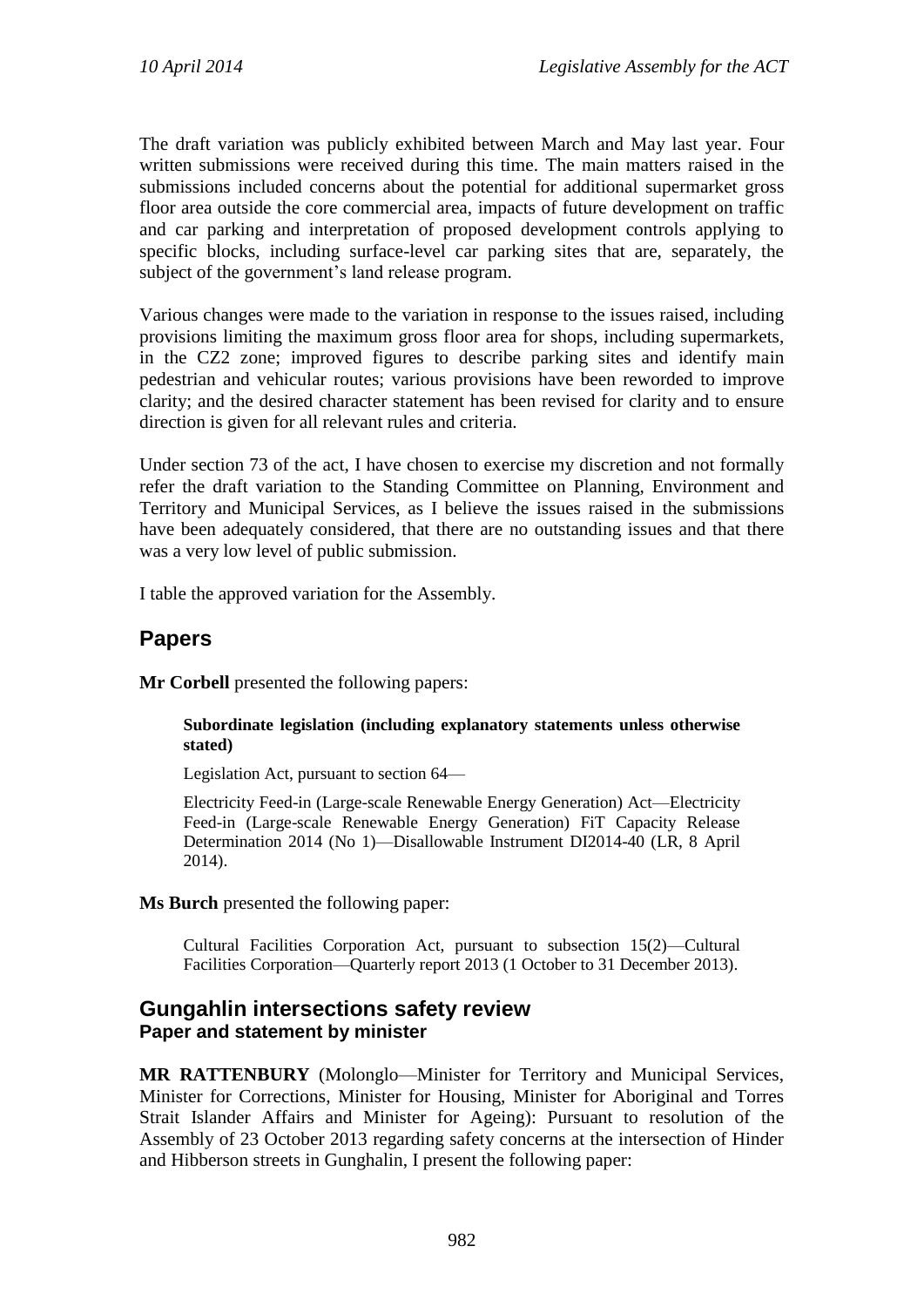Gungahlin intersections—Safety review, dated April 2014.

I seek leave to make a brief statement in relation to the paper.

Leave granted.

**MR RATTENBURY**: At its meeting on Wednesday, 23 October 2013, the Legislative Assembly was presented with concerns regarding the safety of the intersection of Hinder and Hibberson streets in Gungahlin and passed a resolution to provide reports, which have been undertaken, into the safety of this intersection, assess the intersection and provide, by the end of April 2014, a report to the Assembly on the outcome of the assessment. I have presented the investigation that was undertaken at this intersection, following a customer complaint received in September 2013. The investigation into the safety of this intersection resulted in an immediate, low-cost treatment, which was implemented in January 2014, improving road signage and line markings. I also have presented an assessment of four intersections in Gungahlin town centre, which includes the Hinder and Hibberson streets intersection, as requested by the Assembly. This report is entitled *Gungahlin intersections: Safety review, April 2014*.

These four intersections in Gungahlin town centre were ranked in the worst 60 locations in the 2012 ACT road safety improvement program, which identifies and prioritises areas of safety improvements in the ACT road network. The intersections are ranked as follows: Anthony Rolfe Avenue and Mawby Street, No 7; Anthony Rolfe Avenue and Rosanna Street, No 34; Hinder and Hibberson streets, No 48; and Hinder Street and Efkarpidis Street, No 59. Roads ACT has considered the report and agrees with the recommendations identified in section 11. The treatments identified at each intersection as immediate will be progressed by Roads ACT as a priority over coming months.

The provision of traffic lights at the intersection of Hibberson and Hinder streets will be integrated with the work currently being undertaken by Capital Metro in developing the requirements for the light rail project. Depending on the specific requirements, traffic lights will be provided as either early works in advance of the light rail project or provided at the same time. I have asked TAMS and Capital Metro to liaise on this and advise on the best way of delivering these improvements.

The provision of the longer term improvements at the three other intersections included in the report will be considered in future capital works programs. I commend the report to the Assembly.

## **Gugan Gulwan Youth Aboriginal Corporation Amendment to resolution**

**MR RATTENBURY** (Molonglo—Minister for Territory and Municipal Services, Minister for Corrections, Minister for Housing, Minister for Aboriginal and Torres Strait Islander Affairs and Minister for Ageing) (3.47), by leave: I move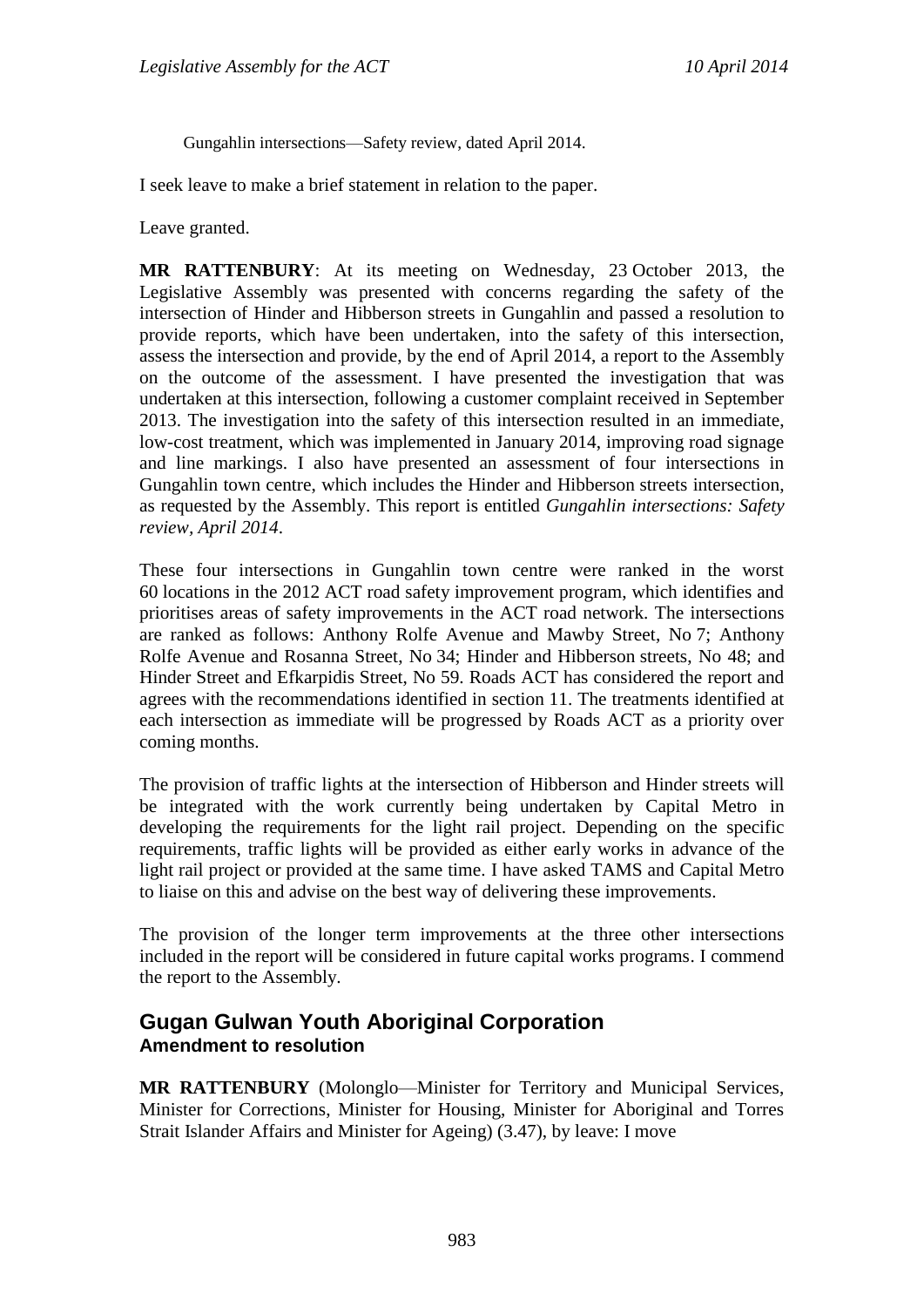That the resolution of the Assembly of 19 March 2014 concerning Gugan Gulwan Youth Corporation be amended by omitting the words "last sitting day in April 2014" and substituting "last sitting day in May 2014".

Members, by way of a brief explanation, you will recall that we passed a motion requiring that I report back to the Assembly by the end of April. Due to the sitting week calendar, this would have meant making a statement today. As work is still progressing with Gugan Gulwan and CSD in identifying appropriate facilities, I am seeking an extension on making this report back. And by allowing this, the Assembly and Gugan Gulwan will both benefit from more alternatives being canvassed and explored and a more comprehensive report provided.

I am receiving weekly updates from CSD and I can assure the Assembly that we are making our best efforts to find a suitable location for Gugan Gulwan. They have been offered a number of places, but so far none of the places they have been offered have been found to be suitable. But I will provide a fuller report before the last sitting day in May should the Assembly support this motion.

Question resolved in the affirmative.

## **Sport—homophobia and transphobia Discussion of matter of public importance**

**MR ASSISTANT SPEAKER** (Mr Gentleman): Madam Speaker has received letters from Ms Berry, Dr Bourke, Mr Doszpot, Mr Gentleman, Ms Lawder, Ms Porter and Mr Smyth proposing that matters of public importance be submitted to the Assembly. In accordance with standing order 79, the Speaker has determined that the matter proposed by Dr Bourke be submitted to the Assembly, namely:

The importance of combating homophobia and transphobia in sport in the ACT.

**DR BOURKE** (Ginninderra) (3.49): I have been talking a lot about discrimination and abuse and I am going to keep doing so because discrimination and harassment continue to be issues for many people in different areas of life. Discrimination is to treat someone unfairly because of a particular characteristic or attribute such as their race, sex, age, sexuality or gender identity, or if they have a disability.

In Australia federal, state and territory discrimination laws apply to various areas of public life, including sport, although the extent of coverage varies nationally. The ACT Discrimination Act aims to ensure that we can all participate in areas of public life within the community free from certain forms of discrimination and harassment. Under the legislation, discrimination may be direct—treating someone differently—or indirect—treating everyone the same way, but to some people's disadvantage.

Victimisation, vilification and harassment are also unlawful under the ACT Discrimination Act 1991. A range of areas of public life are covered by the legislation. In most states and territories, except Victoria, the legislation does not cover the area of sport. However, discrimination is unlawful in some more general areas of activity which may be relevant in a sporting context.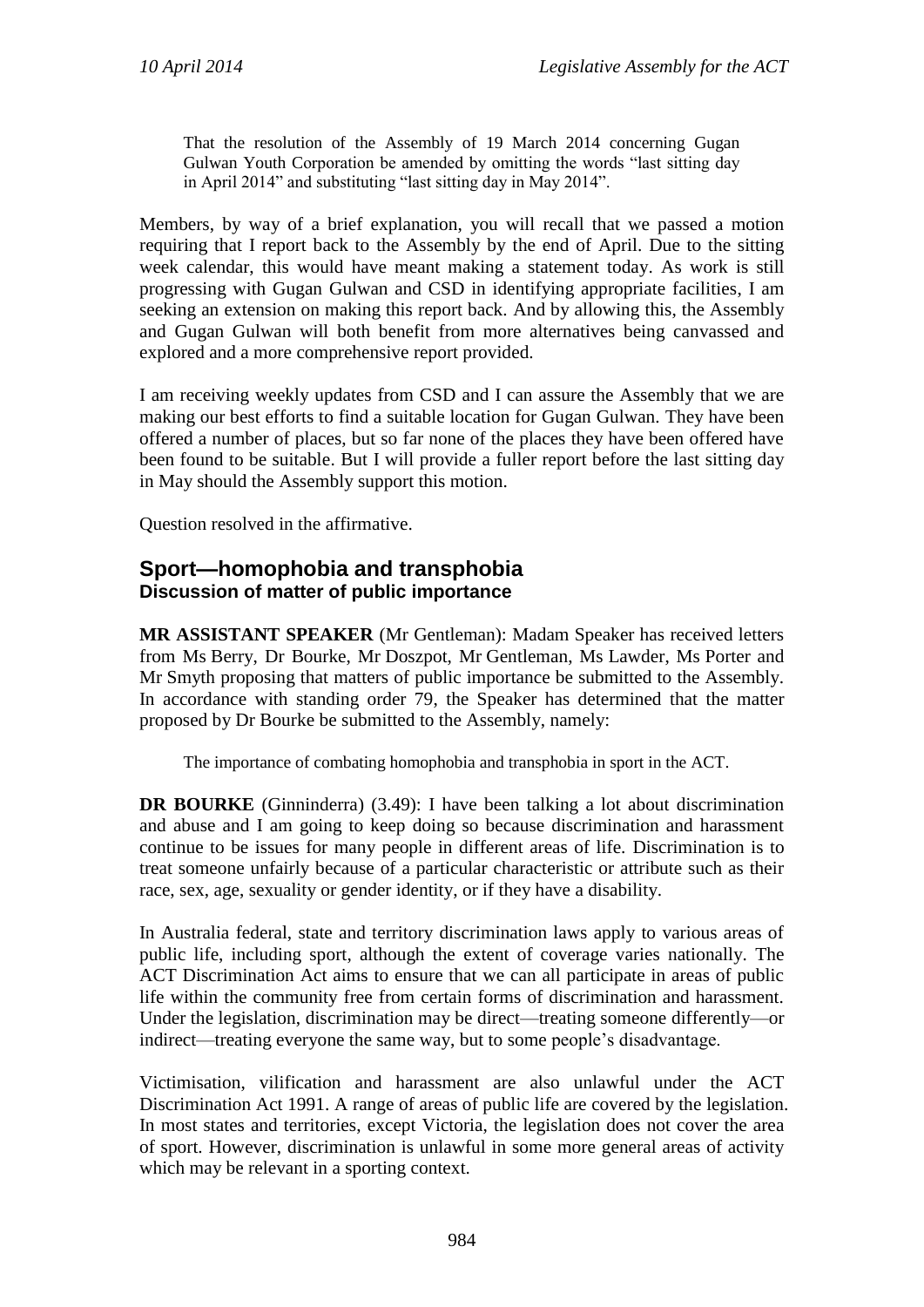Sport is often a platform for broader issues in society, in terms of highlighting both positive and negative behaviour. At the end of the 1993 AFL match, after enduring constant racial abuse from Collingwood supporters, St Kilda's Nicky Winmar turned to face the crowd, lifted up his jumper and pointed to his skin. The moment was immortalised in photos and the next day the *Sunday Age* published one under the headline: "Winmar: I'm black and proud of it". But that was 20 years ago. Surely it could not happen today.

But during last year's AFL Indigenous round Adam Goodes was racially vilified by a 13-year-old spectator. Last month the father of NRL player Justin Hodges spoke out about the abuse he suffered while coaching an under-13s junior team when a parent from his own team called him a "black bastard". This follows the NRL indefinitely standing down a man for racially abusing Broncos' star Ben Barba on social media.

Indigenous athletes are also role models on the international stage. When a basketball player reacted aggressively to an alleged racial slur from a spectator during an American college basketball match, team mate and ex-Canberran Patty Mills used social media to shine a light on Adam Goodes and his handling of the situation during the Indigenous round.

Indigenous athletes are important role models for all Australians because they are confident and proud of their heritage, but they want racism out of sport. Adam Goodes, the 2014 Australian of the Year, is an ambassador for the national "Racism: it stops with me" campaign—a campaign promoting a clear understanding in the Australian community of what racism is and how it can be prevented and reduced.

Sport is a platform for change. While unfortunate instances still arise, there is little doubt that Australian sport in 2014 is markedly different from that of 15 or 20 years ago. We are proud of the inclusive and open nature of our sporting system. Professional codes such as the AFL and NRL have been at the forefront of promoting inclusion and supporting these words with action—robust policies and programs that reinforce the message. This extends not only to racism, but gender equality and multicultural inclusion as well.

Nationally, the "Play by the Rules" initiative focuses positive messages on safe and inclusive environments, and at all levels of sport. "Play by the Rules" is a websitebased program for sporting organisations and clubs at all levels providing information, news, online training and a range of resources to assist sports. "Play by the Rules" partners with various sporting and community organisations, including the ACT government through Sport and Recreation Services and the ACT Human Rights Commission, to promote inclusive, safe and fair sport. Supported by parallel campaigns such as "Racism: it stops with me", "Play by the Rules" sends a strong message in regards to racism.

Yet within the context of all this positive change, there is seemingly a group within our community which has been somewhat left behind. It is not that lesbian, gay, bisexual, transgender and intersex people do not like sport or do not want to participate. There is no evidence that members of this community are no less passionate about physical activity or their local footy team than anyone else.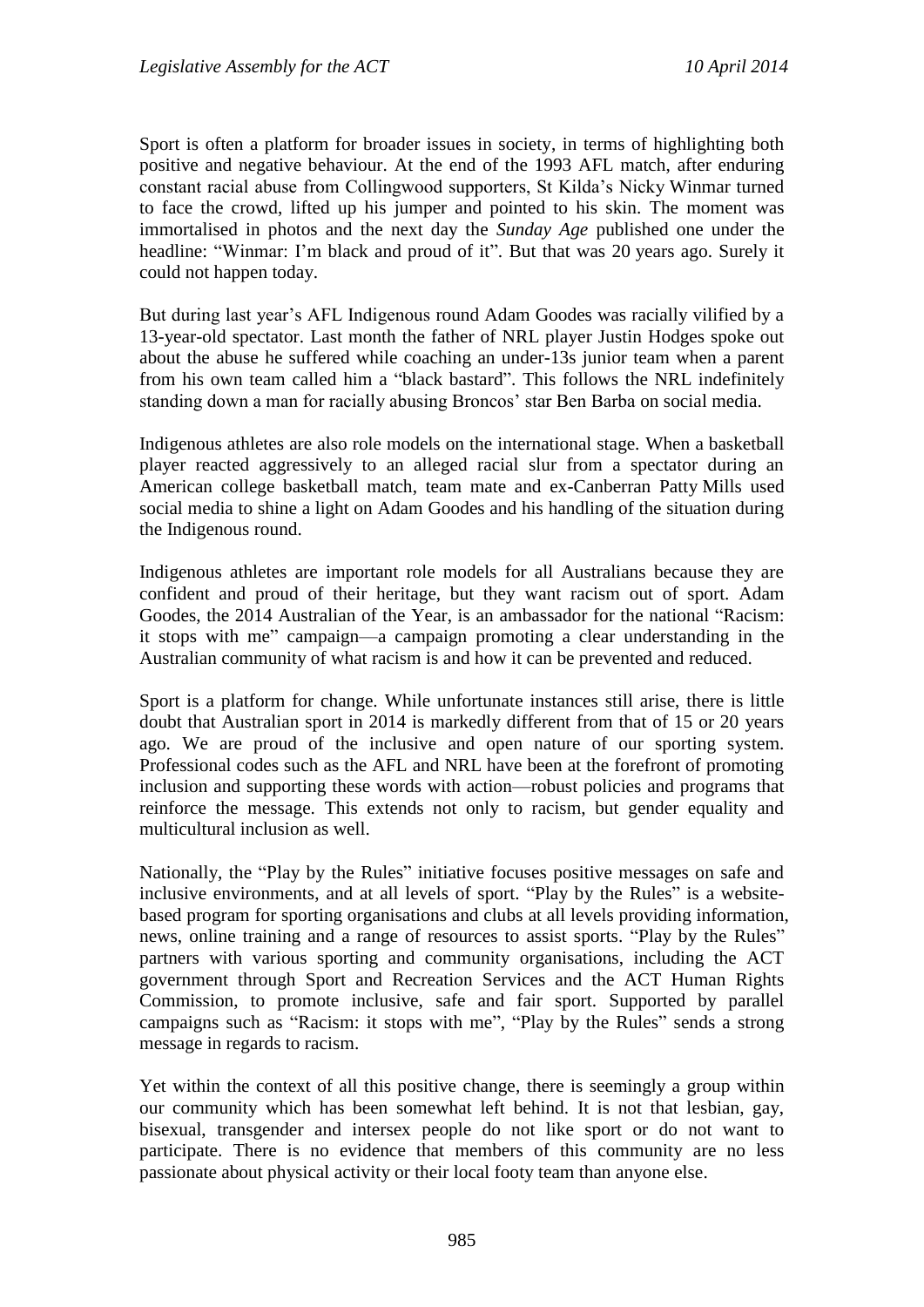It remains, however, that within a sporting context, LGBTI people continue to feel isolated, excluded and unable to be themselves. The language used, the actions taken by some, the gender-based structure of sport and the policy platforms within sport do not always provide these members of our community with any sense of inclusion or welcoming into a sporting club.

We seem to increasingly celebrate every time a profile athlete "comes out". Sports, teams and leagues, publicly at least, applaud the courage of the individual to make this statement and believe that their bravery in coming out positively reflects on the environment of inclusion that they have created. Today in the *Canberra Times* we read about Canberra rugby union player Bill Lockley talking about his victimisation and of homophobia playing with a gay rugby team.

The environment of inclusion is so important. So it is pertinent to ask why an athlete was not open as to their sexuality in the first place. Why do so many young footballers, hockey players or swimmers feel compelled to keep their sexuality hidden? Why do they fear the consequences of isolation—no selection or victimisation for simply being themselves? This is an issue.

Sport is making positive moves in the right direction. Four professional codes all signed up yesterday stating their commitment to tackle homophobia, but signing a statement of intent is not the end of the game. Here in the ACT, Australia's active capital, we are tackling this issue seriously. As a longstanding supporter of "Play by the Rules", promoting the virtues of safe sporting environments at all levels, we are working to ensure that LGBTI people are welcomed and supported within sport in the same way as any other person seeking to participate and reap the virtues of playing sport.

Support for the inclusive sport program is, I understand, within the banner of "Play by the Rules", shining a focused light on LGBTI issues. To understand the realities and perceptions for this community in regards to sport is the foundation for helping us to address the issues.

I understand that a significant piece of local research is supporting this work, informing campaigns, education and activities of lasting legacy within sports. This can ensure that the structures and policies of community and elite sports support access and participation for LGBTI people.

Sport can blaze trails for social change. We should recognise the leadership of the AFL, NRL, Australian Rugby Union and Cricket Australia in signing a commitment to develop a framework to address homophobia in sport. But, as I said, this is not the end game. As we saw with Adam Goodes last year, the issue of racism in sport is not won and a challenge continues. Addressing access and equity for LGBTI people may be much the same. It will not be an instant win, but yesterday and, indeed, the great work underway at the grassroots level here in the ACT, is giving us a great foundation to address this important issue.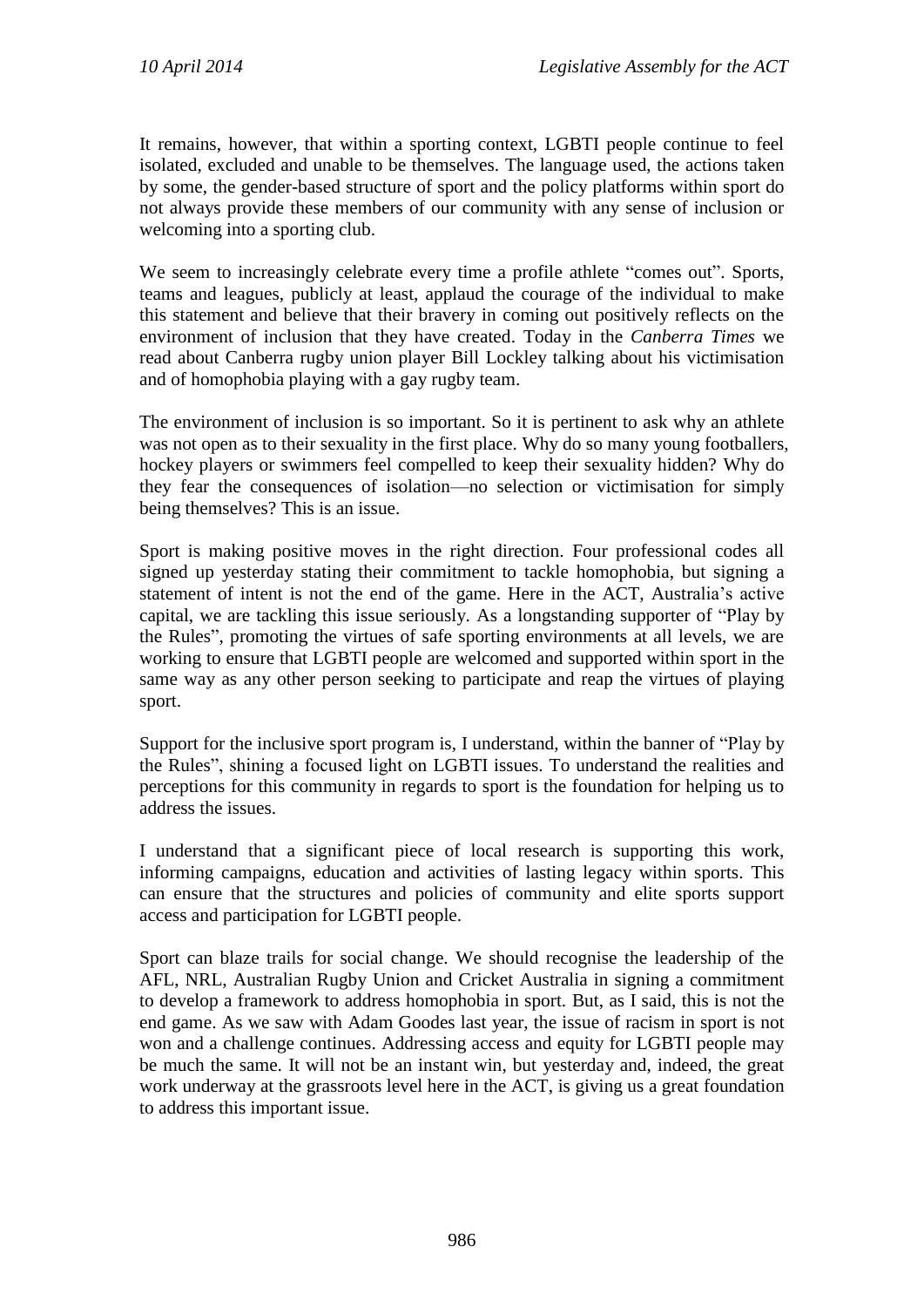**MR DOSZPOT** (Molonglo) (3.58): I thank Dr Bourke for bringing forward this MPI today—namely, the importance of combating homophobia and transphobia in sport in the ACT. It is a timely debate given the move by the four major sporting codes in Australia only yesterday holding a media conference to outline their collective views on this issue. It is apparently a world first that executives from Australia's major sports codes have come together in this way to make a commitment to rid their sports of homophobia.

It goes to a wider issue, and that is, the elimination of all forms of discrimination in sport. I believe I have some knowledge of the potential for discrimination in sport through my early soccer playing years as a young migrant and, later, as President of Soccer Canberra and as the only non-Indigenous player in Charlie Perkins's all Aboriginal soccer team, the Canberra Nomads. Another close friend and soccer legend, the late Johnny Warren, wrote a book on his life in soccer, the title of which challenged many publishers in the late 1990s. The book title reflected past views on those who played soccer in Australia. The book was finally published in 2002 and gives an insight into how far community values have progressed since those early days.

However, one would have to be very naive to believe that discrimination does not happen. I know how surprised many people were that in the tough world of rugby league a player, Ian Roberts, declared he was gay. However, equally and pleasantly surprising was the genuine support that was offered to him by his fellow players and followers of the game. There have been other well-known elite sports people that have made similar public statements—diver Matthew Mitcham and swimmer Daniel Kowalski, among others. One hopes and presumes they too had similar positive community reactions.

However, it has clearly not always been so and not everyone gets a fair go, even today. A report, *Come out to play*, published in 2010 and commissioned by the Victorian health department, tracks the sports experiences of 307 lesbian, bisexual and transgender people in Victoria who responded to an online survey. The respondents were evenly split between male and female. Their ages ranged from 18 to 71 years and most sports were covered.

The report highlighted that, indeed, there was a great deal of discrimination, particularly of women who played in sports that were traditionally male sports. Whole teams of women in those sports claimed they were subject to abuse and ridicule. Even those women in traditional female sports who were suspected of being lesbian were isolated, harassed, ostracised and, in some cases, forced to resign from the team.

At the time that report was released, the ACT sports minister, who was also education minister at the time, launched an ACT campaign to stamp out homophobia in schools and on our sports fields. We have seen since then a number of activities, brochures and information intended to raise awareness and drive inclusion. That was first started in 2010, so the ACT has not been lagging in drawing attention to this issue. Fast forward to 2014 and we have the announcement from the major codes—cricket, AFL, rugby league, rugby union and football. I think that it demonstrates how far Australia has come since the nervous days of Ian Roberts in 1996.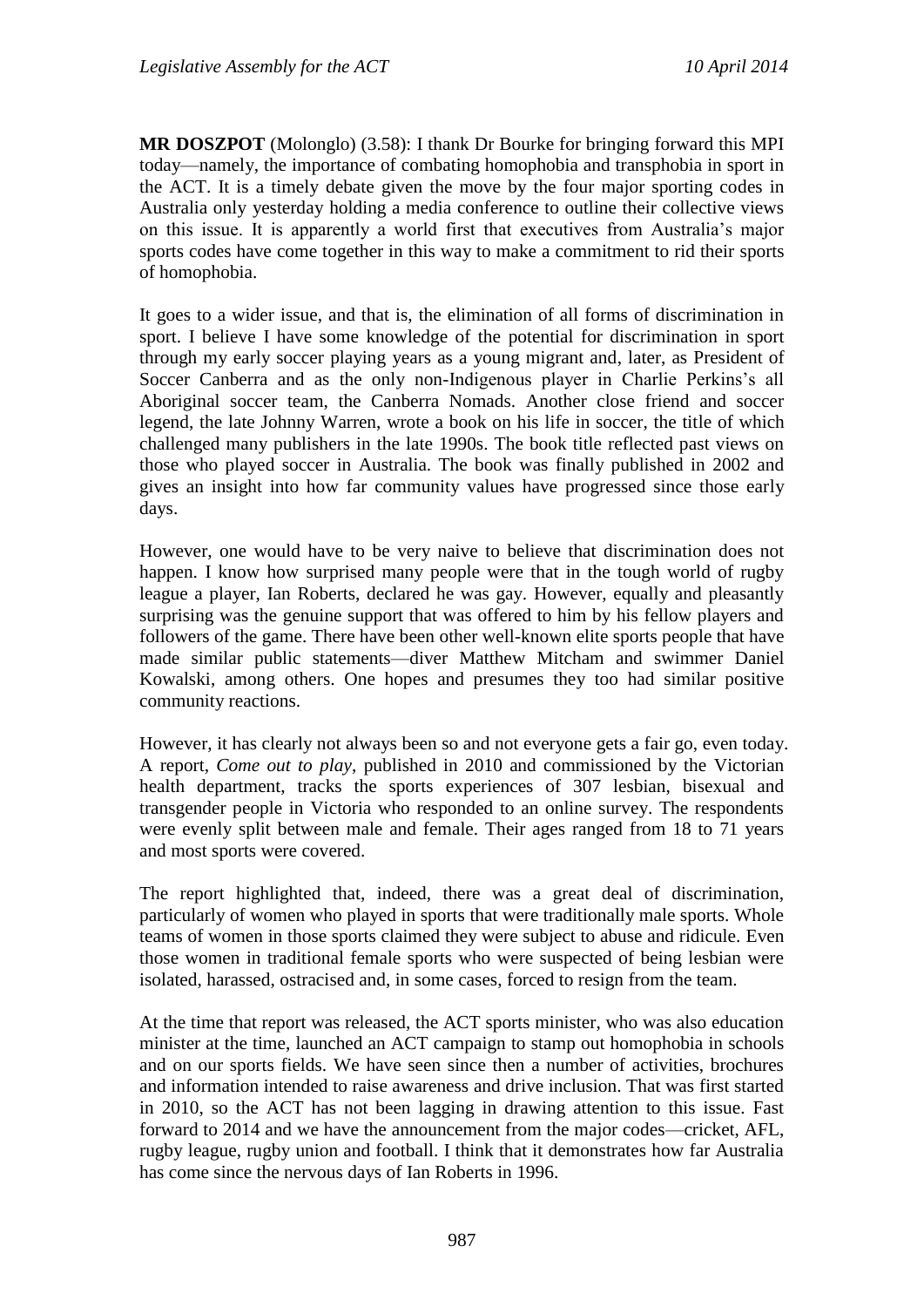There is no place for discrimination of any type, be it racial, religious, homophobia or transphobia, whether it is in the school playground, on the sports field or in the workplace. I know that the Canberra community and, indeed, all Canberra sporting codes will embrace the new campaign, just as they gave support to Minister Barr's campaign in 2010. I thank Dr Bourke for bringing on this topic for discussion today and agree with the importance of combating homophobia and transphobia in sport.

**MR BARR** (Molonglo—Deputy Chief Minister, Treasurer, Minister for Economic Development, Minister for Sport and Recreation, Minister for Tourism and Events and Minister for Community Services) (4.02): I also thank Dr Bourke for bringing this matter forward today. It is one of great importance. The ACT government is committed to dealing with all forms of harassment, discrimination and bullying in sport, whether that is based on race, sex, sexuality, gender, identity or any other characteristic. Quite simply, there is no place for harassment, discrimination or bullying in sport. To this end, the government has funded the inclusive sport project which aims to build the capacity and capability of sports to manage and minimise inappropriate and unethical behaviour within their organisations.

Work on this particular project started in June last year and will continue throughout 2014. Components of the project include research and analysis of the member protection policies of our triennially funded state sporting organisations, the development of resources, the rollout of training and education and awareness raising campaign activities. In determining the structure of the inclusive sport project, research was undertaken to determine what work had been done nationally and internationally to address these issues.

The *Writing themselves in* reports find that the abuse of men is an issue in sport. The 2005 Australian study found that same-sex attracted young people felt the least safe at sporting events. However, pleasingly since that time, there have been improvements. The more recent 2012 study found that sport was identified where they had experienced the least amount of homophobic abuse. So real progress is being made, Mr Assistant Speaker.

LGBTI athletes are largely silent and invisible in Australian sport, which contributes to them feeling excluded and isolated. I think it would be fair to say that there is an unwritten "don't ask, don't tell" rule that contributes to this silence and to this isolation. The use of homophobic language and name calling obviously has a negative impact on an individual's health and wellbeing, as do other forms of homophobia and transphobia abuse and discrimination. The use of derogatory terms in sport is all too common and can certainly result in individuals feeling hurt, ashamed and excluded, which obviously impacts on an individual's ability to enjoy and perform to their ability in any sporting setting.

*Writing themselves in 3* identified strong links between abuse and feeling unsafe, excessive drug use, self-harm and suicide attempts. The government is very keen to work with LGBTI communities and to ask how we can navigate through the sports environment and avoid individuals experiencing discrimination, harassment and bullying.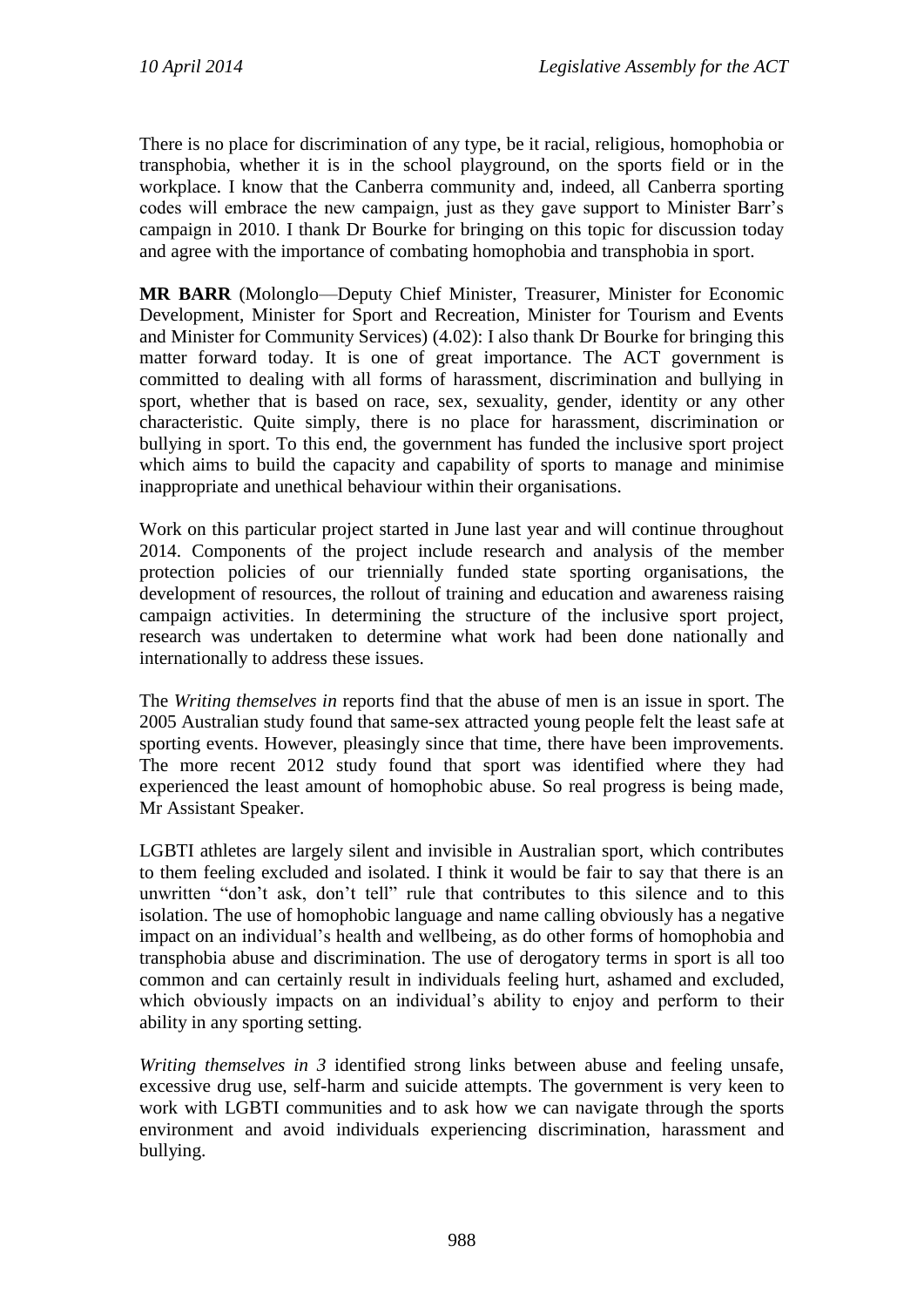Sadly, many choose not to participate in sport at all, even though the research shows they have a very strong desire to do so. Others have adopted a range of strategies to ensure safe participation in their sport that includes trying to pass themselves off as straight in their sporting environment, which is not a particularly healthy way forward. It creates feelings of guilt and certainly a significant fear about being found out.

Others refuse to stay silent and are open or visible in regard to their sexuality or gender, or confront the stereotypes that exist. Some create and play for queer teams within mainstream sports. Nevertheless, each strategy presents challenges for the individual and does not remove the potential for discrimination, harassment and bullying to occur. Whilst a range of research, projects, policies, campaigns and programs have been implemented to deal specifically with harassment and discrimination based on sex, race and disability, little has been done to address harassment and discrimination based on sexual orientation.

Until the ACT government and a few other state governments stepped up to the plate, very little had been done to address or even acknowledge issues regarding gender identity and transgenderism in sport. To address this at the local level, LGBTI people in the ACT were invited to complete a survey in the second-half of last year which sought to find out more about their sport and recreational experiences.

It was the first sport-specific study of its type conducted in the ACT and will complement other research that has been undertaken nationally, such as the 2010 Victorian "come out to play" research project and the Scottish "out for sport" research project published in 2012. The ACT's inclusive sport survey report will be published in June this year. I can advise that 318 people participated in the ACT survey, from which 292 active surveys were used in the data analysis. Twenty-six participants were excluded from the local analysis because they did not live in the ACT or in any of the surrounding regions.

The key findings to date include that the most common mainstream sports and recreation activities identified in the survey included football and soccer at 12.9 per cent followed by weights-circuits at 8.4 per cent and group fitness at 7.1 per cent. In terms of participation, 37.1 per cent of respondents were "not out" regarding their sexuality or being transgender and over 40 per cent of respondents felt unsafe in a sporting environment.

Around a third of respondents experienced verbal homophobia or bullying in sport; 7.1 per cent of respondents experienced verbal harassment or bullying in sport based on being transgender or intersex; and a distressing 4.4 per cent of survey respondents have experienced physical assault as a result of their participation in sport. Over 50 per cent of respondents did not know if their club or recreation provider had policies around safety and inclusion for LGBTI people or anti-discrimination policies regarding sexual orientation, gender identity or intersex status. Pleasingly, though, in this survey over 18 per cent of participants identified as transgender. So I think this represents the most significant sample and level of participation by that community.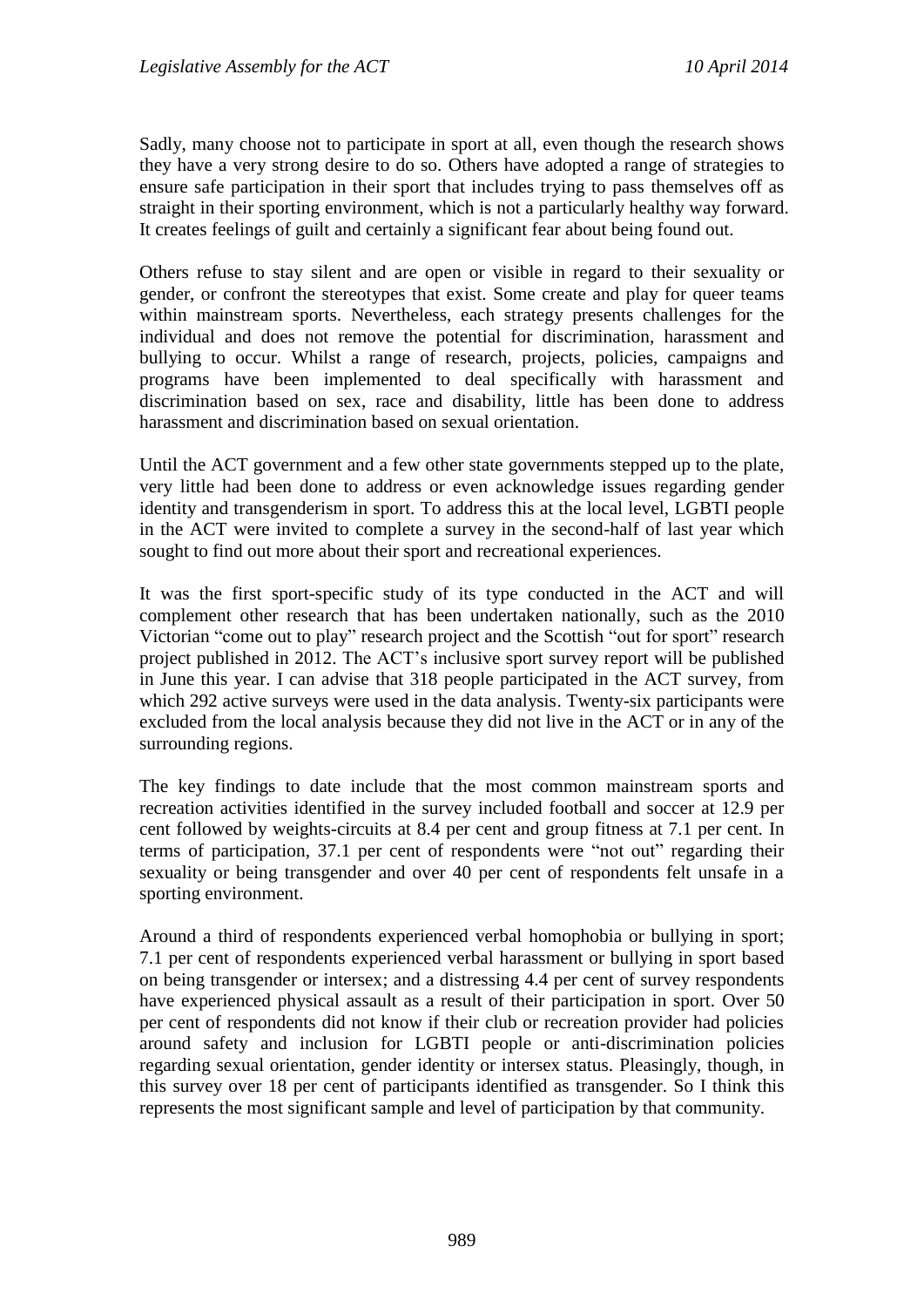Transgender athletes face a number of issues in relation to participation in sport. It is fair to say that their issues have been inappropriately swept up with homophobia. This has certainly created misunderstandings in regard to issues of gender identity and sexuality. It also creates confusion in regard to the issues faced specifically by transgender people in a sport setting. Very limited research has been obtained on the experiences of transgender people in sport, partly because the population is difficult to access and it is small—although, as this survey data is indicating, as a group they are gaining confidence and increasing in numbers.

Most individual and team sports have, of course, been traditionally organised and structured according to sex or gender—for example, separate competitions for girls and boys, women and men, which clearly represents significant difficulties for transgender people in regard to access to sport. When they do access sport they encounter general ignorance and prejudice. Experiences of discrimination in a sport setting are not uncommon for transgender people and a lack of policies in relation to the participation of transgender and intersex athletes in sport exists.

As part of the inclusive sport project, a range of resources will be developed, based on the needs identified in the research. For example, the member protection policy guide will assist sports to successfully understand, develop, implement and promote a member protection policy. This important resource will be published in the middle of this year.

Another resource that has been developed is the play-by-the-rules kit. Sports can borrow the kit to develop a play-by-the-rules match, round or tournament and in doing so promote their website and their commitment to being inclusive, safe and fair. Canberra United was the first team to use this resource when they conducted a playby-the-rules match in January. The players wore rainbow socks during the match to demonstrate that football strives to be inclusive and welcoming to celebrate sexuality and gender identity in our community.

Sport and Recreation Services will continue to work with state and ACT-linked professional sporting organisations to address barriers to sport participation. For example, the ACT government has discussed future opportunities with the GWS Giants and the AFL to address homophobia and transphobia in sport.

We are working closely with the national play-by-the-rules manager to ensure that work done locally complements national work. In the time remaining, I would particularly like to acknowledge the work of Lauren Jackson and David Pocock, locally based athletes with a national profile who are participating in this local and national campaign. They are fantastic allies for this cause.

**MR RATTENBURY** (Molonglo) (4.12): It is timely that today's matter of public importance relates to the issue of homophobia and transphobia in sport in the ACT, coming as it does with the announcement yesterday of a major campaign targeted at this area, which other members have referred to. The "you can play" campaign is a national anti-homophobia initiative coordinated by play by the rules, a national program that promotes safe, fair and inclusive sport. Yesterday representatives from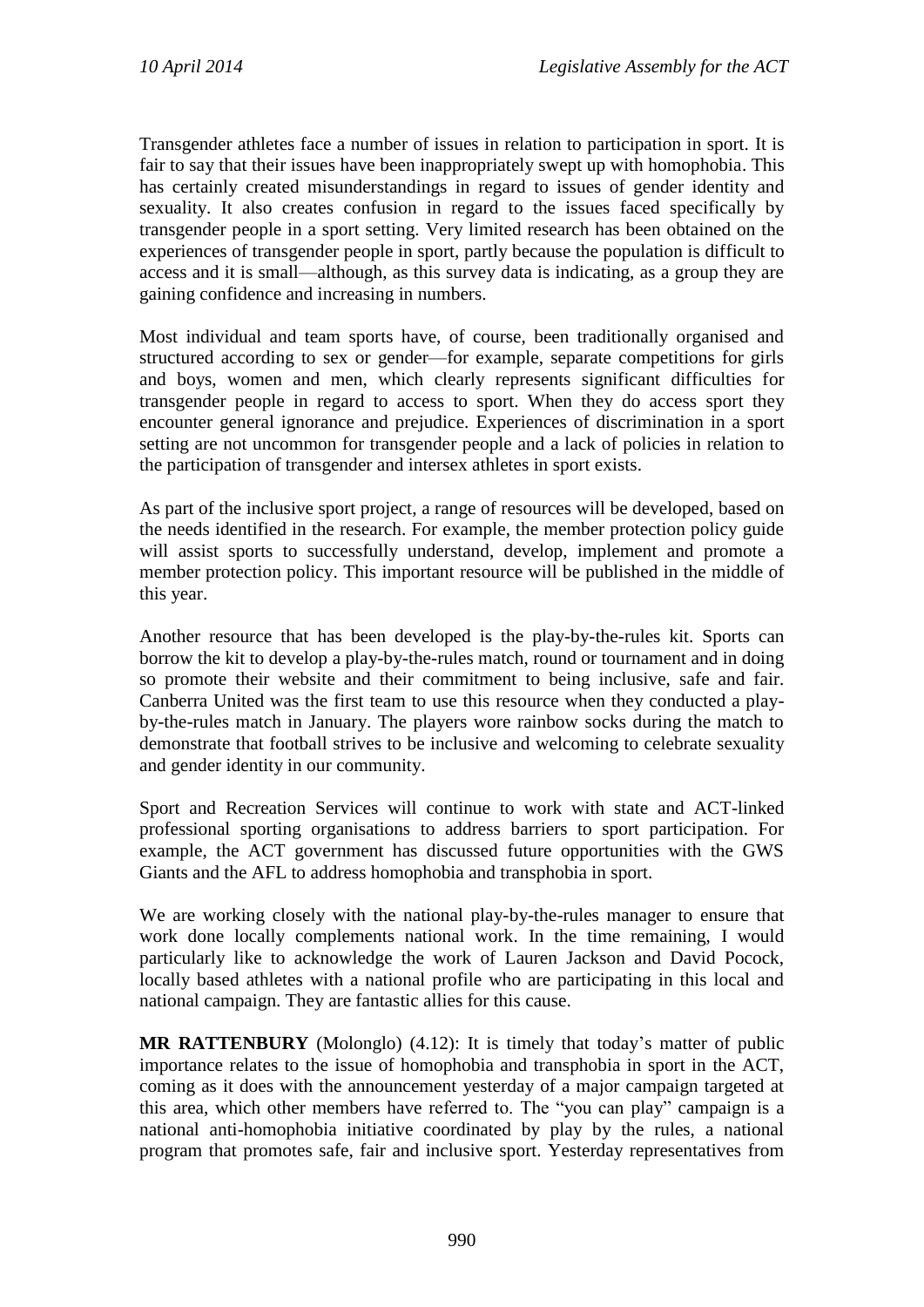the AFL, rugby union, NRL, Football Federation and Cricket Australia joined forces to sign a commitment to ensuring that gay, lesbian and bisexual players, coaches, administrators and fans all feel welcome in their sporting codes.

This is apparently the first time in the world that all major professional sporting codes in a country have come together to publicly commit to tackling discrimination based on sexual orientation. To see the leaders and stars of the major sporting codes come together and publicly say, "Whether a person is gay or straight shouldn't matter in sport. Ability, attitude and efforts is what counts," is really inspiring, and it certainly gives me hope. I think it is perhaps a long way from some of the history. Mr Barr touched on this and others have in their comments. Various derogatory terms have been standard fare in sporting codes. Many people have been left feeling unwelcome.

I certainly hope this campaign will give hope to many young gay, lesbian and transgender people, whether they are sports people themselves or just sports fans, to know that there is a place for them in Australian sporting life. I think we should be honest that many of these organisations have been slow to change. They have clung to the old ways and, in some cases, have been forced kicking and screaming into the modern world through the scandals and bad behaviour of their players both on and off the field.

But they have had to take a good, hard look at themselves, understand their own internal cultures and work out how to shift those cultures to one that is more open and in line with contemporary community values. It is good to see the sporting codes on the front foot this time making an effort to show that they understand that the world is changing and that the rest of society simply do not accept bigoted behaviour from people who, in other ways, are regarded as role models.

That is something I think is really important to reflect on here. Sporting players, whilst they are very good at the sports they play on the field, also need to understand the role model effect they have. I know that many players do. We have some outstanding role models in sport. Through the course of our work we get to meet some of the ones around town. I really welcome the fact that some of them take that responsibility very seriously. Hopefully, that type of sporting player is the one we will see in the future and not some of the less desirable traits we have seen in the past.

Today in modern Australia we cannot and will not tolerate discrimination and vilification in our society. Of course, we discussed this yesterday in this place when debating how we in the ACT might respond to the proposed changes to the federal Racial Discrimination Act. At the territory level, I think we have a responsibility to step in and fill the gap that might open up if the federal laws are watered down, as has been proposed by the Abbott government.

In looking into the campaign for today's MPI, I came across a sobering story of how misunderstanding on this issue is still prevalent in the sporting world. Apparently, the English Football League attempted a similar campaign, which it called football versus homophobia. The campaign sought to commit all the clubs to combating homophobia, but unfortunately only 12 of the Premier League's 20 clubs supported the campaign, and only 17 of the Football League's 72 clubs came on board. Clearly, there is some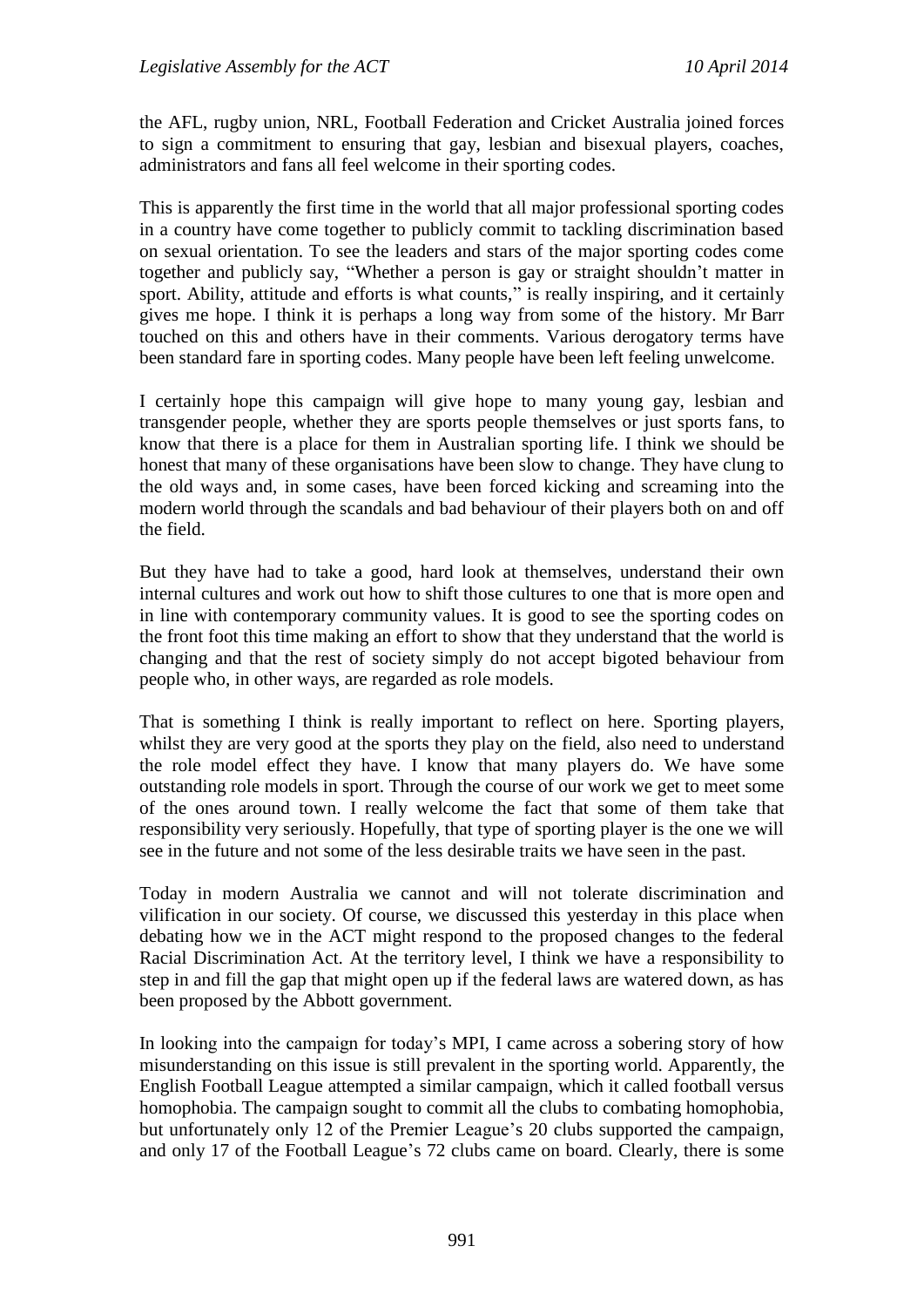fear and resistance amongst the English football world to take a stand against homophobia. This illustrates how difficult it can be for the broader community to acknowledge and then tackle discrimination against LGBTI and queer people.

In a similar vein, members may have seen a story in today's *Canberra Times* certainly the online version of today's *Canberra Times*—about a Canberra rugby union player who plays with the Sydney Convicts, a team who are essentially a gay rugby union team playing in a Sydney competition. The fellow happens to have joined that club when he lived in Sydney but still plays for them from Canberra because he loves the club so much.

The ironic part of that story was that he had been subject to homophobic abuse whilst playing for that club but he is actually not a gay, as it happens. He plays for that club because he has found a great group of people to play with. He has always been very well accepted in the club. He talks in the article about how much he has enjoyed the culture of the club because, in his words, "They are an open and understanding bunch of guys who I really like hanging out with." He observed that it was somewhat ironic that he had been subject to that sort of abuse in his sporting career with that team.

I think that underlines the fact that this is not just about the elite codes. It is also happening on sporting fields across the country, unfortunately probably every weekend, so we have still got some work to do. We are lucky here in the ACT to live in a progressive, diverse and vibrant city. It is a city that sought recently to lead the nation towards true marriage equality, something I was certainly proud to have been a part of in this Assembly.

I was always very pleased to support recent changes to ACT laws to strengthen the rights of gender diverse people moving away from the old binary definitions of gender. It is a core aim of the Greens to end all discrimination on the basis of gender or sexuality, and we will keep working on this issue until we achieve full equality in a range of areas.

I would like to acknowledge the work the Deputy Chief Minister has done to tackle homophobia in the ACT—in schools, sport and elsewhere. As a Green, as a citizen and as an MLA, I am all too aware of the ongoing battle against fear and hatred towards the LGBTIQ members of our community. This is not an issue that will go away until each of us stands up and says, "I will look at you as a person, not as a gender or a race or a sexual orientation, but simply as a person." I think the sporting field is a great place to take that stand and to carry that culture forward. I think the sporting field is a great leveller. We should simply turn up and play sport with each other irrespective of other components of our lives.

## *Discussion concluded.*

# **Lifetime Care and Support (Catastrophic Injuries) Bill 2014 Detail stage**

Debate resumed.

Clauses 45 to 61, by leave, taken together and agreed to.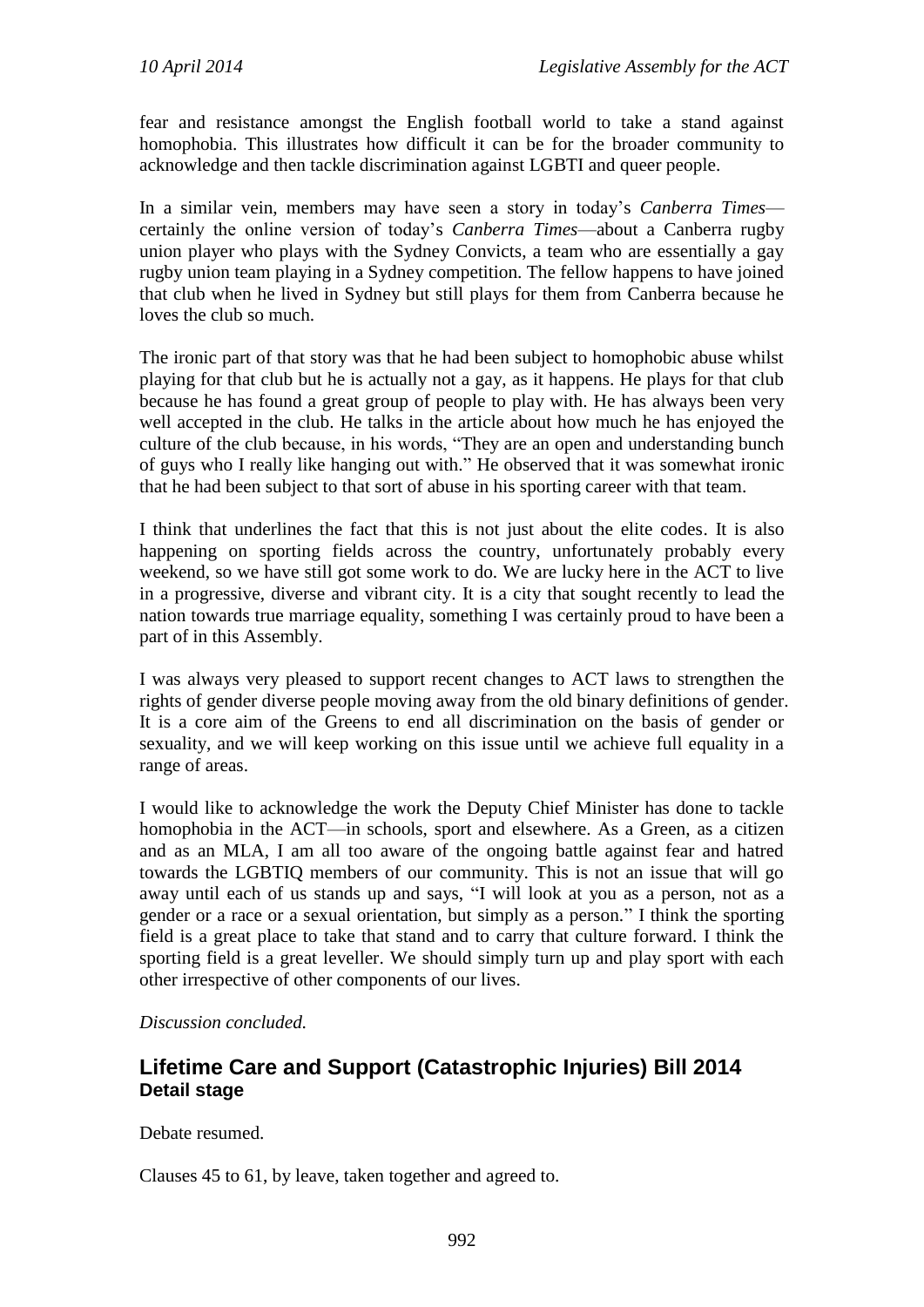Clause 62.

**MR SMYTH** (Brindabella) (4.20): I move amendment No 9 circulated in my name *[see schedule 1 at page 1007]*.

This is to insert a note that a decision under section 3 is a reviewable decision. Again, I point members to the two reports from the reviews of the Lifetime Care & Support Authority and Lifetime Care and Support Advisory Council done by the Legislative Council of New South Wales.

In the 2008 report, there were only two recommendations, the second of which was this:

That the Lifetime Care and Support Authority, in liaison with the Lifetime Care and Support Advisory Council, formally consider the range of options for independent review of decisions and the provision of independent advice and advocacy in respect of applicants, interim participants and lifetime participants in the Lifetime Care and Support Scheme. This should include the development of recommendations as to the desirability of and the most appropriate mechanisms for each.

That was in 2008. In 2011, recommendation 5 from another review was this:

That the Lifetime Care and Support Authority work with the Brain Injury Rehabilitation Directorate and other stakeholders to examine the feasibility of a more robust and independent dispute resolution process for disputes concerning eligibility and treatment.

I see a pattern here. There is another review, as legislated, being done now. They had hearings in March; we have not got the report from the committee yet. But what we see is from two different committees, one in 2011 and one in 2008. I understand that both were tripartisan. Both committees suggested that there needs to be an independent review. It is quite surprising that over that period of time you would get almost the same recommendation from two different committees in two different New South Wales parliaments. Perhaps there is a pattern here. I suspect we will be back here to rectify this in the short term.

It is important that people have access to justice and dispute resolution that is not controlled by the body that they have the dispute with or are in contention with. When we see two reports, three years apart, from different parliaments, from tripartisan committees, perhaps we should take note of what they say.

**MR BARR** (Molonglo—Deputy Chief Minister, Treasurer, Minister for Economic Development, Minister for Sport and Recreation, Minister for Tourism and Events and Minister for Community Services) (4.22): Before lunch I outlined that the government would not be supporting the series of amendments that includes this amendment 9 and also amendments 11 and 13, which are of similar nature. We will, I think, however, find that there is agreement on amendment 12, which is coming up shortly.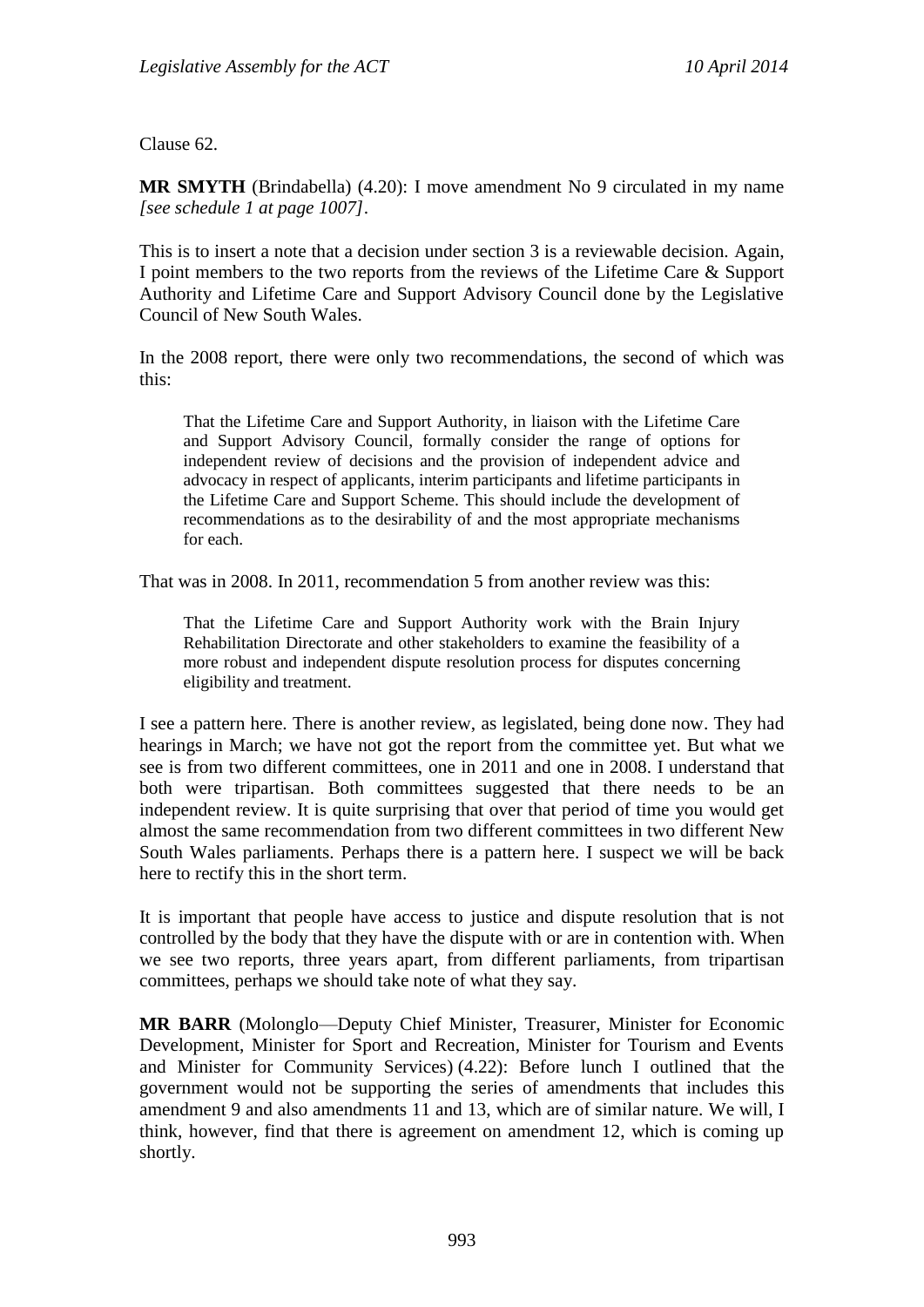Amendment negatived.

Clause 62 agreed to.

Clauses 63 and 64, by leave, taken together and agreed to.

Clause 65.

**MR SMYTH** (Brindabella) (4.23): I move amendment No 10 circulated in my name *[see schedule 1 at page 1007]*.

I am rapidly running out of places to insert review or legal cost clauses, but we will give it one more try. If you take on board the two reports from 2008 and 2011, or you go and read some of the transcript of the hearings that were held last month, you will see that people are still raising the issue of the ability of those in this scheme to have independent review and to have proper review. It is very important. The issue came up again in some of the recent hearings. People need to be able to be funded to do that. If we close off this avenue for legal costs, we are saying that those in the scheme cannot have justice. I urge members to reconsider their position, because I have no doubt that, in the years to come, we will be back here to amend this mistake—as we do with so many bills from the government.

Amendment negatived.

Clause 65 agreed to.

Clauses 66 to 92, by leave, taken together and agreed to.

Proposed new part.

**MR SMYTH** (Brindabella) (4.25): I move amendment No 11 circulated in my name *[see schedule 1 at page 1007]*.

This amendment is to insert a new part, 10A, containing the meanings of "reviewable decision", "reviewable decision notices" and "applications for review". Again, I implore members to listen to recommendations of two committees from two different parliaments of New South Wales. They believe there should be a review mechanism that is robust and independent of the commission. This is your last chance.

**MR BARR** (Molonglo—Deputy Chief Minister, Treasurer, Minister for Economic Development, Minister for Sport and Recreation, Minister for Tourism and Events and Minister for Community Services) (4.26): As tempting as it is to take the last chance, I will go back to my earlier comments: a consistent approach throughout the bill is necessary in order to ensure that we have an operable bill at the end of the process. However, I do think we are about to reach a point where there might be an agreement on an amendment; we will celebrate that in 30 seconds.

Amendment negatived.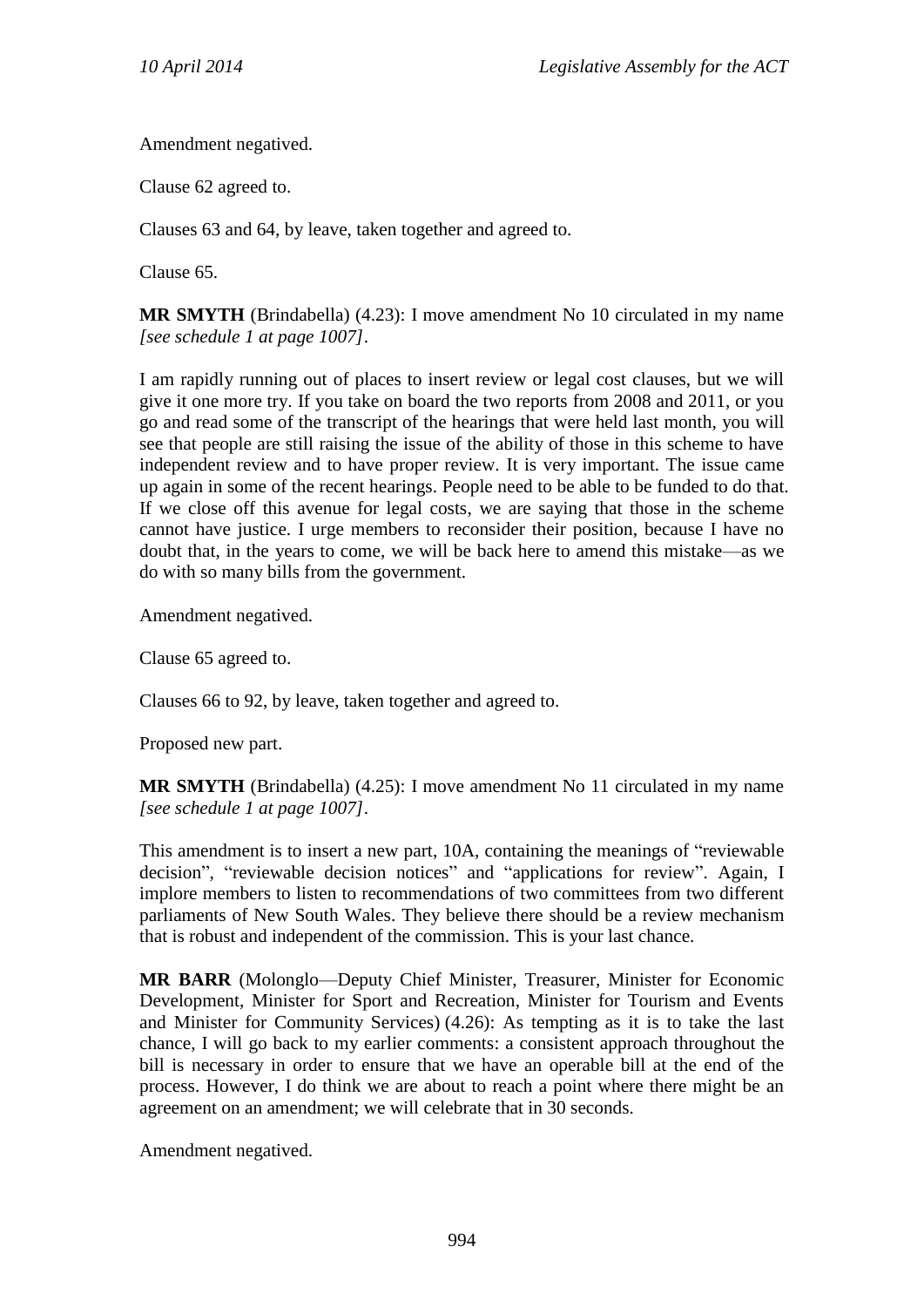Clause 93.

**MR SMYTH** (Brindabella) (4.26): I move amendment No 12 circulated in my name *[see schedule 1 at page 1008]*.

This amendment proposes a small change of words that omits "notifiable instrument" and basically inserts "disallowable" instrument. I note that members will speak to this, so I will not burden the debate. I thank members for their support, at least on this one.

**MR BARR** (Molonglo—Deputy Chief Minister, Treasurer, Minister for Economic Development, Minister for Sport and Recreation, Minister for Tourism and Events and Minister for Community Services) (4.27): The government will support Mr Smyth's amendment—proof that we do not oppose everything you put up, Mr Smyth.

Amendment agreed to.

Clause 93, as amended, agreed to.

Remainder of bill, by leave, taken as a whole and agreed to.

Bill, as amended, agreed to.

# **Duties (Commercial Leases) Amendment Bill 2014**

Debate resumed from 20 March 2014, on motion by **Mr Barr**:

That this bill be agreed to in principle.

**MR SMYTH** (Brindabella) (4.28): The explanatory memorandum for the Duties (Commercial Leases) Amendment Bill 2014 states the purpose of the bill in the following terms:

In the ACT, conveyance duty on short-term commercial leases (less than 30 years) was abolished, effective from 1 July 2009. However, conveyance duty continues to be charged on long-term commercial leases by the *Duties Act 1999*  (the Duties Act). A lease term of 30 years or more is considered to be a de facto transfer of land; the provisions are thus intended as an anti-avoidance measure.

It also states:

The amendments in this bill introduce a premium-based method for assessing duty on commercial leases, being leases that have only a commercial purpose or more than one purpose including commercial purpose. Examples of commercial activities include (but are not limited to) retail outlets, supermarkets, department stores, service stations and commercial accommodation, such as a hotel. Residential or Primary production leases are excluded from this duty.

And it states: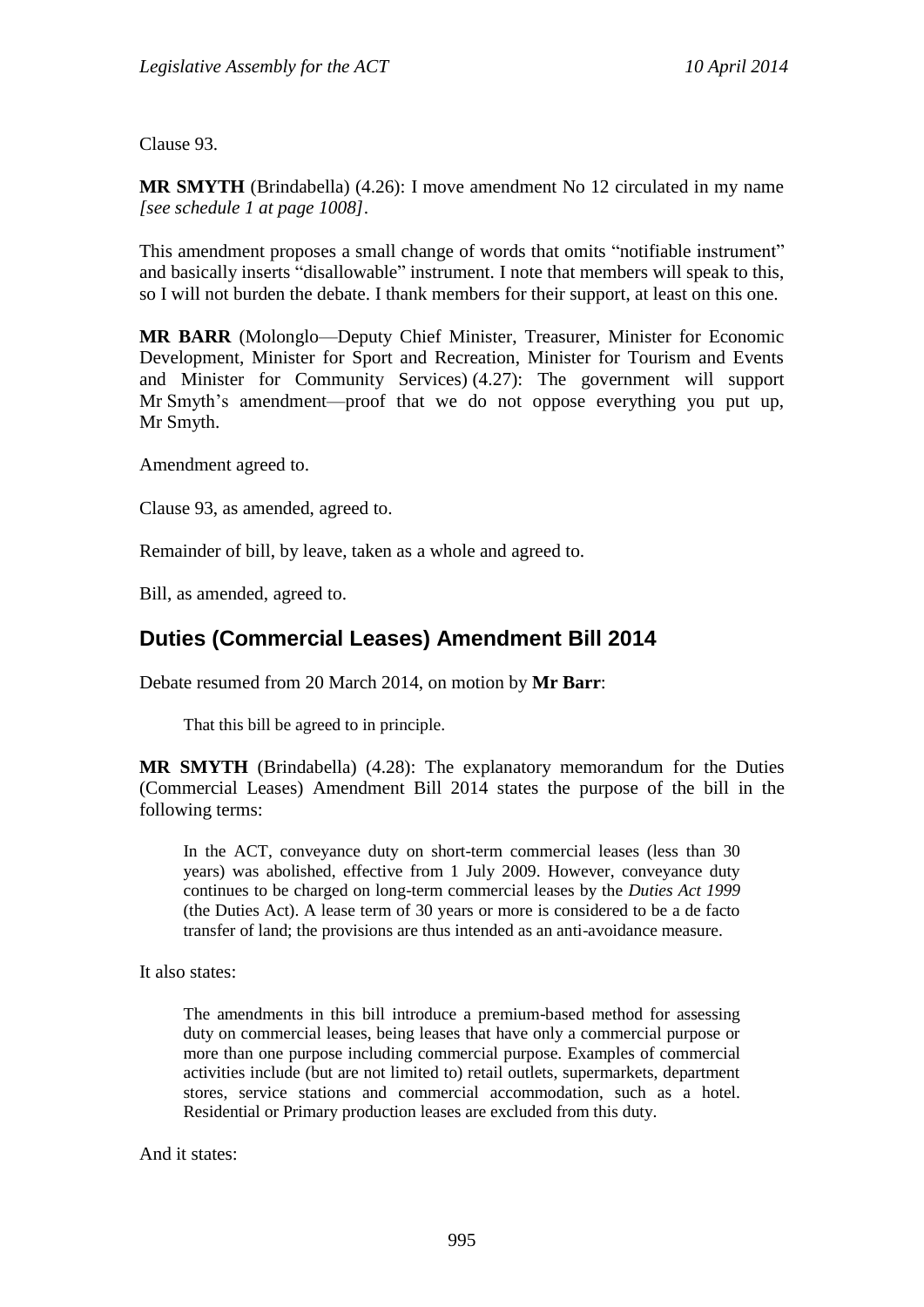These amendments will prevent the imposition of conveyance duty on Canberra's long standing businesses (both large and small), conducting successful and long-term commercial leasing arrangements. It is also possible that businesses who have previously considered investing in lengthy commercial leasing arrangements in the ACT will now see Canberra as a more attractive taxation (and thus business) environment.

The EM concludes with this:

The amended provisions will align the ACT with the approach taken to commercial leases in other jurisdictions and will provide greater certainty to the Territory's business community.

We had a briefing from officials, and I thank the minister for that. The officials told us that the bill was developed in consultation with stakeholders and had taken a year or so to put together, and that the intention was for the bill to be revenue neutral. They were not able to tell us why, given that this bill is going to be passed today, the government could not tell us what the premium will be set at.

Clause 5 of the bill is for provision of a new section for the meaning of a commercial lease with a premium. Clause 6, again reading from the EM, "removes long-term lease and franchise arrangements from being liable". Clause 7 "allows for the imposition of duty on the grant of a commercial lease with a premium". Clause 8 omits all long-term lease and franchise arrangements as dutiable property. Clause 14 provides a dutiable value of a transaction. Clause 16 gives power to the commissioner to require a party to provide a declaration by value of the market rent of the subject lease.

There are a number of key considerations here. The ACT is the only jurisdiction with leases managed in this way. Other jurisdictions already have 40-year leases. There have been representations that, for instance, commonwealth government buildings are nearly hitting their 30-year mark—perhaps Geoscience or the FAHCSIA building in Tuggeranong. But it affects little buildings or small businesses as well. The Charcoal restaurant is apparently being affected. And one of the examples in the brief was that perhaps the fish and chip shop at the Curtin shops, which has been there for almost 30 years, will be caught up in this. The amendment would avoid requiring the above to pay what, for either of them, would be a large duty payment. There is also a push, for instance, for Woolies in Gungahlin to have a 40-year lease, which would currently attract the duty.

What the bill does is remove the term for when duty is liable on the lease. If there is a premium associated with the lease, the premium is dutiable. What it does is remove an unintended consequence which is causing business to sign possibly 29-year leases.

From the briefings we have received from the government, they think that this change is revenue neutral.

I refer members back to the IGA signed in the lead-up to the introduction of the GST. The GST was meant to have a trade-off where there would be no stamp duty on leases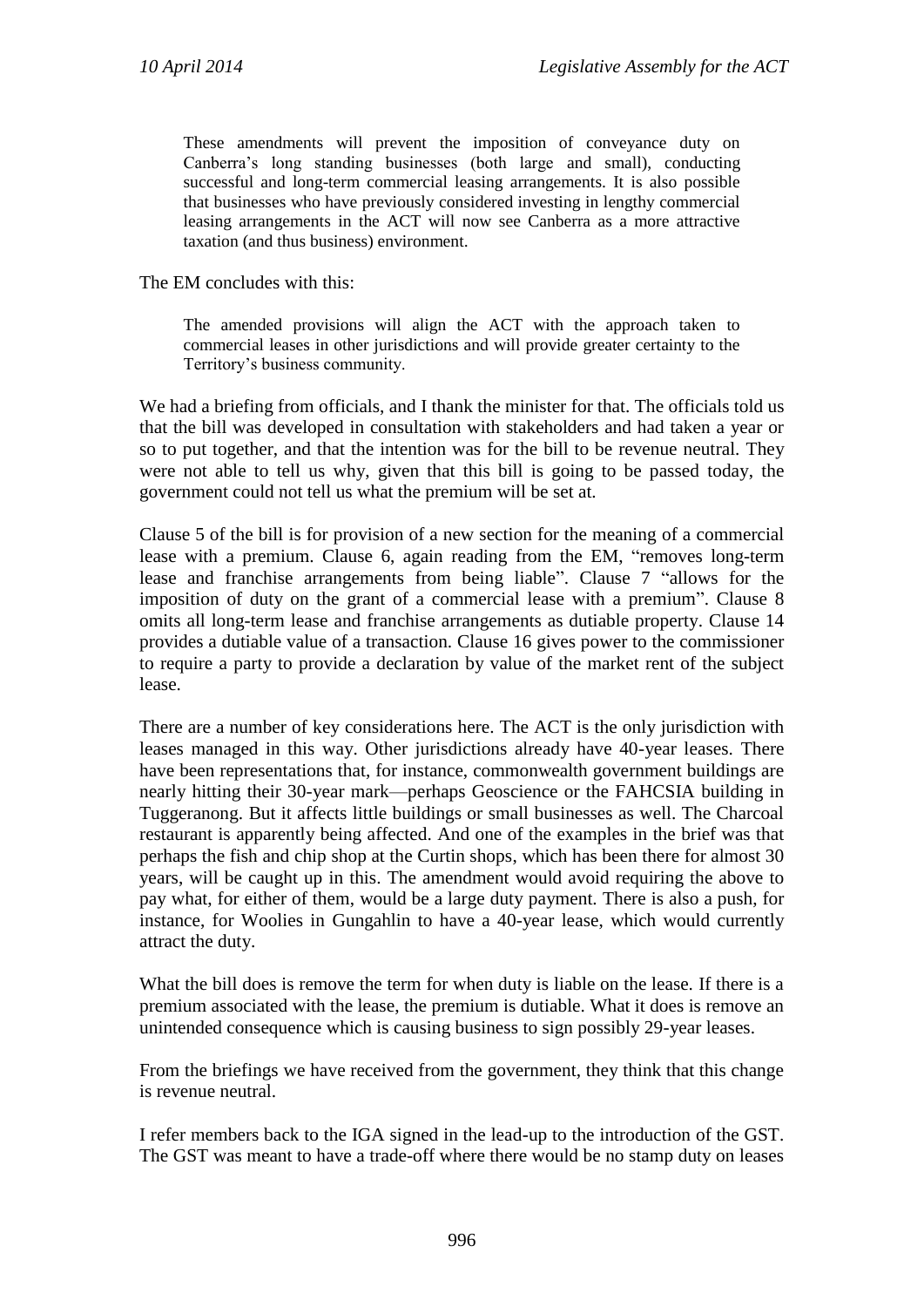full stop. It is perhaps unfortunate that that did not occur. In consultation with industry, that would be their preference—that jurisdictions honour the agreement that led up to the introduction of the GST. The choice offered by the territory is simply to take duty on the long-term leases or to accept the new lease premium model. In consultation, industry has said that the lease premium model is the lesser of two evils but it does not believe that it will lead to people really understanding or believing that Canberra is open for business.

We need to use this bill to fix an unintended consequence of the earlier government initiative in 2009 which abolished short-term commercial leases. How often do we come back here to fix up short-term problems that are created by the Treasurer's bills? We have consulted with industry regarding this bill. No oppositions have been made to the bill except for the fact that people do not believe the duty should be there at all, given the intergovernmental agreement of the early 2000s. That said, the government initiative does call for closer scrutiny.

We will support the bill. The real stick in the mud here is that we are about to pass this without knowing what the percentage will be. Maybe the Treasurer is going to jump up in his closing speech, tell us and allay all our fears. Again, it goes to that whole point that if you are going to put information in regulations, it is very hard. You truly have to take the government on trust. On a number of occasions, we have had to come back when that trust has not been met.

We would like to know, if the Treasurer would like to tell us this afternoon, what the premium that we are voting for is. What will the percentage be? In this new era of openness and accountability, we often hear the Chief Minister talk about open government. Why can't you tell us before we vote on this what the premium will be? You have got the support. You know that the bill is getting up. There is a real openness issue here: what is the government up to?

We will support the bill. It closes another unintended consequence from a previous bill. We will keep a close eye on how this government implements this. I would not be surprised if, yet again, we come back to implement more change because the government still has not got the settings right.

**MR RATTENBURY** (Molonglo) (4.35): The Greens will be supporting this bill today. This is a very short and simple bill to amend the Duties Act. It is in line with the ACT government's progressive implementation of the new ACT taxation system. At present our current legislation is structured to charge duties on conveyance of commercial leases that are longer than 30 years. This policy was created to attempt to ensure that companies were not making long leases instead of transferring or selling a property to avoid conveyance duty.

The current policy also includes covering cases whereby a lease is extended to over 30 years. Issues have arisen due to the fact that some lessees were being charged simply for having a long lease of perhaps 30 years or more or a lease with an extension then going over 30 years. These lessees were not necessarily avoiding conveyance duty just because they wanted a long lease.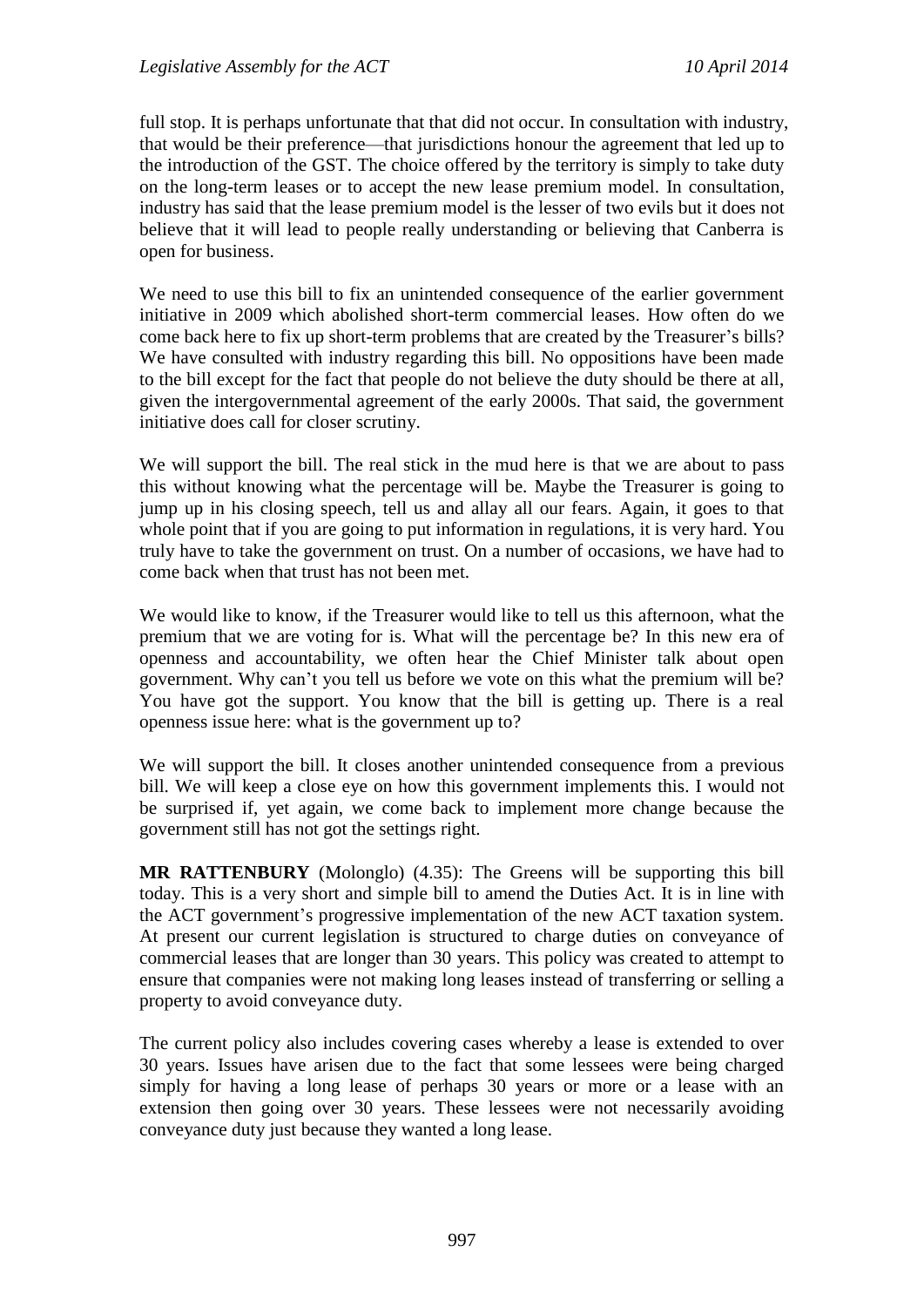This bill seeks to rectify the issue by instead establishing a process for only charging duty on any premiums paid on a long-term 30-year lease. The premium is an amount paid above the market rent. One way that companies have been able to avoid conveyance duty is to instead charge the lessee a premium on the rental level.

The Commissioner for ACT Revenue may set a threshold level to determine how far above market rent can be defined as a premium. This threshold will be important to ensure that the duty liability does not apply to lessees who are simply paying high rents but are not trying to avoid conveyance duty. The commissioner may require the aid of a valuer to establish the correct threshold to calculate what is a premium. I believe that this is a fairly simple and agreeable proposal, and I support the bill.

**MR BARR** (Molonglo—Deputy Chief Minister, Treasurer, Minister for Economic Development, Minister for Sport and Recreation, Minister for Tourism and Events and Minister for Community Services) (4.36), in reply: I thank members for their support. As always with the shadow treasurer, it comes with a barb or two. But such is life.

**Mr Smyth**: Tell us the percentage and it will all go away.

**MR BARR**: I look forward to that. The bill replaces existing provisions in the Duties Act 1999 that impose conveyance duty on long-term leases with fairer, simpler and more effective premium-based provisions. The long-term lease provisions in the Duties Act impose a duty on the commercial lease with a term of 30 years or greater. This can be arrived at by a single-term lease or over multiple terms. These provisions function as an anti-avoidance mechanism that captures commercial leasing arrangements which are being used in lieu of a conveyance transfer.

The existing provisions can hinder the development and sustainability of legitimate commercial arrangements by imposing a substantial duty liability on a business. For example, a business that has completed two 10-year terms and entered a 15-year lease that will bring the total term to 35 years would incur a duty liability. This is despite having no intent of gaining any ownership rights of the property or attempting to avoid conveyance duties.

The provisions that are brought forward will impose a duty on a lease that has a substantial premium paid for the grant or transfer of the lease. A premium is defined as any consideration, being monetary or non-monetary, that is paid or agreed to be paid in relation to the lease other than recent reserve. A lease with a considerable upfront premium is a primary characteristic of a commercial lease established to avoid conveyance duty.

The premium paid only becomes liable to a duty once the premium exceeds the determined threshold of 25 per cent above market rent over the term of the lease. Once the premium component exceeds this 25 per cent threshold, the entire premium component becomes liable for duty. The premium threshold will be set by disallowable instrument once the legislation has been passed.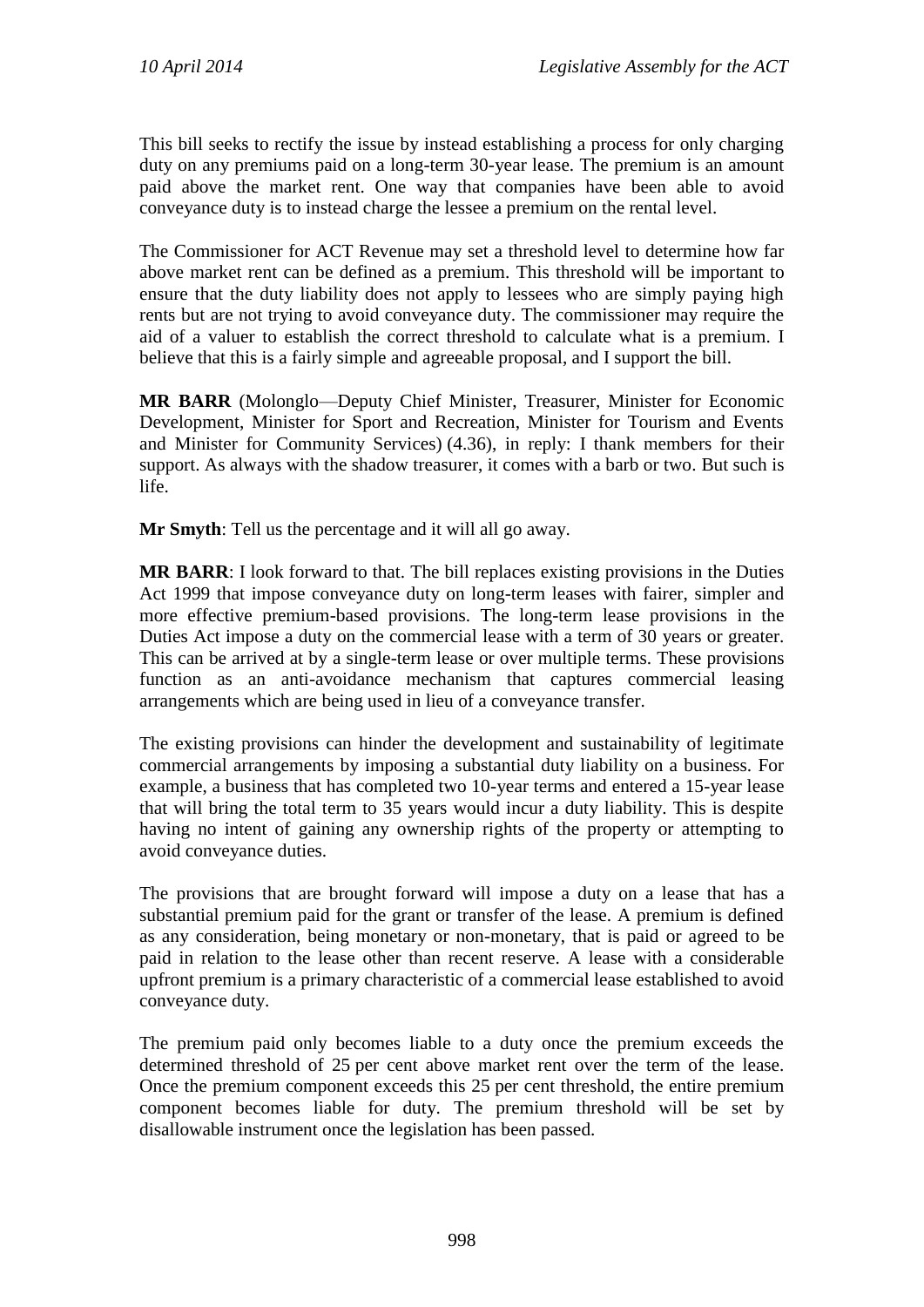It is important to note that the bill and the determined threshold have been developed in consultation with industry experts. The amendments provide positive outcomes for both the ACT Revenue Office and external stakeholders such as local businesses.

Other jurisdictions have provisions which prevent the avoidance of conveyance duty by tax and commercial leases which have a premium paid on the grant or transfer of the lease. This bill aligns the territory with other jurisdictions that have successfully implemented a premium-based method for imposing duty on commercial leasing arrangements being used in lieu of a conveyance.

The long-term lease provisions in the Duties Act are now overly burdensome and ineffective in achieving the desired outcome. These legislative changes are necessary for ensuring the territory still retains provisions to capture commercial leasing arrangements that are intended as a de facto transfer of land. The amendments I have proposed will bring forward stronger, more effective anti-avoidance provisions for commercial arrangements which will no longer be to the detriment of the long-term sustainability of local businesses in the territory.

This bill removes market distortions. I am very fond of bills that remove market distortions and inequities resulting from existing provisions. The implementation of more appropriate duty provisions will improve the economic environment for local businesses and businesses looking to invest in the territory. More investment may also result in positive commercial competition within the territory's economy.

I commend the Duties (Commercial Leases) Amendment Bill 2014 to the Assembly. I will resist the temptation at this late hour on Thursday of the sitting week to engage in further debate with the shadow treasurer about the importance of cutting duties. I do note that I am the one supporting it. I am the one supporting the cutting of duties, and those opposite are the ones opposing the cutting of duties. So it is with a certain amount of amusement that I sit here and listen to a lecture from the shadow treasurer on the importance of cutting duties.

**Mr Smyth**: So what will the premium be? What will the premium be?

**MR BARR**: Mr Smyth, you are always welcome to join with the government and every sensible policy maker and economist in wanting to abolish inefficient taxation and move to a more efficient revenue base for the territory. The government will continue, in spite of the opposition from those opposite, to reform our taxation system. Today's legislation is an important part but by no means the only part of the taxation reform that the government will continue to pursue because it is the right policy decision for this economy, for this community, and we must have a simpler, fairer and more efficient taxation system. I am glad that I have got some animation and response from those opposite at the end of this sitting week. I commend the bill to the Assembly.

Question resolved in the affirmative.

Bill agreed to in principle.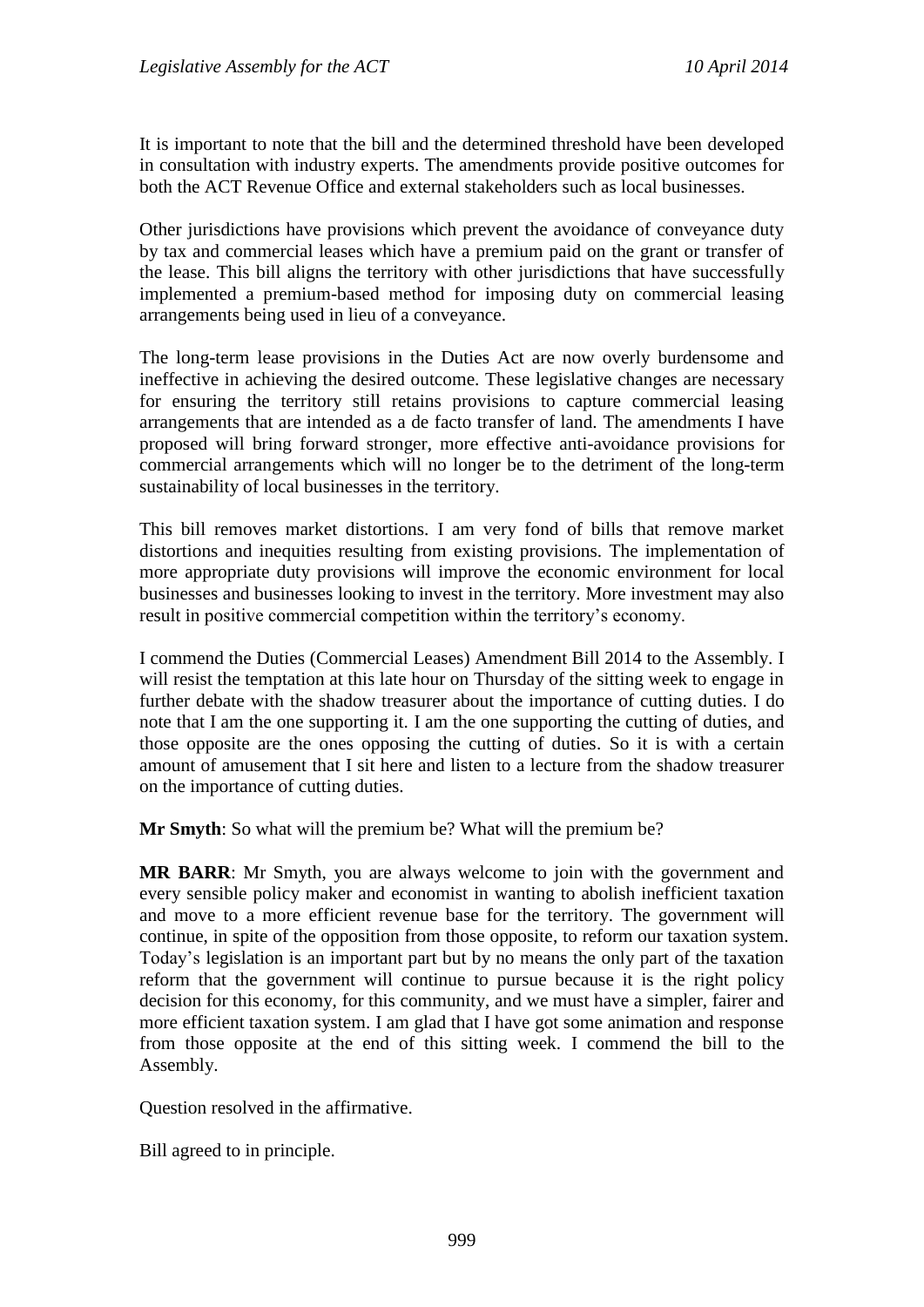Leave granted to dispense with the detail stage.

Bill agreed to.

# **Adjournment**

Motion (by **Mr Barr**) proposed:

That the Assembly do now adjourn.

### **Autism Awareness Month**

**MR WALL** (Brindabella) (4.43): I would like to bring to the attention of the Assembly that April is Autism Awareness Month. It provides an excellent opportunity to talk about what is now the most commonly occurring childhood disability. There is little known about the causes of autism spectrum disorder and effective treatment options are limited.

In 2007 the United Nations General Assembly declared 2 April as World Autism Awareness Day and in 2008 a global network of charities and organisations joined together to recognise world autism day through a campaign called "light it up blue". As a result of this campaign hundreds of iconic buildings, bridges and sporting venues across the world were lit up blue on the evening of 2 April.

The campaign highlights the need for greater public awareness and education about autism in our community. Here in the ACT the "go blue for Canberra" campaign saw the lighting up of Telstra Tower in blue lights, as well as the National Gallery of Australia and the Museum of Australian Democracy, or Old Parliament House as it is still commonly referred to, on 2 April.

Autism Asperger ACT have highlighted a number of activities and events that are occurring throughout this month, and details can be found at the Autism Asperger website. I encourage all members to at least be involved or acknowledge the significant issue of autism within our community.

## **Belconnen Arts Centre**

**DR BOURKE** (Ginninderra) (4.44): The current Belconnen Arts Centre exhibition *Unmade Edges—Distinctive Places* celebrates Canberra's rural fringes—the villages and communities that are the keepers of many of our early stories. It came about through the portrait of a nation centenary project. This national project, supported by the ACT and commonwealth governments, engaged Canberrans and Australians in the unique names and places of the national capital. Perhaps most importantly, portrait of a nation got neighbours and communities reconnecting and not only celebrating the capital's 100th birthday but also their own special place and character within Canberra and on the unmade edges.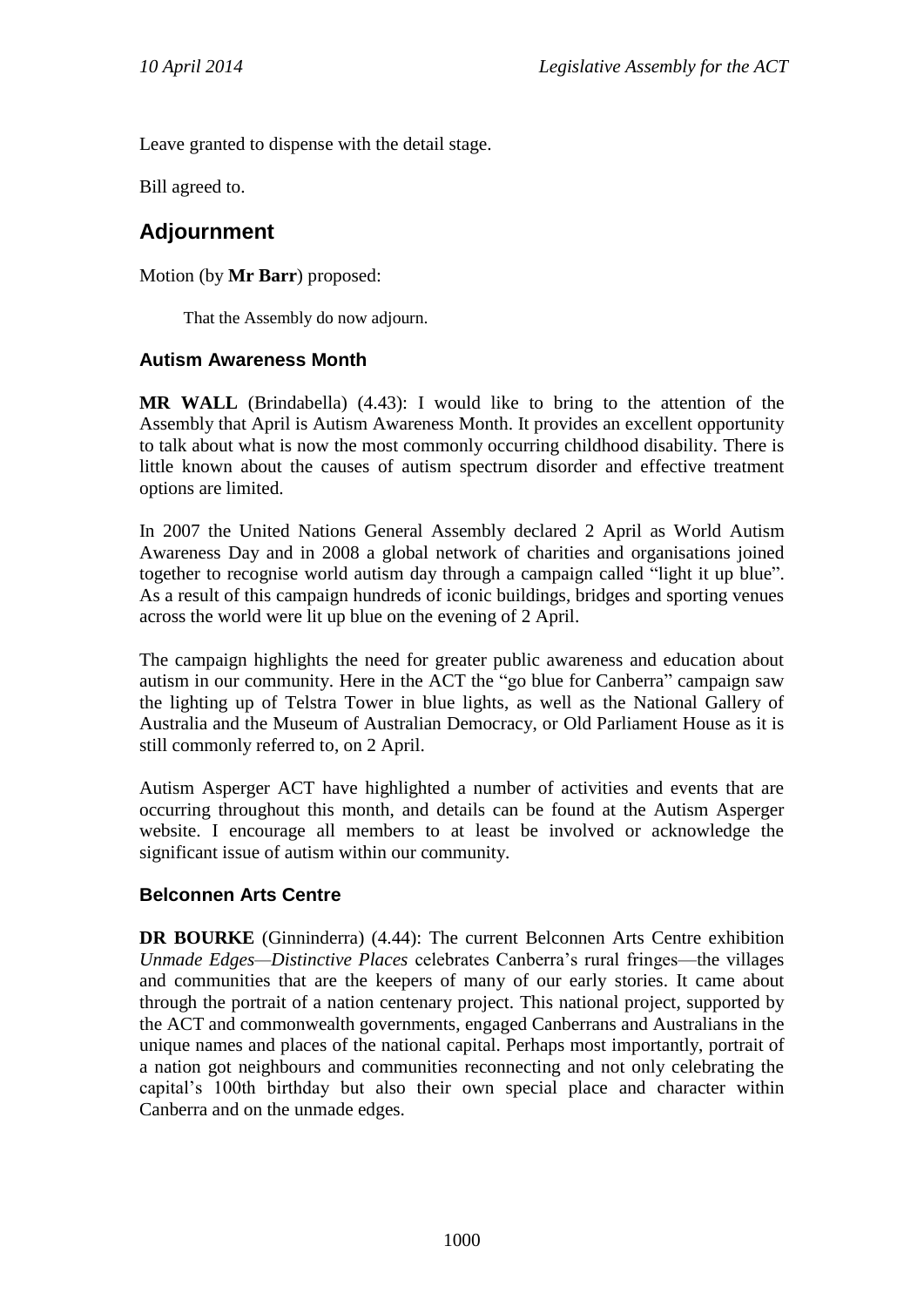The centenary was as much about looking forward as it was looking back. One of the great strengths of our centenary celebrations was engaging so many sections of the community and bringing them together in a range of celebrations that will continue. *Unmade Edges—Distinctive Places* engaged our villages and communities on the edge of Canberra. Most of them have been through massive change over the past century as a result of the needs of a growing capital.

It was only a few months ago that I was in Pialligo launching the work of Sui Jackson. It was inspired by the nearby Molonglo River. His work symbolises Pialligo's distinctive place in the Canberra community. Another river, the Murrumbidgee, inspired Marily Cintra's exhibition in the Tharwa community hall. Malcolm Cooke captured imagery of the village's proud agricultural history of wheat and wool production. Dan Stewart-Moore responded to the resilience of the Uriarra community with his work "loop", symbolising the 100 blocks in the village and its circular shape. In Stromlo, the residents joined artists Daniel Maginnity and Hanna Hoyne in creating bush furniture from green waste and celebrating the forestry roots of the village.

In Oaks Estate, the faces of former residents made a haunting return in the 59 images projected onto the iconic water tower by artist Michel Starling. Huge pastes-up produced by Rachel Bowak of famous local characters such as Bede Tongs were a major talking point in the community. In Hall, a group of artists—John Reid, Marzena Wasikowska, Amanda Stuart, Carolyn Young and Heike Qualitz—came together to produce performance, photography, sculpture and imagery reflecting the vibrant and rich history of the village and its surrounds.

The works by these 14 artists are as varied and as wide as the communities they represent. *Unmade Edges* provides an opportunity to engage a new round of audiences to open their eyes to the nature of Canberra's rural communities and how they have contributed to the development of the capital and to the national story. In this exhibition, the artists reflect on the process and show us what happened next in their journey.

I say special thanks to Ann McMahon, who created this exhibition, and also thank the artists, who obviously took great care and thought in working with those communities. Debate will continue for years about the legacies of our one very big year. Some centenary benefits will only be apparent in the decades to come, but I am pleased to see that this exhibition, *Unmade Edges*, carries its statement into Canberra's 101st year and beyond.

## **Tuggeranong Hawks Football Club**

**MS LAWDER** (Brindabella) (4.48): I rise today to speak briefly about the Tuggeranong Hawks Football Club and their "Pat yard blitz", which occurred on Tuesday night this week.

Pat McLindin is the patron of the Tuggeranong Hawks Australian Rules football club. With her husband, Darryl, Pat helped form what was originally the Eastlake-Woden football club. The club evolved over the years into the Tuggeranong football club. Pat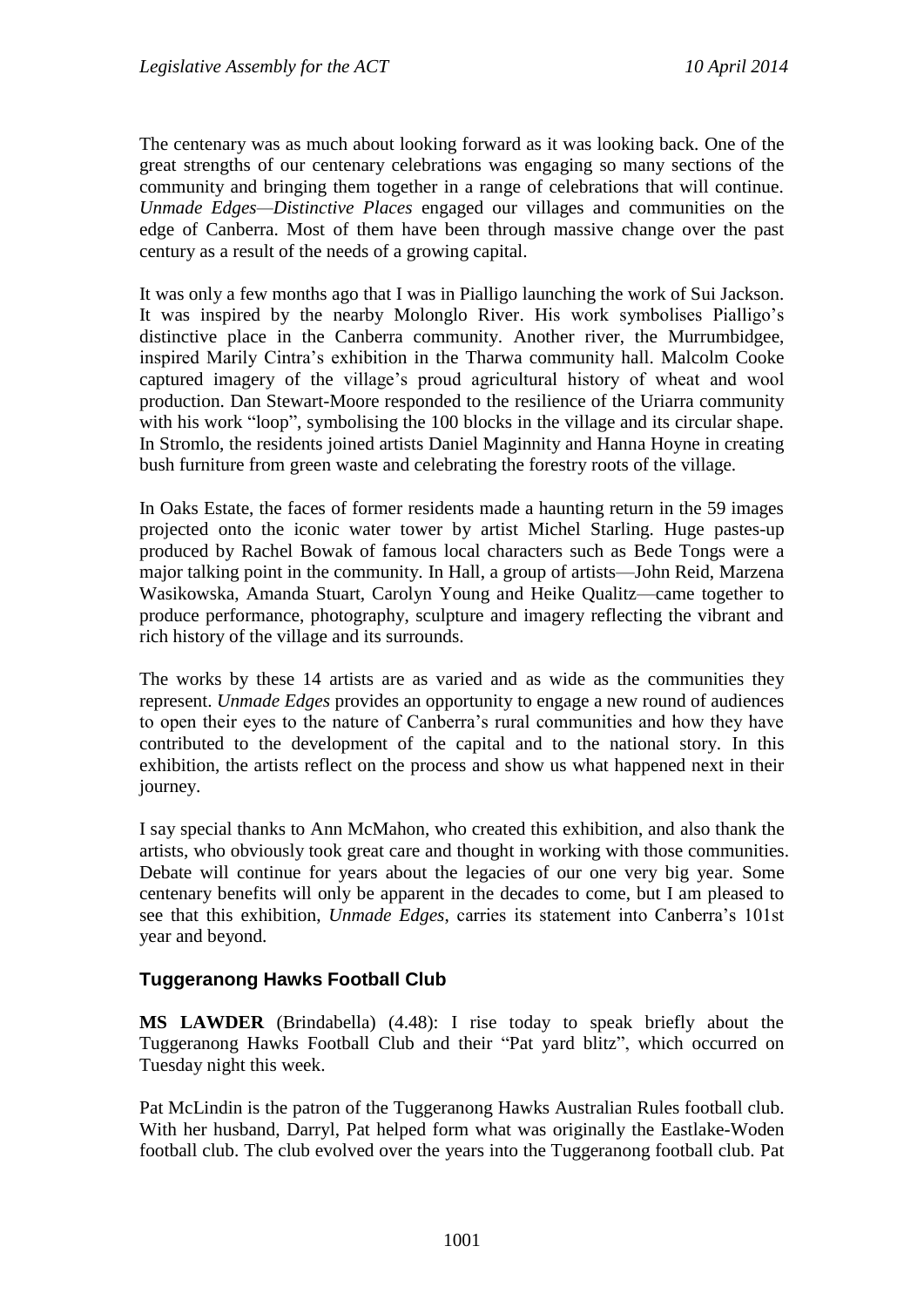and her husband have loved the club regardless of the club name or playing strip. In this year's season, you will see Pat on Tuesday to Thursday nights filling up the senior squad's drink bottles and walking them out to the players with her trolley. Such is the respect for her that the players carefully place the drink bottles back into the trolley instead of throwing them onto the ground as most footballers do.

Pat's husband, Darryl, passed away in 2010. As Pat spends so much time at her beloved football club, she has less time to garden, so earlier this week the players and club officials that love and respect Pat arrived at her house at 6 pm and helped the lady who always gives her all to the club.

I would like to acknowledge, firstly, Pat McLindin and her contribution to the club over many, many years. Secondly, I would like to acknowledge the players and officials who gave some of their time to help someone they respect in the community who could do with a bit of help at home. It is great to see these actions taking place in our community.

The Tuggeranong Hawks are a great community club with a family-oriented ethos, as you know, Mr Assistant Speaker Gentleman. The Pat yard blitz is just one example of their community spirit. I would like to wish all their teams every success for the coming season—including the women's team, which will be trying to achieve backto-back premierships this year.

## **St Vincent de Paul Society**

**MR COE** (Ginninderra) (4.49): I rise this afternoon to speak about the work of the St Vincent de Paul Society. St Vincent de Paul is a lay Catholic organisation whose vision is to be recognised as a caring Catholic charity offering a hand up to people in need. It does this by serving those in need with love, respect, justice, hope and joy, and by working to shape a more just and compassionate society.

The society in Canberra-Goulburn is governed by the territory council, which meets four times a year. The council is headed by the president, who appoints a CEO to manage staff and the business operations of the society.

The society undertakes many special works in the community. The most well known special work in the Canberra-Goulburn region is the Vinnies centres. There are 24 Vinnies centres in Canberra-Goulburn, with a gross income of over \$6 million each year. Vinnies centres in Canberra-Goulburn are staffed by about 70 employees and over 900 volunteers.

The society also provides homelessness services through Samaritan House, the street to home program, the young parent program, the family services program, blue door, the night patrol, Kennedy House and St Anthony's. The society provides mental health services through Samaritan Services and Compeer. The society also provides education services, through Clemente and Homeground.

As well as financial support received from governments, the society raises significant funds from fundraising activities, including the Christmas appeal and winter appeal,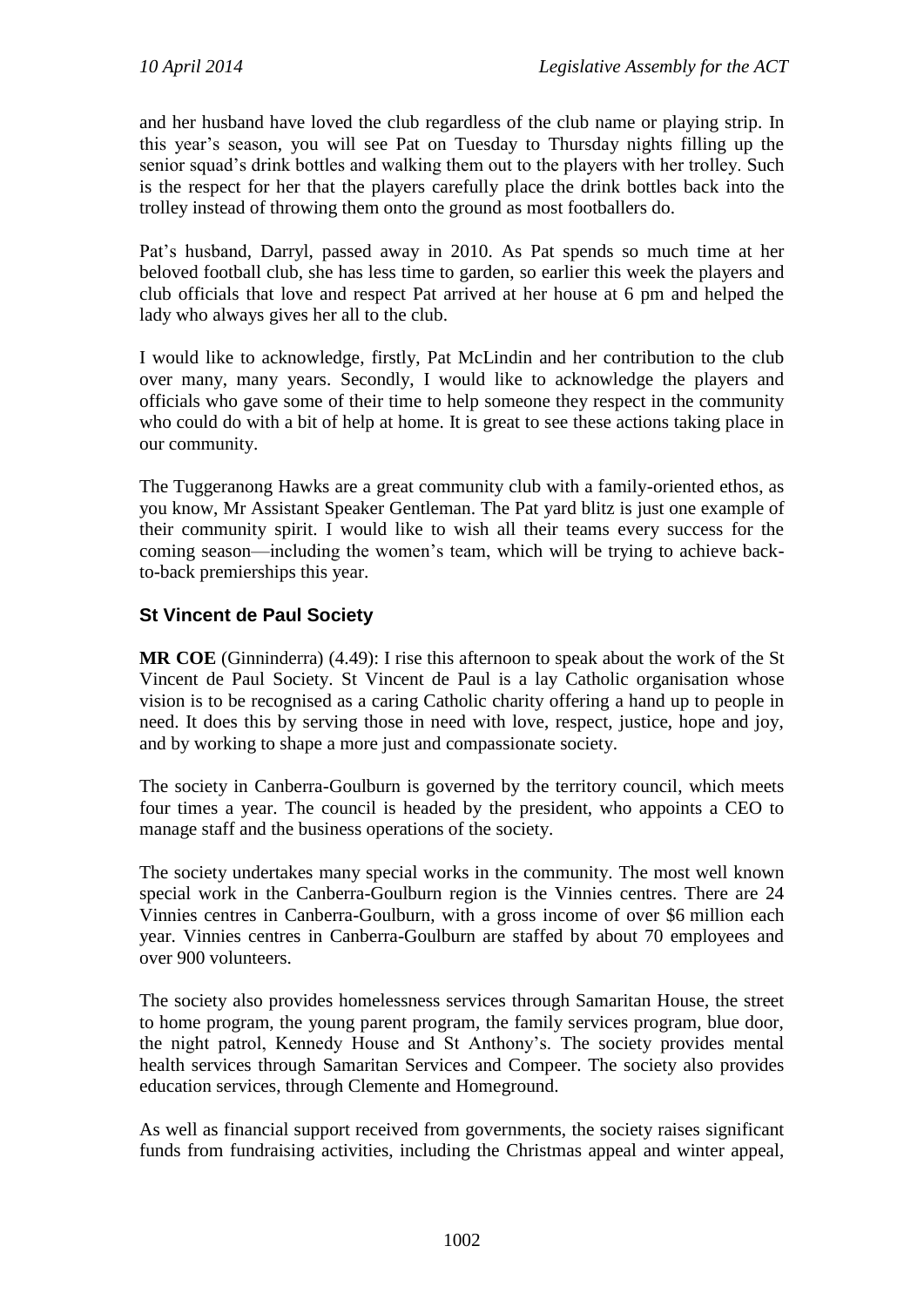which raised over \$600,000 last year; the doorknock appeal, which raised \$320,000 last year; and the CEO sleep-out, which raised nearly \$500,000 last time it was held. Last year the society organised a homelessness forum with Sir William Deane as part of the Canberra centenary activities.

I would like to place on the record my thanks to the members of the Canberra-Goulburn territory council—the president, Frank Brassil; spiritual adviser, Sister Liz Rothe; vice-presidents, Linda Barry, Warwick Fulton, Nick Stuparich, Lorcan Murphy and Stephanie Hawkins; and regional presidents, Ted Smith, John Nieuwendyk, Damien Kenneally, Michael Van Wanrooy, Rebecca Bromhead, Vin Kane and Brad Moffitt.

I would also like to thank the CEO, Paul Tresize; executive officer, Jane Rosewarne; HR director, Shayleen Barlow; market and fundraising director, Mark Thomson; special works director, Shannon Pickles; property and operational services director, Mike Taarnby; finance director, Camila Allen; youth director, Sarah Clifton; and centres director, Lindsay Rae.

Finally, I would like to particularly thank all the volunteers who are involved with the society's activities. Organisations like St Vincent de Paul rely heavily on volunteers, who often go unrecognised. I commend the St Vincent de Paul Society in Canberra-Goulburn on their significant achievements, and recommend that members visit their website for more information at www.vinnies.org.au.

## **Basketball**

**MS BERRY** (Ginninderra) (4.52): Tonight I am excited to be heading out to Belconnen basketball stadium to open the national under-18s basketball competition and the Kevin Coombs cup. Whilst I am only relatively new at being a politician, I have been playing basketball here in Canberra since before the Belconnen stadium was built. As a basketballer and the aunt of a couple of former southern junior league players, I know these tournaments can be stressful times. All of the young people attending the tournament have trained hard to be in the position they are in and to represent their state. But I also know that all of the young people will be good sports and I know, for many states and clubs, attitude plays a strong role in whether a player is selected at all. It is my hope that their good sportsmanship is reflected across the tournament. Even though I will secretly be hoping to see the ACT take home the gold, when I get down there to watch, I will be cheering on all the teams just as loudly.

It is also timely to note the good work many clubs are already doing in standing up against homophobia and transphobia. Having been a long-time player, I know there is a significant improvement in the inclusivity of many club cultures.

Finally and briefly, because I am keen to get down there and watch the games, I would like to mention how pleased I am to be opening the Kevin Coombs cup. It is extraordinary how far wheelchair basketball has come since Kevin wheeled his 40 kilogram chair onto the courts in the 1960s Paralympics. Through the dedication of players and supporters, wheelchair basketball has become, over a very short time, a fast-paced, elite and sometimes brutal game that I love to watch. It is my hope that over time it will receive the kinds of funding and audience it deserves.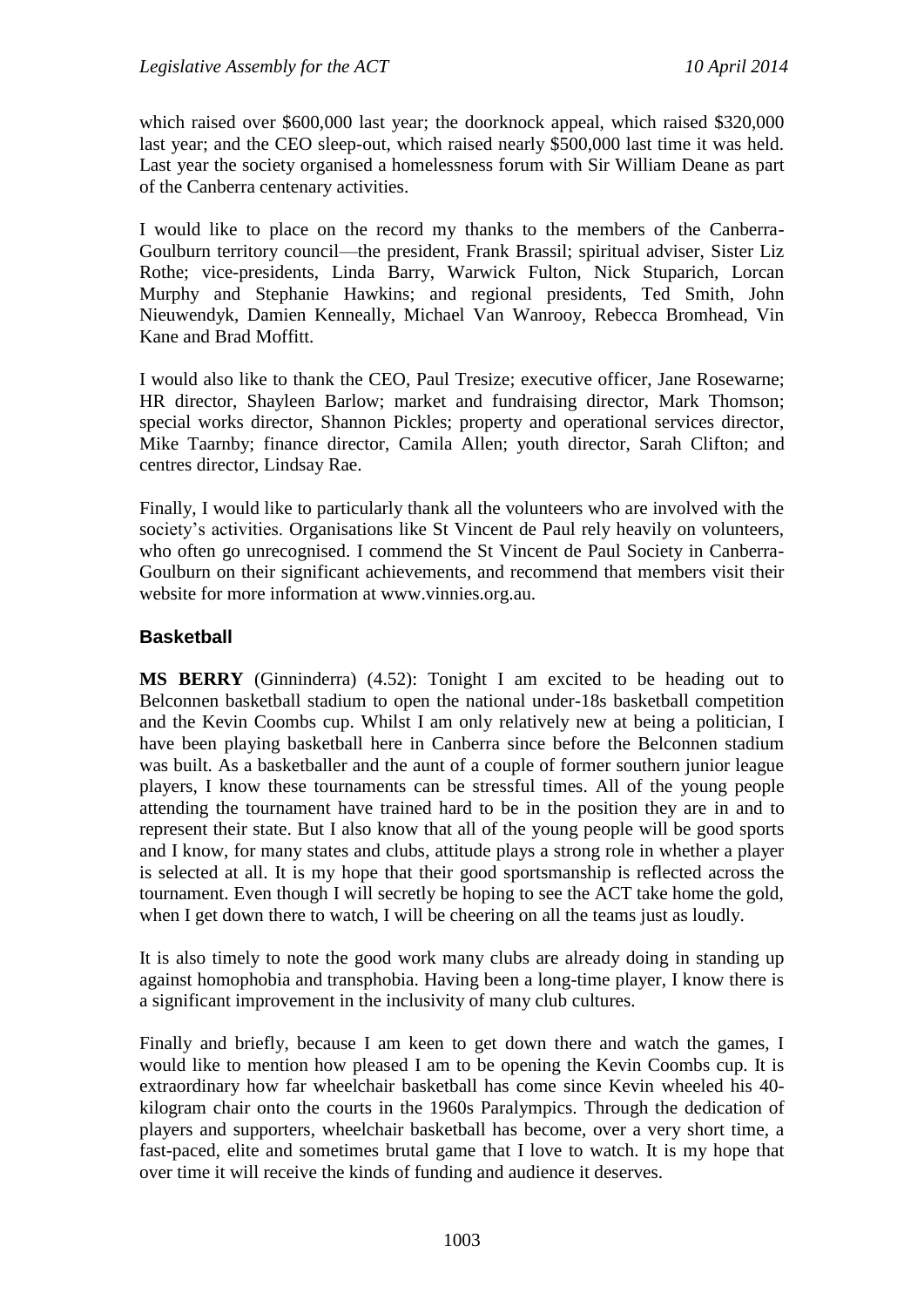Again, I encourage all of my Assembly colleagues to get down and watch some of our great young players.

## **Aged care—pets**

**MS PORTER** (Ginninderra) (4.54): Members may remember that in May 2012 I hosted a community forum here in the ACT Legislative Assembly entitled "Conversations on pets in aged care". The forum was intended to initiate a community discussion about the role pets play in the lives of older Canberrans and was attended by numerous aged care professionals, animal welfare agencies and pet owners. The main address was delivered by Dr Bronwyn Massavelli, a psychologist from the University of Queensland, and Ms Lynn Fitzpatrick, both of whom have immense experience in this area.

As the discussion unfolded, it became clear there was a recognition of the significant benefits pet ownership has for older people and there should be greater support to allow older Australians to continue living with their pets in aged care accommodation and when ageing at home. Also identified were some notable concerns, including the design of retirement villages and nursing homes, as most are currently unsuitable for this arrangement; additional work and training for staff who may have to assist pet owners as well as a pet; other residents who may be uncomfortable with animals; and the importance of ensuring that the interests of the person and pets are balanced.

As a result, it was decided that a steering group be formed to work through some of these challenges as well as identify opportunities that the group can pursue. This was a significant step forward.

I can report the pets in aged care steering committee was later formed and has been busy making available information to seniors about where to obtain assistance to care for pets as they age, themselves as well as their animals; how to identify villages that accept pets; identify organisations that provide assistance to older pet owners; encourage further research into the benefits that pets provide to us as we age; encourage designers and architects, in looking at retirement villages, to make allowances for pets and also to be able to refurbish existing facilities; work with the RSPCA in relation to their already-established seniors for seniors program; and explore the possibility of volunteer programs to support people ageing at home to care for their pets.

Just last month they held a forum in ACT COTA's facility in Hughes where a large number of people came to discuss caring for pets whilst ageing at home. And later this year they will be holding another forum where they will have an expert come to discuss the various aspects of grief when you are actually parted from your animal or when your animal dies. Of course, this is a very important aspect of older people having pets.

I can also report that as of 28 March this year the group has become incorporated and is now officially known as Pets and Positive Ageing Inc. I take this opportunity to congratulate all members of the inaugural committee: Jan Phillips, Di Johnstone, John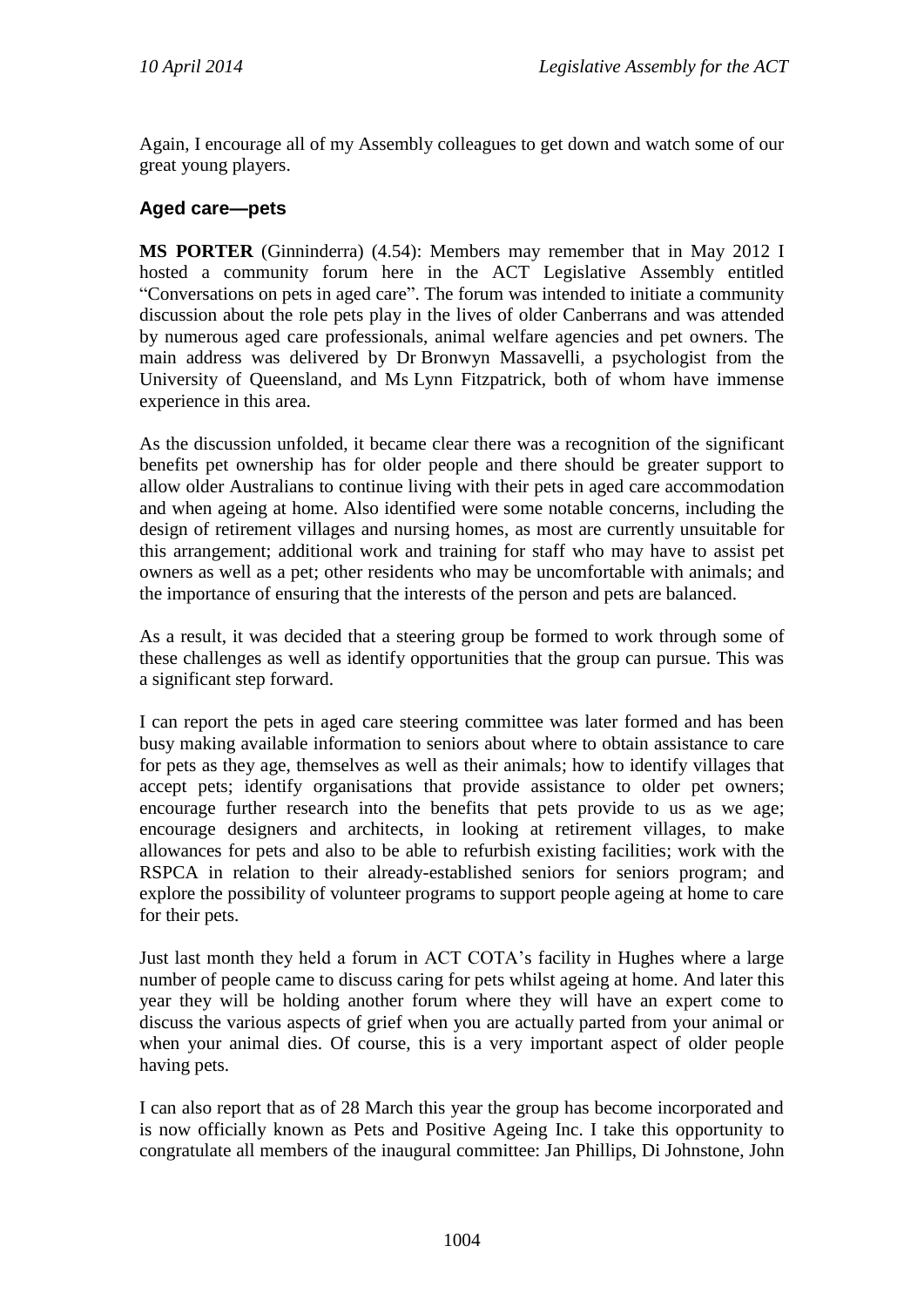Vilskersts, Karen Schlieper, Kathryn McQuarrie and Sue Gage. I would also like to thank all who have worked with the steering committee at one point or assisted in one way or another during the development of the steering committee and with their work, which includes Dr John Aspley-Davis, Heike Hahner, Dr Michael Hayward and Jane Gregor.

Finally I thank my staff members Jack Simpson and Tim Petheram, both of whom have since left my office, and David Bullock now for the support they have provided to the steering committee over the last two years. I would also like to congratulate the actual group for the work they are doing in getting out there at the various expos and opportunities such as the Seniors Week activities and the upcoming retirement expo where they will also have an opportunity to talk about their work.

Question resolved in the affirmative.

## **The Assembly adjourned at 5 pm until Tuesday, 6 May, at 10 am.**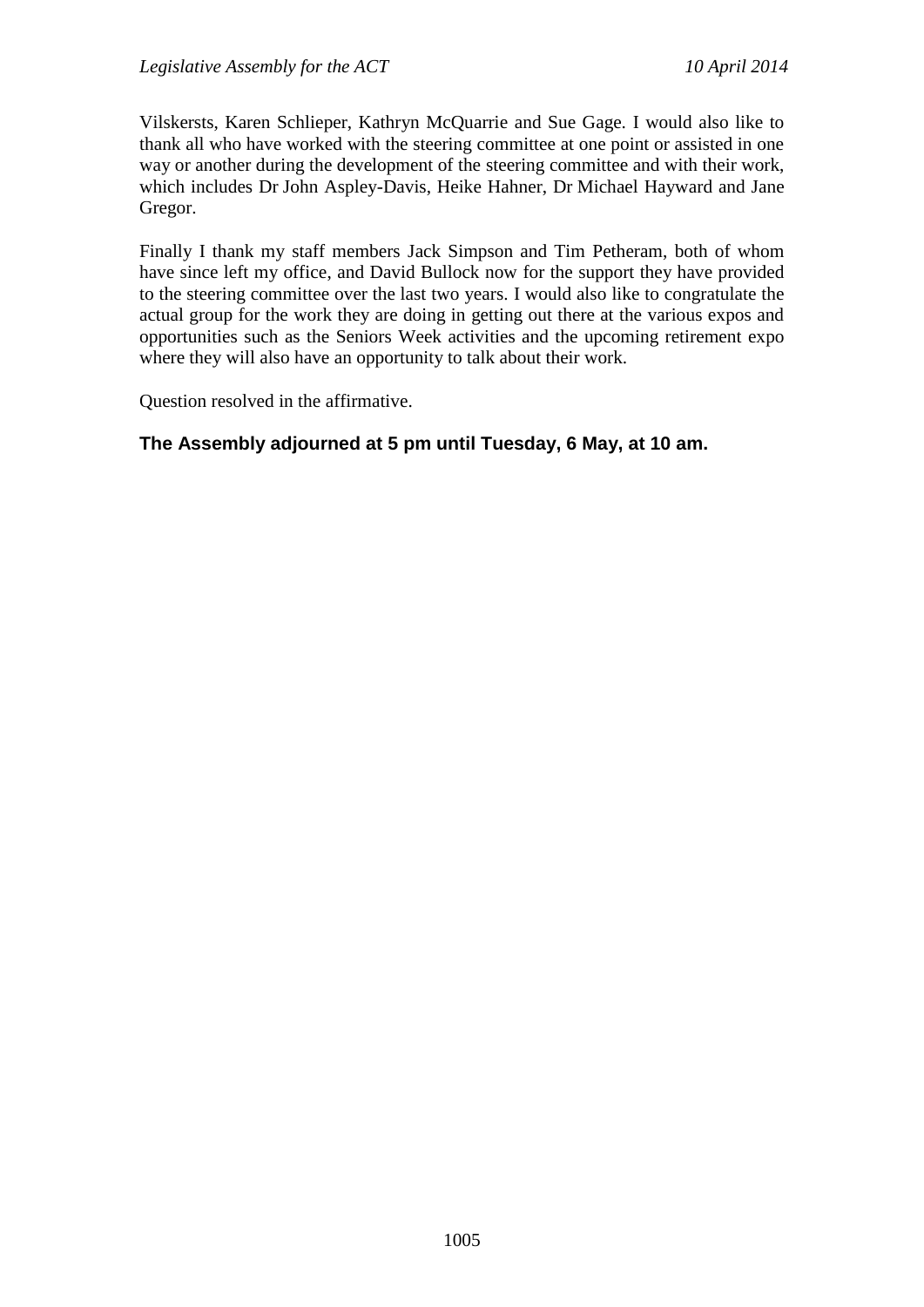# **Schedules of amendments**

### **Schedule 1**

## **Lifetime Care and Support (Catastrophic injuries) Bill 2014**

Amendments moved by Mr Brendan Smyth

**1 Proposed new clause 16 (7A) Page 11, line 20—**

*insert*

(7A) Despite anything else in this section, an injured person, or someone else on the injured person's behalf, may elect, by written notice to the LTCS commissioner, for the injured person not to participate in the LTCS scheme if it is reasonable in all the circumstances to do so.

#### **Examples—someone else**

- 1 the injured person's parent
- 2 the injured person's spouse

**2 Clause 24 Page 17, line 1—**

*[oppose the clause]*

**3**

**Clause 25 Page 17, line 11—**

*omit clause 25, substitute*

#### **25 LTCS commissioner liable for legal costs for assessment**

The LTCS commissioner is liable for reasonable and necessary legal costs for legal services provided to a participant in the LTCS scheme in relation to an assessment of the participant's treatment and care needs.

**4**

**Clause 28 (1), note 3 Page 18, line 19—**

*omit*

```
5
```
**Clause 39 (3), proposed new note Page 25, line 21—**

*insert*

*Note A decision under s (3) is a reviewable decision.*

**6**

**Clause 40 Page 26, line 1—**

*[oppose the clause]*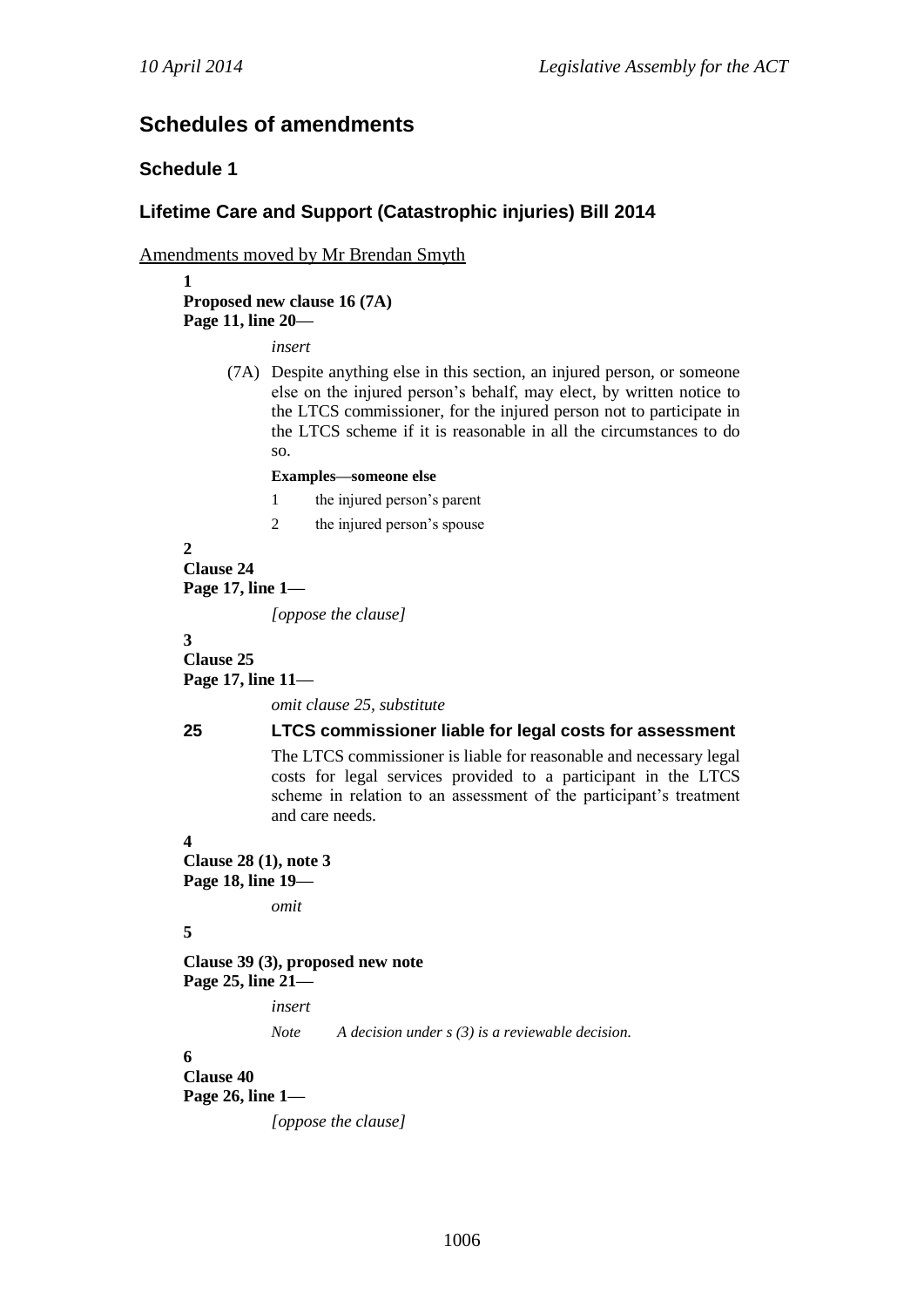#### **7 Clause 42, except notes Page 26, line 22—**

*omit clause 42, except notes, substitute*

#### **42 LTCS commissioner liable for legal costs for decision or review**

The LTCS commissioner is liable for reasonable and necessary legal costs for legal services provided to an injured person or an insurer in relation to—

- (a) a decision about a dispute under section 37 (Eligibility dispute—determination by assessment panel); or
- (b) a review of the panel's decision by an eligibility review panel under section 39 (Eligibility review panel); or
- (c) a review of an eligibility review panel's decision by ACAT.

## **8**

**Division 7.2 Page 27, line 18—**

*omit*

#### **9**

**Clause 62 (3), proposed new note Page 35, line 17—**

*insert*

*Note* A decision under s (3) is a reviewable decision.

### **10**

**Clause 65**

**Page 37, line 1—**

*omit clause 65, substitute*

### **65 LTCS commissioner liable for legal costs for dispute or review**

The LTCS commissioner is liable for reasonable and necessary legal costs for legal services provided to a participant in the LTCS scheme in relation to—

- (a) a treatment and care assessor's determination in relation to a dispute about the participant's treatment and care needs; or
- (b) a review of the assessor's determination by a treatment and care review panel; or
- (c) a review of a treatment and care review panel's decision by ACAT.

### **11**

#### **Proposed new part 10A Page 53, line 24—**

*insert*

## **Part 10A Notification and review of decisions**

## **92A Meaning of reviewable decision—pt 10A**

In this part: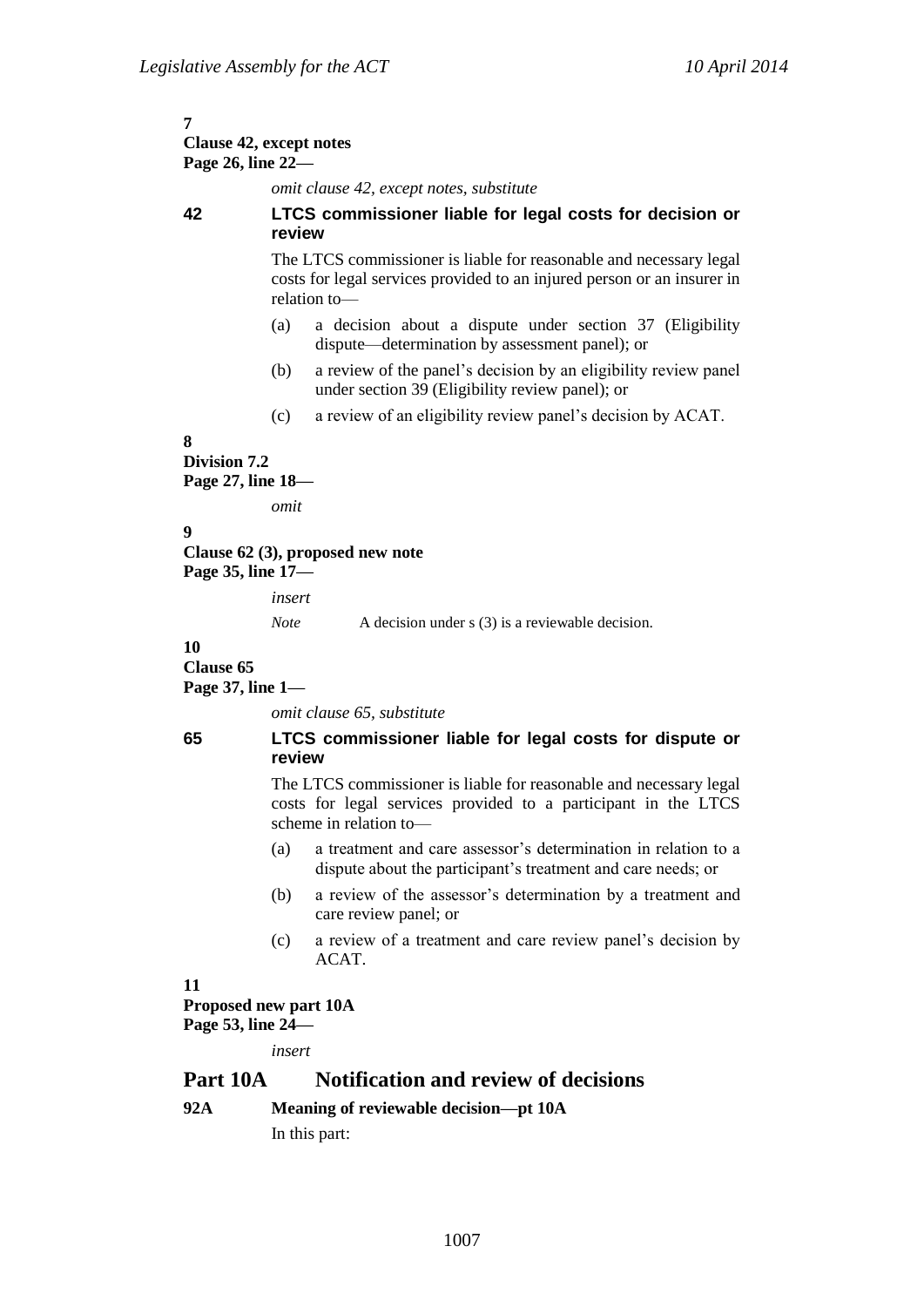*reviewable decision* means a decision mentioned in schedule 1A, column 3 under a provision of this Act mentioned in column 2 in relation to the decision.

**92B Reviewable decision notices**

If a person makes a reviewable decision, the person must give a reviewable decision notice only to each entity mentioned in schedule 1A, column 4 in relation to the decision.

*Note* The requirements for a reviewable decision notice are prescribed under the *ACT Civil and Administrative Tribunal Act 2008*.

#### **92C Applications for review**

An entity mentioned in schedule 1A, column 4 in relation to a reviewable decision may apply to the ACAT for review of the decision.

*Note* If a form is approved under the *ACT Civil and Administrative Tribunal Act 2008* for the application, the form must be used.

**12**

#### **Clause 93 (5) and note**

**Page 54, line 21—**

*omit clause 93 (5) and note, substitute*

- (5) An LTCS guideline is a disallowable instrument.
	- *Note* A disallowable instrument must be notified, and presented to the Legislative Assembly, under the Legislation Act.

#### **13**

**Proposed new schedule 1A Page 58, line 3—**

*insert*

## **Schedule 1A Reviewable decisions**

(see pt 10A)

| column 1 | column 2         | column 3                                                                                   | column 4                                                                                                                 |
|----------|------------------|--------------------------------------------------------------------------------------------|--------------------------------------------------------------------------------------------------------------------------|
| item     | section          | decision                                                                                   | entity                                                                                                                   |
|          | 19(2)            | decision not to<br>accept applicant as<br>participant in the<br><b>LTCS</b> scheme         | applicant for participation in<br>the LTCS scheme                                                                        |
|          | 23(1)            | assessment of the<br>treatment and care<br>needs of a<br>participant in the<br>LTCS scheme | participant in the LTCS<br>scheme                                                                                        |
| 3        | 39(3)(b)(i)      | confirm eligibility<br>assessment panel's<br>decision                                      | applicant for review of<br>decision                                                                                      |
| 4        | $39(3)$ (b) (ii) | revoke eligibility<br>assessment panel's<br>decision and<br>substitute its own<br>decision | applicant for review of<br>decision<br>if the applicant is not the<br>LTCS commissioner, the<br><b>LTCS</b> commissioner |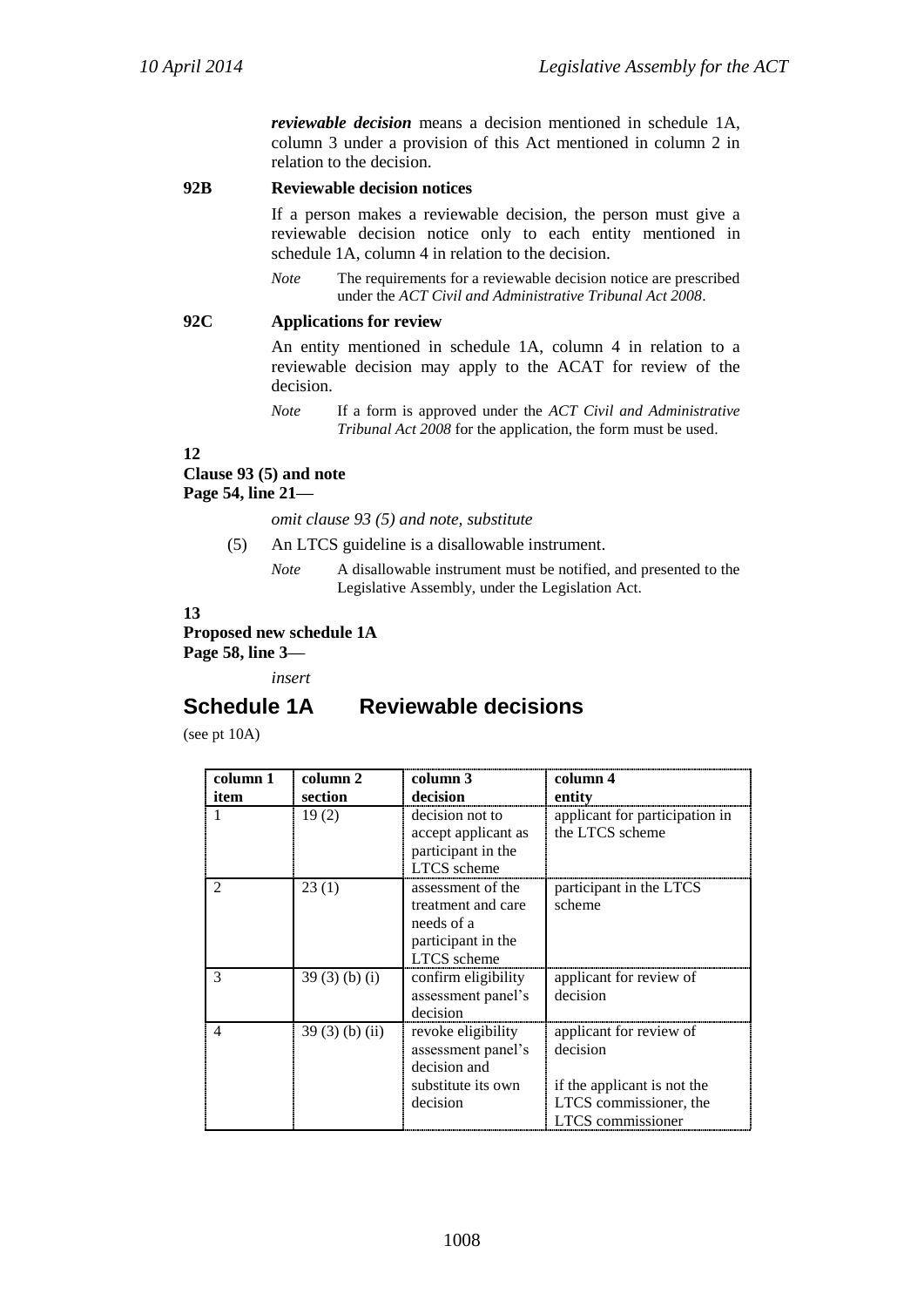| 62(3)(b)(i)      | confirm the original | participant in the LTCS |
|------------------|----------------------|-------------------------|
|                  | determination        | scheme                  |
|                  |                      |                         |
|                  |                      | LTCS commissioner       |
| $62(3)$ (b) (ii) | revoke original      | participant in the LTCS |
|                  | determination and    | scheme                  |
|                  | substitute another   |                         |
|                  | determination        | LTCS commissioner       |

**14**

```
Schedule 1
Amendment 1.3
Proposed new section 83B (3)
Page 59, line 25—
```
*insert*

(3) However, the claimant may elect not to apply to participate in the LTCS scheme if it is reasonable in all the circumstances to do so.

*Note* See the LTCS Act, s 16 (7A).

#### **15**

**Schedule 1 Amendment 1.6 Proposed new section 156D (3) (c) Page 62, line 3—**

*omit*

### **16 Schedule 1 Amendment 1.6 Proposed new section 156D (4) Page 62, line 5—**

*insert*

(4) However, this section does not apply to treatment, care, support or services provided in connection with the treatment and care needs without charge on a gratuitous basis.

### **17**

```
Dictionary, definition of claims assessment panel
Page 66, line 16—
```
*omit*

#### **18**

**Dictionary, definition of** *claims assessor* **Page 66, line 18—**

*omit*

## **19**

**Dictionary, definition of** *interested person* **Page 67, line 7—**

*omit*

### **20**

**Dictionary, definition of** *principal claims assessor* **Page 68, line 14—**

*omit*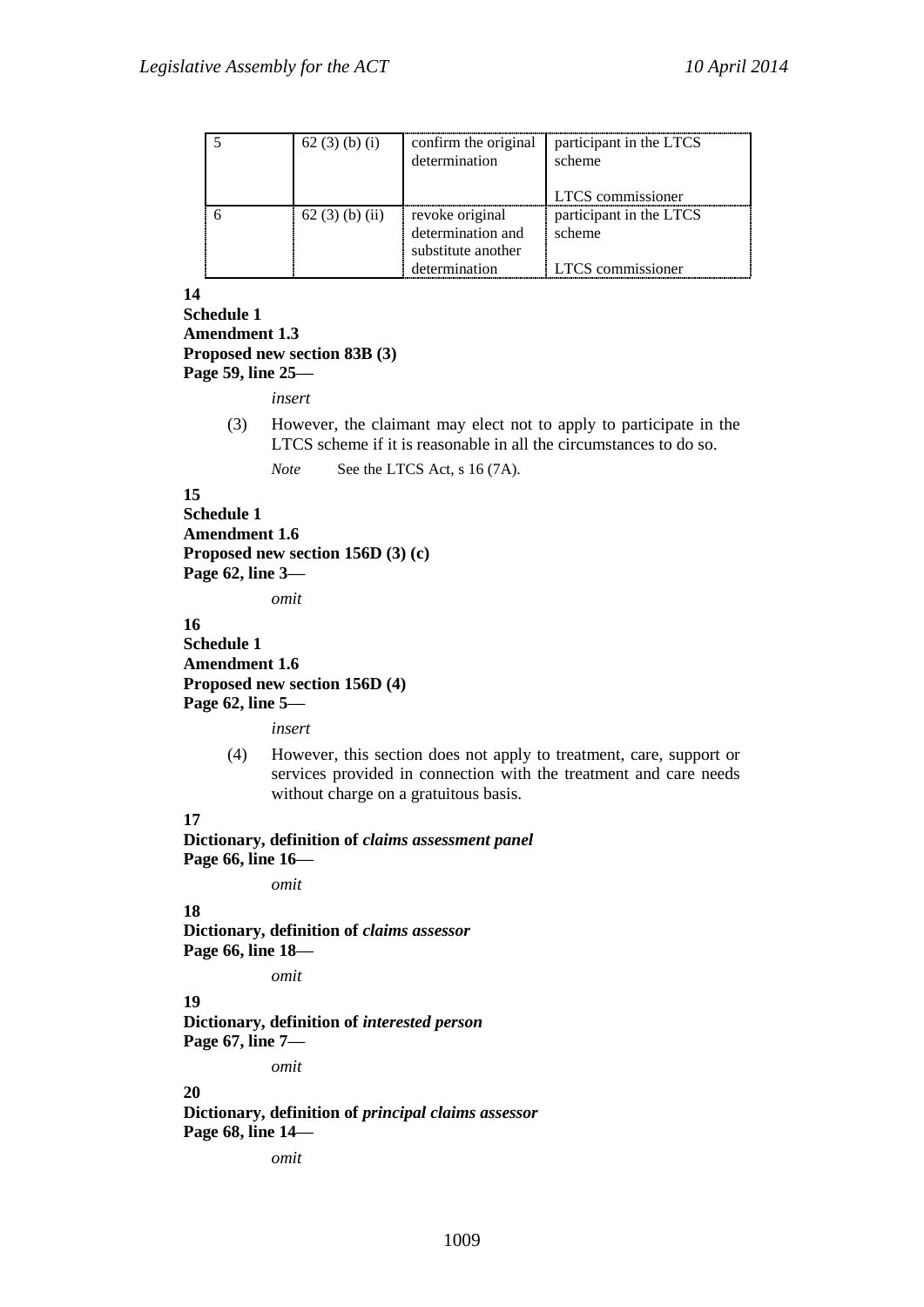### **21**

**Dictionary, proposed new definition of** *reviewable decision Page 68, line 16—*

*insert*

*reviewable decision*, for part 10A (Notification and review of decisions)—see section 92A.

## **Schedule 2**

## **Lifetime Care and Support (Catastrophic Injuries) Bill 2014**

#### Amendment moved by the Treasurer

**1 Proposed new clause 23 (2A) Page 16, line 13—**

*insert*

- (2A) In deciding whether the participant's treatment and care needs are reasonable and necessary in the circumstances, the LTCS commissioner must consider the following:
	- (a) the benefit that a service will have for meeting the participant's treatment and care needs;
	- (b) the appropriateness of a service, or request for a service, to meet the participant's treatment and care needs;
	- (c) the appropriateness of a provider of a service mentioned in paragraph (b);
	- (d) the cost benefit of a service mentioned in paragraph (b).
	- *Note* The LTCS guidelines may include provisions about which of an injured person's treatment and care needs are reasonable and necessary in the circumstances (see s 30 (5)).

### **Schedule 3**

## **Lifetime Care and Support (Catastrophic Injuries) Bill 2014**

Amendment moved by the Treasurer

```
1
Clause 39 (3) (c)
Page 25, line 21—
             after
             its decision
             insert
             , setting out the reasons for the decision
```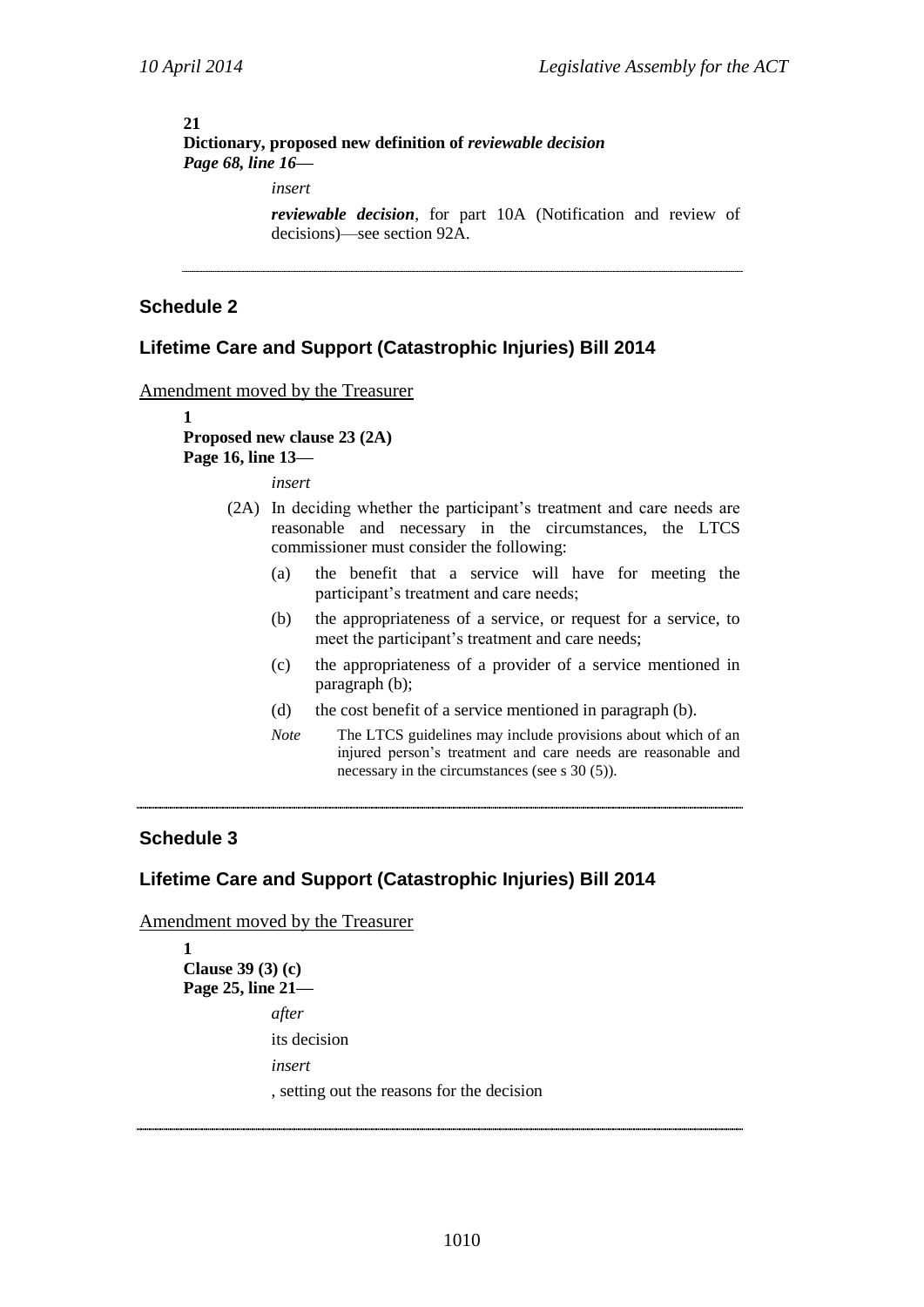# **Answers to questions**

## **Alexander Maconochie Centre—detainees (Question No 239)**

**Mr Wall** asked the Minister for Corrections, upon notice, on 26 February 2014:

- (1) How many detainees at the Alexander Maconochie Centre commenced further education and /or vocational qualifications in the (a) 2011-12 financial year, (b) 2012-13 financial year, and (c) financial year to date.
- (2) How many detainees identified in part (1) completed the qualification undertaken.

**Mr Rattenbury**: The answer to the member's question is as follows:

(1) Education and training at the Alexander Maconochie Centre (AMC) is outsourced to an external provider. This provider is only required to keep statistics in line with Report on Government Services (ROGS) rules. A running total of enrolments is kept, as distinct from a record of enrolments as they occur.

It should be noted firstly that the following figures are averages, and secondly that detainees may be enrolled in more than one course at any given time.

In 2011-12, an average of 209 detainees per month were enrolled in further education and/or vocational qualifications at the AMC.

In 2012-13, an average of 199 detainees per month were enrolled in further education and/or vocational qualifications at the AMC.

In the current financial year to the end of January 2014 (data is not available for February 2014), an average of 210 detainees per month were enrolled in further education and/or vocational qualifications at the AMC.

(2) The following figures are based on monthly averages; the completion rates below relate to certificates of participation, certificates of attainment and full certificates. Several detainees otherwise not included in these figures will have completed one or more units of certificates, some of whom will not have been able to complete entire courses due to short sentence length. Further, these figures do not include nonaccredited education programs, such as Induction and First Aid.

In 2011-12, a monthly average of 91 detainees completed further education and/or vocational qualifications at the AMC. (Note that this was based on January to June 2012 data only; data for July to December 2011 is unavailable).

In 2012-13, a monthly average of 69 detainees completed further education and/or vocational qualifications at the AMC.

In the current financial year to the end of January 2014 (data is not available for February 2014), a monthly average of 64 detainees completed further education and/or vocational qualifications at the AMC.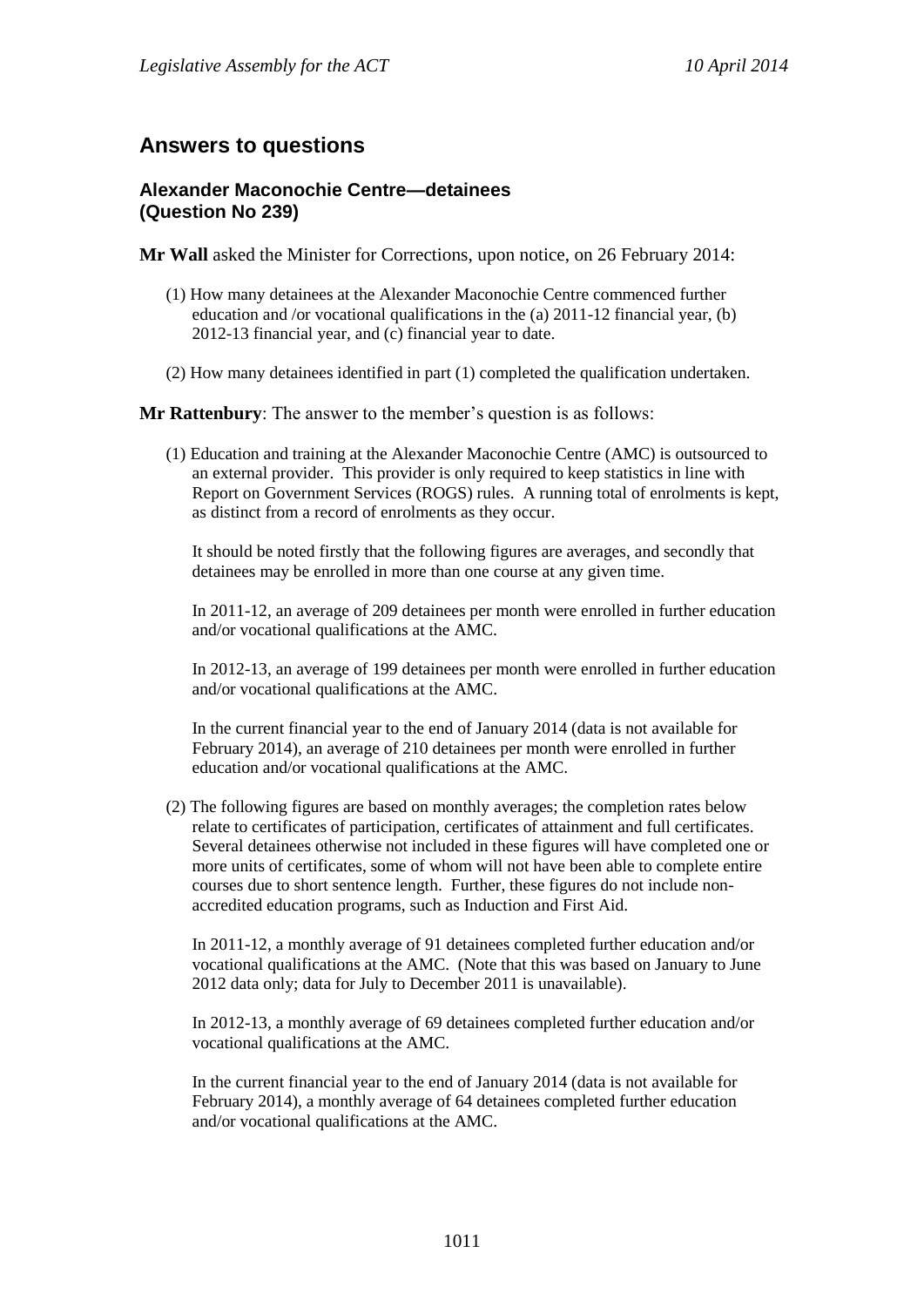The relatively low completion rates, in comparison to enrolments, can be the result of a range of factors, including remandees being bailed or released from custody before completion, slow progress by detainees in completing course requirements or a failure to complete course requirements. The reporting requirements against completion rates by the external provider were designed to align with the ROGS reporting rules. As contracts between the external provider and ACT Corrective Services have developed over time, additional reporting requirements have been included to better capture a more comprehensive picture of completions.

## **Alexander Maconochie Centre—drug interceptions (Question No 240)**

**Mr Wall** asked the Minister for Corrections, upon notice, on 26 February 2014:

- (1) How many times were drugs intercepted at the Alexander Maconochie Centre upon visitor entry to the facility during the period (a) 1 January to 31 March 2013, (b) 1 April to 30 June 2013, (c) 1 July to 30 September 2013, and (d) 1 October to 31 December 2013.
- (2) How many of these interceptions were detected by (a) sniffer dogs, (b)  $x$  –ray machines, or (c) physical search.
- (3) What action was taken on each occasion.

**Mr Rattenbury**: The answer to the member's question is as follows:

The data in table 1 includes the number of times drugs and drug paraphernalia were intercepted upon entry to the AMC. The data relates to interceptions of drugs by visitors within the confines of the centre, which includes in the visitor car park, in admission to the centre and in the visits areas within the centre.

Searches for drugs upon entry to the centre are conducted by the K9 Unit (sniffer dogs). The sniffer dogs are a positive deterrent to contraband entering the centre, on occasions visitors to the centre will arrive to the car park and leave when they see the sniffer dogs.

In addition, Custodial Officers can also intercept contraband on entry to the AMC. Custodial Officers can also be directed to search a visitor via a scanning search, frisk search or ordinary search of a visitor at the AMC if they suspect, on reasonable grounds, that the visitor is carrying, a prohibited thing; or anything else that creates, or is likely to create, a risk to the personal safety of anyone else; or security or good order at the centre.

Contraband can be detected within the centre by physical search and/or detection by Custodial Officers. The data captured in table 1 includes interception by physical search and/or Custodial Officer detection.

Please note that x-ray machines do not detect drugs.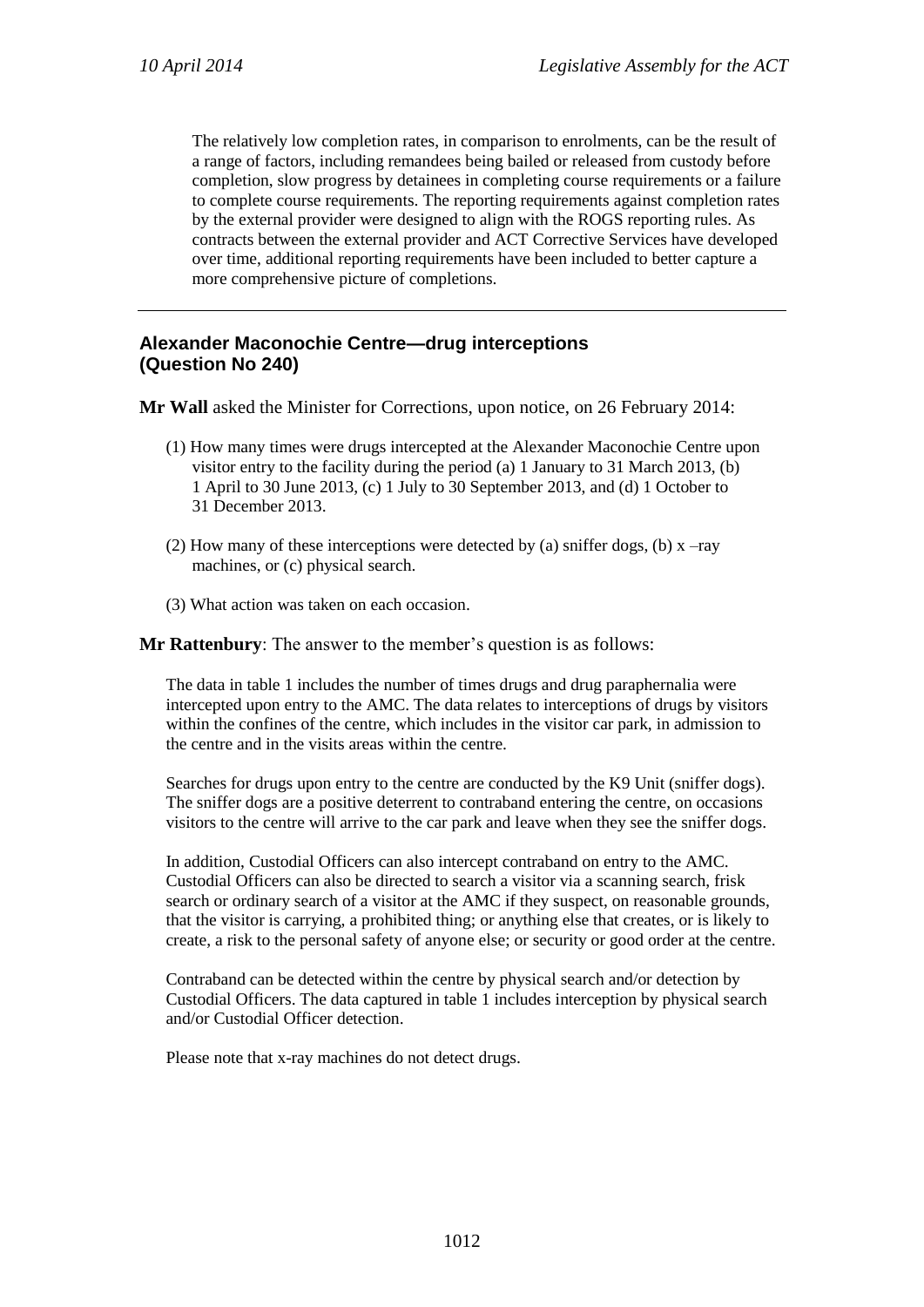### **Table 1**

| Timeframe |                               | Number of times drugs<br>were intercepted upon<br>visitor entry to the AMC<br>by sniffer dogs | Number of times drugs<br>were intercepted upon<br>visitor entry to the AMC<br>by physical search |
|-----------|-------------------------------|-----------------------------------------------------------------------------------------------|--------------------------------------------------------------------------------------------------|
| (i)       | 1 January to 31 March 2013    |                                                                                               |                                                                                                  |
| (ii)      | 1 April to 30 June 2013       |                                                                                               |                                                                                                  |
| (iii)     | 1 July to 30 September 2013   |                                                                                               |                                                                                                  |
| (iv)      | 1 October to 31 December 2013 |                                                                                               |                                                                                                  |

If visitors to the AMC are found to have contraband they are not permitted to enter the centre for their visit. On each occasion referenced above, the matter was referred to the AFP.

In accordance with the *Corrections Management (Possession of Prohibited Things) Policy 2012*, any person attempting to introduce a non-authorised prohibited thing into the AMC or found in the possession of a non-authorised prohibited thing, may be subject to one or more of the following conditions, as directed by the Area Manager (in consultation with the Deputy General Manager):

- ask that the person dispose of the article;
- ask that the person return the article to a secured locker or vehicle;
- confiscate the article in accordance with the *Seizure of a Prohibited Thing Procedure*;
- deny a contact visit;
- deny a visit of any type;
- ask the person to remove him or herself from the correctional centre immediately (non compliance may result in removal from the correctional centre in accordance with the *Use of Force Policy and Use of Force Procedure*).

If applicable, a person's visitor status may be reviewed and revoked by the General Manager, Custodial Operations.

## **Alexander Maconochie Centre—behavioural breaches (Question No 241)**

**Mr Wall** asked the Minister for Corrections, upon notice, on 26 February 2014:

What is the total number of (a) emergency code calls made, (b) assaults on correctional officers, and (c) prisoner behavioural breaches recorded at the Alexander Maconochie Centre for the period (i) 1 January to 31 March 2012, (ii) 1 April to 30 June 2012, (iii) 1 July to 30 September 2012, (iv) 1 October to 31 December 2012, (v) 1 January to 31 March 2013, (vi) 1 April to 30 June 2013, (vii) 1 July to 30 September 2013, and (viii) 1 October to 31 December 2013.

**Mr Rattenbury**: The answer to the member's question is as follows:

(a) Please find below data on the total number of emergency code calls made at the Alexander Maconochie Centre for the following timeframes.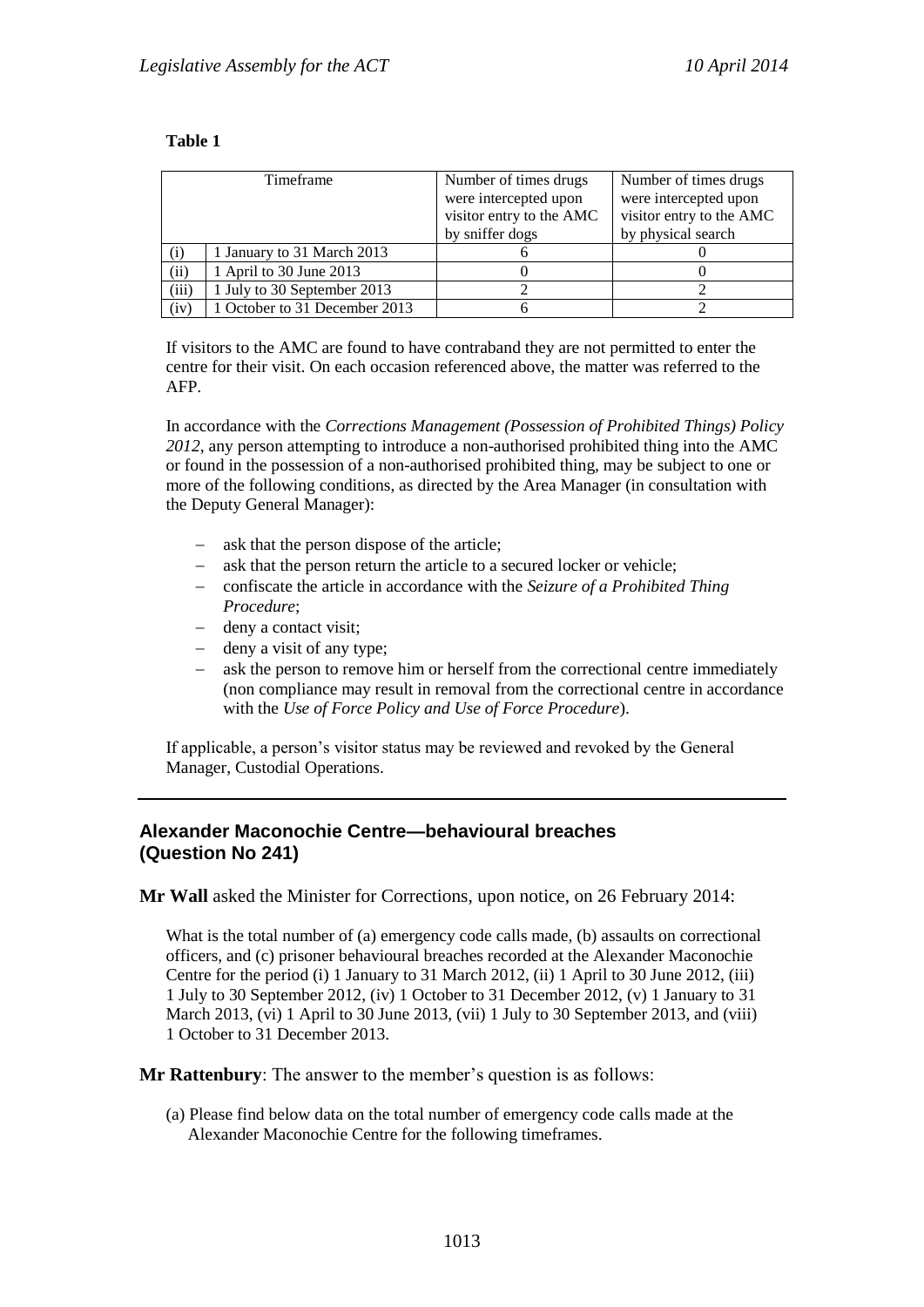|          | Timeframe                     | Total number of emergency code<br>calls made |
|----------|-------------------------------|----------------------------------------------|
| $\rm(i)$ | 1 January to 31 March 2012    | 69                                           |
| (ii)     | 1 April to 30 June 2012       | 60                                           |
| (iii)    | 1 July to 30 September 2012   | 60                                           |
| (iv)     | 1 October to 31 December 2012 | 66                                           |
| (v)      | 1 January to 31 March 2013    | 67                                           |
| (vi)     | 1 April to 30 June 2013       | 39                                           |
| (vii)    | 1 July to 30 September 2013   | 58                                           |
| (viii)   | 1 October to 31 December 2013 | 66                                           |

(b) Assaults in custody are reported annually in the Report of Government Services (ROGS) report. The 2011-12 ROGS data states 0.8 assaults on correctional officers per 100 detainees in the ACT. The 2012-13 ROGS data states that there were zero assaults on correctional officers per 100 detainees in the ACT. This equates to two assaults in the timeframe requested.

ROGS defines 'assaults in custody' as the number of victims of acts of physical violence committed by a prisoner that resulted in physical injuries reported over the year, divided by the annual daily average prisoner/detainee population, multiplied by 100 (to give the rate per 100 prisoners or 100 detainees). Rates are reported separately for assaults against another prisoner/detainee and assaults against a member of staff.

|  |  | The below data is provided using the ROGS reporting rules. |
|--|--|------------------------------------------------------------|
|  |  |                                                            |

|        | Timeframe                     | Number of assaults on        |
|--------|-------------------------------|------------------------------|
|        |                               | <b>Correctional Officers</b> |
| (i)    | 1 January to 31 March 2012    |                              |
| (ii)   | 1 April to 30 June 2012       |                              |
| (iii)  | 1 July to 30 September 2012   |                              |
| (iv)   | 1 October to 31 December 2012 |                              |
| (v)    | 1 January to 31 March 2013    |                              |
| (vi)   | 1 April to 30 June 2013       |                              |
| (vii)  | 1 July to 30 September 2013   |                              |
| (viii) | 1 October to 31 December 2013 |                              |

(c) This question refers to the number of behavioural breaches recorded at the Alexander Maconochie Centre. Please note that ACT Corrective Services has defined 'behavioural breaches' as 'disciplinary breaches' as defined in the *Corrections Management Act 2007*. Disciplinary breaches are wide ranging and can include breaches such as contravening a direction given by a Custodial Officer, to fighting or assaulting someone.

|        | Timeframe                     | Number of disciplinary breaches |
|--------|-------------------------------|---------------------------------|
| (i)    | 1 January to 31 March 2012    | 107                             |
| (ii)   | 1 April to 30 June 2012       | 145                             |
| (iii)  | 1 July to 30 September 2012   | 90                              |
| (iv)   | 1 October to 31 December 2012 | 102                             |
| (v)    | 1 January to 31 March 2013    | 102                             |
| (vi)   | 1 April to 30 June 2013       | 183                             |
| (vii)  | 1 July to 30 September 2013   | 159                             |
| (viii) | 1 October to 31 December 2013 | 154                             |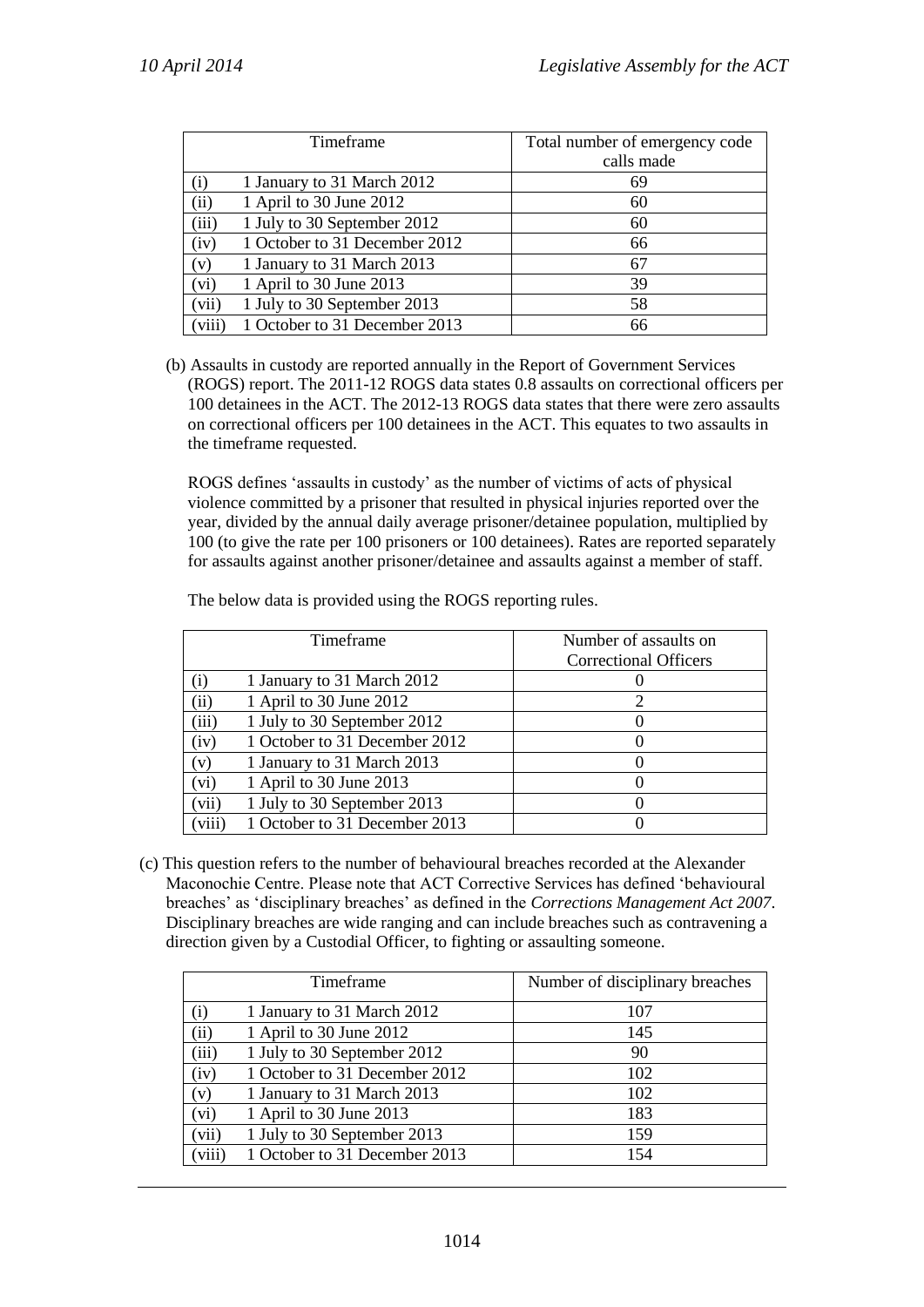## **Parking—infringement notices (Question No 244)**

**Mr Hanson** asked the Attorney-General, upon notice, on 26 February 2014:

- (1) In relation to the Justice and Community Safety 2012-13 Annual report (page 104) referring to Parking 2010-13, in each of the three financial years 2010-11, 2011-12 and 2012-13, how many of the parking infringement notices (PINs) were (a) paid in full, and (b) not paid because (i) the notice was withdrawn, (ii) the matter was dismissed in court, (iii) the vehicle had interstate registration, (iv) the vehicle had diplomatic registration, and (v) any other reason.
- (2) What is the cost of issuing a PIN which (a) is paid without further ORS action, (b) is subsequently withdrawn by ORS, and (c) ends up at a court hearing.

**Mr Corbell**: The answer to the member's question is as follows:

|                         | $2010 - 2011$ | $2011 - 2012$ | $2012 - 2013$ |
|-------------------------|---------------|---------------|---------------|
| (a) Paid in Full        | 85,477        | 83,733        | 88,971        |
| (i) Withdrawn           | 2,782         | 5,119         | 6,954         |
| (ii) Dismissed in court | 52            |               | 18            |
| (iii)Interstate         | 3,232         | 2,939         | 3,221         |
| (iv)Diplomatic          |               |               |               |
| (v) Other               |               | ,088          | -544          |

#### **Question (1)**

Note: infringements are live records and information contained above will change over time.

Note: the numbers differ to those in the annual report as these detailed figures have been taken from Rego ACT and the figures relate to action taken in each financial year even if the PIN was issued in a different year.

### **Question (2)**

The Directorate does not maintain financial information on a unit cost basis as requested. However, indicative cost estimates are provided below:

| (a) is paid without further ORS action | Approximate unit cost - \$43                    |
|----------------------------------------|-------------------------------------------------|
| (b) subsequently withdrawn by ORS      | $\mu$ Approximate unit cost - \$47 <sup>1</sup> |
| (c) ends up at a court hearing         | Approximate unit cost - $$51^{2,3}$             |

Note:

1 The indicative additional costs for parking operation review and subsequent withdrawal of infringement by ORS is averaged across all estimated infringements issued.

2 The indicative additional costs for parking operation review and resources associated with matters that result in a court hearing is averaged across all estimated infringements issued.

3 In addition to the approximate unit cost shown, each matter that ends up at a court hearing will result in further costs; for example court hearing and DPP costs.

## **Government—international air fares (Question No 245)**

**Mr Coe** asked the Chief Minister, upon notice, on 26 February 2014: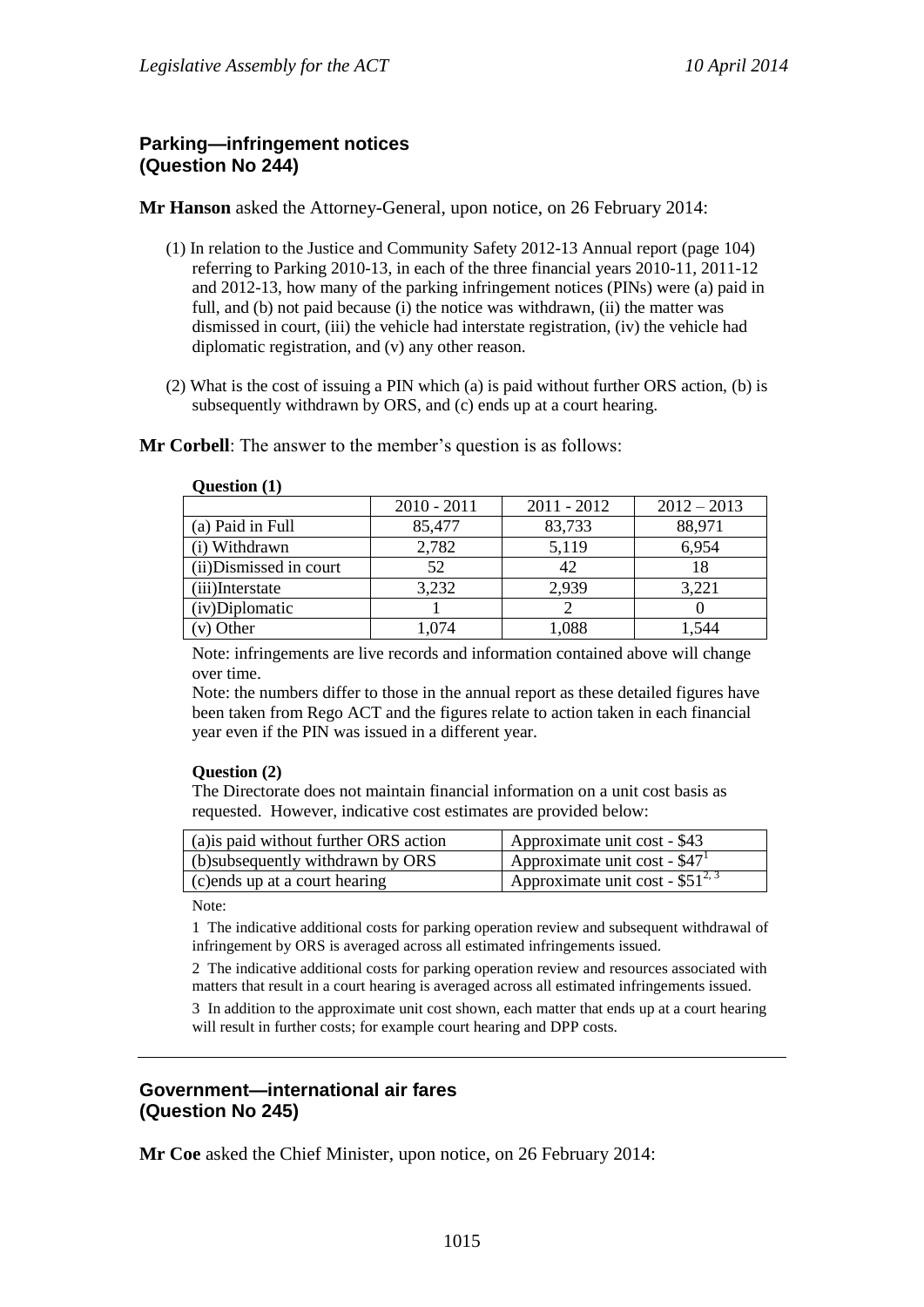How many international airfares were purchased by each Directorate in the (a) 2012-13, and (b) 2013-14 to-date financial years.

**Ms Gallagher**: The answer to the member's question is as follows:

The table below shows the number of international airfares purchased by each Directorate in the (a) 2012-13, and (b) 2013-14 to date financial years:

| <b>Directorate</b>                             | <b>Financial Year</b><br>2012-13 | <b>Financial year</b><br>2013-14 (to date) |
|------------------------------------------------|----------------------------------|--------------------------------------------|
| <b>Chief Minister and Treasury</b>             | 5                                | 3                                          |
| Territory and Municipal Services               | $\Omega$                         | 0                                          |
| <b>Environment and Sustainable Development</b> | $\Omega$                         | 0                                          |
| Economic Development                           | 10                               | 8                                          |
| Health                                         | 15                               | 13                                         |
| <b>Justice and Community Safety</b>            | 10                               | 9                                          |
| Commerce and Works                             | 2                                | 2                                          |
| <b>Community Services</b>                      | $\Omega$                         | 0                                          |
| <b>Education and Training</b>                  | 125                              | 94                                         |
| Capital Metro                                  | $\Omega$                         | 0                                          |
| <b>Total</b>                                   | 189                              | 138                                        |

## **Housing ACT Joint Champions Program—advertising (Question No 251)**

**Ms Lawder** asked the Minister for Housing, upon notice, on 18 March 2014:

- (1) How much has the advertising for the Housing ACT Joint Champions Program cost for this term and last term.
- (2) In relation to the 2014-16 term (a) what advertising methods were used by the Government to advertise the Program, (b) how much did each of these advertising methods cost, and (c) how many applications have been received for the Housing ACT Joint Champions Group.
- (3) What are the outcomes of this Program and how do you measure them.
- (4) How much is the payment which is made to the members of this Group for attending the meetings.
- (5) How many people will make up the Program for the 2014-16 term.
- (6) How many people made up the Program in previous terms.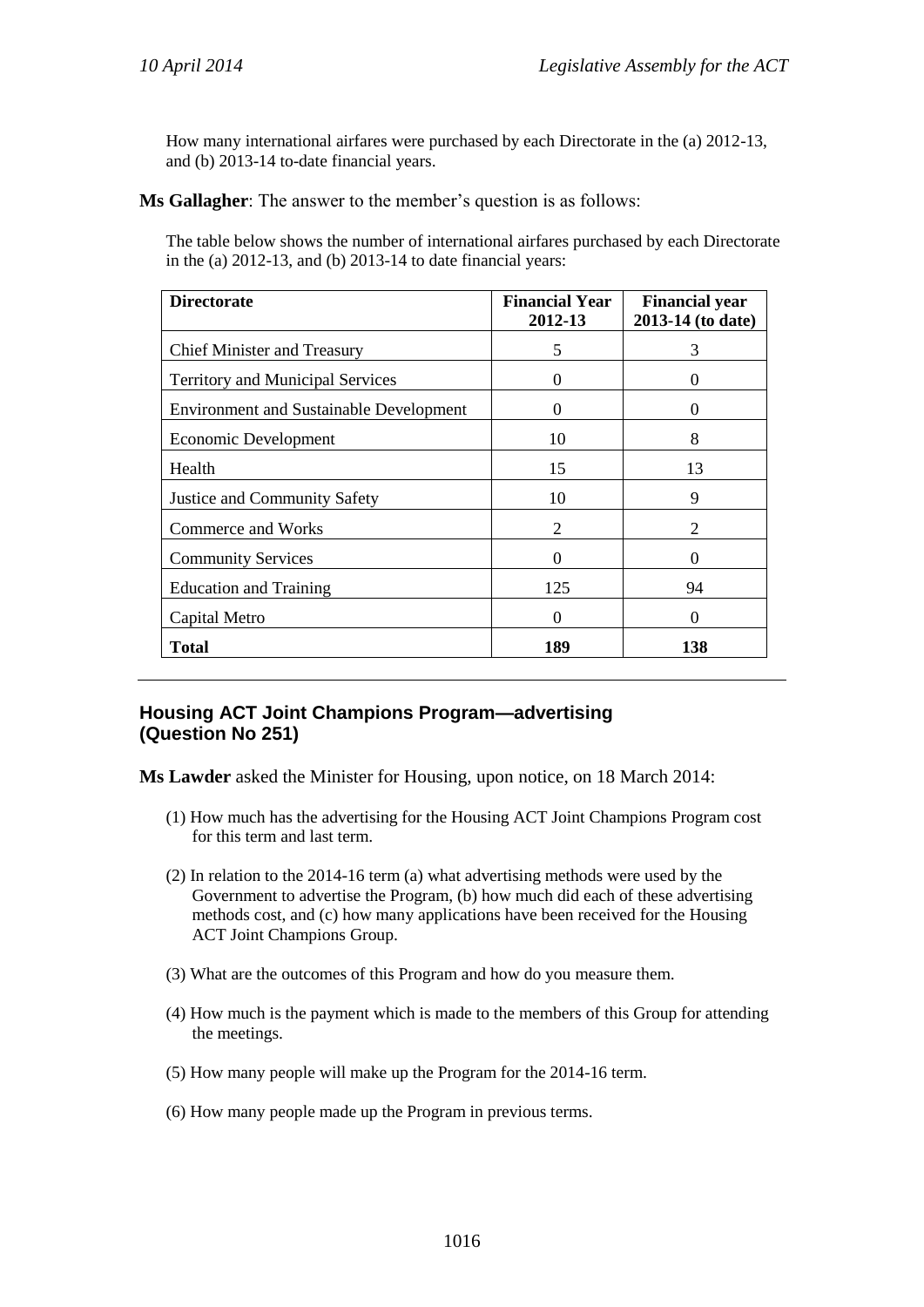(7) Are previous ACT Joint Champion Group members eligible to be a part of the Program for more than one term; if so, how many people remain for more than one term.

**Mr Rattenbury**: The answer to the member's question is as follows:

- (1) Total cost of advertising for the 2012-14 JCG =  $$7,292.22$ Total cost of advertising for the 2014-16 JCG  $=$  \$10,011.88
- (2) (a) Advertising was conducted through The Chronicle, The Canberra Times and the Koori Mail, and an Expression of Interest information package sent to all public housing tenants. An article was also placed in the tenants newsletter and an advertisement was placed on the Community Services Directorate website.
	- (b) Advertising costs:

|                          | 2014-16     |
|--------------------------|-------------|
| Newspaper advertisements | \$1,344.46  |
| Mail out to tenants      | \$8,667.42  |
| Total                    | \$10,011.88 |

(c) 67 Expressions of Interest have been received for the 2014-16 Joint Champions Group term.

- (3) No measurable outcomes are required by the ACT Joint Champions Program as it is a consultative tenant participation program. The Group provides input and advice to Housing ACT on service delivery issues and works with Housing ACT to identify solutions. A recent example is the group provided valuable input into the program of works to implement the Safety and Security for Older people in public housing initiative.
- (4) Members are reimbursed \$50.00 per person per session to cover their travel expenses and time.
- (5) Approximately 30 members will be selected for the 2014-16 term.
- (6) 2012-14 26 members 2009-11 – 80-100 members 2007-09 – 87 members
- (7) Yes, previous ACT Joint Champions Group members are eligible to participate for more than one term. It was agreed by the 2012-14 ACT Joint Champions Group members that half the membership in 2014-16 would comprise previous members to ensure continuity of the group.

## **Housing—conditional termination and possession orders (Question No 252)**

**Ms Lawder** asked the Minister for Housing, upon notice, on 18 March 2014: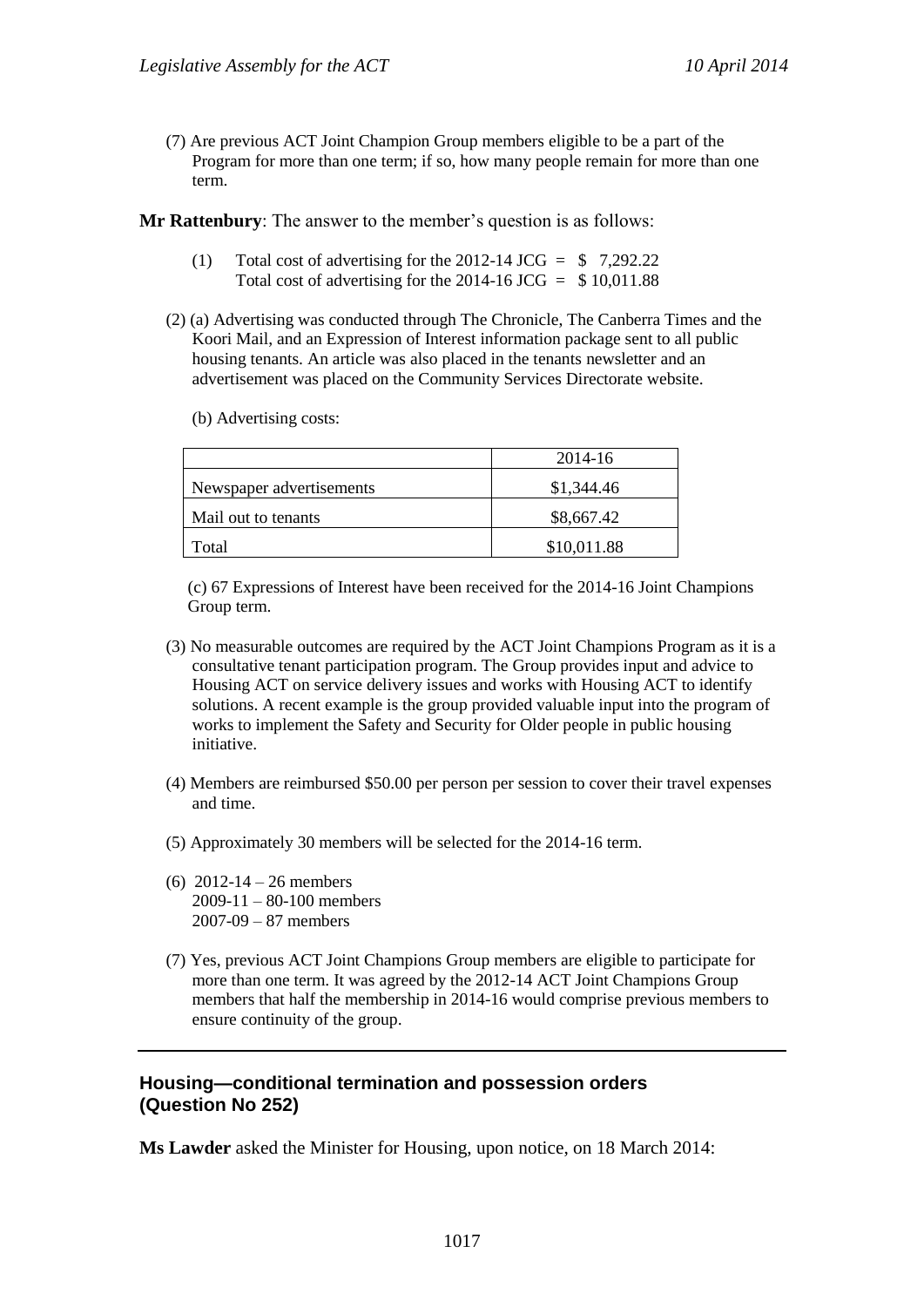- (1) How many ACT Housing tenants are currently under conditional termination and possession orders (CTPOs).
- (2) How many ACT Housing tenants are put under CTPOs each year, on average.
- (3) Since the time frame of 12 months was introduced to the CTPOs in 2005, how many ACT Housing tenants have breached the conditions and been evicted from their premises.
- (4) How many ACT Housing tenants owe rent in arrears.
- (5) What is the average rent outstanding.
- (6) What is the most that any one tenant owes to ACT Housing.
- (7) How long on average does it take for a tenant to catch up on their rental arrears.
- (8) In the last 5 years, how many ACT Housing tenants have been issued with a CTPO which has lead to their eviction because they have not been able to catch up on their arrears within 12 months.
- (9) How many tenants who are currently on CTPOs are at risk of breaching them by not being able to repay their arrears within the 12 month time frame.
- (10) How many tenants have sought an extension of time to repay arrears past 12 months.
- (11) Of those who have sought an extension, how many extensions have been granted.

**Mr Rattenbury**: The answer to the member's question is as follows:

- (1) 104 tenants are currently subject to a CTPO.
- (2) From 2008-09 to 20012-13 an average of 61 tenants were subject to a conditional termination and possession order.
- (3) Data from 2005 is not readily available, however since 1 July 2008 the ACT Civil and Administrative Tribunal (ACAT) has ended 58 tenancies where a conditional order had been breached. Whilst the 12 months was introduced in 2005, the ACAT Member determines the time frame for repayments.
- (4) At 17 March 2014, 1463 public housing tenants were in debt.
- (5) At 17 March 2014 the average rental debt outstanding was \$919.16.
- (6) At 17 March 2014 the largest outstanding rental debt is \$12,484.43.
- (7) Housing ACT negotiates repayment agreements with tenants who are in arrears to repay arrears as quickly as possible, taking into consideration their income and circumstances at the time. The time taken to repay rental arrears depends on the amount of arrears, the income of the tenant, other circumstances that may impact on their repayment capacity and the sustainability of the repayment agreement.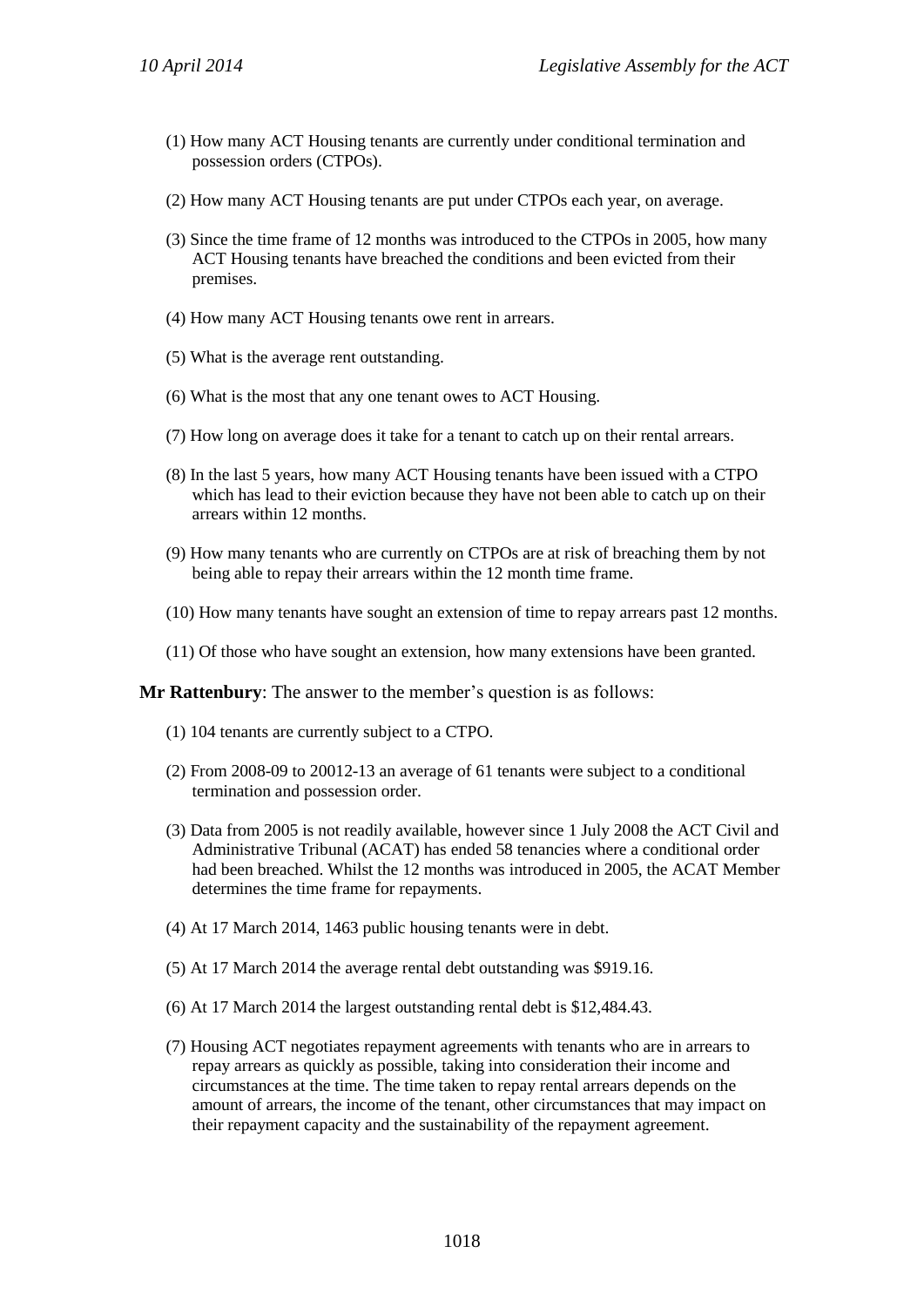Housing ACT tenants do not pay more than 30% of their income on rent and debt repayments, as this is regarded as the threshold after which tenants are in housing stress. Housing ACT encourages tenants to pay at least \$15 per week to repay arrears. This means that for larger debts, tenants can enter into repayment agreements stretching over several years, whilst for smaller debts, the repayment agreements can only be for a shorter time.

- (8) See answer to Question (3).
- (9) Not all tenants have a twelve month agreement. See answer to questions (3) and (7). Any tenant who does not comply with a CTPO would be at risk, however Housing ACT cannot speculate on whether tenants who are currently on a CTPO are likely to breach the order. Where a tenant on a CTPO has breached the repayment requirements (including the period of repayment imposed by the ACAT) Housing ACT may refer the matter back to the ACAT for a new CTPO.
- (10) This information is kept on individual tenant files and is not easily retrievable. If a tenant was to seek an extension of time, Housing ACT would negotiate with tenants depending on their income and other circumstances that may impact on their repayment capacity.
- (11) See answer to question (10)

### **Roads—driving offences (Question No 253)**

**Mr Wall** asked the Minister for Police and Emergency Services, upon notice, on 19 March 2014 *(redirected to the Attorney-General)*:

- (1) How many drivers have been charged with dangerous driving offences, including reckless driving and burnouts since 1 June 2013.
- (2) In what suburb did the offences occur.
- (3) How many vehicles have been impounded or confiscated as a result of these charges.
- (4) What is the (a) longest and (b) shortest period a vehicle has been confiscated or impounded as a result of offences in part (1).
- (5) How many drivers have been fined as a result of these offences.
- (6) What is the total amount of revenue collected from fines as a result of these offences.

**Mr Corbell**: The answer to the member's question is ACT Policing records show the following: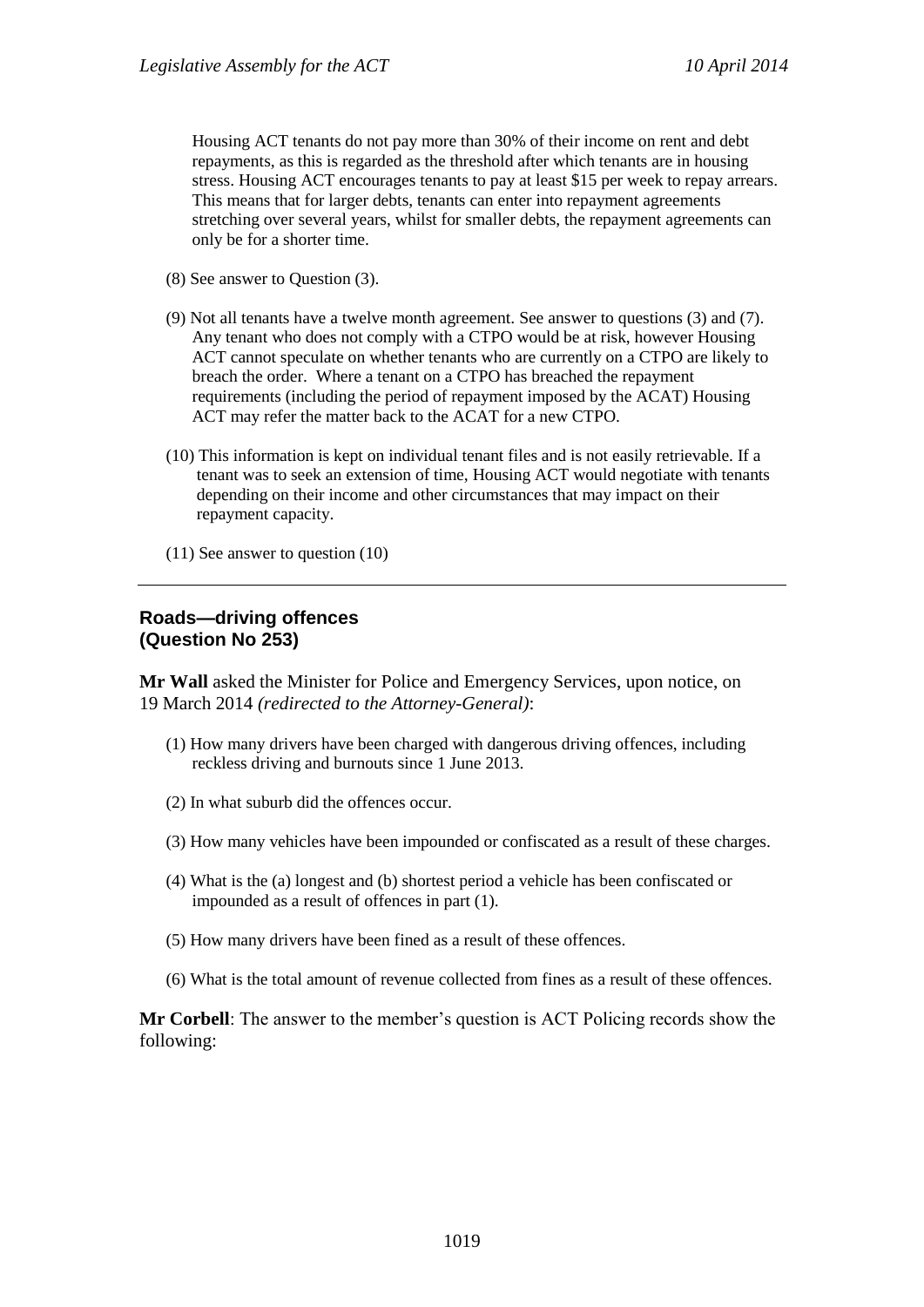(1) Number of charges for dangerous and negligent driving offences:

| Dangerous and negligent                                            | $Jun-13$       | <b>Jul-13</b>  | Aug- $13$      | $Sep-13$       | <b>Oct-13</b>         | $Nov-13$ | <b>Dec-13</b>  | $Jan-14$       | Feb-14   | $*$ Mar-14 | <b>Total</b> |
|--------------------------------------------------------------------|----------------|----------------|----------------|----------------|-----------------------|----------|----------------|----------------|----------|------------|--------------|
| driving offences                                                   |                |                |                |                |                       |          |                |                |          |            |              |
| <b>Burnout Vehicle</b>                                             |                | $\theta$       | $\overline{0}$ | $\theta$       |                       | $\theta$ | $\Omega$       |                | $\theta$ | $\alpha$   |              |
| Drive knowing other may be<br>menaced                              |                | $\Omega$       |                | 0              |                       | $\Omega$ | $\mathbf{0}$   |                |          |            |              |
| Drive with intent to menace                                        | $\sim$         | $\theta$       | C              |                |                       | $\Omega$ | $\mathbf{0}$   |                |          |            |              |
| Furious/reckless/dangerous<br>driving                              | 11             | 3              | 4              | 5              | $\tilde{\mathcal{L}}$ | 5        | $\overline{ }$ | $\overline{ }$ |          |            | 50           |
| Negligent driving - other than<br>death/injury                     | 4              | $\overline{c}$ |                | 3              | $\overline{c}$        |          | 4              |                |          |            | 26           |
| Negligent driving-<br>occasioning death or grievous<br>bodily harm | $\mathfrak{D}$ |                |                | $\overline{c}$ | 3                     |          |                |                | $\Omega$ |            | 13           |
| Organise/promote/take part in<br>race - vehicle                    |                | $\theta$       | $\theta$       | $\Omega$       | $\Omega$              | $\Omega$ | $\Omega$       | $\sqrt{ }$     | $\Omega$ |            |              |
| Total                                                              | 20             | 6              | n              | 10             | 13                    |          | 12             | 13             | ◠        |            | 97           |

\*Figures are month to date as at 23 March 2014.

- (2) *(Answer available at the Chamber Support Office).*
- (3) The number of vehicles seized from 1 June 2013 until 25 March 2014 was 33.
- (4) The longest period that a vehicle was seized for, was 12 months. However, this was due to the owner failing to collect the vehicle. The shortest period was 23 days.
- (5) Number of Traffic Infringement Notices (TINS) issues for dangerous and negligent driving offences.

| <b>TINS</b>    | $Jun-13$ | $Jul-13$    | Aug-13 | $Sen-13$                 | <b>Oct-13</b> | $Nov-13$ | <b>Dec-13</b>        | Jan-14 | Feb-14                           | $*$ Mar-14 | <b>Total</b>             |
|----------------|----------|-------------|--------|--------------------------|---------------|----------|----------------------|--------|----------------------------------|------------|--------------------------|
| <b>Burnout</b> | 10       |             |        |                          |               | 14       |                      |        |                                  |            | $\overline{\phantom{a}}$ |
| Negligent      | 18       | $\sim$<br>∸ | ⊥ J    | $\sim$<br>$\overline{1}$ | 18            | . .      | ہ،<br>$\overline{ }$ |        | 1 <sub>0</sub><br>$\overline{ }$ |            | $1 \cap F$<br>ن که 1     |
| Driving        |          |             |        |                          |               |          |                      |        |                                  |            |                          |
| <b>Total</b>   | 28       | 21          | 26     | . .                      | 24            | 25       | 14                   | 18     | 18                               |            | 200                      |

\*Figures are month to date as at 23 March 2014.

(6) Number of TINS issued for dangerous and negligent driving offences – by penalty amount.

| Penalty<br>amount | <b>Jun-13</b> | <b>Jul-13</b> | Aug- $13$  | $Sep-13$   | <b>Oct 13</b> | <b>Nov-13</b> | Dec -13    | <b>Jan-14</b> | Feb-14     | $*$ Mar-14 | <b>Total TIN</b><br>Amount |
|-------------------|---------------|---------------|------------|------------|---------------|---------------|------------|---------------|------------|------------|----------------------------|
| Burnout           | \$4,670.00    | \$4,797.00    | \$5,863.00 | \$2,665.00 | \$3,198,00    | \$7,462.00    | \$1,066.00 | \$4,797.00    | \$3,198,00 | \$1,599.00 | \$39,315.00                |
| Negligent         | \$4,312.00    | \$3,276.00    | \$4,095.00 | \$3,276,00 | \$4,914.00    | \$3,003.00    | \$3,276.00 | \$2,457.00    | \$3,276.00 | \$1,638.00 | \$33,523,00                |
| Driving           |               |               |            |            |               |               |            |               |            |            |                            |
| <b>Total TIN</b>  | \$8,982.00    | \$8,073.00    | \$9,958,00 | \$5,941.00 | \$8,112,00    | \$10,465.00   | \$4,342.00 | \$7,254,00    | \$6,474.00 | \$3,237.00 | \$72,838.00                |
| Amount            |               |               |            |            |               |               |            |               |            |            |                            |

\*Figures are month to date as at 23 March 2014

## **Motorcycles—illegal trail bike riding (Question No 254)**

**Mr Wall** asked the Minister for Police and Emergency Services, upon notice, on 19 March 2014 *(redirected to the Attorney-General)*:

- (1) How many offences have been recorded relating to illegal trail bike riding during (a) 2012, (b) 2013, and (c) to date.
- (2) In what suburb did these offences occur.
- (3) How many individuals have been fined as a result of these offences.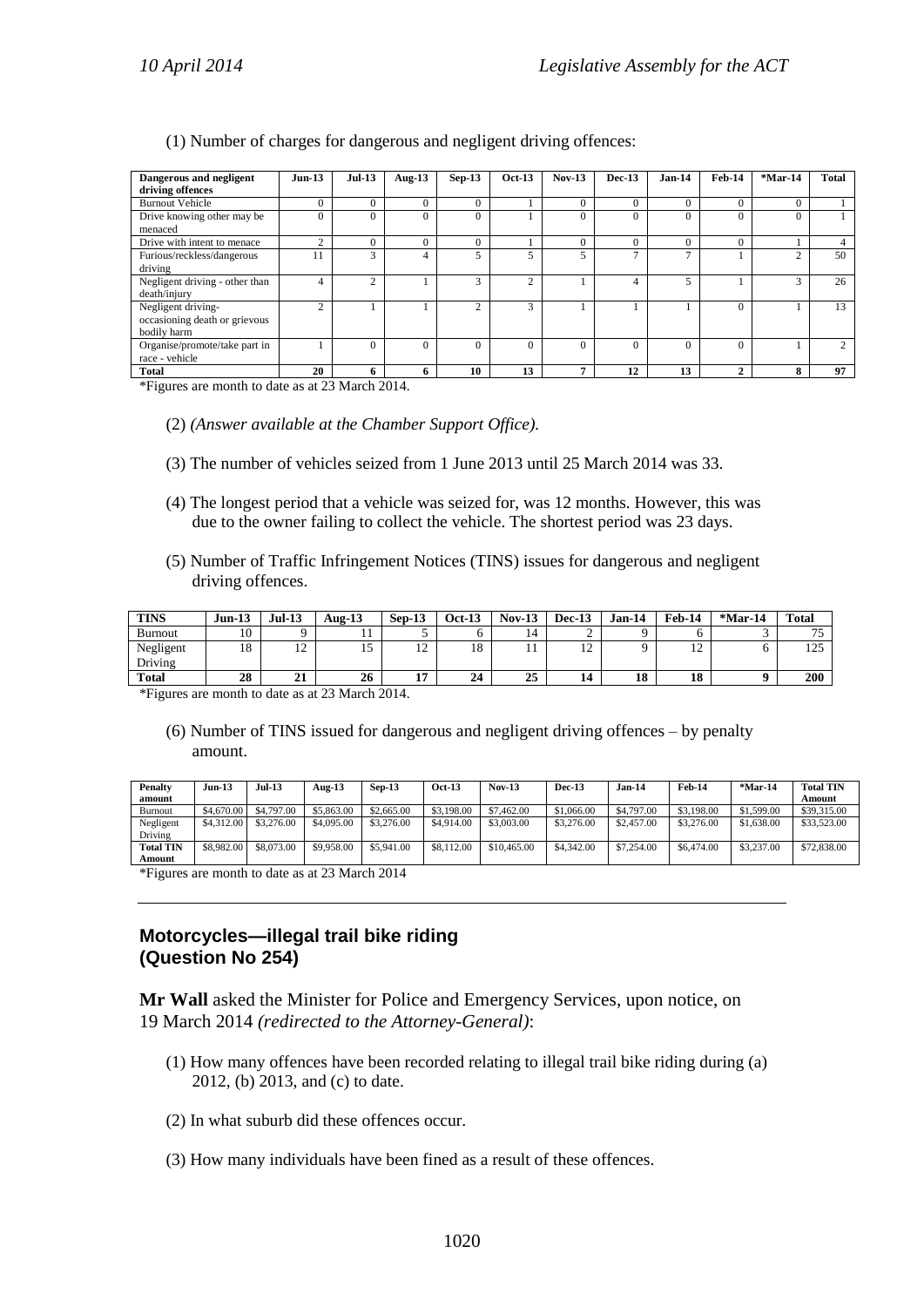(4) What is the total amount of revenue collected from fines as a result of these offences.

**Mr Corbell**: The answer to the member's question is as follows:

ACT Policing has advised that information specifically identifying the use of trail bikes in motor vehicle offences is not a feature of current Australian Federal Police record management systems. Investigating each of the thousands of traffic infringement notices issued during 2012, 2013 and 2014 (YTD) would require a significant number of police resources. Where a motor cycle is identified as being involved in a traffic offence, further manual investigation of the make and model would have to be undertaken to identify it as a trail bike. As such, I am unwilling to authorise ACT Policing to divert significant resources to obtain the information required.

# **Transport—light rail (Question No 255)**

**Mr Coe** asked the Minister for the Environment and Sustainable Development, upon notice, on 20 March 2014:

- (1) What is the updated cost of construction of the Capital Metro light rail system.
- (2) What is the current timeline for the commencement and completion of construction.
- (3) How much money has been spent on the light rail project to date.
- (4) What are the projected operating costs of the light rail system.

**Mr Corbell**: The answer to the member's question is as follows:

- (1) The updated cost of construction is subject to government consideration.
- (2) It is anticipated that a construction contract would be awarded by the second quarter of 2016, with construction commencing the same year. It is currently not known when the construction phase will be complete. This will be guided by the industry engagement/market sounding.
- (3) The following money has been spent by the Environment and Sustainable Development Directorate on light rail:

| 2011/12 | \$1,077,000 |
|---------|-------------|
| 2012/13 | \$535,000   |
| 2013/14 | \$149,000   |

Capital Metro Agency was established on 1 July 2013 and as at 20 March 2014 has spent \$2,205,000.

(4) Projected operating costs are subject to government consideration at this time.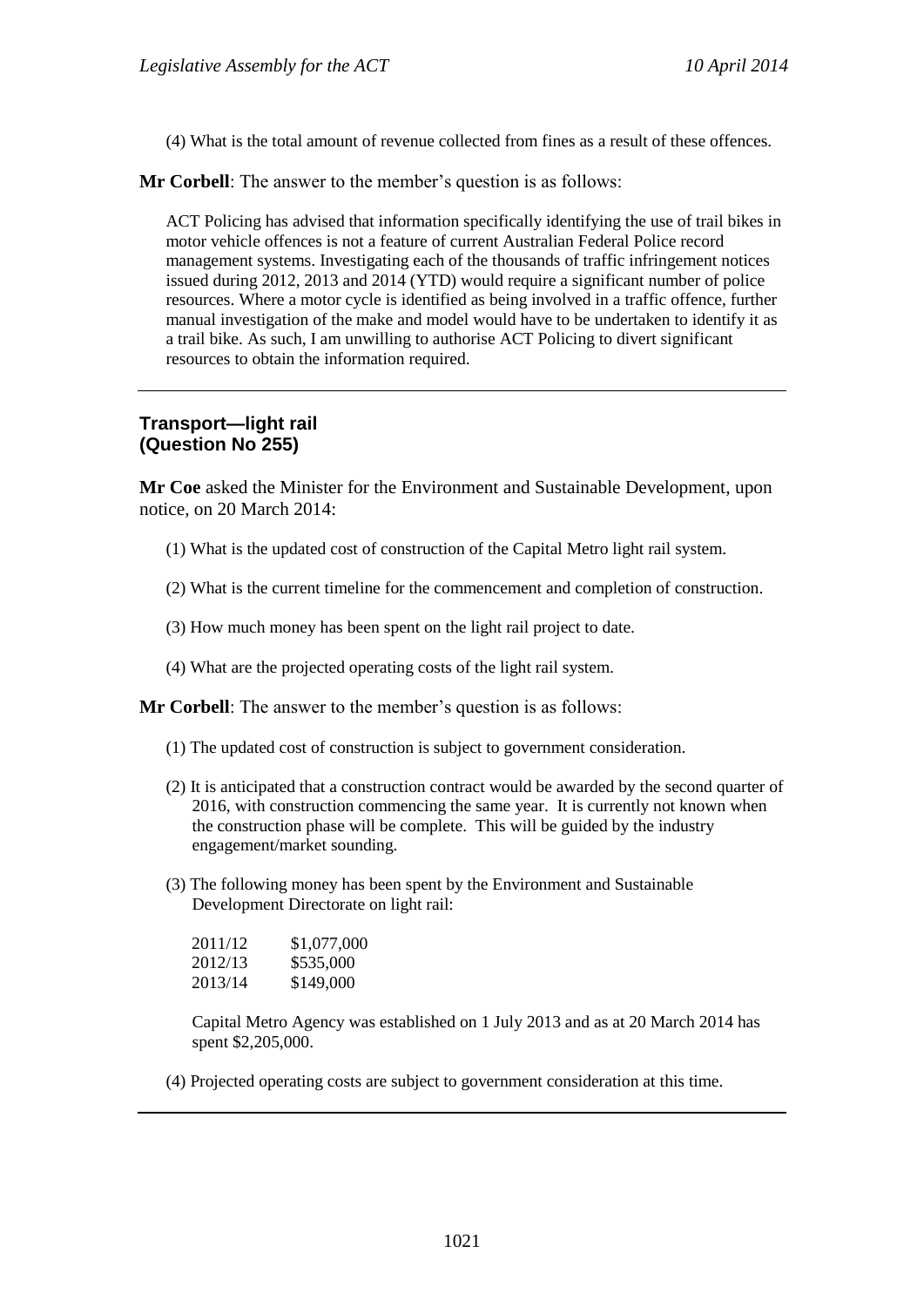# **Libraries ACT—books (Question No 257)**

**Mr Coe** asked the Minister for Territory and Municipal Services, upon notice, on 20 March 2014:

How many books have been (a) acquired, and (b) disposed of, by Libraries ACT in the (i) 2012-13, and (ii) 2013-14 to date financial years.

**Mr Rattenbury**: The answer to the member's question is as follows:

(1) In the 2012-13 financial year, Libraries ACT:

(a) acquired 100,056 items; and (b) disposed of 84,299 items.

In the 2013-14 financial year to date, Libraries ACT:

(a) acquired 69,323 items; and (b) disposed of 95,051 items.

Items include books, CDs, DVDs, reference material, publications, magazines etc.

### **Planning—completion extensions (Question No 258)**

**Mr Smyth** asked the Minister for the Environment and Sustainable Development, upon notice, on 20 March 2014:

- (1) Can the Minister provide a list of all approved extension of completion applications made under section 207 of the Planning and Development Regulation 2008.
- (2) For each approved extension, can the Minister provide the (a) date of extension commencement, (b) date of extension conclusion, and (c) value of fees waivers.

**Mr Corbell**: The answer to the member's question is as follows:

- (1) The Environment and Sustainable Development Directorate have received and approved one extension of completion application made under section 207 of the *Planning and Development Regulation 2008*.
- (2) Due to privacy this information is not available.

### **Taxation–stamp duty concessions (Question No 259)**

**Mr Smyth** asked the Treasurer, upon notice, on 20 March 2014: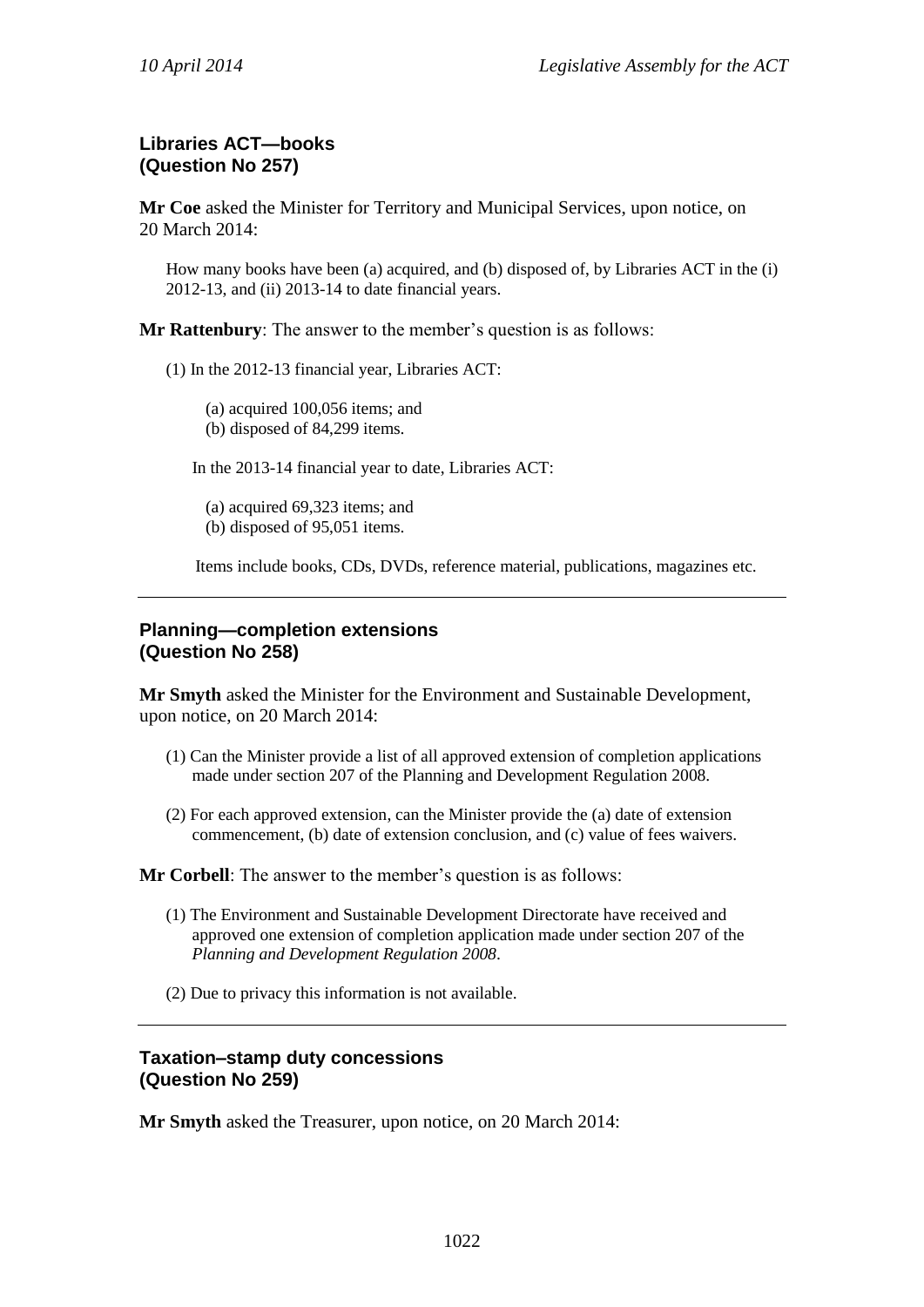- (1) Does the Territory provide stamp duty concessions for holders of (a) a Pensioner Concession Card, (b) a Health Care Card, (c) a Commonwealth Seniors Health Card, and (d) a DVA Gold Card; if not, why not.
- (2) What is the estimated revenue foregone should the Territory offer such concessions.
- (3) Can the Minister provide a list of other jurisdictions that provide stamp duty concessions for the abovementioned card holders.

**Mr Barr:** The answer to the member's question is as follows:

- (1) The Territory provides stamp duty concessions for holders of (a) a Pensioner Concession Card and (d) a DVA Gold Card. The Territory does not provide stamp duty concessions for holders of (b) a Health Care Card or (c) a Commonwealth Seniors Health Card.
- (2) When assessing duty transactions the ACT Revenue Office does not seek information as to whether the taxpayer has (b) a Health Care Card or (c) a Commonwealth Seniors Health Card. Therefore, it is not possible to estimate revenue foregone should the Territory offer concessions for such card holders.
- (3) NSW, SA, TAS, QLD and WA do not provide concessions for holders of (a) a Pensioner Concession Card, (b) a Health Care Card, (c) a Commonwealth Seniors Health Card, or (d) a DVA Gold Card. Victoria provides a duty concession for all four card holders. The Northern Territory has a Senior, Pensioner & Carer Concession for duty.

# **Questions without notice taken on notice**

#### **Canberra—centenary**

**Ms Gallagher** *(in reply to a question and a supplementary question by Mr Doszpot on Wednesday, 26 February 2014)*: The financial instrument for the rollover of undisbursed appropriation from 2012-13 to 2013-14 under section 16B of the Financial Management Act 1996 that was tabled by the Treasurer in the Legislative Assembly on 25 February 2014 included an amount of \$849,000 for the Centenary of Canberra. The accompanying statement of reasons noted that this amount reflected an alignment of payments with programmed activities and events and the rollover was required to make payments when they fell due.

The rollover amount of \$849,000 differs from the amount of \$822,000 included in the half yearly performance report 2013-14 for Output 1.4 Coordinated Communications and Community Engagement, which included the Centenary of Canberra as well as other activities under Output 1.4.

The figure of \$822,000 is the total variation between the December 2013 year-to-date budget and year-to-date actual results for Output 1.4. As noted in the half yearly performance report this variation largely relates to the timing of expenditure on the Centenary of Canberra program. Of the \$822,000 it is estimated that \$550,000 related to the Centenary of Canberra program.

I was made aware of this towards the end of October 2013.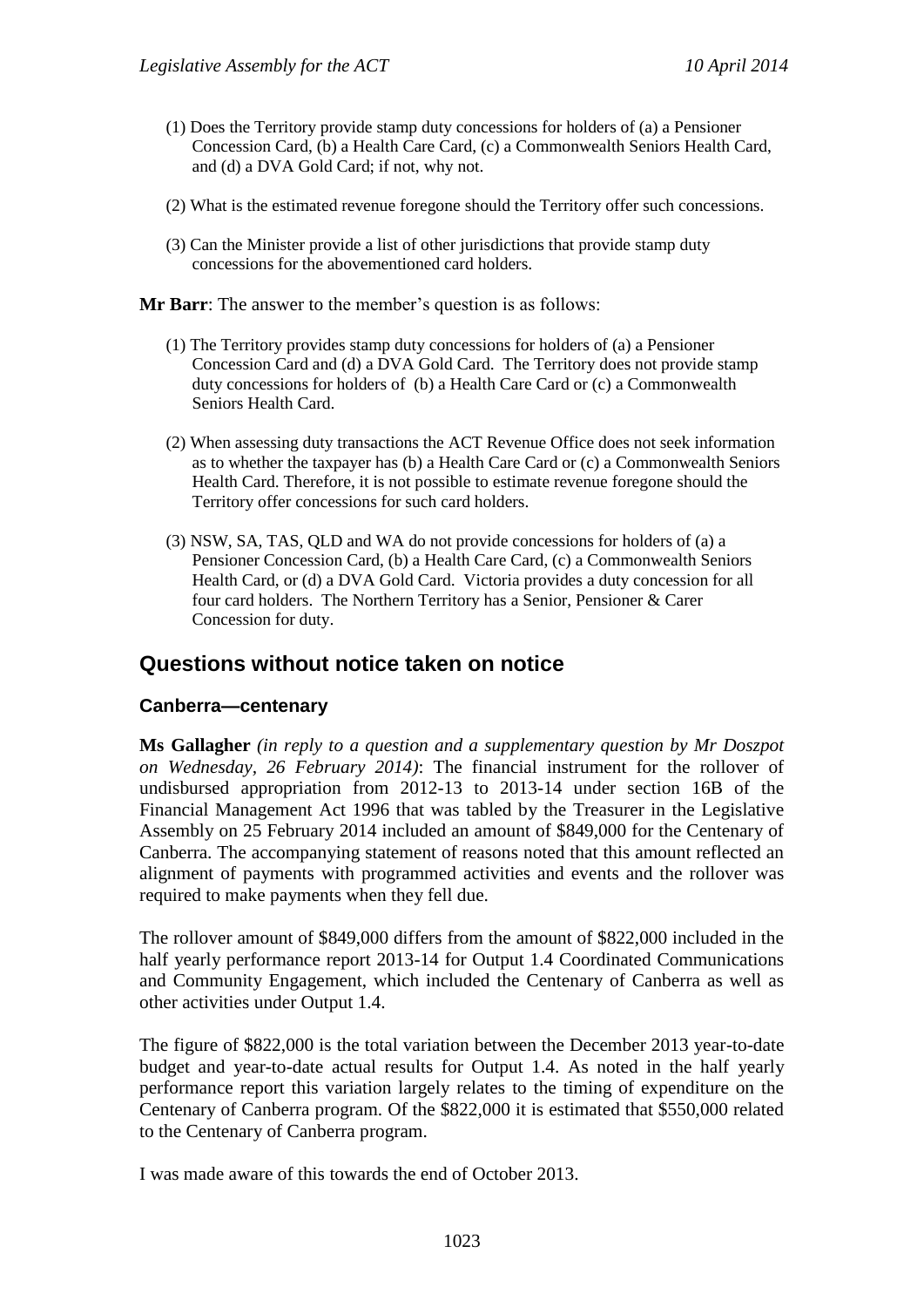# **Cycling—injuries**

**Mr Rattenbury** *(in reply to a question by Mr Coe on Wednesday, 19 March 2014)*: In response to your question, two databases are maintained by the ACT Government which include information on cyclist safety.

One database is maintained by Territory and Municipal Services Directorate and the other by the Health Directorate.

Both Directorates share this information and report annually on the number of reported cyclists crashes through the 'Patterns of Road Traffic Crashes in the ACT' report that is published on the Justice and Community Safety Directorate website. It should be noted that there is likely to be a high level of unreported crashes in the ACT involving cyclists.

## **Canberra Hospital—stem cell treatment**

**Ms Gallagher** *(in reply to a supplementary question by Mr Hanson on Wednesday, 19 March 2014)*: I am aware the ACT Health Human Research Ethics Committee (HREC) rejected an initial and an amended stem cell treatment research proposal on ethical grounds. Ordinarily, HREC proceedings are confidential and information about why research protocols are not approved is not released to the public and this would include the Legislative Assembly. However, in this case, in view of the recent publicity in the media and the Legislative Assembly discussion, I consider it reasonable to release general information that respects the researchers' and the participants' privacy and confidentiality.

In accordance with the National Statement on Ethical Conduct in Research Involving Humans (the Code), issued by the National Health and Medical Research Council (NHMRC), HREC will require an amendment of or reject a research proposal on ethical grounds when it is not satisfied that a research protocol gives adequate consideration to participants' welfare, rights, beliefs, perceptions, customs and cultural heritage (both individual and collective).

## **HREC Review of the Initial Stem Cell Treatment Research Proposal**

HREC concluded that the initial research proposal failed to satisfy the Code criteria in Research Merit and Integrity. Specifically:

## **Research Merit and Integrity**

- Justifiable by its potential benefit: European study shows limited benefit and high toxicity. Figures report a fatality rate of one percent. HREC agreed the potential harm outweighed the benefit.
- Study design: Figures presented in the application showed the study to be under powered and lacking a sufficient scientific rationale. HREC agreed the study design, as presented, did not satisfy the requirements of Research Merit and Integrity.

Further (unspecified) concerns were raised with regard to Beneficence and Respect. HREC invited the researchers to meet with the committee before resubmitting an amended research proposal.